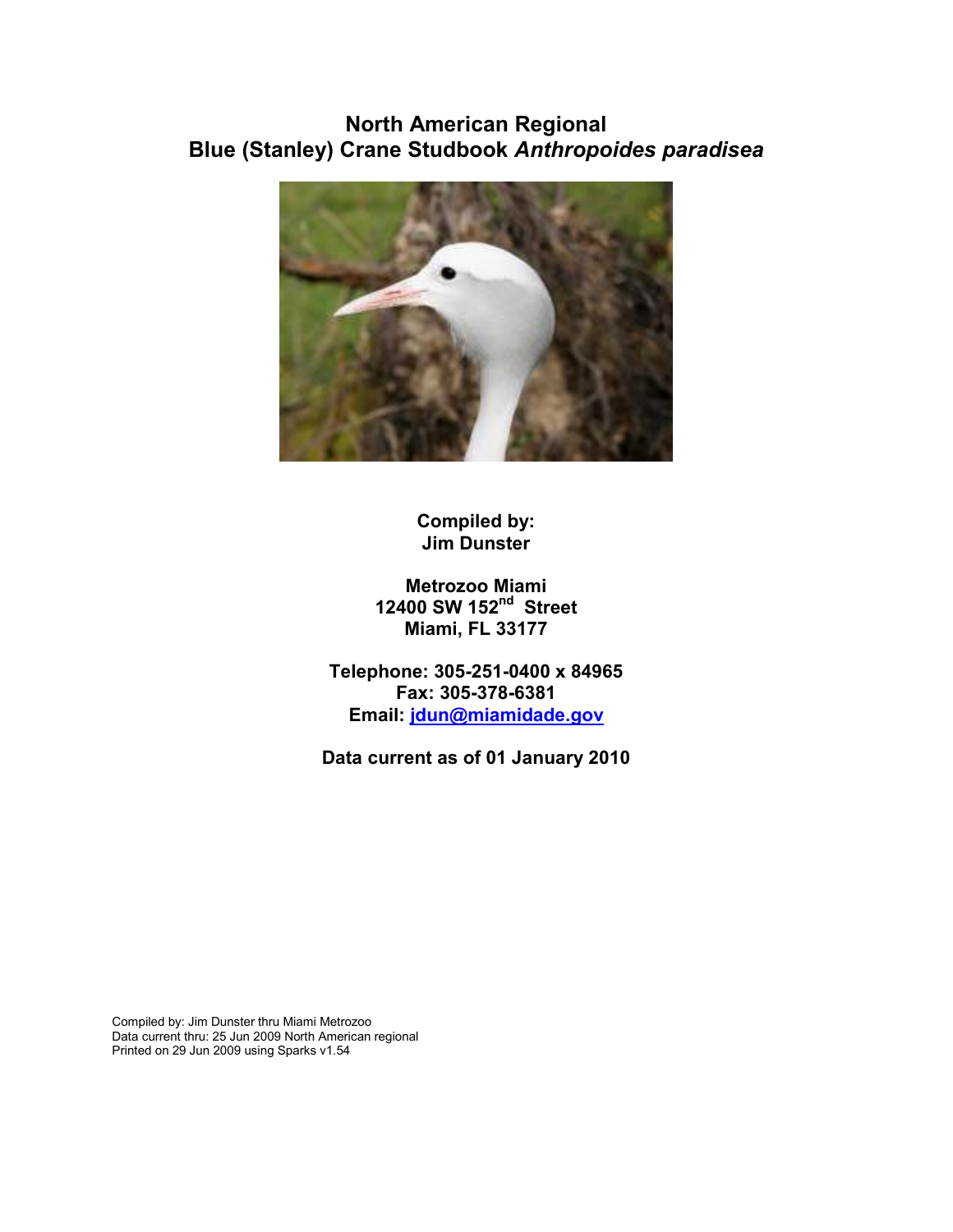# **Table of Contents**

#### **AZA Studbook Disclaimer**

Copyright June 29, 2009 by Miami Metrozoo. All rights reserved. No part of this publication may be reproduced in hard copy, machine-readable or other forms without advance written permission from the Miami Metrozoo. Members of the association of Zoos and Aquariums (AZA) may copy this information for their own use as needed.

The information contained in this studbook has been obtained from numerous sources believed to be reliable. AZA and the Miami Metrozoo make a diligent effort to provide a complete and accurate representation of the data in its reports, publications, and services. However, AZA and the Miami Metrozoo do not guarantee the accuracy, adequacy, or completeness of any information. AZA and the Miami Metrozoo make no warranties or representations of any kind, express or implied, including but not limited to warranties of merchantability of fitness for particular purpose. AZA and the Miami Metrozoo disclaim all liability for errors or omissions that may exist and shall not be liable for any incidental, consequential, or other damages (whether resulting from negligence or otherwise) including, without limitation, exemplary damages or lost profits arising out of or in connection with the use of this publication.

Because the technical information provided in the studbook can easily be misread or misinterpreted unless properly analyzed, AZA and Miami Metrozoo strongly recommend that users of this information consult with the Studbook Keeper in all matters related to data analysis and interpretation.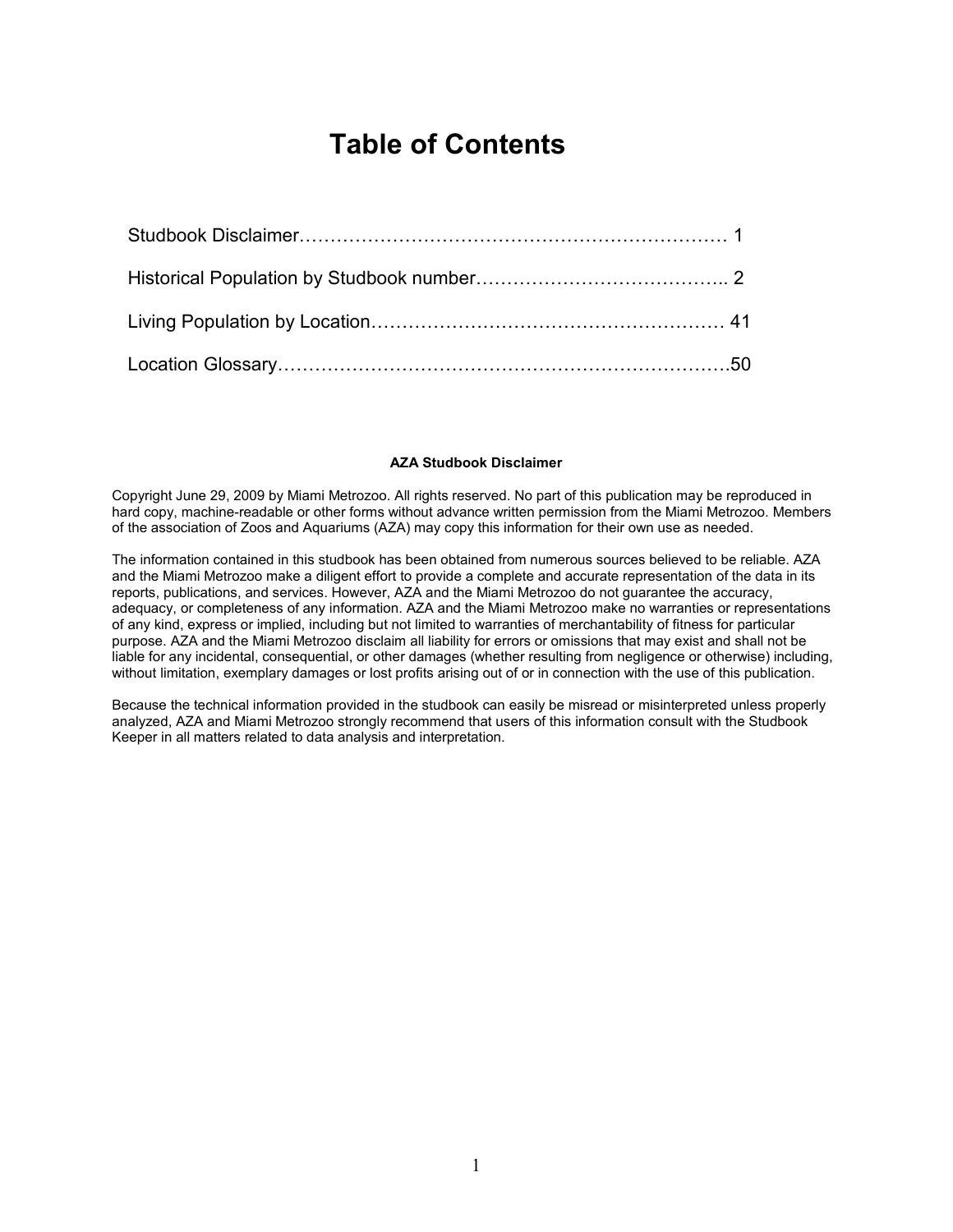|                 |                      | BLUE (STANLEY) CRANE Studbook (Anthropoides paradisea) |      |      |                                         |                                                                                          |                 |                                          |                   |         |
|-----------------|----------------------|--------------------------------------------------------|------|------|-----------------------------------------|------------------------------------------------------------------------------------------|-----------------|------------------------------------------|-------------------|---------|
| Stud # I        |                      | Sex   Hatch Date                                       | Sire |      | Dam   Location   Date                   |                                                                                          | Local $ID \mid$ | Event                                    | Birth Origin      | Rearing |
| $\mathbf{1}$    | ?                    | ????                                                   | WILD | WILD | AFRICAN<br>JAMRACH                      | ????<br>~1896<br>PHILADELP 25 Apr 1896 20142<br>28 Nov 1896                              | WILD            | Capture<br>Transfer<br>Transfer<br>Death | Wild Born         | Unknown |
| 2               | $\ddot{\phantom{0}}$ | ? ? ? ?                                                | WILD | WILD | AFRICAN<br>JAMRACH<br>PHILADELP         | ????<br>????<br>25 Apr 1896 20143<br>28 Apr 1897                                         | WILD            | Capture<br>Transfer<br>Transfer<br>Death | Wild Born         | Unknown |
| 3               | М                    | ????                                                   | WILD | WILD | AFRICAN<br>PRIVATE<br>PHILADELP         | $??\,?\,?$<br>????<br>12 Apr 1916<br>8 Jul 1919                                          | NONE<br>20144   | Capture<br>Transfer<br>Transfer<br>Death | Wild Born         | Parent  |
| 4               | F                    | ????                                                   | WILD | WILD | AFRICAN<br>PRIVATE                      | ????<br>????<br>PHILADELP 12 Apr 1916 20145<br>24 Nov 1916                               | NONE            | Capture<br>Transfer<br>Transfer<br>Death | Wild Born         | Parent  |
| 5               | М                    | ? ? ? ?                                                | WILD | WILD | AFRICAN<br>L RUHE                       | ????<br>????<br>PHILADELP 10 Apr 1918 20146<br>28 Apr 1918                               | NONE            | Capture<br>Transfer<br>Transfer<br>Death | Wild Born         | Parent  |
| 6               | F                    | ????                                                   | WILD | WILD | AFRICAN<br>L RUHE<br>PHILADELP          | ????<br>????<br>10 Apr 1918 20147<br>1 Jul 1921                                          | NONE            | Capture<br>Transfer<br>Transfer<br>Death | Wild Born         | Parent  |
| 7               | $\overline{?}$       | ? ? ? ?                                                | WILD | WILD | AFRICAN<br><b>BARTELS H</b><br>NZP-WASH | ????<br>????<br>20 Jul 1929 12727B<br>2 Jan 1931                                         | NONE            | Capture<br>Transfer<br>Transfer<br>Death | Wild Born         | Parent  |
| 8               | ?                    | ????                                                   | WILD |      | WILD AFRICAN<br>L RUHE                  | $??\mathbin{?}$<br>$??\mathrel{?}?$<br>PHILADELP 23 Apr 1920 20148<br>28 Oct 1936        | NONE            | Capture<br>Transfer<br>Transfer<br>Death | Wild Born         | Parent  |
|                 | $9 \qquad ?$         | ? ? ? ?                                                | WILD |      | WILD AFRICAN<br>L RUHE                  | ????<br>$??\mathord{?}\mathord{?}$<br>PHILADELP 23 Apr 1920 20149<br>14 Feb 1930         | NONE            | Transfer<br>Transfer<br>Death            | Capture Wild Born | Parent  |
| 10 <sub>1</sub> | F                    | $\sim 1923$                                            | WILD |      | WILD S.AFRICA<br>BUCK W                 | $\sim 1923$<br>$??\mathrel{?}\mathrel{?}$<br>PHILADELP 27 Mar 1946 200121<br>21 Nov 1978 | <b>NONE</b>     | Capture<br>Transfer<br>Transfer<br>Death | Wild Born         | Unknown |
| 11              | М                    | $??\mathord{?}\mathord{?}$                             | WILD |      | L RUHE                                  | WILD AFRICAN ????<br>????<br>MILWAUKEE 11 Aug 1926 Y247<br>9 Sep 1927                    | <b>NONE</b>     | Capture<br>Transfer<br>Transfer<br>Death | Wild Born         | Parent  |
| 12 <sup>°</sup> | $\ddot{\phantom{0}}$ | ????                                                   | WILD |      | WILD AFRICAN<br>L RUHE                  | $??\,\,?\,?$<br>$??\mathrel{?}?$<br>MILWAUKEE 11 Aug 1926<br>5 Feb 1941                  | NONE<br>Y248    | Capture<br>Transfer<br>Transfer<br>Death | Wild Born         | Parent  |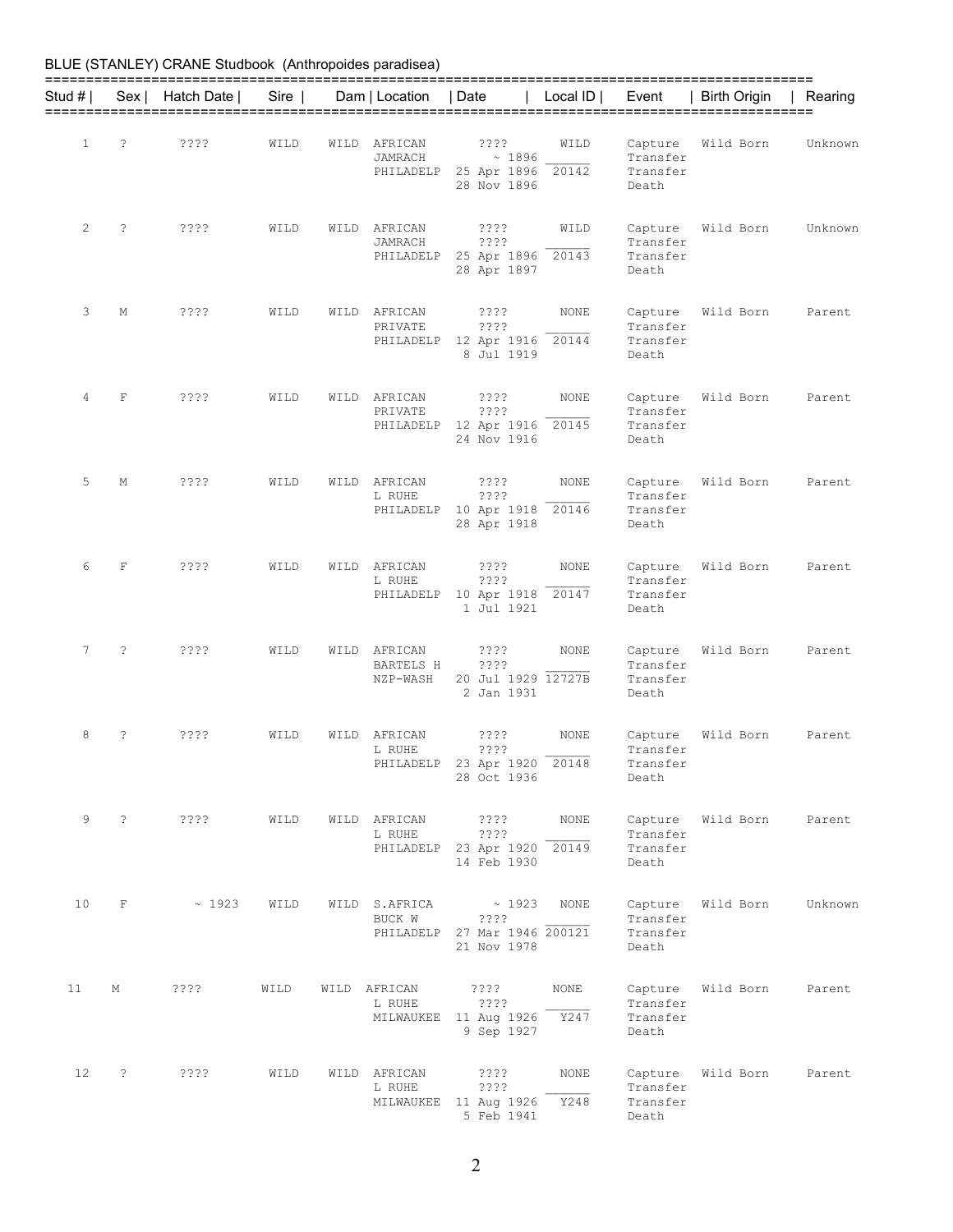| Stud # I |                   | Sex   Hatch Date | Sire |      | Dam   Location                             | Date                                                                                                               | Local ID      | Event                                                            | <b>Birth Origin</b>  | Rearing |
|----------|-------------------|------------------|------|------|--------------------------------------------|--------------------------------------------------------------------------------------------------------------------|---------------|------------------------------------------------------------------|----------------------|---------|
| 13       | S.                | ????             | WILD |      | WILD AFRICAN<br>BARTELS H<br>NZP-WASH      | ????<br>????<br>20 Jul 1929 12727A<br>22 Oct 1930                                                                  | NONE          | Capture<br>Transfer<br>Transfer<br>Death                         | Wild Born            | Parent  |
| 14       | S.                | ????             | WILD |      | WILD AFRICAN<br>EVANS V<br>NZP-WASH        | ????<br>????<br>9 Apr 1931 13389<br>19 Apr 1931                                                                    | <b>NONE</b>   | Capture<br>Transfer<br>Transfer<br>Death                         | Wild Born            | Parent  |
| 15       | ?                 | ????             | WILD | WILD | AFRICAN<br>L RUHE<br>NZP-WASH              | ????<br>? ? ? ?<br>25 Jun 1941 17687A<br>30 Aug 1941                                                               | <b>NONE</b>   | Capture<br>Transfer<br>Transfer<br>Death                         | Wild Born            | Parent  |
| 16       | $\tilde{.}$       | ????             | WILD | WILD | AFRICAN<br>L RUHE<br>NZP-WASH              | ????<br>? ? ? ?<br>25 Jun 1941 17687B<br>31 Dec 1941                                                               | <b>NONE</b>   | Capture<br>Transfer<br>Transfer<br>Death                         | Wild Born            | Parent  |
| 17       | ?                 | ????             | WILD | WILD | AFRICAN<br>NY BRONX<br>NZP-WASH            | ????<br>????<br>14 Jan 1942 17894A<br>14 Dec 1944                                                                  | NONE          | Capture<br>Transfer<br>Transfer<br>Death                         | Wild Born            | Parent  |
| 18       | 2                 | ????             | WILD |      | WILD AFRICAN<br>NY BRONX<br>NZP-WASH       | ????<br>????<br>14 Jan 1942 17894B<br>1 Oct 1945                                                                   | NONE          | Capture<br>Transfer<br>Transfer<br>Death                         | Wild Born            | Parent  |
| 19       | М                 | ????             | WILD | WILD | AFRICAN<br>BUCK W<br>PHILADELP             | ????<br>? ? ? ?<br>27 Mar 1946<br>11 Jul 1975                                                                      | NONE<br>20150 | Capture<br>Transfer<br>Transfer<br>Death                         | Wild Born            | Parent  |
| 20       | $\tilde{ }$ ?     | 27 Jun 1950      | 19   | 10   | PHILADELP<br>HONOLULU                      | 27 Jun 1950<br>23 Jan 1958                                                                                         | 20151         | Hatch<br>ltf Transfer                                            | Captive Born Unknown |         |
| 21       | $\mathbf{F}$      | 13 Jul 1954      | 19   |      | HONOLULU                                   | 10 PHILADELP 13 Jul 1954 20152<br>23 Jan 1958 ltf Transfer                                                         |               | Hatch                                                            | Captive Born Hand    |         |
| 22       | $F^-$             | 30 Jun 1957 19   |      |      | PENROSE                                    | 10 PHILADELP 30 Jun 1957 200122                                                                                    |               | Hatch<br>3 Apr 1978 _______ ltf Transfer                         | Captive Born Hand    |         |
| 23       | F                 | $\sim 1958$      | WILD |      | MAMI RARE<br>METROZOO<br>YULEE<br>METROZOO | $\verb WILD AFRICAN + 1958 $<br>$??\,?\,?$<br>15 Mar 1960 765<br>2 Sep 1992 92515<br>23 Jul 1993 765<br>4 Aug 2000 | <b>NONE</b>   | Capture<br>Transfer<br>Transfer<br>Transfer<br>Transfer<br>Death | Wild Born            | Parent  |
| 25       | М                 | 3 Jul 1958       | 19   |      |                                            | 10 PHILADELP 3 Jul 1958 20154<br>3 Jun 1960                                                                        |               | Hatch<br>Death                                                   | Captive Born Hand    |         |
| 26       | $\ddot{\text{?}}$ | 1 Sep 1958       | 19   |      |                                            | 10 PHILADELP 1 Sep 1958 20155<br>18 Oct 1958                                                                       |               | Hatch<br>Death                                                   | Captive Born Hand    |         |
| 27       | F                 | $\sim 1959$      | WILD |      | WILD AFRICAN<br>NY BRONX                   | $\sim 1959$ NONE<br>MAMI RARE ~27 Jun 1961<br>27 Jun 1961 611267<br>STCATHERN 14 Mar 1977 611267                   |               | Capture<br>Transfer<br>Transfer<br>Transfer                      | Wild Born            | Unknown |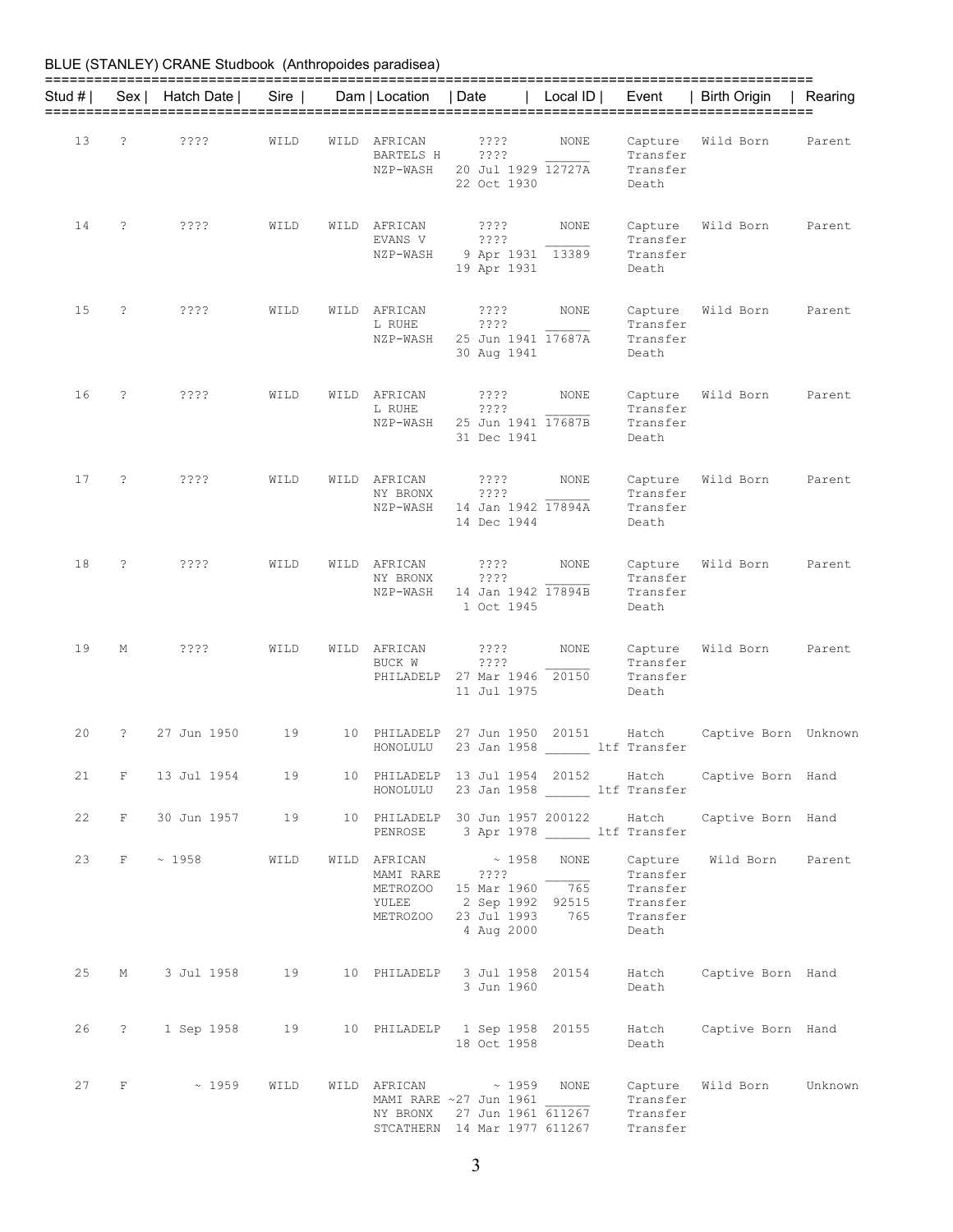| Stud # I |              | Sex   Hatch Date | $Sire$ | Dam   Location   Date                         |                                                                                                                          | Local ID      | Event                                                            | <b>Birth Origin</b> | Rearing |
|----------|--------------|------------------|--------|-----------------------------------------------|--------------------------------------------------------------------------------------------------------------------------|---------------|------------------------------------------------------------------|---------------------|---------|
|          |              |                  |        | YULEE                                         | 16 Jan 1985 851008<br>5 Oct 2000                                                                                         |               | Transfer<br>Death                                                |                     |         |
| 28       | М            | $~\sim~1959$     | WILD   | WILD AFRICAN<br>DENVER                        | $\sim$ 1959<br>MAMI RARE 15 Mar 1960<br>COLO SPRG 30 Mar 1960<br>31 Oct 1973 01282<br>11 Aug 1986                        | NONE<br>60AV4 | Transfer<br>Transfer<br>Transfer<br>Death                        | Capture Wild Born   | Parent  |
| 29       | F            | ~1959            | WILD   | WILD AFRICAN<br><b>DENVER</b>                 | $\sim 1959$<br>MAMI RARE 15 Mar 1960<br>COLO SPRG 30 Mar 1960 60AV5<br>31 Oct 1973 01283<br>4 Apr 1990                   | <b>NONE</b>   | Capture<br>Transfer<br>Transfer<br>Transfer<br>Death             | Wild Born           | Parent  |
| 30       | М            | ????             | WILD   | WILD AFRICAN                                  | 2222<br>CLEVELAND ~ 1959 590183<br>29 Oct 1959                                                                           | NONE          | Capture<br>Transfer<br>Death                                     | Wild Born           | Parent  |
| 31       | М            | $??\,?\,?$       | WILD   | WILD AFRICAN                                  | ????<br>CLEVELAND ~ 1959 590184<br>9 Feb 1978                                                                            | NONE          | Capture<br>Transfer<br>Death                                     | Wild Born           | Parent  |
| 32       | $\mathbb{R}$ | 1 Jul 1959       | 19     | 10 PHILADELP<br>ZOORAMA                       | 1 Jul 1959 20156<br>13 Apr 1960 ltf Transfer                                                                             |               | Hatch                                                            | Captive Born Hand   |         |
| 33       | $\tilde{z}$  | 29 Jul 1959      | 19     | ZOORAMA                                       | 10 PHILADELP 29 Jul 1959 20157<br>13 Apr 1960 _______ ltf Transfer                                                       |               | Hatch                                                            | Captive Born Hand   |         |
| 34       | $\tilde{f}$  | 31 Jul 1959      | 19     | ZOORAMA                                       | 10 PHILADELP 31 Jul 1959 20158<br>13 Apr 1960 ltf Transfer                                                               |               | Hatch                                                            | Captive Born Hand   |         |
| 35       | F            | $??\,?\,?$       | WILD   | WILD AFRICAN<br>AVICENTRA                     | ????<br>????<br>FRANKFURT 21 Dec 1962 16756<br>26 Mar 1979                                                               | <b>NONE</b>   | Capture<br>Transfer<br>Transfer<br>Death                         | Wild Born           | Parent  |
| 36       | F            | ????             | WILD   | WILD AFRICAN<br>AVICENTRA                     | $??\,?\,?$<br>????<br>CLEVELAND 15 Aug 1963 630809<br>5 Jan 1964                                                         | NONE          | Transfer<br>Transfer<br>Death                                    | Capture Wild Born   | Parent  |
|          | 37 F         | ~1965            | WILD   | WILD AFRICAN<br>NY BRONX<br>NY BRONX          | ~1965<br>23 Aug 1967 671269<br>STCATHERN 14 Mar 1977 671269<br>20 Feb 1981 671269<br>FRANKLINP 8 Nov 1981<br>21 Jul 1996 | NONE<br>372   | Capture<br>Transfer<br>Transfer<br>Transfer<br>Transfer<br>Death | Wild Born           | Unknown |
| 38       | М            | $\sim 1965$      | WILD   | WILD AFRICAN                                  | $\sim 1965$<br>JACKSONVL 29 Sep 1966 666186<br>27 May 1971                                                               | NONE          | Capture<br>Transfer<br>Death                                     | Wild Born           | Parent  |
| 39       | F            | $\sim 1965$      | WILD   | WILD AFRICAN                                  | $\sim 1965$<br>JACKSONVL 29 Sep 1966 666187<br>1 Jan 1968                                                                | NONE          | Capture<br>Transfer<br>Death                                     | Wild Born           | Parent  |
| 40       | M            | $~11$ Dec 1965   | WILD   | WILD NAMIBIA<br>DELFTS<br>FRANKFURT<br>PUBLIC | ????<br>$??\mathord{?}\mathord{?}$<br>21 May 1966 16759<br>$??\mathord{?}\mathord{?}$                                    | NONE          | Capture<br>Transfer<br>Transfer<br>ltf Transfer                  | Wild Born           | Parent  |
| 41       | F            | ~1966            | WILD   | WILD NAMIBIA                                  | ~1966                                                                                                                    | NONE          | Capture                                                          | Wild Born           | Parent  |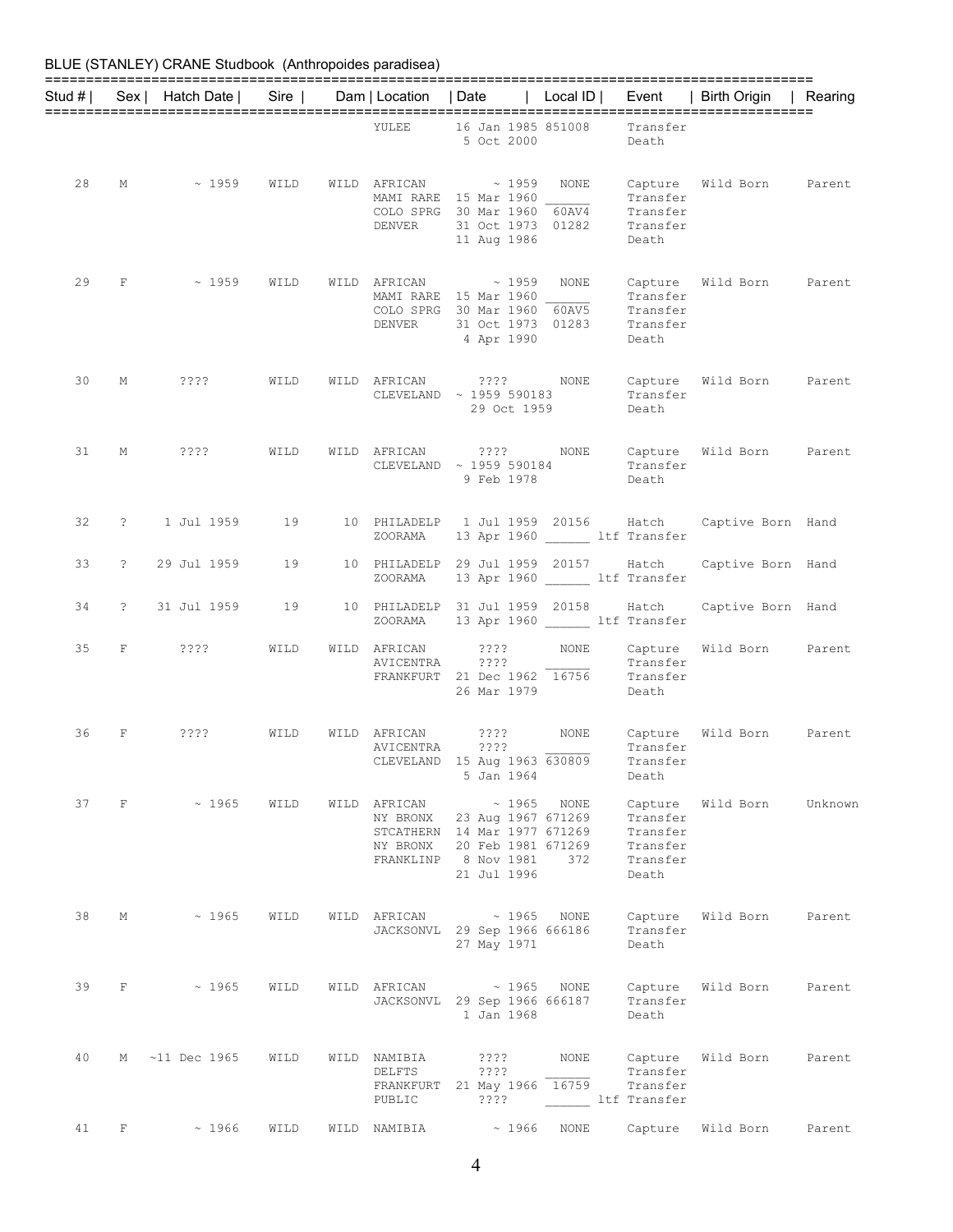| Stud # I |             | Sex   Hatch Date                                                    | Sire |      | Dam   Location                                | I Date                                                                                                                                                                                                                                                                         | Local $ID \mid$ | Event                                                | <b>Birth Origin</b>                             | Rearing |
|----------|-------------|---------------------------------------------------------------------|------|------|-----------------------------------------------|--------------------------------------------------------------------------------------------------------------------------------------------------------------------------------------------------------------------------------------------------------------------------------|-----------------|------------------------------------------------------|-------------------------------------------------|---------|
|          |             |                                                                     |      |      | PRETORIA<br>NZP-WASH<br>CORNELLBS             | ????<br>18 Feb 1967 32110A<br>6 Feb 1970<br>14 Sep 1971                                                                                                                                                                                                                        |                 | Transfer<br>Transfer<br>Transfer<br>Death            |                                                 |         |
| 42       | М           | ~1965                                                               | WILD |      | WILD S.AFRICA<br>PRETORIA<br>NZP-WASH         | ~1966<br>22 Jul 1966 907529<br>18 Feb 1967 32110B<br>18 Oct 2004                                                                                                                                                                                                               | NONE            | Capture<br>Transfer<br>Transfer<br>Death             | Wild Born                                       | Parent  |
| 43       | М           | ~1966                                                               | WILD | WILD | S.AFRICA<br>PRETORIA<br>NZP-WASH<br>CORNELLBS | ~1966<br>22 Jul 1966 907530<br>18 Feb 1967 32110C<br>6 Feb 1970<br>14 Sep 1971                                                                                                                                                                                                 | NONE            | Capture<br>Transfer<br>Transfer<br>Transfer<br>Death | Wild Born                                       | Parent  |
| 44       | $\mathbf F$ | ~1965                                                               | WILD | WILD | S.AFRICA<br>PRETORIA<br>NZP-WASH              | ~1966<br>? ? ? ?<br>18 Feb 1967 32110D<br>21 Sep 1989                                                                                                                                                                                                                          | NONE            | Capture<br>Transfer<br>Transfer<br>Death             | Wild Born                                       | Parent  |
| 45       | М           | ????<br>ſ                                                           | WILD |      | WILD AFRICAN<br>SOUTHWICK<br>CLEVELAND        | ????<br>? ? ? ?<br>25 Jan 1967 670101<br>14 Dec 1967                                                                                                                                                                                                                           | NONE            | Capture<br>Transfer<br>Transfer<br>Death             | Wild Born                                       | Parent  |
| 46       | ?           | ? ? ? ?                                                             | WILD | WILD | AFRICAN<br>MAMI RARE<br>MEMPHIS               | ????<br>????<br>18 Aug 1966<br>2 Oct 1966                                                                                                                                                                                                                                      | NONE            | Capture<br>Transfer<br>Transfer<br>Death             | Wild Born                                       | Parent  |
| 47       | ?           | ? ? ? ?                                                             | WILD | WILD | AFRICAN<br>MAMI RARE<br>MEMPHIS               | ????<br>????<br>18 Aug 1966<br>4 Nov 1967                                                                                                                                                                                                                                      | NONE            | Capture<br>Transfer<br>Transfer<br>Death             | Wild Born                                       | Parent  |
| 48       | М           | ????                                                                | WILD | WILD | AFRICAN<br>MAMI RARE<br>MEMPHIS               | $??\mathbin{?}$<br>????<br>18 Aug 1966<br>$10 \text{ Oct } 1977$ $\overline{\qquad}$                                                                                                                                                                                           | NONE            | Capture<br>Transfer<br>Transfer<br>Death             | Wild Born                                       | Parent  |
|          |             | 49 ? ???? WILD WILD AFRICAN ???? NONE Capture Wild Born Parent      |      |      |                                               | MAMIRARE ????<br>MEMPHIS 18 Aug 1966 _______ ltf Transfer                                                                                                                                                                                                                      |                 |                                                      |                                                 |         |
|          |             | 50 ? ???? WILD                                                      |      |      |                                               | MAMI RARE ????<br>MAMIRARE ????<br>MEMPHIS 18 Aug 1966 11 It Transfer                                                                                                                                                                                                          |                 |                                                      |                                                 |         |
|          |             |                                                                     | WILD |      |                                               | MAMI RARE ????<br>MEMPHIS 18 Aug 1966 Itf Transfer                                                                                                                                                                                                                             |                 | Transfer                                             | WILD UNKNOWN ???? NONE Capture Wild Born Parent |         |
|          |             | 52 M ~ 1967 WILD WILD AFRICAN ~ 1967 NONE Capture Wild Born Unknown |      |      |                                               | $\begin{tabular}{lcccc} \texttt{STONEHAM} & $\sim$ 1970 & 0905 & \texttt{Transfer} \\ \texttt{NY}\texttt{BRONX} & 21 \texttt{ Feb} 1979 792033 & \texttt{Transfer} \end{tabular}$<br>STCATHERN 18 Mar 1979 792033 Transfer<br>YULEE 15 Jan 1985 851009 Transfer<br>23 Jul 1996 |                 | Transfer<br>Death                                    |                                                 |         |
|          |             | 53 M 22 May 1967 WILD WILD AFRICAN 22 May 1967 NONE                 |      |      |                                               | PET FARM ????<br>ST LOUIS 22 May 1968 168024 Transfer<br>YULEE 30 Nov 2000 Y05302 Transfer                                                                                                                                                                                     |                 | Transfer                                             | Capture Wild Born Parent                        |         |

#### 5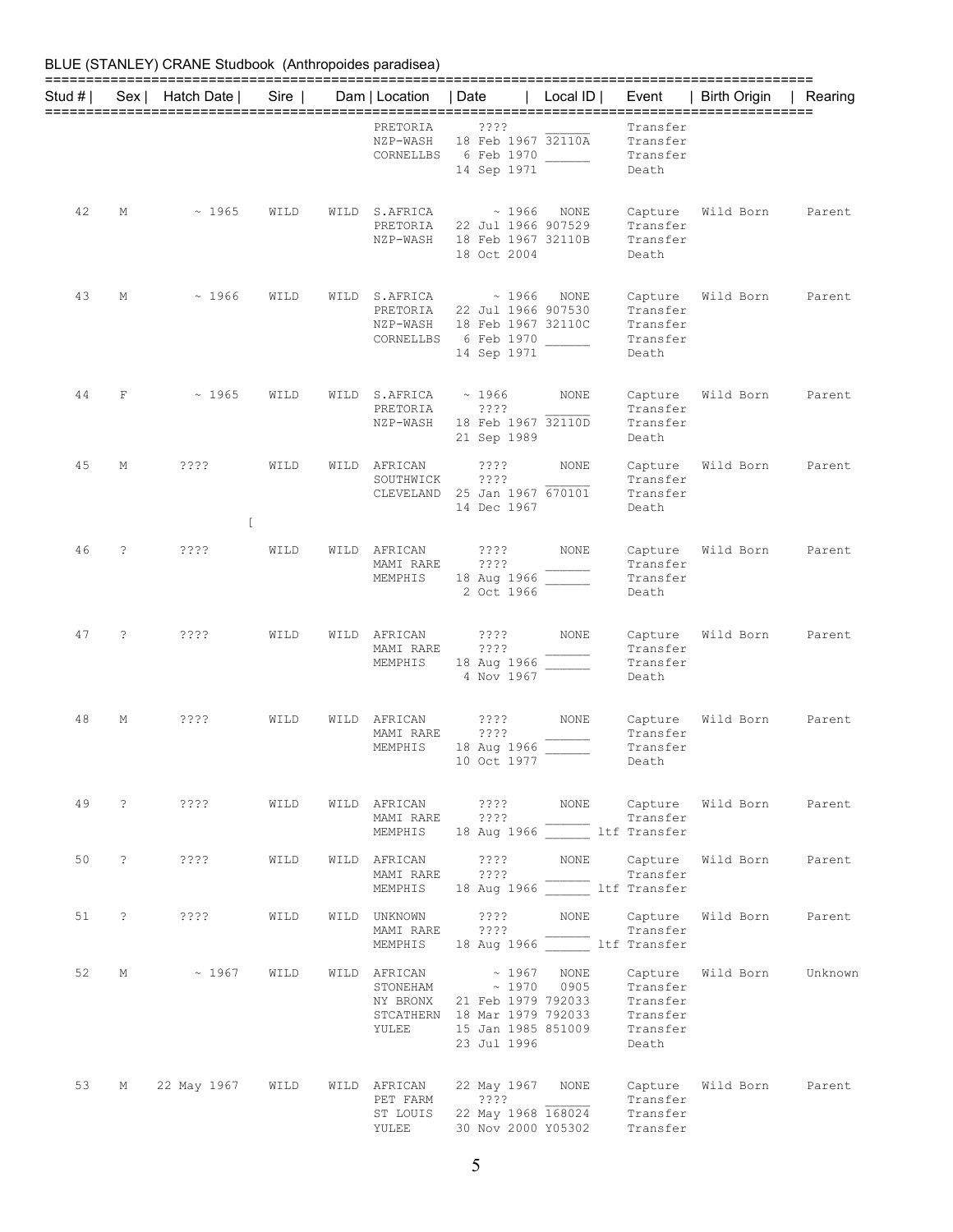| BLUE (STANLEY) CRANE Studbook (Anthropoides paradisea) |  |
|--------------------------------------------------------|--|
|--------------------------------------------------------|--|

| Stud # I |             | Sex   Hatch Date | Sire | Dam   Location   Date                              |                                                                                                           | Local ID     | Event                                                | Birth Origin               | Rearing |
|----------|-------------|------------------|------|----------------------------------------------------|-----------------------------------------------------------------------------------------------------------|--------------|------------------------------------------------------|----------------------------|---------|
|          |             |                  |      | ST LOUIS                                           | 20 Sep 2007 168024                                                                                        |              | Transfer                                             |                            |         |
| 54       | $\mathbf F$ | ~1967            | WILD | WILD AFRICAN<br>PET FARM<br>ST LOUIS               | $??\mathrel{?}?$<br>????<br>22 May 1968 168025<br>13 Nov 1983                                             | NONE         | Capture<br>Transfer<br>Transfer<br>Death             | Wild Born                  | Parent  |
| 55       | М           | ~1967            | WILD | WILD AFRICAN<br>SAN ANTON<br>NZP-CRC<br>PITTS CA   | ~1967<br>1 Jan 1968 680002<br>12 May 1982 207178<br>26 May 1985 1864<br>20 Sep 1986                       | NONE         | Capture<br>Transfer<br>Transfer<br>Transfer<br>Death | Wild Born                  | Parent  |
| 56       | $\tilde{ }$ | ????             | WILD | WILD AFRICAN<br>SOUTHWICK<br>MILWAUKEE             | ????<br>????<br>9 Jun 1967 Y1811<br>27 Aug 1969                                                           | NONE         | Capture<br>Transfer<br>Transfer<br>Death             | Wild Born                  | Parent  |
| 57       | М           | $??\,?\,?$       | WILD | WILD S.AFRICA<br>SOUTHWICK<br>OKLAHOMA             | $??\,?\,?$<br>$??\,?\,?$<br>20 Apr 1967 070101<br>9 Oct 1973                                              | NONE         | Capture<br>Transfer<br>Transfer<br>Death             | Wild Born                  | Unknown |
| 58       | F           | ????             | WILD | WILD S.AFRICA<br>OKLAHOMA                          | ? ? ? ?<br>FERNDALE 16 Apr 1967 A3H50<br>11 Jun 1967 070303<br>28 Nov 1971                                | WILD         | Capture<br>Transfer<br>Transfer<br>Death             | Wild Born                  | Parent  |
| 59       | F           | 16 Apr 1967      | WILD | WILD S.AFRICA<br>FERNDALE<br>OKLAHOMA              | 16 Apr 1967<br>16 Apr 1967 A3H51<br>22 Jun 1967 070202<br>23 Jul 1972                                     | WILD         | Capture<br>Transfer<br>Transfer<br>Death             | Wild Born                  | Unknown |
| 60       | F           | ????             | WILD | WILD AFRICAN<br>MAMI RARE                          | ????<br>????<br>CLEVELAND 10 Apr 1968 680402<br>26 Jul 1993                                               | NONE         | Capture<br>Transfer<br>Transfer<br>Death             | Wild Born                  | Parent  |
| 61       | F           | ~1968            | WILD | WILD AFRICAN<br>V.D.BRINK<br>NY BRONX<br>FALLBROOK | ~1968<br>? ? ? ?<br>3 Jun 1969 691268<br>? ? ? ?                                                          | <b>NONE</b>  | Capture<br>Transfer<br>Transfer<br>ltf Transfer      | Wild Born                  | Unknown |
| 62       |             | $F \sim 1968$    | WILD | V.D.BRINK                                          | WILD AFRICAN $\sim 1968$ NONE<br>????<br>NY BRONX 3 Jun 1969 691270<br>DIX HILLS 28 Apr 1978 ltf Transfer |              | Capture<br>Transfer<br>Transfer                      | Wild Born                  | Unknown |
| 63       | М           | ~1968            | UNK  | UNK SAN ANTON $\sim$ 1968<br>GLENDALE ????         | WILD WRLD 29 Jul 1986 1100<br>19 Jul 1998                                                                 |              | Hatch<br>Transfer<br>Transfer<br>Death               | Captive Born Unknown       |         |
|          | 64 F        | $\sim 1968$      | UNK  | UNK SAN ANTON $\sim$ 1968<br>GLENDALE ????         | WILD WRLD 29 Jul 1986 1101<br>19 Jul 1998                                                                 |              | Transfer<br>Transfer<br>Death                        | Hatch Captive Born Unknown |         |
| 65       | F           | ????             | WILD |                                                    | WILD AFRICAN ????<br>SAN ANTON 1 Jan 1968 680082<br>BROWNSVIL 29 Nov 1984<br>12 Jul 1991                  | NONE<br>2217 | Capture<br>Transfer<br>Transfer<br>Death             | Wild Born                  | Parent  |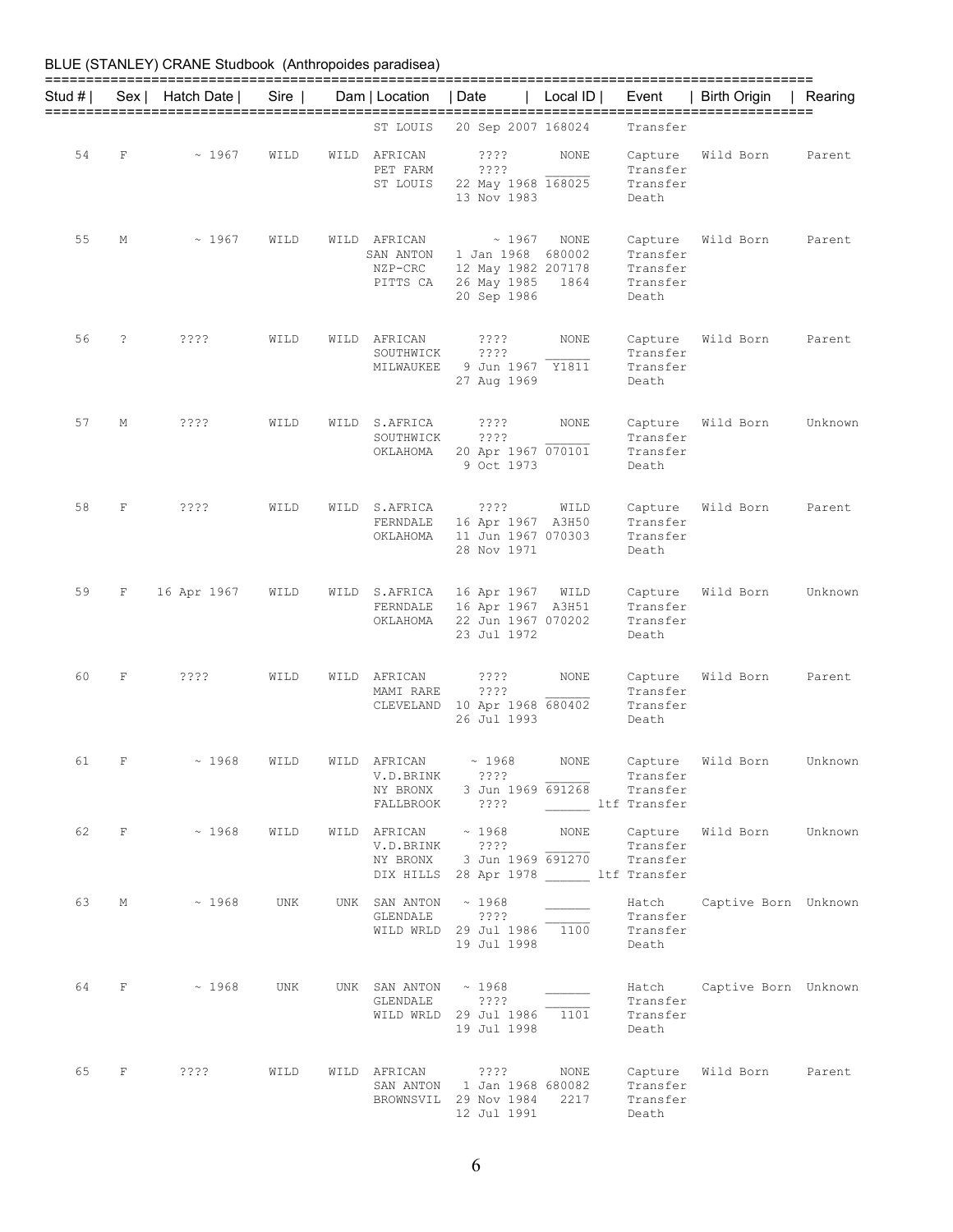| Stud # I |             | Sex   Hatch Date  | Sire |    |                                                                         | Dam   Location   Date   Local ID   Event                                                                                              |                            |                                                                   | Birth Origin                                                  | Rearing |
|----------|-------------|-------------------|------|----|-------------------------------------------------------------------------|---------------------------------------------------------------------------------------------------------------------------------------|----------------------------|-------------------------------------------------------------------|---------------------------------------------------------------|---------|
| 66       | ?           | ~1968             | WILD |    | WILD AFRICAN<br>METROZOO<br>FERNDALE<br>TACHUNG B                       | $\sim 1968$<br>1 Jan 1975<br>18 Jun 1982 10394<br>4 Aug 1982 ltf Transfer                                                             | NONE<br>768                | Transfer<br>Transfer                                              | Capture Wild Born                                             | Parent  |
| 67       | $\cdot$     | ~1968             | WILD |    | WILD AFRICAN<br>METROZOO<br>FERNDALE                                    | ~1968<br>1 Jan 1975<br>18 Jun 1982 10392<br>TACHUNG B 4 Aug 1982 ltf Transfer                                                         | NONE<br>770                | Transfer<br>Transfer                                              | Capture Wild Born                                             | Parent  |
| 69       | F           | ~1968             | UNK  |    | UNK UNKNOWN<br>FALLBROOK<br>SANDIEGOZ<br>SD-WAP                         | ????<br>6 Feb 1982 082097<br>14 Mar 1989 082097<br>28 Aug 1990                                                                        | $\sim$ 1968                | Transfer<br>Transfer<br>Transfer<br>Death                         | Hatch Captive Born Unknown                                    |         |
| 70       | $\ddot{?}$  | 23 Jun 1968 MULT3 |      |    | MULT4 NZP-WASH                                                          | 23 Jun 1968 33039<br>24 Jun 1968                                                                                                      |                            | Hatch<br>Death                                                    | Captive Born Unknown                                          |         |
| 71       | М           | ~1969             | WILD |    | WILD AFRICAN<br>HOGLE<br>GBPC SLC                                       | ~1969<br>1 Jan 1969 00553<br>3 Feb 1981<br>1 Jan 1997                                                                                 | NONE                       | Transfer<br>Transfer<br>Death                                     | Capture Wild Born                                             | Parent  |
| 72       | $\ddot{?}$  | ~1969             | WILD |    | WILD AFRICAN<br>FERNDALE                                                | $~100$ $~1969$ NONE<br>METROZOO 1 Jan 1976<br>18 Jun 1982 10395<br>TACHUNG B 4 Aug 1982 ltf Transfer                                  | 767                        | Transfer<br>Transfer                                              | Capture Wild Born                                             | Parent  |
| 73       | М           | ~1969             | WILD |    | WILD AFRICAN<br>SOUTHWICK<br>BROWNSVIL<br>METROZOO<br>YULEE<br>METROZOO | $\sim 1969$<br>$??\,?\,?$<br>16 Dec 1971<br>23 May 1973<br>2 Sep 1992 92514<br>22 Jul 1993<br>12 Feb 1995                             | NONE<br>1539<br>598<br>598 | Transfer<br>Transfer<br>Transfer<br>Transfer<br>Transfer<br>Death | Capture Wild Born                                             | Parent  |
| 74       | F           | 2 Jun 1969        | 42   |    | 44 NZP-WASH<br>NZP-CRC                                                  | 2 Jun 1969 34183<br>26 Oct 1977 34183<br>GIBSBIRDS 9 Dec 1981 ltf Transfer                                                            |                            | Hatch<br>Transfer                                                 | Captive Born Unknown                                          |         |
| 75       | $F$ and $F$ | 3 Jun 1969        | 42   | 44 | NZP-CRC                                                                 | NZP-WASH 3 Jun 1969 34208<br>26 Oct 1977 34208<br>23 Oct 1981                                                                         |                            | Transfer<br>Death                                                 | Hatch Captive Born Unknown                                    |         |
| 76       | М           | $\sim 1970$       | UNK  |    | UNK UNKNOWN<br>SEA WORLD<br>SD-WAP<br>BARABOO                           | $\sim 1970$<br>$??\,?\,?$<br>18 Apr 1974 016397<br>8 Dec 1976 040002<br>9 Sep 1990 040002<br>SCOT NECK 31 Jan 1995<br>$\sim$ Dec 1995 |                            | Transfer<br>Transfer<br>Transfer<br>Transfer<br>Transfer<br>Death | Hatch Captive Born Unknown                                    |         |
| 77       | $F$ and $F$ | $\sim 1970$       | WILD |    | WILD AFRICAN<br>SOUTHWICK                                               | $\sim$ 1970 NONE<br>????<br>BARABOO $\sim 1974 \overline{04-004}$<br>16 Mar 1978                                                      |                            | Transfer<br>Transfer<br>Death                                     | Capture Wild Born                                             | Parent  |
| 78       | $\cdot$     | 20 May 1970       | UNK  |    |                                                                         | UNK NZP-WASH 20 May 1970 35511<br>13 Jun 1970                                                                                         |                            | Death                                                             | Hatch Captive Born Unknown                                    |         |
| 79       | $\ddot{?}$  | 29 May 1970       | UNK  |    |                                                                         | SOUTHWICK 24 Mar 1972 ltf Transfer                                                                                                    |                            |                                                                   | UNK NZP-WASH 29 May 1970 35512 Hatch Captive Born Parent M-98 |         |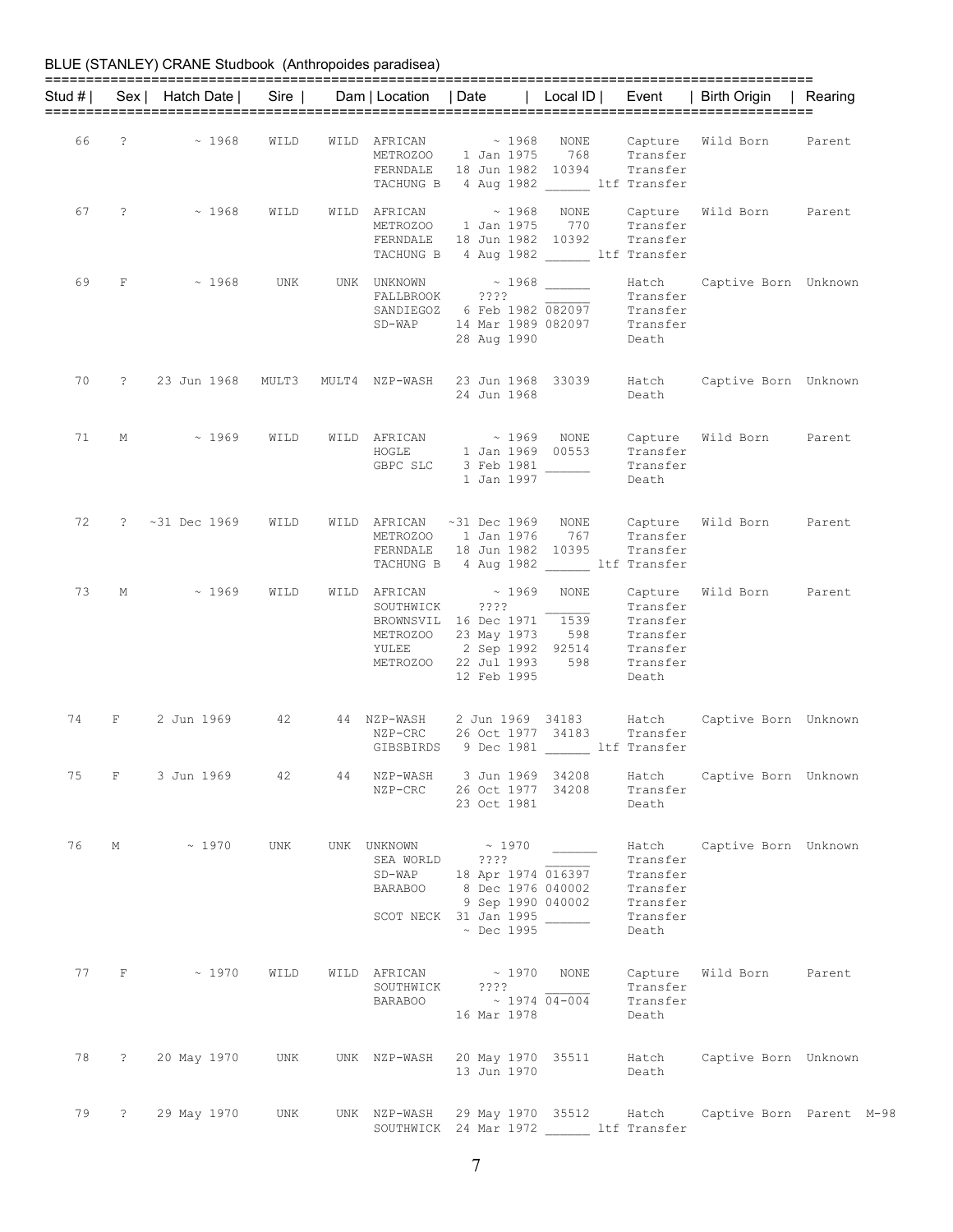|    |   |                                                                                            |      |                           |                                                                                                                                                |                                                                            | Stud #   Sex   Hatch Date   Sire   Dam   Location   Date   Local ID   Event   Birth Origin   Rearing |  |
|----|---|--------------------------------------------------------------------------------------------|------|---------------------------|------------------------------------------------------------------------------------------------------------------------------------------------|----------------------------------------------------------------------------|------------------------------------------------------------------------------------------------------|--|
|    |   | $80 \qquad ? \qquad \sim 1971$                                                             | UNK  |                           | METROZOO 1 Jan 1975 769 Transfer<br>FERNDALE 18 Jun 1982 10393 Transfer<br>TACHUNG B 4 Aug 1982 ______ ltf Transfer                            |                                                                            | UNK UNKNOWN ~ 1971 NONE Hatch Unk BirthType Unknown                                                  |  |
|    |   | 81 M 9 May 1971 UNK                                                                        |      | PRIVATE                   | 29 Oct 1974 ltf Transfer                                                                                                                       |                                                                            | UNK NZP-WASH 9 May 1971 200196 Hatch Captive Born Parent                                             |  |
|    |   | 82 F 9 May 1971 UNK                                                                        |      |                           | UNK NZP-WASH 9 May 1971 200197 Hatch<br>PRIVATE 29 Oct 1974 ________ ltf Transfer                                                              |                                                                            | Captive Born Parent                                                                                  |  |
|    |   | $83 \qquad ? \qquad \sim 1972$                                                             | UNK  |                           | HENDEE 12 Oct 1982 _______ ltf Transfer                                                                                                        |                                                                            | UNK UNKNOWN $\sim 1972$ Hatch Unk BirthType Unknown<br>METROZOO 1 Jan 1974 766 Transfer              |  |
| 84 | M | ~ 1972 UNK                                                                                 |      |                           | UNK SAN ANTON $\sim 1972$ Hatch<br>NZP-CRC 3 May 1978 205361 Transfer<br>NAT BRIDG 21 Aug 1985<br>31 Dec 1985 - Transfer<br>231 Dec 1985       |                                                                            | Hatch Captive Born Unknown                                                                           |  |
|    |   | 85 M $\sim$ 1972 63 64 GLENDALE $\sim$ 1972 Hatch<br>JACKSONVL 27 Oct 1974 674098 Transfer |      |                           | OMAHA 16 Jun 1976 2554 Transfer<br>8 Aug 1979                                                                                                  | Death                                                                      | Hatch Captive Born Unknown                                                                           |  |
|    |   | 86 F ~ 1972                                                                                | UNK  |                           | UNK GLENDALE $\sim 1972$<br>JACKSONVL 27 Oct 1974 674099<br>20 Jul 1975                                                                        | Transfer<br>Death                                                          | Hatch Captive Born Unknown                                                                           |  |
|    |   |                                                                                            |      |                           | 3 Sep 1972                                                                                                                                     | Death                                                                      | 87 ? 21 May 1972 UNK UNK NZP-WASH 21 May 1972 200846 Hatch Captive Born Parent                       |  |
|    |   |                                                                                            |      |                           | 5 Sep 1972                                                                                                                                     | Death                                                                      | 88 ? 21 May 1972 UNK UNK NZP-WASH 21 May 1972 200847 Hatch Captive Born Parent                       |  |
| 89 |   | M ???? WILD                                                                                |      |                           | WILD S.AFRICA ???? NONE<br>SOUTHWICK ????<br>SOUTHWICK ????<br>OKLAHOMA 26 Oct 1972 235703 Transfer<br>20 1081 2981 Death                      | Transfer                                                                   | Capture Wild Born Unknown                                                                            |  |
| 90 |   | F    1 Jul 1958    19    10    PHILADELP    1 Jul 1958    20153                            |      |                           | OYSTER BA 18 Jan 1973<br>NZP-WASH 3 Jun 1974 202232<br>BARABOO 8 Dec 1976 040007<br>SCOT NECK 31 Jan 1995<br>PRIVATE 1 Dec 1995<br>$\sim 2002$ | Hatch<br>Transfer<br>Transfer<br>Transfer<br>Transfer<br>Transfer<br>Death | Captive Born Hand                                                                                    |  |
|    |   | 91 ? ~ 1973 UNK                                                                            |      | HENDEE                    | UNK UNKNOWN ~ 1973<br>METROZOO 1 Jan 1977 772 Transfer<br>12 Oct 1982 ltf Transfer                                                             |                                                                            | Hatch Unk BirthType Unknown                                                                          |  |
|    |   | 92 F ????                                                                                  | WILD | SEA WORLD ????<br>PRIVATE | SD-WAP 18 Apr 1974 016396<br>BARABOO 8 Jan 1976 040001 Transfer<br>28 Apr 1977 ltf Transfer                                                    | Transfer<br>Transfer                                                       | WILD AFRICAN $\sim$ 1973 NONE Capture Wild Born Parent                                               |  |
|    |   | 93 ? 17 May 1973 UNK                                                                       |      | UNK NZP-WASH              | 17 May 1973 201441<br>16 Jun 1973                                                                                                              | Hatch<br>Death                                                             | Captive Born Parent                                                                                  |  |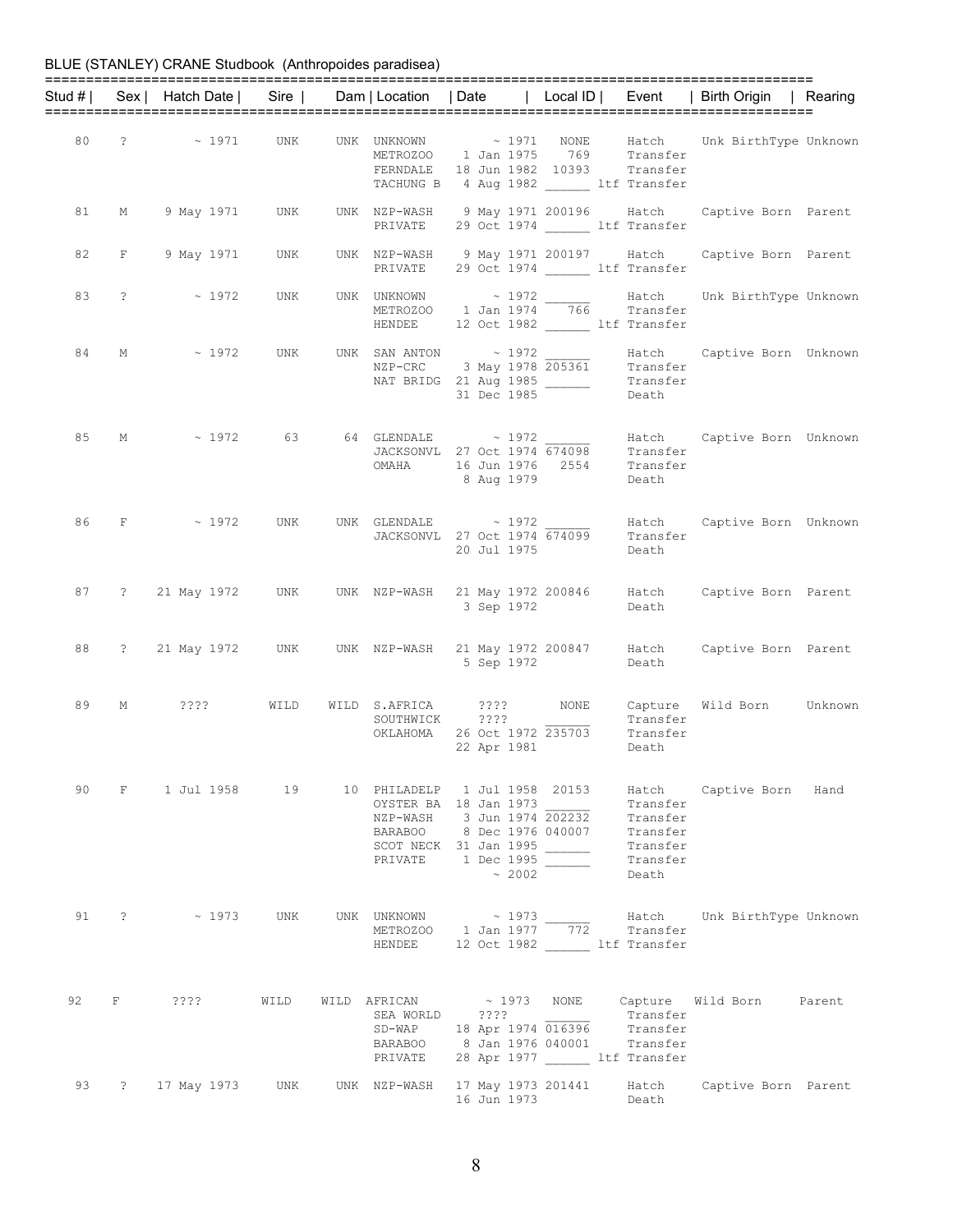| Stud # I |              | Sex   Hatch Date | $Sire$     | Dam   Location   Date                             |                                                                                                               | Local $ID \mid$ | Event                                                            | Birth Origin         | Rearing |
|----------|--------------|------------------|------------|---------------------------------------------------|---------------------------------------------------------------------------------------------------------------|-----------------|------------------------------------------------------------------|----------------------|---------|
|          |              |                  |            |                                                   |                                                                                                               |                 |                                                                  |                      |         |
| 94       | $\mathbb{R}$ | 18 May 1973      | UNK        | UNK NZP-WASH                                      | 18 May 1973 201443<br>18 Jun 1973                                                                             |                 | Hatch<br>Death                                                   | Captive Born Parent  |         |
| 95       | F            | ~1973            | 63         | 64 GLENDALE<br>OMAHA                              | $\sim 1973$<br>JACKSONVL 24 Sep 1975 675087<br>16 Jun 1976<br>22 Sep 1999                                     | 2555            | Hatch<br>Transfer<br>Transfer<br>Death                           | Captive Born Unknown |         |
| 96       | М            | $??\,?\,?$       | WILD       | WILD S.AFRICA<br>FRESNO<br>OKLAHOMA               | ????<br>21 Sep 1966<br>12 Dec 1973 343404<br>19 Jun 1982                                                      | NONE            | Capture<br>Transfer<br>Transfer<br>Death                         | Wild Born            | Unknown |
| 97       | М            | ~1974            | WILD       | WILD AFRICAN<br>NY BRONX<br>NY BRONX<br>FRANKLINP | ~1974<br>28 Apr 1978 782084<br>STCATHERN 5 Jun 1978 782084<br>20 Feb 1981 782084<br>8 Nov 1981<br>23 Aug 1994 | NONE<br>373     | Capture<br>Transfer<br>Transfer<br>Transfer<br>Transfer<br>Death | Wild Born            | Parent  |
| 98       | М            | ~1974            | WILD       | WILD AFRICAN<br>MILWAUKEE<br>PHILADELP<br>NZP-CRC | ~1974<br>$??\, ?$<br>7 Sep 1977 201178<br>11 Jul 1978 205532<br>13 Feb 1981                                   | NONE            | Capture<br>Transfer<br>Transfer<br>Transfer<br>Death             | Wild Born            | Unknown |
| 99       | М            | ????             | WILD       | WILD AFRICAN<br>SOUTHWICK<br><b>BARABOO</b>       | ????<br>$??\,?\,?$<br>$\sim$ 1974 04-003<br>16 Mar 1978                                                       | NONE            | Capture<br>Transfer<br>Transfer<br>Death                         | Wild Born            | Parent  |
| 100      | $\mathbb{R}$ | 3 Jun 1974       | UNK        | UNK NZP-WASH                                      | 3 Jun 1974 202748<br>3 Jun 1974                                                                               |                 | Hatch<br>Death                                                   | Captive Born Hand    |         |
| 101      | $\mathbb{R}$ | 5 Jun 1974       | UNK        | UNK NZP-WASH<br>PRIVATE                           | 5 Jun 1974 202781                                                                                             |                 | Hatch<br>29 Oct 1974 ltf Transfer                                | Captive Born Hand    |         |
| 102      | ?            | 20 Jun 1974      | UNK        | UNK NZP-WASH<br>PRIVATE                           | 20 Jun 1974 203043                                                                                            |                 | Hatch<br>29 Oct 1974 ltf Transfer                                | Captive Born Hand    |         |
| 103      | $\ddot{?}$   | 21 Jun 1974      | UNK        | UNK NZP-WASH<br>PRIVATE                           | 21 Jun 1974 203055                                                                                            |                 | Hatch<br>29 Oct 1974 NONE ltf Transfer                           | Captive Born Hand    |         |
| 104      | $\mathbb{R}$ | 31 Jul 1974      | UNK        | UNK NZP-WASH                                      | 31 Jul 1974 203267<br>19 Oct 1974                                                                             |                 | Hatch<br>Death                                                   | Captive Born Hand    |         |
| 105      | $\mathbb{R}$ | 3 Aug 1974       | UNK        | UNK NZP-WASH                                      | 3 Aug 1974 203282<br>15 Aug 1974                                                                              |                 | Hatch<br>Death                                                   | Captive Born Hand    |         |
| 106      | ?            | ????             | WILD       | WILD S.AFRICA<br>OKLAHOMA                         | $??\,\,?\,?$<br>LOUISVILL 13 Nov 1974<br>13 Nov 1974 4145UA<br>14 Nov 1974                                    | NONE            | Capture<br>Transfer<br>Transfer<br>Death                         | Wild Born            | Unknown |
| 107      | М            | $\sim$ Mar 1975  | <b>UNK</b> | UNK GLENDALE<br>FORTWORTH                         | $\sim$ Mar 1975<br>9 Dec 1975<br>21 May 1984                                                                  | 0219            | Hatch<br>Transfer<br>Death                                       | Captive Born Unknown |         |
| 108      | М            | $~\sim$ Mar 1975 | UNK        | UNK GLENDALE<br>FORTWORTH                         | $~\sim$ Mar 1975<br>9 Dec 1975                                                                                | 0220            | Hatch<br>Transfer                                                | Captive Born Unknown |         |

9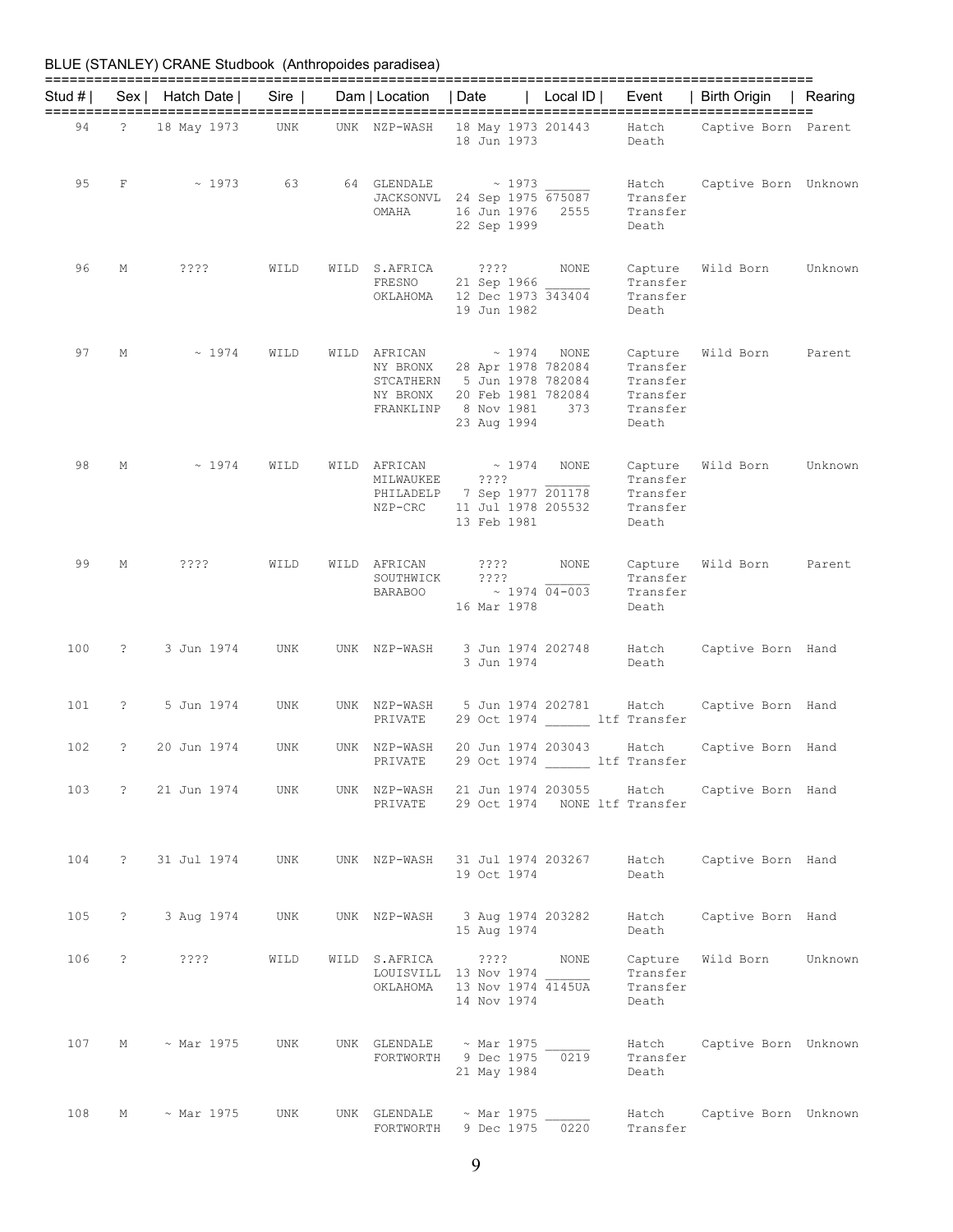|     |                                 |                              |      |                                                  |                                                                                                                          |                                  |                                 | Stud #   Sex   Hatch Date   Sire   Dam   Location   Date   Local ID   Event   Birth Origin   Rearing                              |                                                                                      |
|-----|---------------------------------|------------------------------|------|--------------------------------------------------|--------------------------------------------------------------------------------------------------------------------------|----------------------------------|---------------------------------|-----------------------------------------------------------------------------------------------------------------------------------|--------------------------------------------------------------------------------------|
|     |                                 |                              |      |                                                  | PRIVATE 4 Oct 1986 1tf Transfer                                                                                          |                                  |                                 |                                                                                                                                   |                                                                                      |
|     |                                 | 109 M ~ 1975 UNK UNK UNKNOWN |      |                                                  | LITTLEROC 10 Mar 1979 948 Transfer<br>MEMPHIS 14 Aug 1985 7495 Transfer<br>BRAZIL L 3 Jan 1986 ______ ltf Transfer       |                                  |                                 |                                                                                                                                   |                                                                                      |
|     |                                 |                              |      |                                                  | LITTLEROC 10 Mar 1979 949<br>23 Jun 1985                                                                                 |                                  | Transfer<br>Death               | 110 F $\sim$ 1975 UNK UNK UNKNOWN $\sim$ 1975 Hatch Captive Born Unknown<br>PENROSE 2??? Transfer                                 |                                                                                      |
|     |                                 | 111 ? 23 Jun 1975 UNK        |      |                                                  | 26 Jun 1975                                                                                                              |                                  | Death                           | UNK NZP-WASH 23 Jun 1975 204137 Hatch Captive Born Hand                                                                           |                                                                                      |
|     |                                 |                              |      |                                                  | EDMONTON ???? ltf Transfer                                                                                               |                                  |                                 |                                                                                                                                   | 112 ? 19 Jul 1975 40 35 FRANKFURT 19 Jul 1975 26406 Hatch Captive Born Unknown 13319 |
|     |                                 | 113 M 1 Jul 1976 53          |      |                                                  | BARABOO 19 May 1977 040005 Transfer<br>15 Mar 1978                                                                       |                                  | Death                           | 54 ST LOUIS 1 Jul 1976 176023 Hatch Captive Born Unknown 7032                                                                     |                                                                                      |
|     |                                 |                              |      |                                                  | 15 Mar 1978                                                                                                              |                                  | Death                           | 114 F 1 Jul 1976 53 54 ST LOUIS 1 Jul 1976 176024 Hatch Captive Born Unknown 7033<br>BARABOO 19 May 1977 040006 Transfer          |                                                                                      |
|     |                                 |                              |      |                                                  | BULVERDE 6 Dec 1999 ______<br>1 Dec 2005                                                                                 |                                  | Transfer<br>Death               | 115 M 21 Jul 1976 UNK UNK METROZOO 21 Jul 1976 $\frac{1}{1461}$ Hatch Captive Born Unknown<br>BROWNSVIL 17 Jan 1979 1461 Transfer |                                                                                      |
|     |                                 |                              |      |                                                  | PITTS CA 26 May 1985 1865 Transfer<br>EVANSVLLE 9 Feb 1988 288010 Transfer<br>20 Feb 1988                                |                                  | Death                           | 116 F 19 Aug 1976 42 44 NZP-WASH 19 Aug 1976 204726 Hatch Captive Born Unknown<br>NZP-CRC 18 Aug 1977 204726 Transfer             |                                                                                      |
|     |                                 | 117 F 7 Sep 1976 UNK         |      |                                                  | BROWNSVIL 17 Jan 1979 1462<br>SAN ANTON 26 Nov 1984 841162<br>20 Sep 1994                                                |                                  | Transfer<br>Death               |                                                                                                                                   |                                                                                      |
|     | 118 M                           | ? ? ? ?                      | WILD | WILD AFRICAN<br>GLENDALE<br>LOSANGELE<br>PRIVATE | 2222<br>????<br>9 Dec 1977 09028                                                                                         | NONE<br>22 Jun 1981 ltf Transfer | Capture<br>Transfer<br>Transfer | Wild Born                                                                                                                         | Parent                                                                               |
| 120 | $\cdot$ ?                       | 1 Jul 1977                   | 28   |                                                  | 29 DENVER 1 Jul 1977 02617                                                                                               |                                  | Hatch                           | Captive Born Unknown                                                                                                              |                                                                                      |
| 119 | $\ddot{\hspace{1ex}\mathbf{?}}$ | 18 Jun 1977                  | 28   | 29 DENVER                                        | 18 Jun 1977 02530<br>4 Sep 1977<br>9 Aug 1978                                                                            |                                  | Hatch<br>Death<br>Death         | Captive Born Unknown                                                                                                              |                                                                                      |
| 121 | М                               | 16 Jul 1977                  | 42   | NZP-CRC                                          | 44 NZP-WASH 16 Jul 1977 205179<br>18 Aug 1977 205179<br>NZP-WASH 19 May 1978 205179<br>SAN ANTON 6 Jun 1978 ltf Transfer |                                  | Hatch<br>Transfer<br>Transfer   | Captive Born Unknown                                                                                                              |                                                                                      |
| 122 | $\tilde{?}$                     | 17 Jul 1977                  | 42   | 44 NZP-WASH                                      | 17 Jul 1977 205180<br>5 Aug 1977                                                                                         |                                  | Hatch<br>Death                  | Captive Born Hand                                                                                                                 |                                                                                      |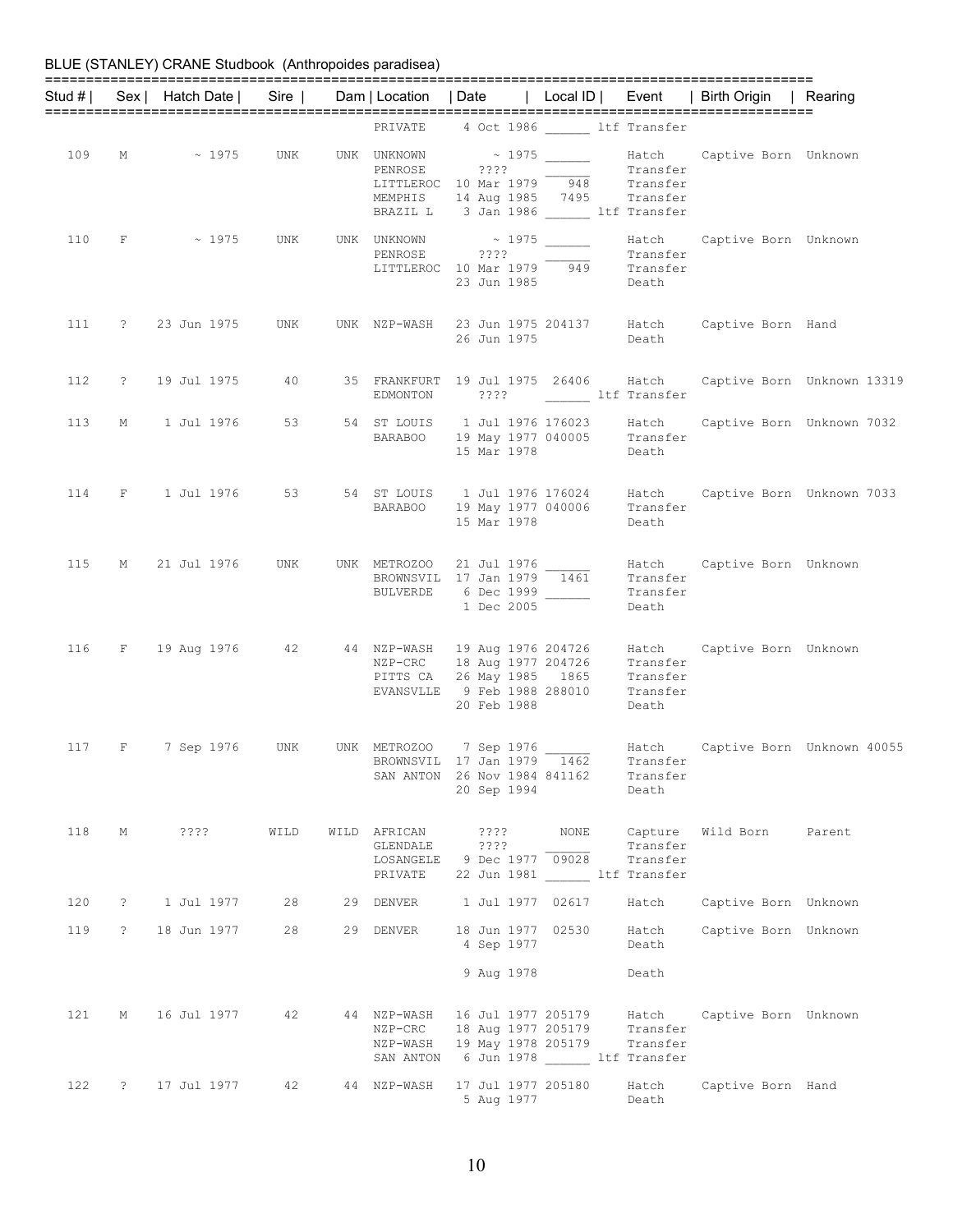|     |              |                                                                        |     |                         |                                                         |                   |                                                                            | Stud #   Sex   Hatch Date   Sire   Dam   Location   Date   Local ID   Event   Birth Origin   Rearing                |  |
|-----|--------------|------------------------------------------------------------------------|-----|-------------------------|---------------------------------------------------------|-------------------|----------------------------------------------------------------------------|---------------------------------------------------------------------------------------------------------------------|--|
|     |              |                                                                        |     |                         | 17 Jun 1990                                             |                   | Death                                                                      | 123 F 20 Jul 1977 28 29 DENVER 20 Jul 1977 02756 Hatch Captive Born Unknown                                         |  |
|     |              | 124 ? 8 Aug 1977 28                                                    |     |                         |                                                         |                   | Death                                                                      | 29 DENVER 8 Aug 1977 02734 Hatch Captive Born Unknown<br>7 Nov 1977 Death                                           |  |
| 125 |              | M 25 Aug 1977 28                                                       |     |                         | 17 Jun 1988                                             |                   | Death                                                                      | 29 DENVER 25 Aug 1977 02750 Hatch Captive Born Unknown<br>METROZOO 29 Aug 1984 A00664 Transfer                      |  |
|     |              | 126 ? 1 Dec 1977                                                       | 53  | PRIVATE                 |                                                         |                   | 21 Feb 1978 _______ ltf Transfer                                           | 54 ST LOUIS 1 Dec 1977 177332 Hatch Captive Born Unknown                                                            |  |
| 127 |              | M 1 Jan 1978 73                                                        |     |                         |                                                         |                   | FERNDALE 3 Jan 1986 25382 Transfer<br>TAIPEI 15 Dec 1986 2286 ltf Transfer | 23 METROZOO 1 Jan 1978 A00060 Hatch Captive Born Parent 1104<br>MEMPHIS 1 Jun 1983 5314 Transfer                    |  |
| 128 |              |                                                                        |     |                         |                                                         |                   | FERNDALE 5 Dec 1986 23235 Transfer<br>TAIPEI 15 Dec 1986 2287 ltf Transfer | F 1 Jan 1978 73 23 METROZOO 1 Jan 1978 A00061 Hatch Captive Born Unknown                                            |  |
| 129 |              | M 1 Jan 1978 73                                                        |     |                         |                                                         |                   | DENVER 11 Oct 1984 07864 Transfer<br>7 Feb 1985 Death                      | 23 METROZOO 1 Jan 1978 A00062 Hatch Captive Born Unknown                                                            |  |
|     |              | 130 M 19 Jun 1978                                                      | UNK |                         |                                                         |                   | FALLBROOK 14 Oct 1986 ___ ltf Transfer                                     | UNK SAN ANTON 19 Jun 1978 Hatch Captive Born Unknown<br>SEATTLE 20 Jun 1979 22322 Transfer                          |  |
| 131 |              | $F \sim$ May 1978 UNK UNK GLENDALE $\sim$ May 1978 $\frac{1304}{1304}$ |     |                         | 15 Nov 1980                                             |                   | Transfer<br>Death                                                          | Hatch Captive Born Unknown                                                                                          |  |
| 132 |              | M ~ May 1978 UNK                                                       |     |                         | 30 Jul 1981                                             |                   | Death                                                                      | UNK GLENDALE $\sim$ May 1978 $\sim$ Hatch Captive Born Unknown<br>FT WAYNE 13 Dec 1978 1303 Transfer<br>20 Jul 1991 |  |
| 133 | М            | 1 Jun 1978                                                             | 53  | 54 ST LOUIS<br>NZP-CRC  | 1 Jun 1978 179217<br>19 Mar 1980 206112<br>14 Apr 1980  |                   | Hatch<br>Transfer<br>Death                                                 | Captive Born Unknown                                                                                                |  |
| 134 | F            | 1 Jun 1978                                                             | 53  | 54 ST LOUIS<br>NZP-CRC  | 19 Mar 1980 206113<br>24 Apr 1980                       | 1 Jun 1978 179218 | Hatch<br>Transfer<br>Death                                                 | Captive Born Unknown                                                                                                |  |
| 135 | $\mathbb{R}$ | 24 Jun 1978                                                            | 42  | 44 NZP-CRC              | 24 Jun 1978 205506<br>25 Jun 1978                       |                   | Hatch<br>Death                                                             | Captive Born Hand                                                                                                   |  |
| 137 | М            | 8 Jul 1978                                                             | 28  | 29 DENVER               | COLO SPRG 19 Sep 1979 79AV7<br>30 Aug 1984              | 8 Jul 1978 03354  | Hatch<br>Transfer<br>Death                                                 | Captive Born Unknown                                                                                                |  |
| 138 | М            | 12 Jul 1978                                                            | 42  | 44 NZP-CRC<br>SAN ANTON | 12 Jul 1978 205561<br>11 Mar 1982 820329                |                   | Hatch<br>Transfer                                                          | Captive Born Hand                                                                                                   |  |
| 139 | F            | 13 Jul 1978                                                            | 42  | 44 NZP-CRC<br>ST LOUIS  | 13 Jul 1978 205567<br>16 Oct 1985 185157<br>20 Feb 1999 |                   | Hatch<br>Transfer<br>Death                                                 | Captive Born Hand                                                                                                   |  |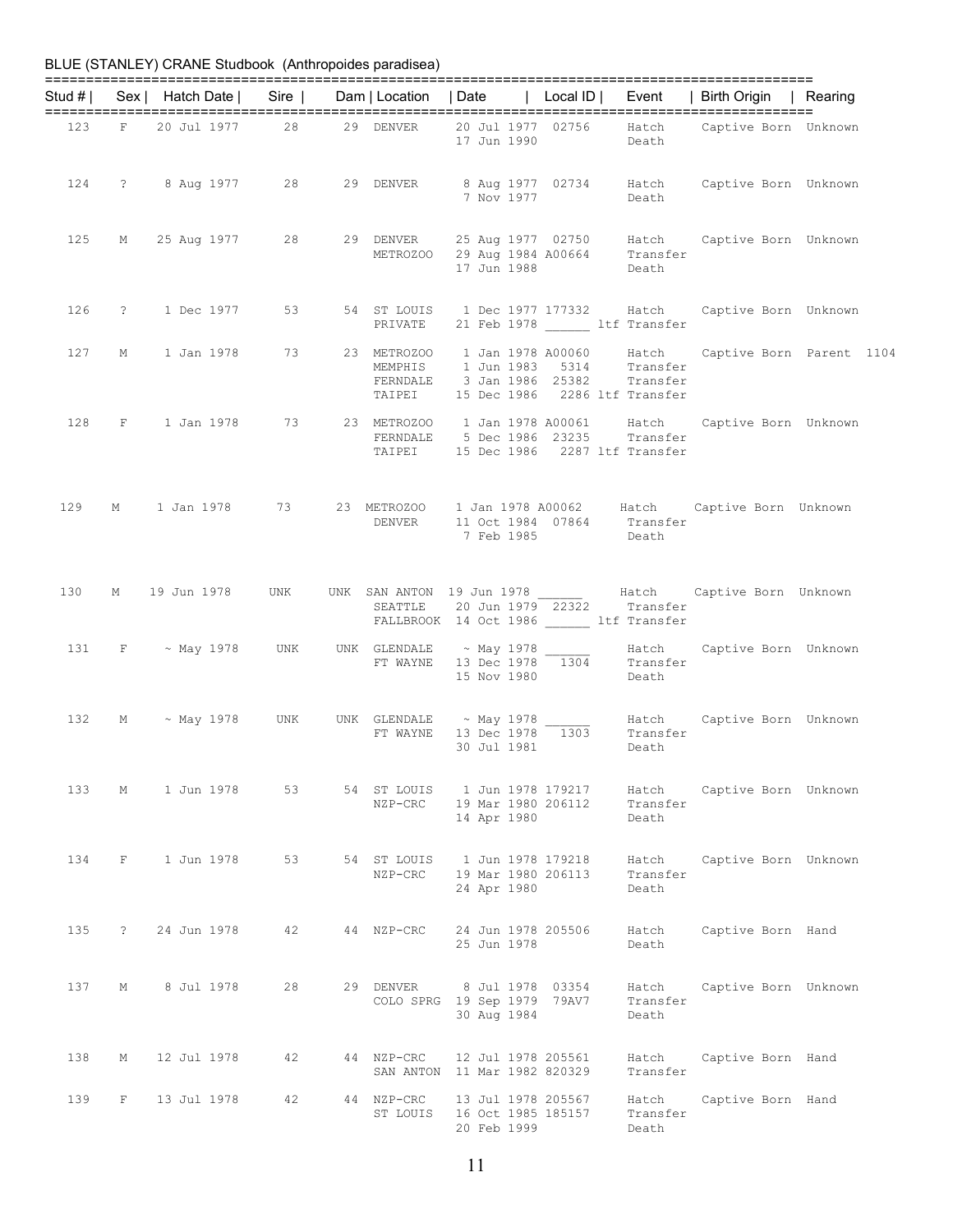|     |              | Stud #   Sex   Hatch Date   Sire |         | Dam   Location   Date |                                                                                                                                                                                                                                                                                                                                                                                                                                                                                                                                                                      | Local ID |                            | Event   Birth Origin   Rearing                                              |  |
|-----|--------------|----------------------------------|---------|-----------------------|----------------------------------------------------------------------------------------------------------------------------------------------------------------------------------------------------------------------------------------------------------------------------------------------------------------------------------------------------------------------------------------------------------------------------------------------------------------------------------------------------------------------------------------------------------------------|----------|----------------------------|-----------------------------------------------------------------------------|--|
|     |              |                                  |         |                       |                                                                                                                                                                                                                                                                                                                                                                                                                                                                                                                                                                      |          |                            |                                                                             |  |
| 140 |              | ? 26 Jul 1978                    | 28      | 29 DENVER             | 26 Jul 1978 03432<br>12 Aug 1978                                                                                                                                                                                                                                                                                                                                                                                                                                                                                                                                     |          | Hatch<br>Death             | Captive Born Unknown                                                        |  |
| 141 |              | ? 26 Jul 1978                    | 28      | 29 DENVER             | 26 Jul 1978 03433<br>12 Aug 1978                                                                                                                                                                                                                                                                                                                                                                                                                                                                                                                                     |          | Hatch<br>Death             | Captive Born Unknown                                                        |  |
| 142 | М            | 4 Aug 1978                       | 42      | OMAHA                 | 44 NZP-CRC 4 Aug 1978 205606<br>15 Dec 1982 4232 Transfer<br>25 Oct 1987                                                                                                                                                                                                                                                                                                                                                                                                                                                                                             |          | Hatch<br>Death             | Captive Born Hand                                                           |  |
|     |              |                                  |         |                       | 29 Sep 1978                                                                                                                                                                                                                                                                                                                                                                                                                                                                                                                                                          |          | Death                      | 143 ? 5 Aug 1978 42 44 NZP-CRC 5 Aug 1978 205607 Hatch Captive Born Hand    |  |
|     |              |                                  |         |                       | NZP-CRC 17 Oct 1978 205647<br>17 Oct 1978                                                                                                                                                                                                                                                                                                                                                                                                                                                                                                                            |          | Transfer<br>Death          | 144 F 2 Sep 1978 42 44 NZP-WASH 2 Sep 1978 205647 Hatch Captive Born Parent |  |
|     |              | 145 ? 9 Sep 1978                 | 28 — 10 |                       | 29 DENVER 9 Sep 1978 03538 Hatch<br>13 Sep 1978                                                                                                                                                                                                                                                                                                                                                                                                                                                                                                                      |          | Death                      | Captive Born Unknown                                                        |  |
|     |              | 146 F 1 Jan 1979                 | 73      |                       | 23 METROZOO 1 Jan 1979 A00059 Hatch<br>BROWNSVIL 14 Oct 1982 1863<br>FERNDALE 28 Jan 1983 13042<br>VERA CRUZ 20 Dec 1983 ltf Transfer                                                                                                                                                                                                                                                                                                                                                                                                                                |          | Transfer<br>Transfer       | Captive Born Unknown                                                        |  |
| 147 | $\mathbf{F}$ | 16 Jun 1960 578                  |         |                       | 579 DETROIT 16 Jun 1960 H01025<br>FT WAYNE 17 Mar 1981 1588<br>26 Jan 1982                                                                                                                                                                                                                                                                                                                                                                                                                                                                                           |          | Hatch<br>Transfer<br>Death | Captive Born Unknown                                                        |  |
| 148 | M            | $\sim 1979$                      | WILD    |                       | $\begin{tabular}{ll} \multicolumn{2}{c}{\textbf{GLENDALE}} \\ \multicolumn{2}{c}{\textbf{GLENDALE}} \\ \multicolumn{2}{c}{\textbf{ALE}} \\ \multicolumn{2}{c}{\textbf{A}} \\ \multicolumn{2}{c}{\textbf{A}} \\ \multicolumn{2}{c}{\textbf{A}} \\ \multicolumn{2}{c}{\textbf{A}} \\ \multicolumn{2}{c}{\textbf{A}} \\ \multicolumn{2}{c}{\textbf{A}} \\ \multicolumn{2}{c}{\textbf{A}} \\ \multicolumn{2}{c}{\textbf{A}} \\ \multicolumn{2}{c}{\textbf{A}} \\ \multicolumn{2}{c}{\textbf{A$<br>NZP-CRC 6 May 1981 206512<br>GIBSONRCH 20 Nov 1985 ______ ltf Transfer |          | Transfer<br>Transfer       | WILD AFRICAN $\sim$ 1979 NONE Capture Wild Born Unknown                     |  |
| 149 |              | $F \sim 1979$ 63                 |         |                       | 64 GLENDALE ~ 1979 ______<br>FALLBROOK ????<br>NY BRONX 19 Jun 1980 802392 Transfer<br>CLEVELAND 18 Nov 1981 811107 Transfer<br>FERNDALE 15 Aug 1987 24886 Transfer<br>KEIHIN CH 21 Sep 1988 ltf Transfer                                                                                                                                                                                                                                                                                                                                                            |          | Transfer                   | Hatch Captive Born Unknown                                                  |  |
|     |              |                                  |         |                       | METROZOO ???? $Tansfer$<br>MEMPHIS 1 Aug 1979 $Tansfer$<br>Transfer<br>PRIVATE 28 Sep 1986 ______ ltf Transfer                                                                                                                                                                                                                                                                                                                                                                                                                                                       |          |                            | 150 F ~ 1976 UNK UNK UNKNOWN ~ 1976 ______ Hatch Unk BirthType Unknown      |  |
|     |              | 151 M 1 Jun 1979                 |         |                       | NZP-CRC 10 Jun 1981 206760 Transfer<br>NORTHLAND 19 Feb 1986 ltf Transfer                                                                                                                                                                                                                                                                                                                                                                                                                                                                                            |          |                            | 53 54 ST LOUIS 1 Jun 1979 179219 Hatch Captive Born Unknown                 |  |
|     |              | 152 F 1 Jun 1979                 |         |                       | NZP-CRC 10 Jun 1981 206761 Transfer<br>PRIVATE 20 Nov 1985 ltf Transfer                                                                                                                                                                                                                                                                                                                                                                                                                                                                                              |          |                            | 53 54 ST LOUIS 1 Jun 1979 179220 Hatch Captive Born Unknown                 |  |
|     |              | 153 M 2 Jul 1979                 |         |                       | GLENDALE 19 Nov 1980 1004 Transfer<br>WILD WRLD $\sim$ 1981 273 Transfer                                                                                                                                                                                                                                                                                                                                                                                                                                                                                             |          |                            | 42 44 NZP-CRC 2 Jul 1979 205912 Hatch Captive Born Hand                     |  |
|     |              |                                  |         |                       | FALLBROOK 19 Nov 1980 1003 Transfer<br>SANDIEGOZ 23 Apr 1982 082516 Transfer                                                                                                                                                                                                                                                                                                                                                                                                                                                                                         |          |                            | 154 M 30 Jun 1979 42 44 NZP-CRC 30 Jun 1979 205909 Hatch Captive Born Hand  |  |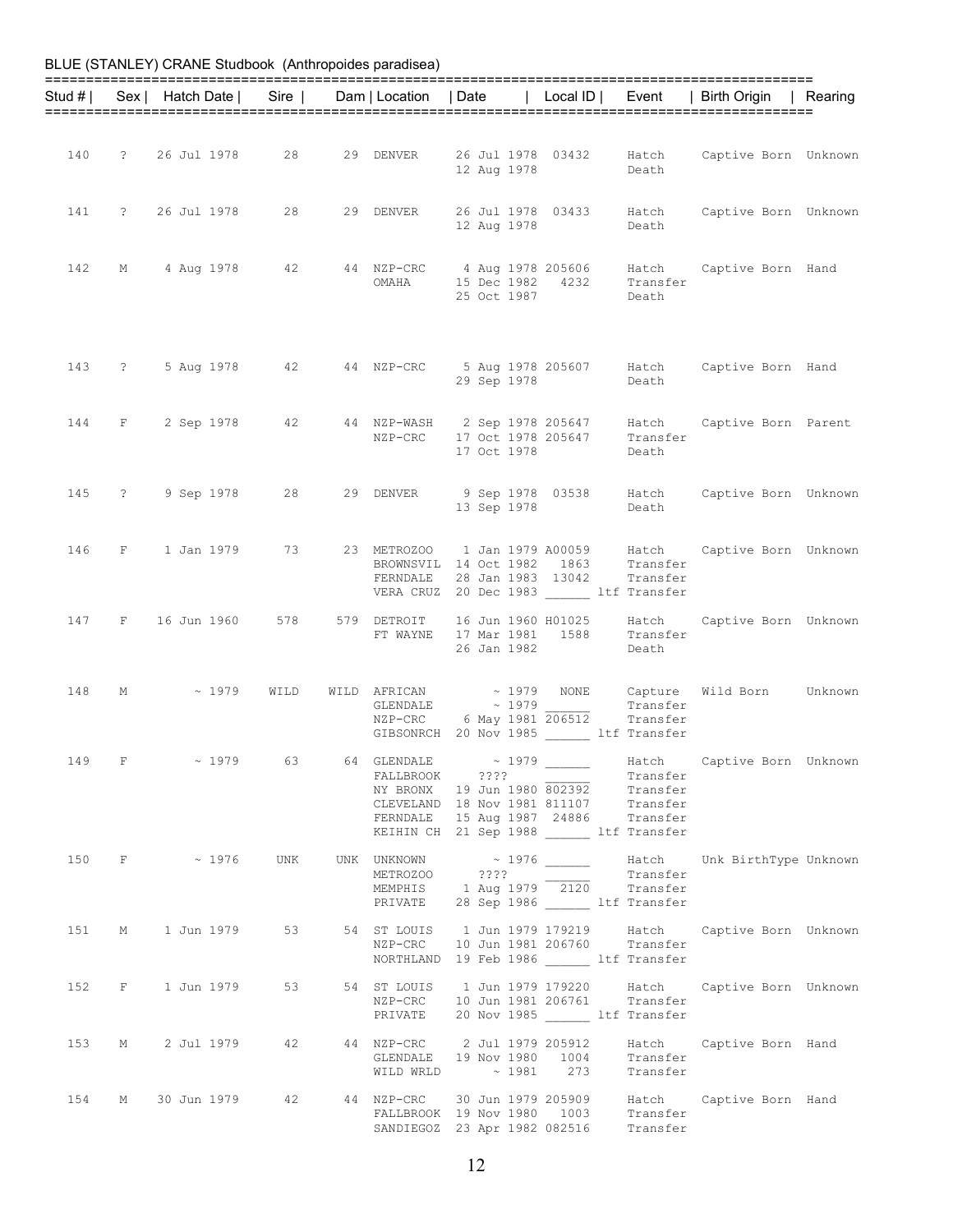|     |              |               |                        |                          |                                                                                                                                                                                                                                                                                                                                                                                                                                                                                                                           |                  |                                                                | Stud #   Sex   Hatch Date   Sire   Dam   Location   Date   Local ID   Event   Birth Origin   Rearing |  |
|-----|--------------|---------------|------------------------|--------------------------|---------------------------------------------------------------------------------------------------------------------------------------------------------------------------------------------------------------------------------------------------------------------------------------------------------------------------------------------------------------------------------------------------------------------------------------------------------------------------------------------------------------------------|------------------|----------------------------------------------------------------|------------------------------------------------------------------------------------------------------|--|
|     |              |               |                        |                          | SD-WAP 14 Mar 1989 082516                                                                                                                                                                                                                                                                                                                                                                                                                                                                                                 |                  | Transfer                                                       |                                                                                                      |  |
|     |              |               |                        |                          | FALLBROOK 26 Sep 1990 1003 ltf Transfer                                                                                                                                                                                                                                                                                                                                                                                                                                                                                   |                  |                                                                |                                                                                                      |  |
|     |              |               |                        |                          | BALTIMORE 19 Jun 1980 80766 Transfer<br>15 Mar 1982                                                                                                                                                                                                                                                                                                                                                                                                                                                                       |                  | Death                                                          | 155 F 7 Aug 1979 55 65 SAN ANTON 7 Aug 1979 790870 Hatch Captive Born Unknown                        |  |
| 157 |              |               | F 29 Jul 1979 42       |                          | 1 Nov 1982                                                                                                                                                                                                                                                                                                                                                                                                                                                                                                                |                  | Death                                                          | UNK NZP-CRC 29 Jul 1979 205969 Hatch Captive Born Hand                                               |  |
| 158 |              |               | M 1 Aug 1979 UNK       |                          | UNK NZP-CRC 1 Aug 1979 205971<br>BALTIMORE 6 Mar 1980 80734<br>RUNDEL 6 Mar 1980 Transfer<br>BALTIMORE 24 Feb 1982                                                                                                                                                                                                                                                                                                                                                                                                        |                  | Transfer<br>Death                                              | Hatch Captive Born Hand                                                                              |  |
|     |              |               |                        |                          | $\begin{tabular}{lllllllllllllllllll} \hline 159 & \hbox{M} & 30 \hbox{ Aug 1979} & 42 & 44 \hbox{ NZP-CRC} & 30 \hbox{ Aug 1979} & 205999 & \hbox{Hatch} \\ & \hline \text{RUNDEL} & 6 \hbox{ Mar 1980} & \hline \text{Transfer} \\ & \hline \text{BAITIMORE} & 6 \hbox{ Mar 1980} & 80735 & \hline \text{Transfer} \\ & \hline \text{CLEVELAND} & 16 \hbox{ Oct 1984 841007} & \hline \text{Transfer} \\ \h$<br>28 Jun 1989                                                                                             |                  | Transfer<br>Death                                              | Hatch Captive Born Han                                                                               |  |
|     |              |               | 160 ? 3 Sep 1979 28    | GBPC SLC                 | 30 Apr 1980 ltf Transfer                                                                                                                                                                                                                                                                                                                                                                                                                                                                                                  |                  |                                                                | 29 DENVER 3 Sep 1979 04253 Hatch Captive Born Unknown                                                |  |
| 161 |              |               | M 11 Sep 1979 UNK      |                          | 8 Jan 1990                                                                                                                                                                                                                                                                                                                                                                                                                                                                                                                |                  | Death                                                          | UNK BUSCH TAM 11 Sep 1979 $\frac{\text{Hatch}}{\text{Thammer}}$ Hatch Captive Born Unknown           |  |
|     |              |               | 162 ? 25 Sep 1979 28   |                          | 26 Sep 1979                                                                                                                                                                                                                                                                                                                                                                                                                                                                                                               |                  | Death                                                          | 29 DENVER 25 Sep 1979 04267 Hatch Captive Born Unknown                                               |  |
|     |              |               | 164 F 15 Jul 1980 28   |                          | FOR BIRDS 3 Nov 1989 ltf Transfer                                                                                                                                                                                                                                                                                                                                                                                                                                                                                         |                  |                                                                | 29 DENVER 15 Jul 1980 Hatch Captive Born Unknown<br>COLO SPRG 11 Sep 1981 81AV14 Transfer            |  |
| 165 |              | $F \sim 1980$ | UNK                    | UNK UNKNOWN<br>STRAFFORD | $\begin{tabular}{lllllll} \multicolumn{2}{c}{\textbf{STRAFFORD}} & & & \multicolumn{2}{c}{\textbf{???}} & & \multicolumn{2}{c}{\textbf{Transfer}} \\ \multicolumn{2}{c}{\textbf{DICKERSON}} & & \multicolumn{2}{c}{\textbf{2} Max 1985} & \multicolumn{2}{c}{\textbf{1900}} & & \multicolumn{2}{c}{\textbf{Transfer}} \\ \multicolumn{2}{c}{\textbf{STCATHERN}} & & \multicolumn{2}{c}{\textbf{6 Max 1997 975014}} & & \multicolumn{2}{c}{\textbf{Transfer}} \\ \end{tabular$<br>ATLANTA 28 Nov 2001 A10045<br>9 Aug 2004 | $\sim$ 1980 NONE | Transfer<br>Transfer<br>Death                                  | Hatch Captive Born Unknown                                                                           |  |
|     |              |               | $166$ ? $\sim$ 1980 53 |                          | 54 ST LOUIS - 1980 102548<br>0MAHA 1 Apr 1981 3746<br>22 Feb 1982                                                                                                                                                                                                                                                                                                                                                                                                                                                         |                  | Transfer<br>Death                                              | Hatch Captive Born Unknown                                                                           |  |
|     |              |               | [Death                 |                          |                                                                                                                                                                                                                                                                                                                                                                                                                                                                                                                           |                  |                                                                |                                                                                                      |  |
| 167 | М            | ~1980         | UNK                    | FERNDALE<br>IAE OH       | UNK GLENDALE $\sim 1980$<br>NZP-CRC 6 May 1981 206513<br>OKLAHOMA 3 Jun 1986 372109<br>28 Oct 1991 41414<br>28 Oct 1991 41414<br>4 Nov 1993                                                                                                                                                                                                                                                                                                                                                                               |                  | Hatch<br>Transfer<br>Transfer<br>Transfer<br>Transfer<br>Death | Captive Born Hand                                                                                    |  |
| 168 | $\mathbf{F}$ | $\sim 1980$   | UNK                    | UNK UNKNOWN<br>OLSEN R   | $\sim 1980$<br>???? UNKO<br>STCATHERN 18 May 1990 905016<br>13 Oct 1992                                                                                                                                                                                                                                                                                                                                                                                                                                                   |                  | Hatch<br>Transfer<br>Transfer<br>Death                         | Unk BirthType Unknown                                                                                |  |
| 169 |              | $F \sim 1980$ | UNK                    | UNK UNKNOWN<br>OLSEN R   | $\sim 1980$<br>$??\,?\,?$<br>STCATHERN 18 May 1990 905017                                                                                                                                                                                                                                                                                                                                                                                                                                                                 |                  | Transfer<br>Transfer                                           | Hatch Unk BirthType Unknown                                                                          |  |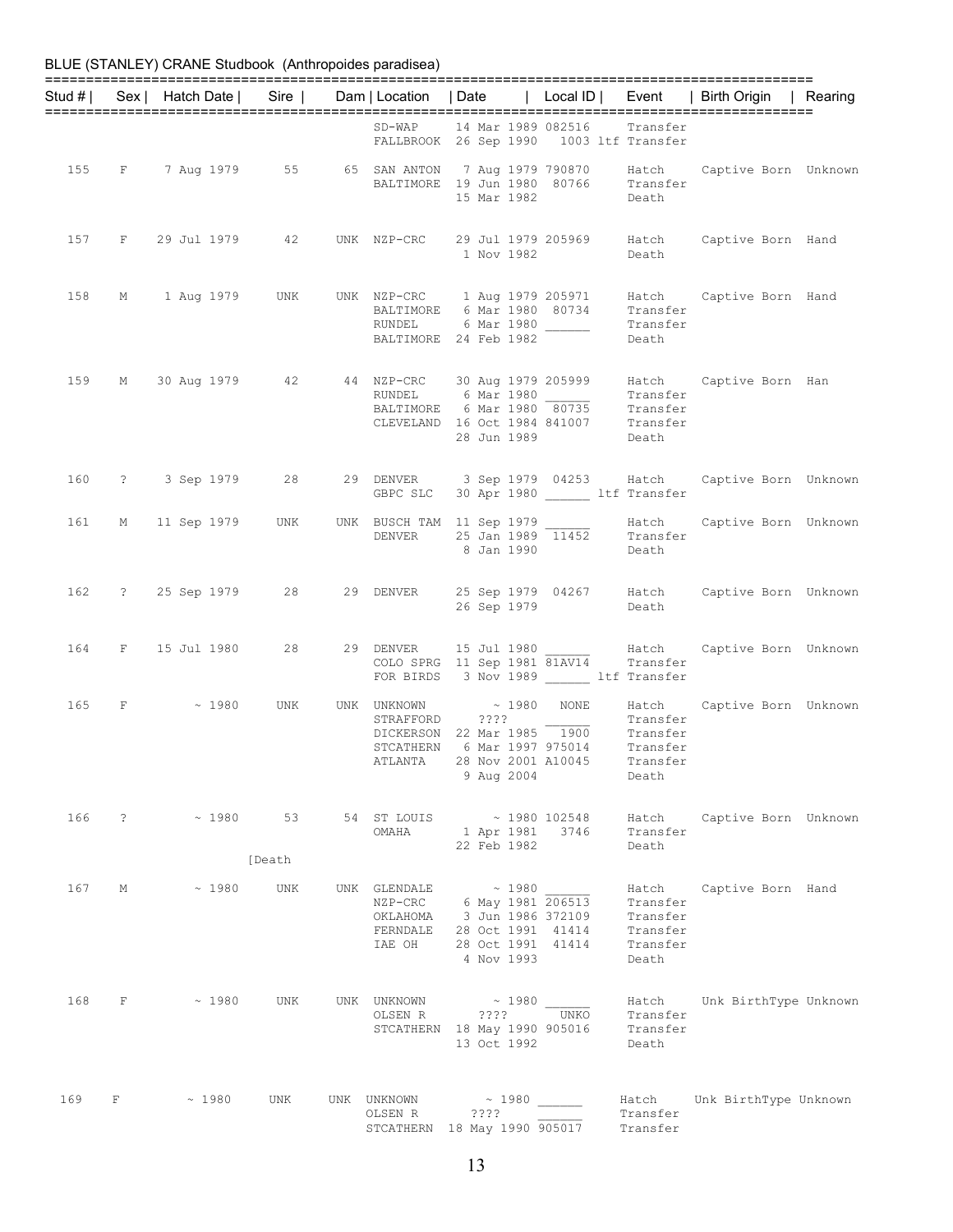## BLUE (STANLEY) CRANE Studbook (Anthropoides paradisea) ============================================================================================== Stud # | Sex | Hatch Date | Sire | Dam | Location | Date | Local ID | Event | Birth Origin | Rearing ============================================================================================== 13 Jan 1993 170 ? 3 May 1980 52 27 STCATHERN 3 May 1980 802269 Hatch Captive Born Unknown 14 May 1980 Death 171 ? 14 Jun 1980 42 44 NZP-CRC 14 Jun 1980 206192 Hatch Captive Born Hand<br>FERNDALE 11 May 1981 5877 Transfer 11 May 1981 5877 Transf<br>20 Oct 1992 Death 20 Oct 1992 Death 172 ? 4 Jul 1980 52 27 STCATHERN 4 Jul 1980 802401 Hatch Captive Born Unknown er and the state of the state of the state of the state of the state of the state of the state of the state of the state of the state of the state of the state of the state of the state of the state of the state of the sta 173 F 14 Jul 1980 76 90 BARABOO 14 Jul 1980 040008 Hatch Captive Born Hand NZP-CRC 3 Dec 1980 206404 Transfer DETROIT 11 Jul 1986 1872 Transfer ORLANDO 8 Jun 2001 SA2501 Transfer BUSCH TAM 4 Apr 2002 61818 Transfer 174 M 15 Jul 1980 UNK UNK GLENDALE 15 Jul 1980 \_\_\_\_\_\_ Hatch Captive Born Unknown FT WAYNE 28 Jul 1981 1645 Transfer GLENDALE 24 Nov 1987 \_\_\_\_\_\_ ltf Transfer 175 M 2 Aug 1980 28 29 DENVER 2 Aug 1980 05041 Hatch Captive Born Unknown COLO SPRG 14 Sep 1981 80A002 Transfer 7 Sep 1983 Death 176 F 13 Aug 1980 42 44 NZP-CRC 13 Aug 1980 206282 Hatch Captive Born Hand ESTUDILLO 8 Oct 1981 \_\_\_\_\_\_ ltf Transfer 177 M 31 Aug 1980 42 44 NZP-CRC 31 Aug 1980 206300 Hatch Captive Born Hand ESTUDILLO 8 Oct 1981 \_\_\_\_\_\_ ltf Transfer 179 F  $\sim$  1979 63 64 GLENDALE  $\sim$  1979 200 Hatch Captive Born Hand<br>WILD WRLD  $\sim$  1981 200 Transfer  $\sim 1981$  200 Transfer 180 F  $\sim$  1981 UNK UNK UNKNOWN  $\sim$  1981 \_\_\_\_\_ Hatch Unk $\,$  BirthType Unknown HONOLULU 26 Jul 1981 810715 Transfer SEATTLE 15 Feb 1983 1956 Transfer FALLBROOK 14 Oct 1986 ltf Transfer 181 M 28 May 1981 52 27 STCATHERN 28 May 1981 812219 Hatch Captive Born Unknown NY BRONX 30 May 1981 812219 Transfer CLEVELAND 18 Nov 1981 811110 Transfer 22 May 1983 Death 182 ? 17 Jun 1981 52 27 STCATHERN 17 Jun 1981 812373 Hatch Captive Born Unknown 21 Aug 1981 Death 183 M 20 Jun 1981 42 44 NZP-CRC 20 Jun 1981 206640 Hatch Captive Born Hand<br>2 Sep 1981 Death 2 Sep 1981 184 F 2 Jul 1981 76 90 BARABOO 2 Jul 1981 040010 Hatch Captive Born Hand 25 Jun 1982 Death 185 M 6 Jul 1981 28 29 DENVER 6 Jul 1981 09372 Hatch Captive Born Unknown 20 Oct 1981 Death 186 F 11 Jul 1981 42 44 NZP-CRC 11 Jul 1981 206940 Hatch Captive Born Hand BALTIMORE 22 Jul 1982 83503 Transfer

6 May 1984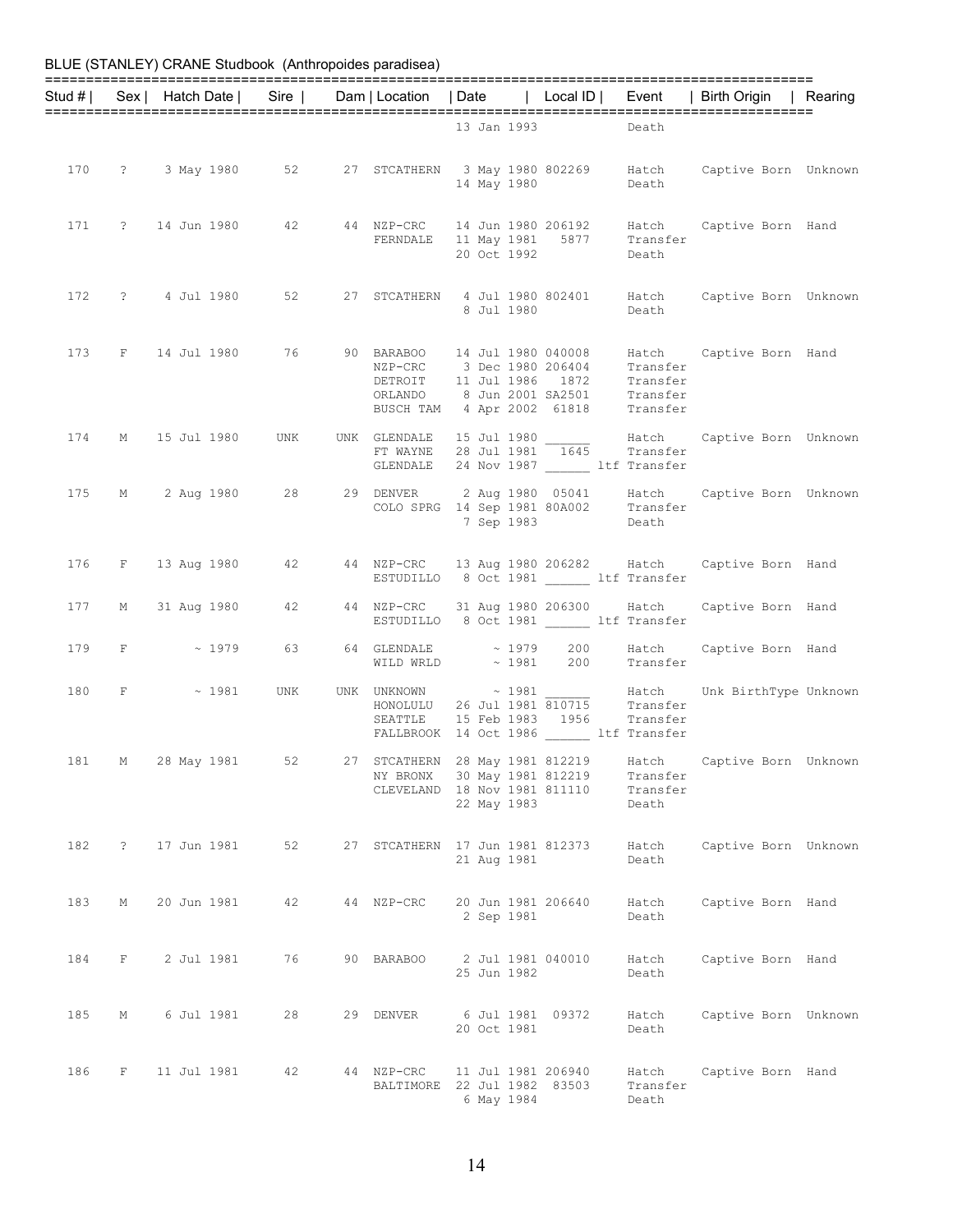|     |                   |            | Stud #   Sex   Hatch Date   Sire   Dam   Location   Date   Local ID   Event   Birth Origin   Rearing                                                                     |                                                                                                                    |  |             |                   |                                     |                            |                      |
|-----|-------------------|------------|--------------------------------------------------------------------------------------------------------------------------------------------------------------------------|--------------------------------------------------------------------------------------------------------------------|--|-------------|-------------------|-------------------------------------|----------------------------|----------------------|
|     |                   |            |                                                                                                                                                                          |                                                                                                                    |  |             |                   |                                     |                            |                      |
|     |                   |            | $\begin{tabular}{lllllllll} 187 & F & 12 Jul 1981 & 42 & 44 NZP-CRC & 12 Jul 1981 206941 & Hatch & Captive Born Unknown & 15 Dec 1982 & 4233 & Transfer & \end{tabular}$ |                                                                                                                    |  |             | 6 Aug 1995 Death  |                                     |                            |                      |
|     |                   |            | 188 M 29 Jun 1981 76 90 BARABOO 29 Jun 1981 040009 Hatch Captive Born Hand                                                                                               |                                                                                                                    |  |             |                   | 30 Oct 1981 Death                   |                            |                      |
|     |                   |            | 189 M 22 Jul 1981 28 29 DENVER 22 Jul 1981 09438 Hatch Captive Born Unknown                                                                                              | COLO SPRG 16 Mar 1982 82AV4 Transfer<br>FOR BIRDS 3 Nov 1989 ______ ltf Transfer                                   |  |             |                   |                                     |                            |                      |
|     |                   |            | 190 F 10 Aug 1981 42 44 NZP-CRC 10 Aug 1981 206995 Hatch Captive Born Hand                                                                                               | NORTEL W 20 Apr 1982 ______ ltf Transfer                                                                           |  |             |                   |                                     |                            |                      |
|     |                   |            | 191 F 20 Aug 1981 UNK UNK DENVER 20 Aug 1981 09490 Hatch Captive Born Unknown<br>13 Nov 1981 Death                                                                       |                                                                                                                    |  |             |                   |                                     |                            |                      |
|     |                   |            | 192 ? 14 Sep 1981 28 29 DENVER 14 Sep 1981 09529 Hatch Captive Born Unknown<br>NAVTEL B 27 Jan 1982 1tf Transfer                                                         |                                                                                                                    |  |             |                   |                                     |                            |                      |
|     |                   |            | 193 ? - 1982 UNK UNK UNKNOWN $\sim$ 1982 $\frac{1982}{016398}$ Hatch Unk BirthType Unknown<br>SD-WAP 25 Jan 1983 016398 Transfer<br>UNKNOWN 26 Jan 1983 Lif Transfer     |                                                                                                                    |  |             |                   |                                     |                            |                      |
|     |                   |            | 194 F 29 Mar 1982 73 23 METROZOO 29 Mar 1982 978 Hatch Captive Born Unknown                                                                                              | BROWNSVIL 14 Oct 1982 1862 Transfer<br>FERNDALE 28 Jan 1983 12945 Transfer<br>SEOUL 1 Nov 1983 ______ ltf Transfer |  |             |                   |                                     |                            |                      |
|     |                   |            | 195 ? 29 Mar 1982 73 23 METROZOO 29 Mar 1982 979 Hatch Captive Born Unknown<br>HENDEE 12 Oct 1982 1f Transfer                                                            |                                                                                                                    |  |             |                   |                                     |                            |                      |
|     |                   |            |                                                                                                                                                                          |                                                                                                                    |  |             |                   |                                     |                            |                      |
|     |                   |            | 197 M ~ May 1982 UNK UNK GLENDALE ~ May 1982 _______ Hatch Captive Born Unknown<br>DICKERSON 12 Dec 1982 1399 Transfer                                                   |                                                                                                                    |  |             | 29 Jul 1983 Death |                                     |                            |                      |
|     |                   |            | 198 M ~ Jun 1982 UNK UNK GLENDALE ~ Jun 1982 Hatch Captive Born Unknown                                                                                                  | DICKERSON 12 Dec 1982 1400<br>STCATHERN 6 Mar 1997 975015<br>ATLANTA 28 Nov 2001 A10046                            |  |             |                   | Transfer<br>Transfer<br>Transfer    |                            |                      |
|     |                   |            | 199 ? 6 Jun 1982 115                                                                                                                                                     | 117 BROWNSVIL 6 Jun 1982 1838                                                                                      |  | 14 Jul 1982 |                   | Hatch<br>Death                      |                            | Captive Born Unknown |
| 200 | $F$ and $F$       | 6 Jun 1982 | 115                                                                                                                                                                      | 117 BROWNSVIL 6 Jun 1982 1839 Hatch<br>FERNDALE<br>SEOUL                                                           |  |             | 28 Jan 1983 13630 | Transfer<br>1 Nov 1983 ltf Transfer |                            | Captive Born Unknown |
| 201 | $\ddot{\text{?}}$ | 3 Jul 1982 | 42                                                                                                                                                                       | 44 NZP-CRC 3 Jul 1982 207426                                                                                       |  | 3 Jul 1982  |                   | Hatch<br>Death                      | Captive Born Hand          |                      |
| 202 | $F$ and $F$       | 3 Jul 1982 | 28                                                                                                                                                                       | 29 DENVER 3 Jul 1982 06028<br>OMAHA                                                                                |  | 3 May 1998  | 16 Nov 1982 4221  | Transfer<br>Death                   | Hatch Captive Born Unknown |                      |
|     | 203 ? 3 Aug 1982  |            | 42                                                                                                                                                                       | 44 NZP-WASH 3 Aug 1982 207507                                                                                      |  | 23 Aug 1982 |                   | Hatch Captive Born Unknown<br>Death |                            |                      |
| 204 | $\ddot{?}$        | 4 Aug 1982 | 115                                                                                                                                                                      | 117 BROWNSVIL 4 Aug 1982 1840                                                                                      |  |             |                   | Hatch                               |                            | Captive Born Unknown |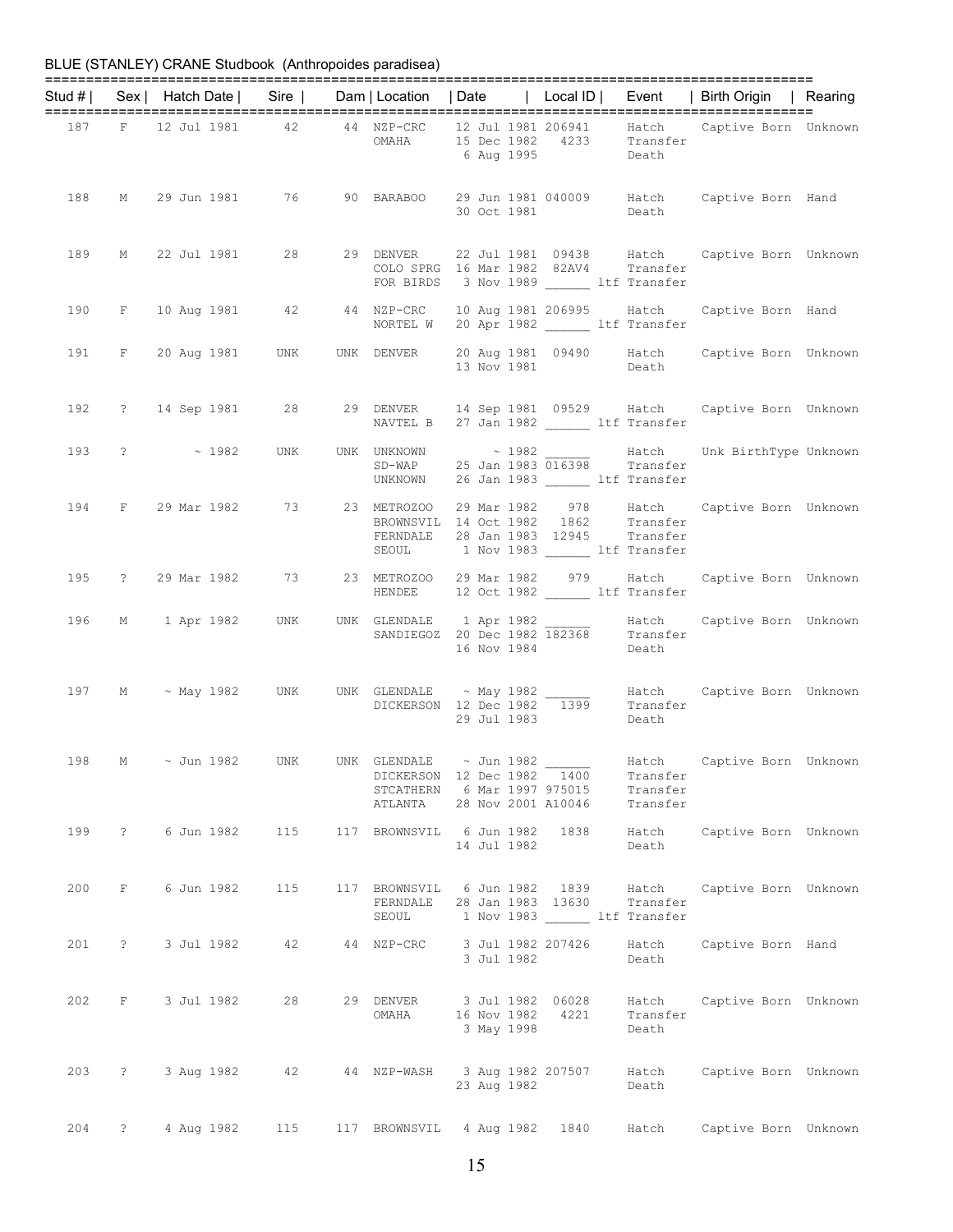|     |              |               |                                                                                                                                                                |             |                                                                                                                        |                                        | Stud #   Sex   Hatch Date   Sire   Dam   Location   Date   Local ID   Event   Birth Origin   Rearing                                                       |  |
|-----|--------------|---------------|----------------------------------------------------------------------------------------------------------------------------------------------------------------|-------------|------------------------------------------------------------------------------------------------------------------------|----------------------------------------|------------------------------------------------------------------------------------------------------------------------------------------------------------|--|
|     |              |               |                                                                                                                                                                |             | FERNDALE 28 Jan 1983 13041 Transfer<br>VERA CRUZ 20 Dec 1983 ltf Transfer                                              |                                        |                                                                                                                                                            |  |
|     |              |               | 207 M ???? UNK UNK UNKNOWN ????                                                                                                                                |             | 13 May 1983                                                                                                            | Death                                  | UNKNOWN ???? Hatch Unk BirthType Unknown<br>MEMPHIS ???? 0447 Transfer                                                                                     |  |
|     |              |               |                                                                                                                                                                |             | FERNDALE 29 Oct 1983 18924 Transfer<br>SEOUL 1 Nov 1983 1tf Transfer                                                   |                                        | 208 ? 3 Apr 1983 73 23 METROZOO 3 Apr 1983 A00217 Hatch Captive Born Unknown<br>BROWNSVIL 29 Oct 1983 1972 Transfer                                        |  |
|     |              |               |                                                                                                                                                                | SEOUL       | 29 Oct 1983 ________ ltf Transfer                                                                                      |                                        | 209 ? 3 Apr 1983 73 23 METROZOO 3 Apr 1983 A00218 Hatch Captive Born Unknown<br>BROWNSVIL 29 Oct 1983 1973 Transfer<br>FERNDALE 29 Oct 1983 18925 Transfer |  |
|     |              |               |                                                                                                                                                                |             | VERA CRUZ 20 Dec 1983 ltf Transfer                                                                                     |                                        | 211 ? 18 May 1983 73 23 METROZOO 18 May 1983 A00264 Hatch Captive Born Unknown<br>FERNDALE 19 Dec 1983 19348 Transfer                                      |  |
|     |              |               | 212 ? 19 May 1983 73 23 METROZOO                                                                                                                               |             | VERA CRAQ 20 Dec 1983 _______ ltf Transfer                                                                             |                                        | METROZOO 19 May 1983 A00265 Hatch Captive Born Unknown<br>FERNDALE 19 Dec 1983 19349 Transfer                                                              |  |
| 213 |              |               | M 1 Jun 1983 63 64 GLENDALE 1 Jun 1983 11 Hatch<br>AUDUBON 27 Sep 1983 731 Transfer<br>PITTS CA 22 Apr 1987 2679 Transfer<br>DENVER 31 Oct 1987 10754 Transfer |             | FERNDALE 12 Nov 1991 41196 Transfer<br>IAE OH 21 Nov 1991 41196 Transfer<br>18 Sep 1994                                | Death                                  | Hatch Captive Born Hand                                                                                                                                    |  |
|     |              |               |                                                                                                                                                                |             | 8 Aug 1983                                                                                                             | Death                                  | 214 ? 15 Jun 1983 52 27 STCATHERN 15 Jun 1983 835031 Hatch Captive Born Hand                                                                               |  |
|     |              |               |                                                                                                                                                                |             | YULEE 25 Jan 1984<br>3 Nov 1984                                                                                        | Transfer<br>Death                      | 215 M 15 Jun 1983 52 27 STCATHERN 15 Jun 1983 835053 Hatch Captive Born Hand                                                                               |  |
|     |              |               | 216 F 16 Jun 1983 151                                                                                                                                          |             | TRACY AV 18 Jun 1985 900035 Transfer<br>20 Feb 1994                                                                    | Death                                  | 139 NZP-CRC 16 Jun 1983 207922 Hatch Captive Born Hand                                                                                                     |  |
| 217 |              | M 17 Jun 1983 | 55                                                                                                                                                             |             | 116 NZP-CRC 17 Jun 1983 207925<br>TRACY AV 18 Jun 1985 900036<br>OKLAHOMA 7 Sep 1994 657513<br>BREVARD 7 May 2003 2302 | Transfer<br>Transfer<br>Transfer       | Hatch Captive Born Hand                                                                                                                                    |  |
| 219 | М            | 18 Jun 1983   | 154                                                                                                                                                            |             | 69 SANDIEGOZ 18 Jun 1983 783228<br>FALLBROOK 13 Oct 1983<br>BALTIMORE 14 Oct 1983 84701<br>10 Jul 2000                 | Hatch<br>Transfer<br>Transfer<br>Death | Captive Born Unknown                                                                                                                                       |  |
|     | 220 ?        | 3 Jul 1983    | 52                                                                                                                                                             |             | 27 STCATHERN 3 Jul 1983 835034<br>12 Aug 1983                                                                          | Death                                  | Hatch Captive Born Hand                                                                                                                                    |  |
| 221 | $\ddot{?}$   | 4 Jul 1983    | 73                                                                                                                                                             |             | 23 METROZOO 4 Jul 1983 A00285 Hatch<br>PUCHTEL S 24 Apr 1984 ltf Transfer                                              |                                        | Captive Born Unknown                                                                                                                                       |  |
| 222 | $\ddot{?}$   | 4 Jul 1983    | 52                                                                                                                                                             |             | 27 STCATHERN 4 Jul 1983 835036<br>29 Sep 1983                                                                          | Hatch<br>Death                         | Captive Born Hand                                                                                                                                          |  |
| 223 | $\mathbb{R}$ | 5 Jul 1983    | 73                                                                                                                                                             | 23 METROZOO | 5 Jul 1983 A00286                                                                                                      | Hatch                                  | Captive Born Unknown                                                                                                                                       |  |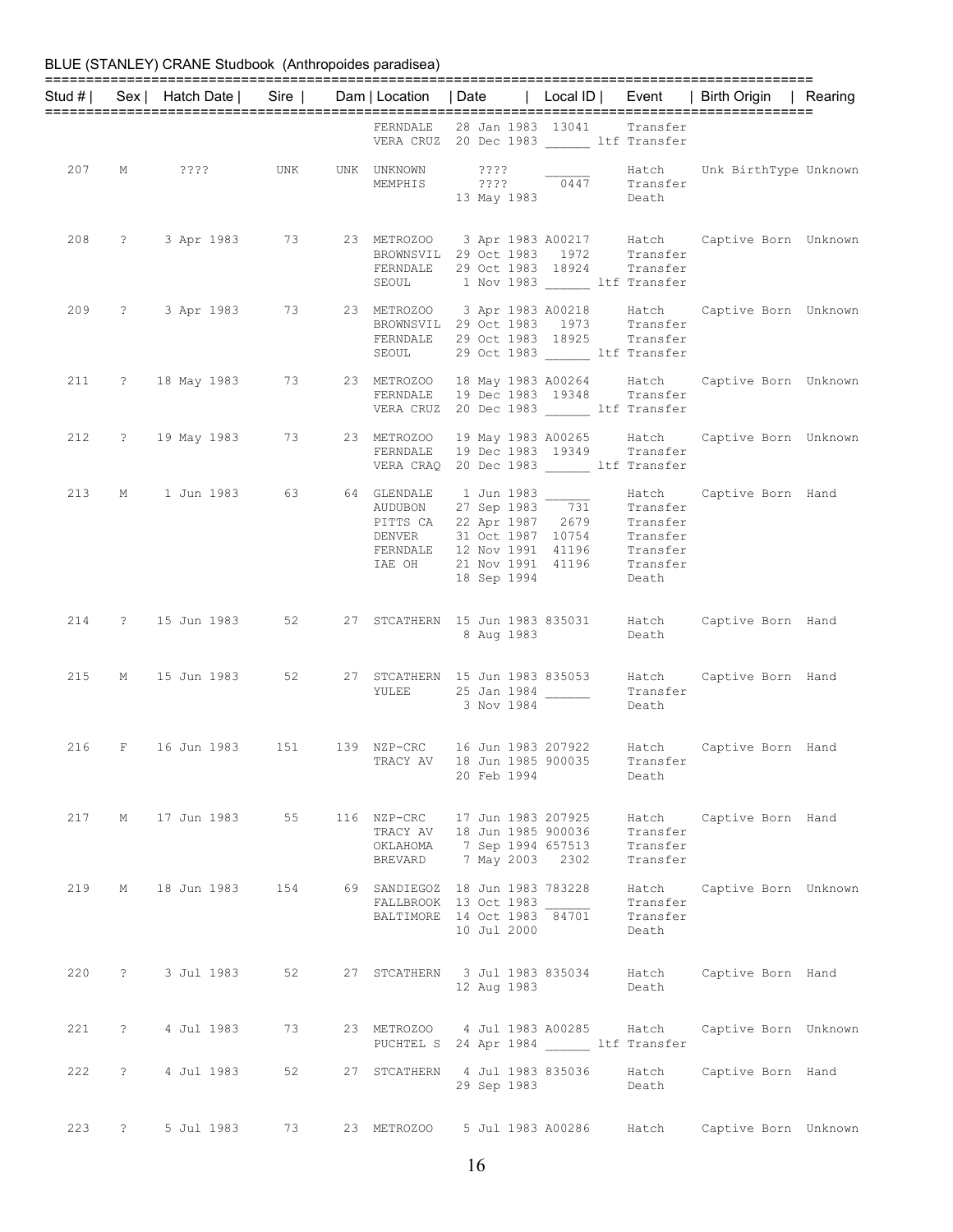|  |                   |                       |             |                                                                                                                                                                                                |                                                 |                                  | Stud #   Sex   Hatch Date   Sire   Dam   Location   Date   Local ID   Event   Birth Origin   Rearing                                                                                                                                |  |
|--|-------------------|-----------------------|-------------|------------------------------------------------------------------------------------------------------------------------------------------------------------------------------------------------|-------------------------------------------------|----------------------------------|-------------------------------------------------------------------------------------------------------------------------------------------------------------------------------------------------------------------------------------|--|
|  |                   |                       |             | BROWNSVIL 29 Oct 1983 1974 Transfer<br>FERNDALE 29 Oct 1983 18926 Transfer<br>SEOUL 1 Nov 1983 1tf Transfer                                                                                    |                                                 |                                  |                                                                                                                                                                                                                                     |  |
|  |                   |                       |             | VERA CRUZ 10 Dec 1983 ______ ltf Transfer                                                                                                                                                      |                                                 |                                  | 224 ? 5 Jul 1983 154 69 SANDIEGOZ 5 Jul 1983 783385 Hatch Captive Born Unknown<br>FERNDALE 10 Dec 1983 17184 Transfer                                                                                                               |  |
|  |                   |                       |             | VERA CRUZ 10 Dec 1983 ______ ltf Transfer                                                                                                                                                      |                                                 |                                  | 225 ? 7 Jul 1983 154 69 SANDIEGOZ 7 Jul 1983 783405 Hatch Captive Born Unknown<br>FERNDALE 10 Dec 1983 18745 Transfer                                                                                                               |  |
|  |                   |                       |             | JACKSONVL 16 Dec 1996 696087 Transfer                                                                                                                                                          |                                                 |                                  | 226 F 9 Jul 1983 55 116 NZP-CRC 9 Jul 1983 208068 Hatch Captive Born Hand CKLAHOMA 3 Jun 1986 372210 Transfer                                                                                                                       |  |
|  |                   |                       |             | PRIVATE 12 Mar 1986 ltf Transfer                                                                                                                                                               |                                                 |                                  | 227 F 9 Jul 1983 55 116 NZP-CRC 9 Jul 1983 208069 Hatch Captive Born Hand                                                                                                                                                           |  |
|  |                   |                       |             | 30 Sep 1983 Death                                                                                                                                                                              |                                                 |                                  | 228 M 10 Jul 1983 UNK UNK DENVER 10 Jul 1983 06764 Hatch Captive Born Unknown                                                                                                                                                       |  |
|  |                   |                       |             | OKLAHOMA 3 Jun 1986 372008 Transfer<br>31 Aug 1991                                                                                                                                             |                                                 | Death                            | 229 M 16 Jul 1983 151 139 NZP-CRC 16 Jul 1983 208089 Hatch Captive Born Hand                                                                                                                                                        |  |
|  |                   |                       |             | PRIVATE 12 Mar 1986 ltf Transfer                                                                                                                                                               |                                                 |                                  | 230 F 27 Jul 1983 55 116 NZP-CRC 27 Jul 1983 208105 Hatch Captive Born Hand                                                                                                                                                         |  |
|  |                   |                       |             | 18 Feb 1984 Death                                                                                                                                                                              |                                                 |                                  | 231 ? 29 Jul 1983 55 116 NZP-CRC 29 Jul 1983 208117 Hatch Captive Born Unknown                                                                                                                                                      |  |
|  |                   |                       |             | 30 Mar 1984 Death                                                                                                                                                                              |                                                 |                                  | 232 M 29 Jul 1983 151 139 NZP-CRC 29 Jul 1983 208118 Hatch Captive Born Hand                                                                                                                                                        |  |
|  |                   |                       |             | 26 Apr 1984 Death                                                                                                                                                                              |                                                 |                                  | 233 M 31 Jul 1983 154 69 SANDIEGOZ 31 Jul 1983 783572 Hatch Captive Born Unknown                                                                                                                                                    |  |
|  |                   |                       |             | PRIVATE 24 Apr 1984 Lit Transfer                                                                                                                                                               |                                                 |                                  | 234 ? 17 Aug 1983 73 23 METROZOO 17 Aug 1983 A00309 Hatch Captive Born Unknown                                                                                                                                                      |  |
|  |                   |                       |             | 235 ? 18 Aug 1983 73 23 METROZOO 18 Aug 1983 A00310<br>24 Aug 1983                                                                                                                             |                                                 | Death                            | Hatch Captive Born Unknown                                                                                                                                                                                                          |  |
|  |                   | 236 F ~ 1983 UNK      |             | UNK UNKNOWN ~ 1983 ______<br>PROBST W ???? $\overline{\qquad \qquad }$<br>FT WAYNE 6 May 1987 $\overline{\qquad \qquad }$ 3231<br>EVANSVLLE 24 Nov 1987 287245                                 |                                                 | Transfer<br>Transfer<br>Transfer | Hatch Captive Born Unknown                                                                                                                                                                                                          |  |
|  |                   |                       |             | 239 F $\sim$ 1984 UNK UNK CALIFORNI $\sim$ 1984<br>CYPRESS 5 Jan 1986 008660<br>FALLBROOK ????<br>MUENCH R ????<br>MUENCH R ????<br>BUSCH TAM 16 Oct 1990 55179 Transfer<br>17 Mart 1998 Death | $\frac{1}{100}$ $\frac{1}{100}$ $\frac{1}{100}$ | Transfer                         | Hatch Captive Born Unknown                                                                                                                                                                                                          |  |
|  |                   | 241 F ~ Feb 1984 WILD |             | FERNDALE ~ Dec 1986 ______ Transfer<br>TAIPEI 15 Dec 1986 ______ 1tf Transfer                                                                                                                  |                                                 |                                  | $\begin{tabular}{lcccccc} \texttt{WILD} & \texttt{AFRICAN} & $\sim$ Feb 1984 & \texttt{NONE} & \texttt{Capture} & \texttt{Wild Born} & \texttt{Unknown} \\ & \texttt{FERNDALE} & $\sim$ Dec 1986 & \texttt{Transfer} \end{tabular}$ |  |
|  |                   | 243 F 21 May 1984 55  | 116 NZP-CRC | NORTHLAND 29 Sep 1985 ltf Transfer                                                                                                                                                             |                                                 |                                  | 21 May 1984 208329 Hatch Captive Born Hand                                                                                                                                                                                          |  |
|  | 244 F 15 Jun 1984 |                       |             | 55 116 NZP-CRC 15 Jun 1984 208478<br>19 May 1986                                                                                                                                               |                                                 | Hatch<br>Death                   | Captive Born Hand                                                                                                                                                                                                                   |  |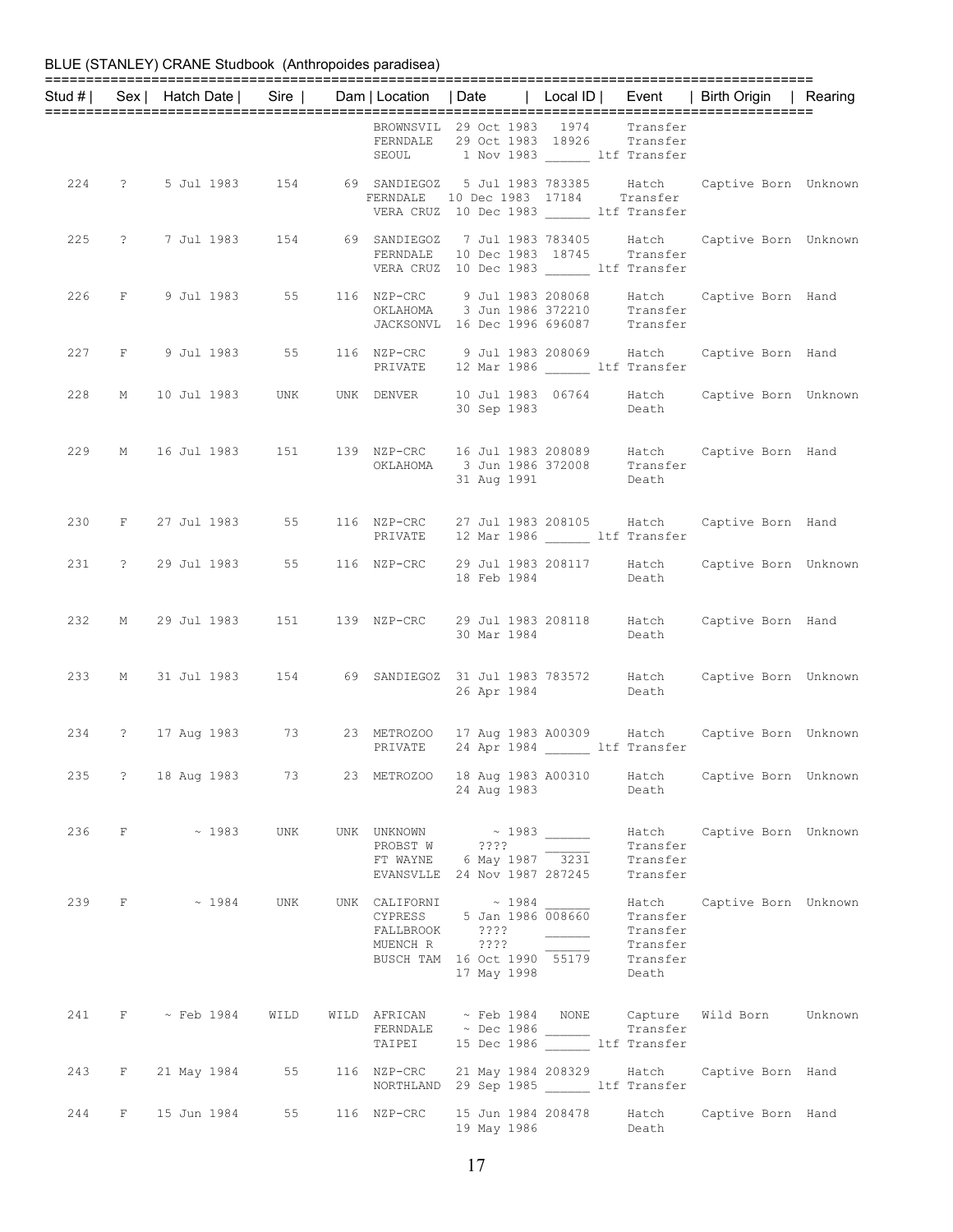|     |                   | BLUE (STANLEY) CRANE Studbook (Anthropoides paradisea) |         |             |                                                                                                                                                   |       |                      |                                                                                                                     |  |
|-----|-------------------|--------------------------------------------------------|---------|-------------|---------------------------------------------------------------------------------------------------------------------------------------------------|-------|----------------------|---------------------------------------------------------------------------------------------------------------------|--|
|     |                   |                                                        |         |             |                                                                                                                                                   |       |                      | Stud #   Sex   Hatch Date   Sire   Dam   Location   Date   Local ID   Event   Birth Origin   Rearing                |  |
|     |                   |                                                        |         |             |                                                                                                                                                   |       |                      |                                                                                                                     |  |
|     |                   |                                                        |         |             | NORTHLAND 6 Feb 1985 ltf Transfer                                                                                                                 |       |                      | 245 ? 17 Jun 1984 73 23 METROZOO 17 Jun 1984 A00606 Hatch Captive Born Unknown                                      |  |
|     |                   |                                                        |         |             | 26 Jun 1984                                                                                                                                       | Death |                      | 246 F 17 Jun 1984 151 139 NZP-CRC 17 Jun 1984 208479 Hatch Captive Born Hand                                        |  |
|     |                   | 247 F 18 Jun 1984 55                                   |         |             | PRIVATE 12 Mar 1986 ______ ltf Transfer                                                                                                           |       |                      | 116 NZP-CRC 18 Jun 1984 208480 Hatch Captive Born Hand                                                              |  |
|     |                   |                                                        |         |             | 248 F 18 Jun 1984 42 44 NZP-CRC 18 Jun 1984 208481 Hatch<br>NORTHLAND 29 Sep 1985 ltf Transfer                                                    |       |                      | Captive Born Hand                                                                                                   |  |
|     |                   |                                                        |         |             | 249 F 2 Jul 1984 42 44 NZP-WASH 2 Jul 1984 208572<br>NZP-CRC 22 Aug 1985 208572<br>DOSWELL 3 Jan 1986 1522<br>BROWNSVIL 12 May 1993 5445 Transfer |       | Transfer<br>Transfer | Hatch Captive Born Unknown                                                                                          |  |
| 250 |                   | M 5 Jul 1984 55                                        |         |             | 116 NZP-CRC 5 Jul 1984 208588<br>DOSWELL 3 Jan 1986 1521<br>28 Jul 1988                                                                           |       | Transfer<br>Death    | Hatch Captive Born Foster                                                                                           |  |
|     |                   |                                                        |         | YULEE       | 18 Dec 1985 851007 Transfer<br>STCATHERN 11 Dec 1987 845037 Transfer<br>ESTUDILLO 15 Dec 1987 ltf Transfer                                        |       |                      | 251 F 8 Jul 1984 52 27 STCATHERN 8 Jul 1984 845037 Hatch Captive Born Unknown                                       |  |
|     |                   |                                                        |         |             | FERNDALE 13 Jun 1986 21776<br>TAIPEI 15 Dec 1986 2288 ltf Transfer                                                                                |       | Transfer             | 252 F 11 Jul 1984 151 139 NZP-CRC 11 Jul 1984 208592 Hatch Captive Born Parent                                      |  |
|     |                   |                                                        |         |             | 253 F 12 Jul 1984 151 139 NZP-CRC 12 Jul 1984 208593<br>NORTHLAND 29 Sep 1985 ltf Transfer                                                        |       |                      | Hatch Captive Born Hand                                                                                             |  |
|     |                   | 254 M 16 Jul 1984 UNK                                  |         | UNK DENVER  | 16 Jul 1984 07787 Hatch<br>METROZOO 10 Jan 1989 A02486 Transfer<br>13 Sep 1990 Death<br>13 Sep 1990                                               |       | Death                | Captive Born Unknown                                                                                                |  |
|     |                   |                                                        |         |             | 28 Jun 1999                                                                                                                                       |       | Death                | 255 F 19 Jun 1984 151 139 NZP-CRC 19 Jun 1984 208513 Hatch Captive Born Hand<br>OKLAHOMA 3 Jun 1986 372311 Transfer |  |
|     |                   | 256 F 27 Jul 1984                                      |         |             | BALTIMORE 20 Apr 1985 85715 Transfer<br>ATLANTA 12 Oct 2004 A40024 Transfer                                                                       |       |                      | 52 27 STCATHERN 27 Jul 1984 845045 Hatch Captive Born Unknown                                                       |  |
| 257 | М                 | 31 Jul 1984                                            | 55      | 116 NZP-CRC | 31 Jul 1984 208615 Hatch<br>NORTHLAND 12 Mar 1986 ltf Transfer                                                                                    |       |                      | Captive Born Parent                                                                                                 |  |
| 258 | М                 | 1 Aug 1984                                             | 55      |             | 116 NZP-CRC 1 Aug 1984 208618 Hatch<br>12 Sep 1984                                                                                                |       | Death                | Captive Born Foster                                                                                                 |  |
| 259 | $\ddot{\text{?}}$ | 5 Aug 1984                                             | 73 — 17 |             | NORTHLAND 6 Feb 1985 ltf Transfer                                                                                                                 |       |                      | 23 METROZOO 5 Aug 1984 A00657 Hatch Captive Born Unknown                                                            |  |
|     | 260 ?             | 5 Aug 1984                                             |         |             | 73 23 METROZOO 5 Aug 1984 A00658 Hatch<br>10 Mar 1986                                                                                             |       | Death                | Captive Born Unknown                                                                                                |  |
| 261 | М                 | 8 Aug 1984                                             | UNK     |             | 12 Aug 1988                                                                                                                                       |       | Death                | UNK DENVER 8 Aug 1984 07788 Hatch Captive Born Unknown                                                              |  |
| 262 |                   | M 10 Aug 1984 115                                      |         |             | 117 BROWNSVIL 10 Aug 1984 2216<br>26 Oct 1985                                                                                                     |       | Hatch<br>Death       | Captive Born Unknown                                                                                                |  |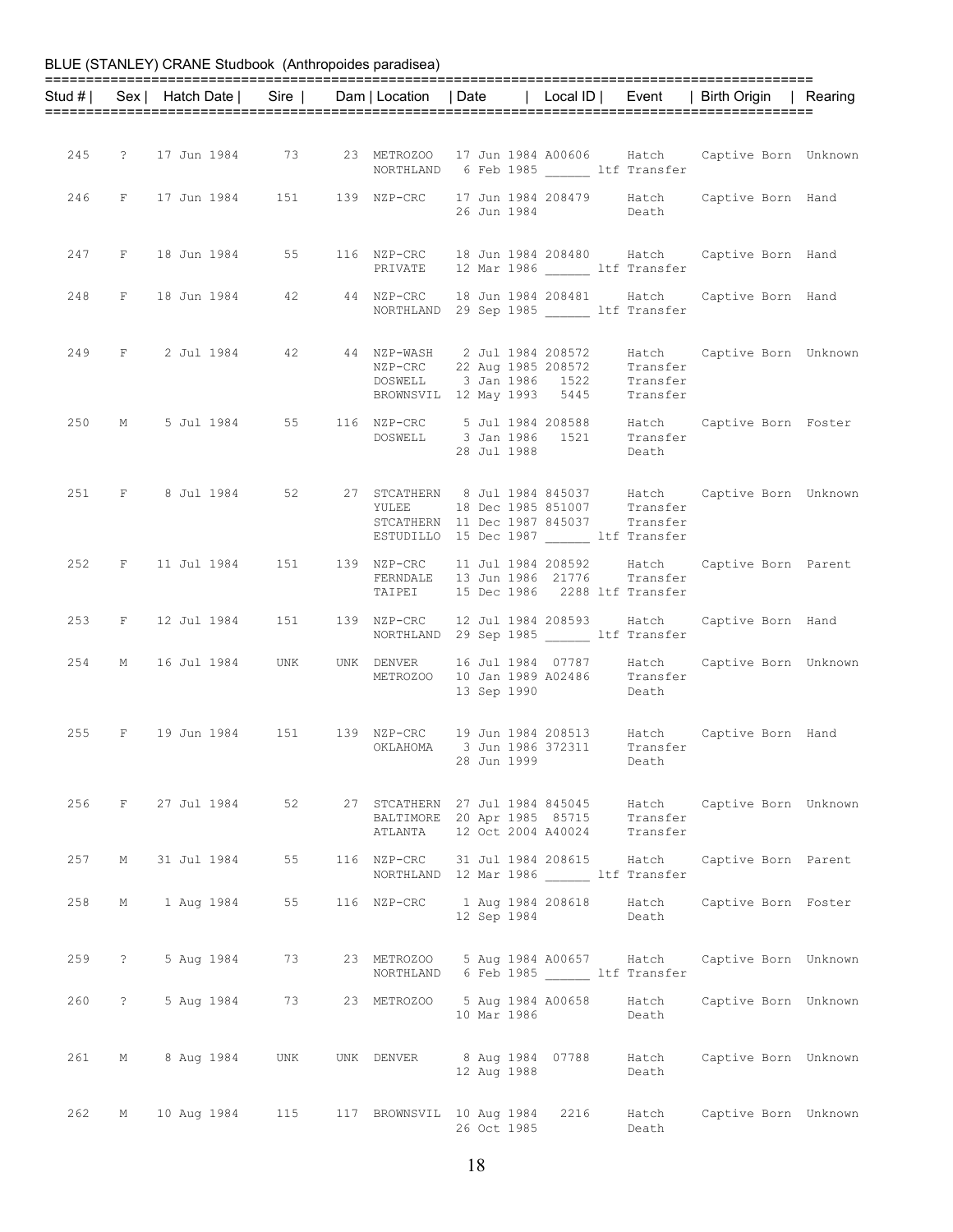|       |                                 | Stud #   Sex   Hatch Date   Sire |            | Dam   Location   Date             |                                                                                                                                                         |                                                              |                                        | Local ID   Event   Birth Origin   Rearing |  |
|-------|---------------------------------|----------------------------------|------------|-----------------------------------|---------------------------------------------------------------------------------------------------------------------------------------------------------|--------------------------------------------------------------|----------------------------------------|-------------------------------------------|--|
|       |                                 |                                  |            |                                   |                                                                                                                                                         |                                                              |                                        |                                           |  |
|       |                                 | 263 ? 15 Aug 1984 97             |            |                                   | 37 FRANKLINP 15 Aug 1984 84521 Hatch<br>CLEVELAND 3 Jan 1985 850141 Transfer<br>FERNDALE 24 Mar 1988 26436<br>KEIHIN CH 21 Apr 1988 ltf Transfer        |                                                              | Transfer                               | Captive Born Parent                       |  |
| 264   |                                 | M 11 Sep 1984                    | UNK        | UNK DENVER                        | 10 Jan 1985                                                                                                                                             | 11 Sep 1984 07789                                            | Hatch<br>Death                         | Captive Born Unknown                      |  |
| 265   | $\ddot{\text{?}}$               | 20 Sep 1984 73                   |            | 23 METROZOO                       | 9 Mar 1985                                                                                                                                              | 20 Sep 1984 A00700 Hatch                                     | Death                                  | Captive Born Unknown                      |  |
| 266   | M                               | 1 Dec 1984                       | 52         |                                   | 27 YULEE 1 Dec 1984 840001<br>CHATFIELD 2 Dec 1986 $\frac{}{}$ Transfer<br>TOLEDO 2 Dec 1986 861580 Transfer<br>SEDGWICK 11 May 1994 6606<br>2 Mar 2000 |                                                              | Hatch<br>Transfer<br>Death             | Captive Born Unknown                      |  |
|       |                                 | $267$ F $\sim$ 1985              | <b>UNK</b> |                                   | UNK GLENDALE $\sim 1985$<br>SEDGWICK $8$ Apr 1986 $\overline{2270}$<br>18 May 1988                                                                      |                                                              | Hatch<br>Transfer<br>Death             | Captive Born Unknown                      |  |
| 268   |                                 | $F \sim$ Jul 1985                | UNK        |                                   | UNK WILD WRLD $\sim$ Jul 1985<br>SEDGWICK 8 Apr 1986 2271<br>DISNEY AK 31 0-1 0000<br>DISNEY AK 31 Oct 2000 000654<br>12 Dec 2006                       |                                                              | Transfer<br>Transfer<br>Death          | Hatch Captive Born Unknown                |  |
|       |                                 | $269$ F $\sim$ 1985              | UNK        | SD-WAP                            | UNK GLENDALE $\sim$ 1985                                                                                                                                | $\approx$ 1985<br>28 Feb 1986 029531<br>13 Apr 2006          | Hatch<br>Transfer<br>Death             | Captive Born Unknown                      |  |
| 270   | $\ddot{?}$                      | 6 May 1985 73                    |            |                                   | 23 METROZOO 6 May 1985 A00975 Hatch<br>29 Jun 1985                                                                                                      |                                                              | Death                                  | Captive Born Unknown                      |  |
| 271   |                                 | M 10 Jun 1985 154                |            |                                   | 69 SANDIEGOZ 10 Jun 1985 029337 Hatch<br>FALLBROOK 23 Feb 1986 ______ ltf Transfer                                                                      |                                                              |                                        | Captive Born Unknown                      |  |
| 272   | $M_{\odot}$                     | 13 Jun 1985                      | 154        | SEDGWICK                          | 69 SANDIEGOZ 13 Jun 1985 029350<br>CLEVELAND 23 Feb 1990 900211<br>15 Aug 1992                                                                          | 29 Aug 1986 2452                                             | Hatch<br>Transfer<br>Transfer<br>Death | Captive Born Unknown                      |  |
|       |                                 | 273 M 14 Jun 1985                | 42         | 44 NZP-WASH<br>NZP-CRC<br>DETROIT | 26 Nov 1996                                                                                                                                             | 14 Jun 1985 209041<br>17 Feb 1986 209041<br>11 Jul 1986 1873 | Hatch<br>Transfer<br>Transfer<br>Death | Captive Born Parent                       |  |
| 274   | M                               | 24 Jun 1985                      | 73         | 23 METROZOO                       | NORTHLAND 22 Apr 1986 ltf Transfer                                                                                                                      | 24 Jun 1985 A01044                                           | Hatch                                  | Captive Born Unknown                      |  |
| 275   | $\ddot{\hspace{1ex}\mathbf{?}}$ | 25 Jun 1985                      | 73         | 23 METROZOO                       | 25 Jun 1985 A01045<br>20 Sep 1985                                                                                                                       |                                                              | Hatch<br>Death                         | Captive Born Unknown                      |  |
| 276   | $M$ and $M$                     | 30 Jun 1985                      | 28         | 29 DENVER                         | 9 Dec 1985                                                                                                                                              | 30 Jun 1985 08530                                            | Hatch<br>Death                         | Captive Born Hand                         |  |
| 277 M |                                 | 6 Jul 1985                       | 154        | SD-WAP                            | 69 SANDIEGOZ 6 Jul 1985 029400<br>29 Mar 1986 029400<br>6 Apr 1986                                                                                      |                                                              | Hatch<br>Transfer<br>Death             | Captive Born Unknown 167                  |  |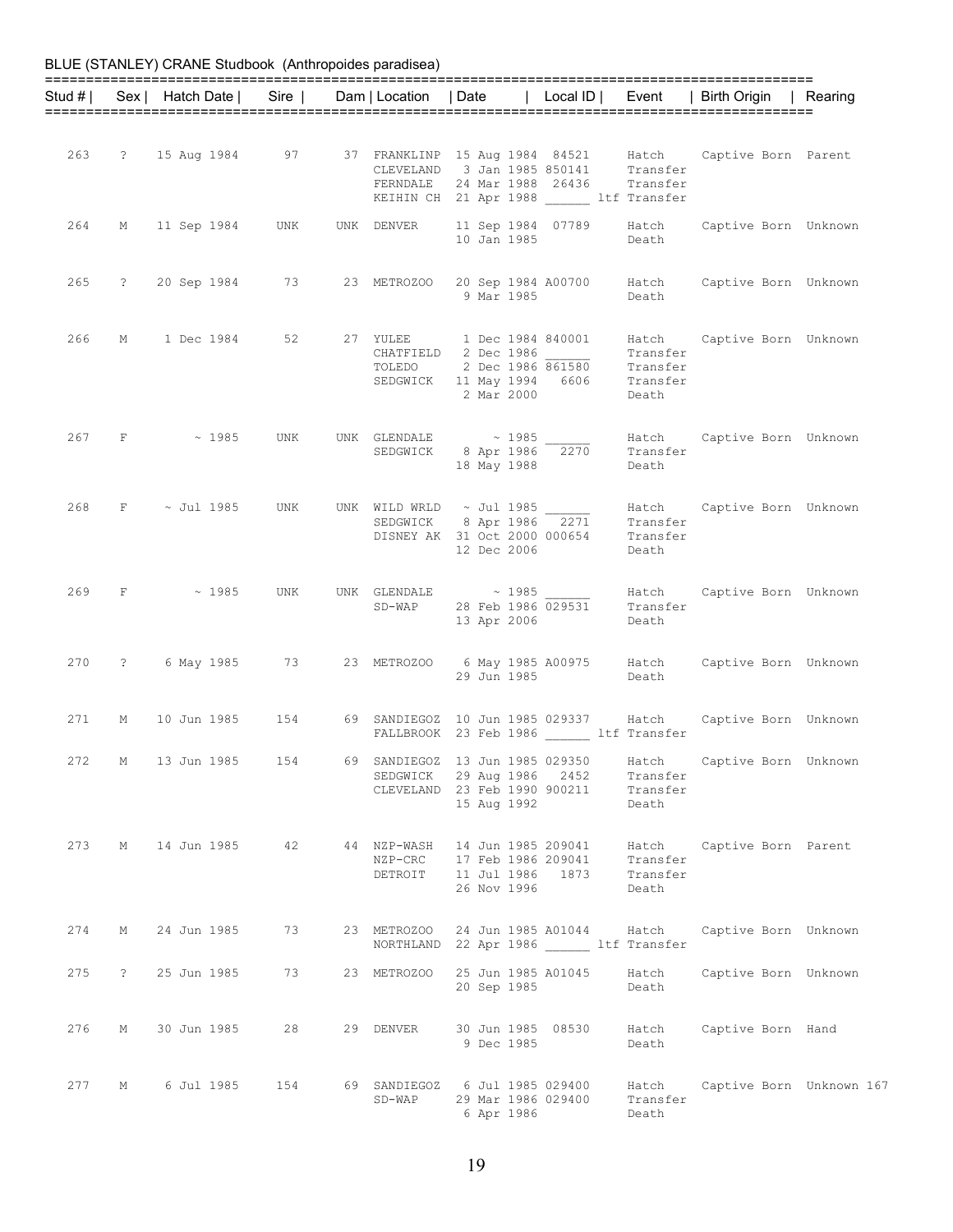|     |       |                       |                       |                                                                                                                            |  |             |                   |                                                       | Stud #   Sex   Hatch Date   Sire   Dam   Location   Date   Local ID   Event   Birth Origin   Rearing                                                                                                                                        |  |
|-----|-------|-----------------------|-----------------------|----------------------------------------------------------------------------------------------------------------------------|--|-------------|-------------------|-------------------------------------------------------|---------------------------------------------------------------------------------------------------------------------------------------------------------------------------------------------------------------------------------------------|--|
|     |       |                       | 278 M 16 Jul 1985 28  | FERNDALE 15 May 1986 A3H53 Transfer<br>TAIPEI 15 Dec 1986 1130 ltf Transfer                                                |  |             |                   |                                                       | 29 DENVER 16 Jul 1985 08598 Hatch Captive Born Hand                                                                                                                                                                                         |  |
|     |       |                       |                       |                                                                                                                            |  |             | 8 Dec 1992 Death  |                                                       | 279 F 19 Jul 1985 28 29 DENVER 19 Jul 1985 08616 Hatch Captive Born Hand<br>FERNDALE 15 May 1986 A3H54 Transfer<br>TAIPEI 15 Dec 1986 1129 Transfer                                                                                         |  |
|     |       |                       |                       | BUSCH TAM 27 Aug 1992 Transfer<br>SILVER SP 27 Aug 1992 920061 Transfer                                                    |  |             |                   |                                                       | 280 F 7 Aug 1985 73 23 METROZOO 7 Aug 1985 A01104 Hatch Captive Born Parent                                                                                                                                                                 |  |
|     |       |                       |                       | NORTHLAND 11 Mar 1986 ltf Transfer                                                                                         |  |             |                   |                                                       | 281 ? 8 Aug 1985 73 23 METROZOO 8 Aug 1985 A01105 Hatch Captive Born Unknown                                                                                                                                                                |  |
|     |       |                       |                       |                                                                                                                            |  | 8 Dec 1992  |                   | Death                                                 | 282 M ~ 1986 WILD WILD AFRICAN ~ 1986 NONE Capture Wild Born Unknown<br>FERNDALE ???? Transfer Transfer Transfer Transfer Transfer<br>Contract of Dec 1986 Transfer Transfer                                                                |  |
|     |       | 283 M ~ 1986 WILD     |                       |                                                                                                                            |  |             |                   |                                                       | WILD AFRICAN ~ 1986 NONE Capture Wild Born Parent<br>FERNDALE 15 May 1986 1986 Transfer<br>TAIPEI 15 Dec 1986 11 Transfer                                                                                                                   |  |
|     |       |                       |                       |                                                                                                                            |  |             | 6 Aug 1994        | Death                                                 | 284 F 27 Apr 1986 73 23 METROZOO 27 Apr 1986 A01315 Hatch Captive Born Unknown<br>HOLIDAY 1 Apr 1987 Transfer<br>SD-WAP 2 Apr 1987 887038 Transfer<br>SD-WAP 29 Jun 1988 2010<br>29 Jun 1989 887038 Transfer<br>Transfer<br>Transfer<br>SD- |  |
|     |       |                       |                       | CHATFIELD 6 Mar 1988 ltf Transfer                                                                                          |  |             |                   |                                                       | 285 ? 10 May 1986 52 27 YULEE 10 May 1986 861002 Hatch Captive Born Hand                                                                                                                                                                    |  |
|     | 286 ? |                       |                       | CHATFIELD 6 Mar 1988 ______ ltf Transfer                                                                                   |  |             |                   |                                                       | 10 May 1986 52 27 YULEE 10 May 1986 861003 Hatch Captive Born Hand                                                                                                                                                                          |  |
|     |       |                       | 287 M 17 May 1986 153 | PRIVATE 17 Nov 1987 ltf Transfer                                                                                           |  |             |                   |                                                       | 179 WILD WRLD 17 May 1986 1032 Hatch Captive Born Hand                                                                                                                                                                                      |  |
| 288 |       |                       |                       | PRIVATE 17 Nov 1987 ______ ltf Transfer                                                                                    |  |             |                   |                                                       | F 17 May 1986 153 179 WILD WRLD 17 May 1986 1033 Hatch Captive Born Hand                                                                                                                                                                    |  |
|     |       | 289 F 1 Jun 1986 52   |                       | 27 YULEE 1 Jun 1986<br>TOLEDO<br>SCOT NECK 10 Dec 1996                                                                     |  |             | 2 Dec 1986 861581 | Transfer<br>Transfer                                  | Hatch Captive Born Unknown                                                                                                                                                                                                                  |  |
| 290 |       | F 17 Jun 1986         | 73                    | 23 METROZOO 17 Jun 1986 A01438<br>HOLIDAY 1 Apr 1987<br>SD-WAP 2 Apr 1987 887039<br>SANDIEGOZ 14 Mar 1989 887039<br>SD-WAP |  | 14 Jun 2001 | 2 May 1997 887039 | Transfer<br>Transfer<br>Transfer<br>Transfer<br>Death | Hatch Captive Born Unknown                                                                                                                                                                                                                  |  |
|     |       | 291 M 20 Jun 1986 154 |                       | 69 SANDIEGOZ 20 Jun 1986 034951<br>SD-WAP 7 Jan 1987 034951<br>DOLAN J 11 Apr 1988<br>SD-WAP 29 Jun 1989 034951            |  | 17 Sep 1989 |                   | Transfer<br>Transfer<br>Transfer<br>Death             | Hatch Captive Born Unknown                                                                                                                                                                                                                  |  |
|     |       | 292 ? 27 Jun 1986     | 42                    | FERNDALE 28 May 1987 23900 Transfer<br>KEIHIN CH 21 Apr 1988 ltf Transfer                                                  |  |             |                   |                                                       | 44 NZP-WASH 27 Jun 1986 209663 Hatch Captive Born Unknown                                                                                                                                                                                   |  |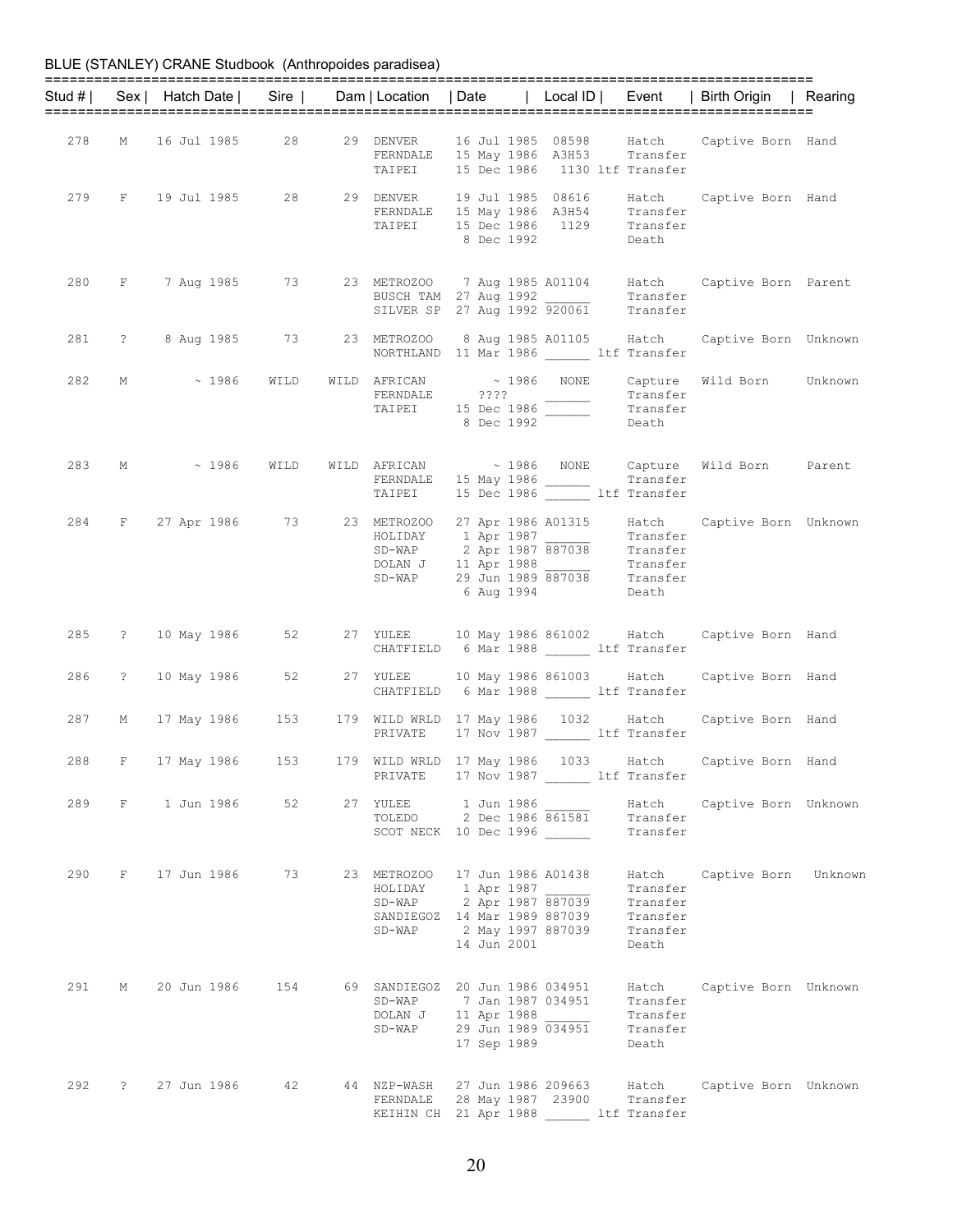|          |              | BLUE (STANLEY) CRANE Studbook (Anthropoides paradisea) |        |                                                                                        |                                                                       |                   |                                                    |                                                        |         |
|----------|--------------|--------------------------------------------------------|--------|----------------------------------------------------------------------------------------|-----------------------------------------------------------------------|-------------------|----------------------------------------------------|--------------------------------------------------------|---------|
| Stud # I |              | Sex   Hatch Date                                       | $Sire$ | Dam   Location   Date                                                                  |                                                                       | Local $ID \mid$   | Event                                              | Birth Origin                                           | Rearing |
| 293      | F            | 11 Jul 1986                                            | 153    | 179 WILD WRLD 11 Jul 1986 1079<br>PRIVATE                                              |                                                                       |                   | Hatch<br>17 Nov 1987 ______ ltf Transfer           | Captive Born Hand                                      |         |
| 294      | М            | 13 Jul 1986                                            | 154    | 69 SANDIEGOZ 13 Jul 1986 035361<br>FALLBROOK 28 Dec 1986<br>SEDGWICK                   | 13 May 1987<br>5 Jul 1987                                             | 2727              | Hatch<br>Transfer<br>Transfer<br>Death             | Captive Born Unknown                                   |         |
| 295      | $\mathbb{R}$ | 13 Jul 1986                                            | 55     | 116 PITTS CA<br>ORLANDO                                                                | 13 Jul 1986 2427<br>$??\,?\,?$                                        |                   | Hatch<br>ltf Transfer                              | Captive Born Hand                                      |         |
| 297      | М            | $??\,?\,?$                                             | UNK    | UNK UNKNOWN<br>CYPRESS<br>BUSCH TAM 23 Jul 1990 55178                                  | $??\mathord{?}\mathord{?}$<br>22 Oct 1994                             | 5 Jan 1987 008661 | Hatch<br>Transfer<br>Transfer<br>Death             | Unk BirthType Unknown                                  |         |
| 298      | М            | 23 Jul 1986                                            | 28     | 29 DENVER                                                                              | 23 Jul 1986 10158<br>30 Aug 1986                                      |                   | Hatch<br>Death                                     | Captive Born Hand                                      |         |
| 299      | $\tilde{f}$  | 31 Jul 1986                                            | 73     | 23 METROZOO                                                                            | 31 Jul 1986 A01565<br>19 Aug 1986                                     |                   | Hatch<br>Death                                     | Captive Born Unknown                                   |         |
| 300      | $\mathbb{R}$ | 31 Jul 1986                                            | 55     | 116 PITTS CA                                                                           | 31 Jul 1986<br>9 Oct 1986                                             | 2426              | Hatch<br>Death                                     | Captive Born Hand                                      |         |
| 301      | $\tilde{?}$  | 1 Aug 1986                                             | 73     | 23 METROZOO<br>PRIVATE                                                                 |                                                                       | 1 Aug 1986 A01568 | Hatch<br>7 Apr 1987 ltf Transfer                   | Captive Born Unknown                                   |         |
| 302      | F            | 15 Aug 1986                                            | 55     | 116 PITTS CA<br>SANDIEGOZ<br>$SD-WAP$                                                  | 15 Aug 1986<br>24 Nov 1986 035721<br>7 Jan 1987 035721<br>24 Aug 1991 | 2428              | Hatch<br>Transfer<br>Transfer<br>Death             | Captive Born Parent                                    |         |
| 303      | F            | 17 Aug 1986                                            | 55     | 116 PITTS CA<br>SANDIEGOZ 24 Nov 1986 035722<br>$SD-WAP$<br>SANDIEGOZ                  | 17 Aug 1986<br>7 Jan 1987 035722<br>14 Mar 1989 035722<br>18 Feb 1993 | 2429              | Hatch<br>Transfer<br>Transfer<br>Transfer<br>Death | Captive Born Parent 725                                |         |
|          |              | 304 F 31 Aug 1986 153                                  |        |                                                                                        | 20 Aug 1987                                                           |                   | Death                                              | 179 WILD WRLD 31 Aug 1986 1112 Hatch Captive Born Hand |         |
|          |              | 305 F $\sim$ 1986                                      | UNK    | UNK IDAHO ST $\sim$ 1986<br>FOR BIRDS ????<br>RIO GRAND 7 Dec 1989 B21832              |                                                                       |                   | Hatch<br>Transfer<br>Transfer                      | Captive Born Unknown                                   |         |
| 306      |              | ? 9 Apr 1987                                           | 73     | 23 METROZOO 9 Apr 1987 A01786 Hatch<br>PRIVATE 2 Dec 1987 ltf Transfer                 |                                                                       |                   |                                                    | Captive Born Unknown                                   |         |
|          |              | 307 ? 5 May 1987                                       | 52     | 27 YULEE 5 May 1987 871001 Hatch                                                       | 3 Mar 1988                                                            |                   | Death                                              | Captive Born Hand                                      |         |
| 308 M    |              | 27 May 1987 153                                        |        | PRIVATE                                                                                |                                                                       |                   | ???? ltf Transfer                                  | 179 WILD WRLD 27 May 1987 1401 Hatch Captive Born Hand |         |
|          |              | 309 F 30 May 1987                                      | 73     | 23 METROZOO 30 May 1987 A01884 Hatch<br>FERNDALE<br>CRACID BC 24 Nov 1992 ltf Transfer |                                                                       |                   | 24 Jan 1989 25597 Transfer                         | Captive Born Hand                                      |         |
|          |              | 310 ? 31 May 1987                                      | 73     | 23 METROZOO<br>PRIVATE 2 Dec 1987 ________ ltf Transfer                                |                                                                       |                   | 31 May 1987 A01886 Hatch                           | Captive Born Hand                                      |         |
| 311      | М            | 1 Jun 1987                                             | UNK    | UNK WEBB B 1 Jun 1987                                                                  |                                                                       |                   | Hatch                                              | Captive Born Unknown                                   |         |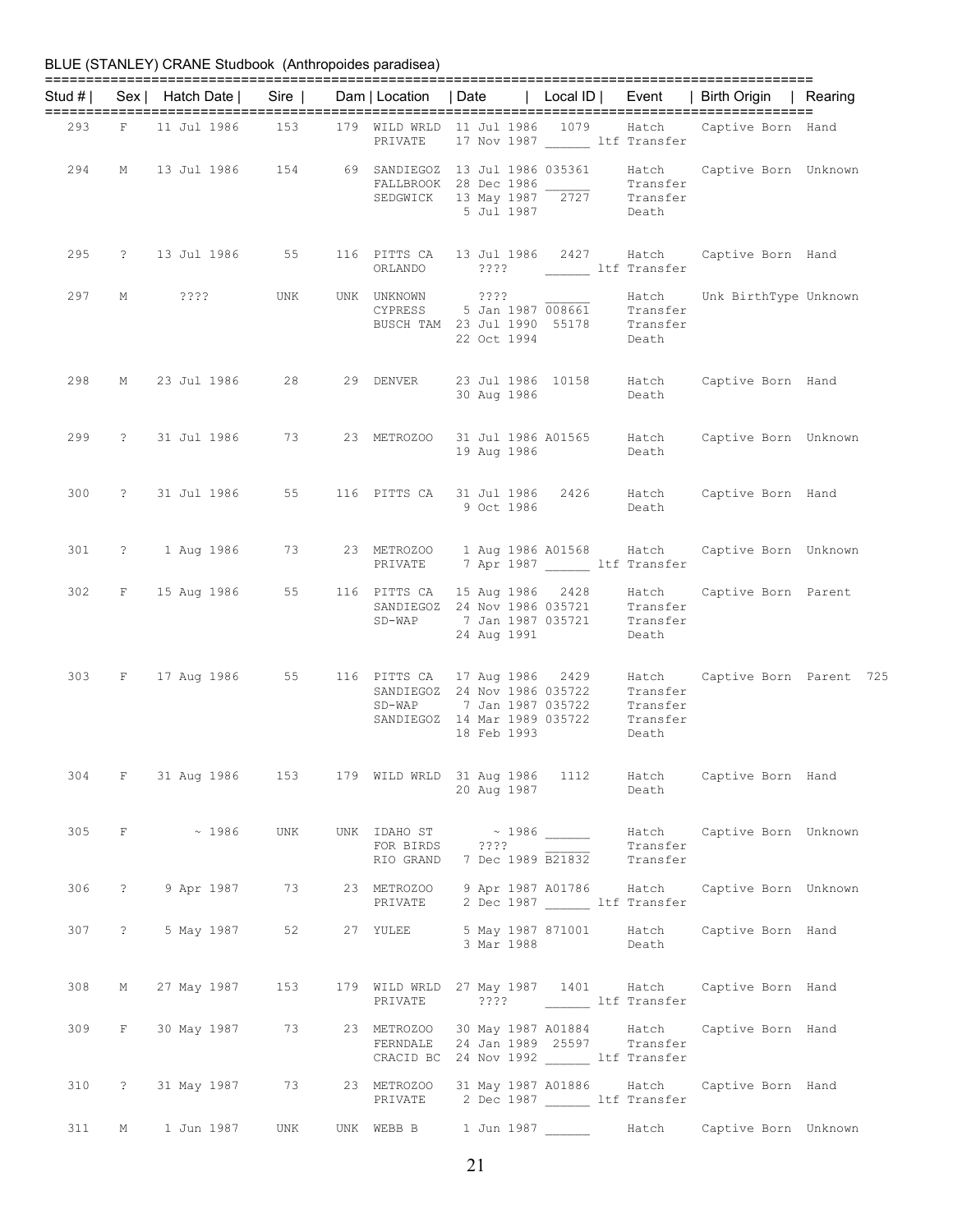|     |                     |                      |  |                                                                                                                                                                                                                                                                 |                  |                      | Stud #   Sex   Hatch Date   Sire   Dam   Location   Date   Local ID   Event   Birth Origin   Rearing |  |
|-----|---------------------|----------------------|--|-----------------------------------------------------------------------------------------------------------------------------------------------------------------------------------------------------------------------------------------------------------------|------------------|----------------------|------------------------------------------------------------------------------------------------------|--|
|     |                     |                      |  | LOSANGELE 1 Jun 1987 003467 Transfer<br>GULF BREZ 22 Mar 1989 818 Transfer<br>METROZOO 17 Apr 2005 B50148 Transfer                                                                                                                                              |                  |                      |                                                                                                      |  |
|     |                     |                      |  |                                                                                                                                                                                                                                                                 |                  |                      | 312 ? 27 Jun 1987 73 23 METROZOO 27 Jun 1987 A01942 Hatch Captive Born Parent 2 Jul 1987 Death       |  |
|     | 313 ? 28 Jun 1987   | 73 — 17              |  | PRIVATE 2 Dec 1987 _______ ltf Transfer                                                                                                                                                                                                                         |                  |                      | 23 METROZOO 28 Jun 1987 A01943 Hatch Captive Born Hand                                               |  |
|     | 314 ? 28 Jun 1987   |                      |  | 27 YULEE 28 Jun 1987 871002 Hatch<br>CHATFIELD 6 Mar 1988 _______ ltf Transfer                                                                                                                                                                                  |                  |                      | Captive Born Hand                                                                                    |  |
|     |                     | 315 ? 28 Jun 1987 52 |  | CHATFIELD 6 Mar 1988 ltf Transfer                                                                                                                                                                                                                               |                  |                      | 27 YULEE 28 Jun 1987 871003 Hatch Captive Born Hand                                                  |  |
|     |                     |                      |  | DAWSON B $\sim$ 1987 Transfer<br>PRIVATE $\sim$ 1987 Transfer<br>Ltf Transfer                                                                                                                                                                                   |                  |                      | 316 F 10 Jul 1987 63 64 WILD WRLD 10 Jul 1987 1446 Hatch Captive Born Hand                           |  |
|     |                     |                      |  | 12 Jul 1987 Death                                                                                                                                                                                                                                               |                  |                      | 317 ? 11 Jul 1987 63 64 WILD WRLD 11 Jul 1987 1447 Hatch Captive Born Hand                           |  |
| 318 |                     |                      |  | $\begin{tabular}{llllll} \texttt{DANSON} & B & $\hspace{0.5mm}\sim$ 1987 & \texttt{ ~~\hspace{0.5mm}^{7}$} \\\texttt{SMITH} & \texttt{IAN} & $\hspace{0.5mm}\sim$ 1987 & \texttt{ ~~\hspace{0.5mm}^{7}$} \\\end{tabular}$<br>WALTHER S 27 Oct 1987 ltf Transfer |                  |                      | M 16 Jul 1987 153 179 WILD WRLD 16 Jul 1987 1456 Hatch Captive Born Hand                             |  |
|     |                     |                      |  | PRIVATE 25 May 1988 ltf Transfer                                                                                                                                                                                                                                |                  |                      | 319 F 17 Jul 1987 153 179 WILD WRLD 17 Jul 1987 1458 Hatch Captive Born Unknown                      |  |
| 320 |                     |                      |  | OMAHA 22 Apr 1988 5191 Transfer                                                                                                                                                                                                                                 |                  |                      | M 22 Jul 1987 76 90 BARABOO 22 Jul 1987 040011 Hatch Captive Born Hand                               |  |
|     | 321 ? 17 Aug 1987   |                      |  | 52 27 YULEE 17 Aug 1987 871006 Hatch<br>CHATFIELD 6 Mar 1988 ltf Transfer                                                                                                                                                                                       |                  |                      | Captive Born Parent                                                                                  |  |
|     |                     |                      |  | 322 ? 18 Aug 1987 73 23 METROZOO 18 Aug 1987 A02006 Hatch<br>PRIVATE 2 Dec 1987 1tf Transfer                                                                                                                                                                    |                  |                      | Captive Born Hand                                                                                    |  |
|     |                     |                      |  | 323 ? 18 Aug 1987 73 23 METROZOO 18 Aug 1987 A02007 Hatch<br>PRIVATE 2 Dec 1987 ltf Transfer                                                                                                                                                                    |                  |                      | Captive Born Hand                                                                                    |  |
|     |                     |                      |  |                                                                                                                                                                                                                                                                 | 1 Dec 1987 Death |                      | 324 ? 3 Sep 1987 153 179 WILD WRLD 3 Sep 1987 1478 Hatch Captive Born Hand                           |  |
|     |                     |                      |  | PRIVATE ???? 1tf Transfer                                                                                                                                                                                                                                       |                  |                      | 325 M 3 Sep 1987 153 179 WILD WRLD 3 Sep 1987 1479 Hatch Captive Born Unknown                        |  |
| 326 |                     |                      |  | M 2 Oct 1987 73 23 METROZOO 2 Oct 1987 A02066 Hatch<br>FERNDALE 24 Jan 1989 25596 Transfer<br>CRACID BC 24 Nov 1992 _______ ltf Transfer                                                                                                                        |                  |                      | Captive Born Hand                                                                                    |  |
|     |                     |                      |  | FERNDALE 24 Jan 1989 25595 Transfer<br>CRACID BC 24 Nov 1992 ________ ltf Transfer                                                                                                                                                                              |                  |                      | 327 M 3 Oct 1987 73 23 METROZOO 3 Oct 1987 A02067 Hatch Captive Born Hand                            |  |
|     | $328$ M $\sim$ 1987 | UNK                  |  | UNK IDAHO ST $\sim$ 1987<br>FOR BIRDS ????<br>RIO GRAND 7 Dec 1989 $\overline{B21831}$                                                                                                                                                                          |                  | Transfer<br>Transfer | Hatch Captive Born Unknown                                                                           |  |
|     | 329 F $\sim$ 1987   | UNK                  |  | 16 Jan 1994                                                                                                                                                                                                                                                     |                  | Death                |                                                                                                      |  |
|     |                     |                      |  | CHATFIELD 4 Nov 1988 ltf Transfer                                                                                                                                                                                                                               |                  |                      | 331 ? 20 May 1988 52 27 YULEE 20 May 1988 881001 Hatch Captive Born Hand                             |  |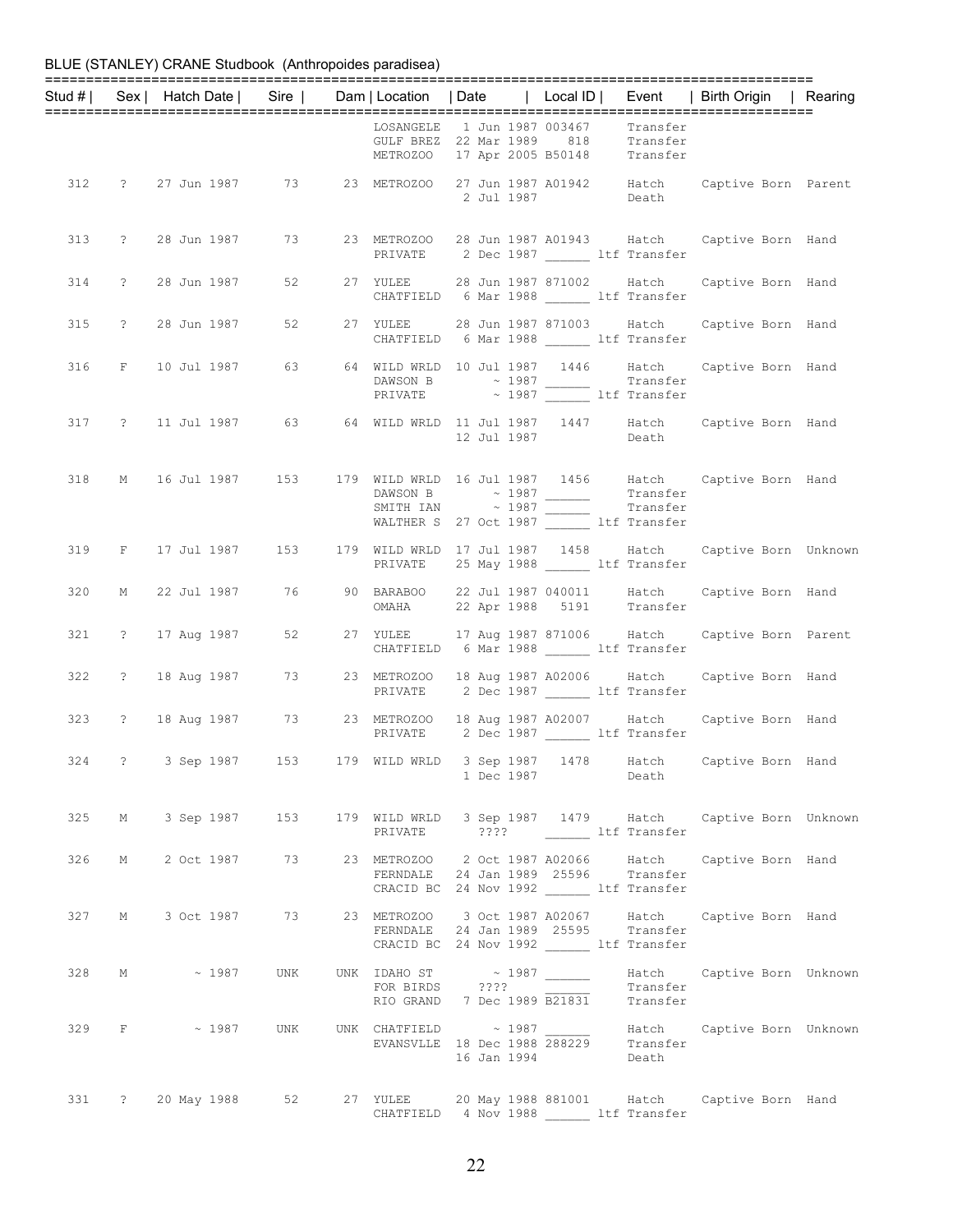|     |                   |  |                  |                        |                                                                                                                                |                               | Stud #   Sex   Hatch Date   Sire   Dam   Location   Date   Local ID   Event   Birth Origin   Rearing |  |
|-----|-------------------|--|------------------|------------------------|--------------------------------------------------------------------------------------------------------------------------------|-------------------------------|------------------------------------------------------------------------------------------------------|--|
|     |                   |  |                  |                        | CHATFIELD 4 Nov 1988 ______ ltf Transfer                                                                                       |                               | 332 ? 22 May 1988 52 27 YULEE 22 May 1988 881002 Hatch Captive Born Hand                             |  |
|     |                   |  |                  |                        | 3 Mar 1989 Death                                                                                                               |                               | 333 ? 12 Jun 1988 73 23 METROZOO 12 Jun 1988 A02249 Hatch Captive Born Hand                          |  |
|     |                   |  |                  |                        | GULF BREZ 28 Dec 1988 689 Transfer<br>12 Aug 1992 Death                                                                        |                               | 334 F 12 Jun 1988 73 23 METROZOO 12 Jun 1988 A02250 Hatch Captive Born Hand                          |  |
|     |                   |  |                  |                        | PRIVATE ???? ltf Transfer                                                                                                      |                               | 335 F 16 Jun 1988 153 179 WILD WRLD 16 Jun 1988 1837 Hatch Captive Born Unknown                      |  |
|     |                   |  |                  |                        | 2 Aug 1989 Death                                                                                                               |                               | 336 F 16 Jun 1988 153 179 WILD WRLD 16 Jun 1988 1839 Hatch Captive Born Unknown                      |  |
|     |                   |  |                  |                        | 18 Feb 1989 Death                                                                                                              |                               | 337 M 21 Jun 1988 154 69 SD-WAP 21 Jun 1988 888191 Hatch Captive Born Unknown                        |  |
|     |                   |  |                  |                        | FALLBROOK 19 Aug 1988 ______ ltf Transfer                                                                                      |                               | 338 F 4 Jul 1988 154 69 SANDIEGOZ 4 Jul 1988 488018 Hatch Captive Born Unknown                       |  |
|     |                   |  |                  |                        | FALLBROOK 19 Aug 1988 ltf Transfer                                                                                             |                               | 339 F 7 Jul 1988 154 69 SANDIEGOZ 7 Jul 1988 488031 Hatch Captive Born Unknown                       |  |
|     |                   |  |                  |                        | CHATFIELD 4 Nov 1988 ltf Transfer                                                                                              |                               | 340 ? 13 Jul 1988 52 27 YULEE 13 Jul 1988 881003 Hatch Captive Born Hand                             |  |
|     |                   |  |                  |                        | 19 Jul 1988                                                                                                                    | Death                         | 341 ? 14 Jul 1988 52 27 YULEE 14 Jul 1988 881004 Hatch Captive Born Hand                             |  |
|     |                   |  |                  |                        | PRIVATE 16 Feb 1989 ltf Transfer                                                                                               |                               | 342 F 25 Jul 1988 73 23 METROZOO 25 Jul 1988 A02341 Hatch Captive Born Hand                          |  |
|     |                   |  |                  |                        | HIALEAH 7 Mar 1989<br>METROZOO 31 May 1989 A02343 Transfer<br>PRIVATE 29 Nov 1989 ltf Transfer                                 |                               | 343 F 26 Jul 1988 73 23 METROZOO 26 Jul 1988 A02343 Hatch Captive Born Hand                          |  |
|     |                   |  |                  |                        | 19 Aug 1988 Death                                                                                                              |                               | 344 M 2 Aug 1988 154 69 SANDIEGOZ 2 Aug 1988 488198 Hatch Captive Born Unknown                       |  |
|     |                   |  |                  |                        | 24 Oct 1988                                                                                                                    | Death                         | 345 ? 5 Aug 1988 153 179 WILD WRLD 5 Aug 1988 1871 Hatch Captive Born Unknown                        |  |
| 346 |                   |  | M 7 Aug 1988 153 | PRIVATE                | 12 Mar 1989 ltf Transfer                                                                                                       |                               | 179 WILD WRLD 7 Aug 1988 1872 Hatch Captive Born Unknown                                             |  |
| 347 | M                 |  | 12 Sep 1988 73   | 23 METROZOO<br>PRIVATE | 12 Sep 1988 A02405 Hatch<br>16 Feb 1989 ltf Transfer                                                                           |                               | Captive Born Hand                                                                                    |  |
|     | 348 F 13 Sep 1988 |  |                  | METROZOO               | 73 23 METROZOO 13 Sep 1988 A02406<br>HIALEAH 7 Mar 1989<br>31 May 1989 A02406 Transfer<br>NZP-WASH 14 Feb 1990 211144 Transfer | Hatch<br>Transfer             | Captive Born Hand                                                                                    |  |
|     | 349 F ~ Dec 1988  |  | 53               | LANDRY G               | ? ? ? ?<br>HOUSTON 19 Aug 1990 12467<br>26 Jul 1994                                                                            | Transfer<br>Transfer<br>Death | 139 ST LOUIS ~ Dec 1988 102549 Hatch Captive Born Unknown                                            |  |
| 350 |                   |  |                  |                        | STCATHERN 7 Feb 1991 915001<br>12 Oct 1992                                                                                     | Transfer<br>Death             | Hatch Captive Born Parent                                                                            |  |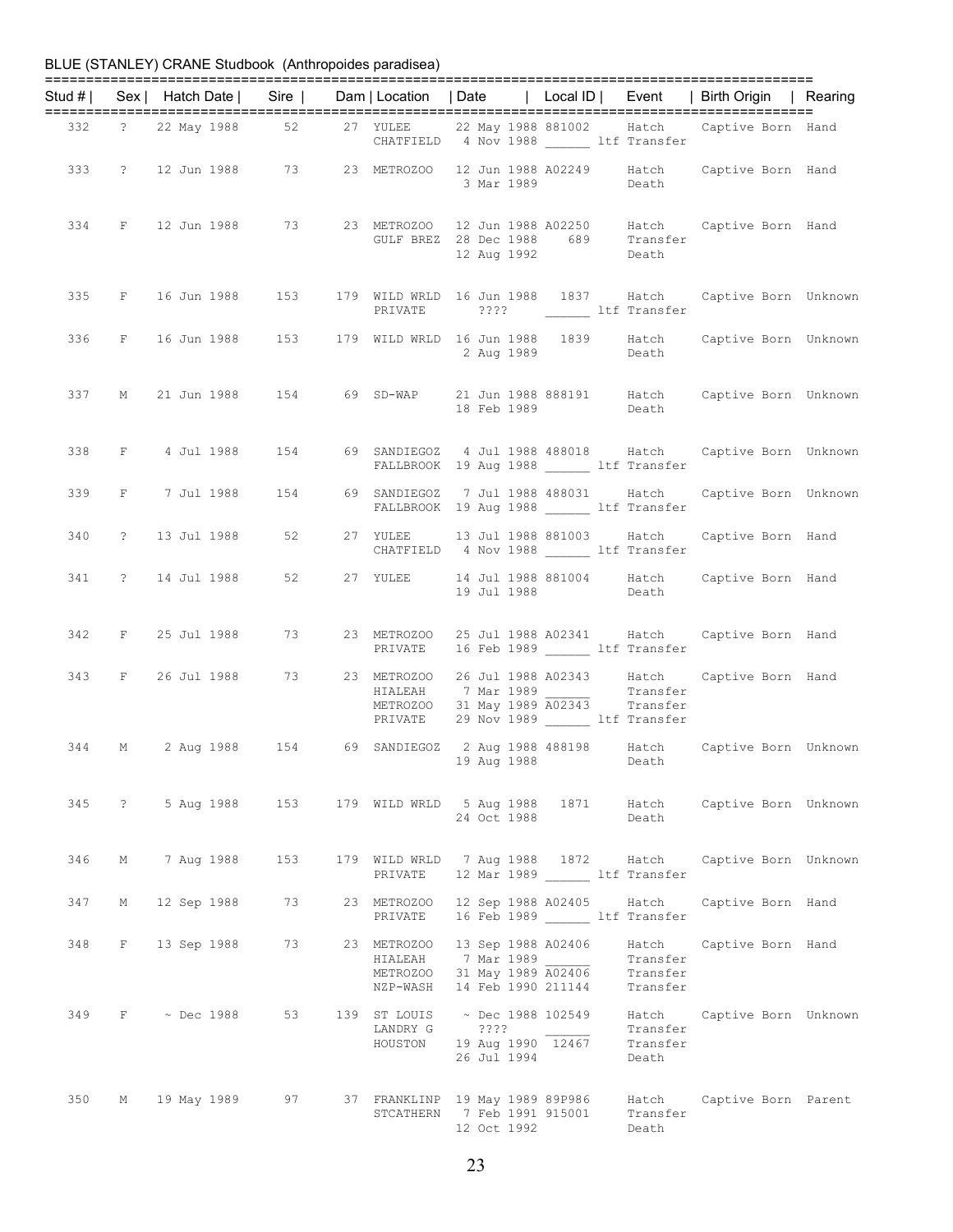|     |                   |  |                              |             |                                                                          |              |                      | Stud #   Sex   Hatch Date   Sire   Dam   Location   Date   Local ID   Event   Birth Origin   Rearing |  |
|-----|-------------------|--|------------------------------|-------------|--------------------------------------------------------------------------|--------------|----------------------|------------------------------------------------------------------------------------------------------|--|
|     |                   |  |                              |             |                                                                          |              |                      |                                                                                                      |  |
|     |                   |  |                              |             |                                                                          |              |                      |                                                                                                      |  |
|     |                   |  |                              |             |                                                                          |              |                      | 351 F 1 Jun 1989 73 23 METROZOO 1 Jun 1989 A02661 Hatch Captive Born Parent                          |  |
|     |                   |  |                              | PRIVATE     | 17 May 1990 ______ ltf Transfer                                          |              |                      |                                                                                                      |  |
| 352 |                   |  |                              |             | M 1 Jun 1989 73 23 METROZOO 1 Jun 1989 A02662 Hatch                      |              |                      | Captive Born Parent                                                                                  |  |
|     |                   |  |                              |             | PRIVATE 17 May 1990 ltf Transfer                                         |              |                      |                                                                                                      |  |
|     | 353 ? 4 Jun 1989  |  | 153                          |             | 179 WILD WRLD 4 Jun 1989 2333 Hatch                                      |              |                      | Captive Born Unknown                                                                                 |  |
|     |                   |  |                              | PRIVATE     | 21 Feb 1990 ltf Transfer                                                 |              |                      |                                                                                                      |  |
|     |                   |  | 354 ? 5 Jun 1989 153         |             | 179 WILD WRLD 5 Jun 1989 2334 Hatch                                      |              |                      | Captive Born Unknown                                                                                 |  |
|     |                   |  |                              |             | PRIVATE 21 Feb 1990 ltf Transfer                                         |              |                      |                                                                                                      |  |
|     |                   |  | 355 ? 25 Jun 1989 UNK        |             |                                                                          |              |                      | UNK BROWNSVIL 25 Jun 1989 4126 Hatch Captive Born Unknown                                            |  |
|     |                   |  |                              |             | PRIVATE 15 Nov 1989 ltf Transfer                                         |              |                      |                                                                                                      |  |
|     | 356 ? 25 Jun 1989 |  | UNK                          |             | UNK BROWNSVIL 25 Jun 1989 4127 Hatch                                     |              |                      | Captive Born Unknown                                                                                 |  |
|     |                   |  |                              |             | PRIVATE 15 Nov 1989 1tf Transfer                                         |              |                      |                                                                                                      |  |
|     | 357 ? 3 Jul 1989  |  | 52 3                         |             | 27 YULEE 3 Jul 1989 891002 Hatch                                         |              |                      | Captive Born Parent                                                                                  |  |
|     |                   |  |                              |             | SCHMIDT R 10 Oct 1991 ltf Transfer                                       |              |                      |                                                                                                      |  |
|     |                   |  |                              | 52 27 YULEE |                                                                          |              |                      |                                                                                                      |  |
|     | 358 ? 3 Jul 1989  |  |                              |             | 3 Jul 1989 891003 Hatch<br>SCHMIDT R 10 Oct 1991 ________ ltf Transfer   |              |                      | Captive Born Parent                                                                                  |  |
|     |                   |  |                              |             |                                                                          |              |                      |                                                                                                      |  |
|     |                   |  | 359 F 6 Jul 1989 53          |             | 139 ST LOUIS 6 Jul 1989 189259 Hatch<br>LANDRY G 7 Feb 1990 ltf Transfer |              |                      | Captive Born Hand                                                                                    |  |
|     |                   |  |                              |             |                                                                          |              |                      |                                                                                                      |  |
|     |                   |  |                              |             | 20 Jul 1989                                                              | Death Death  |                      | 360 F 9 Jul 1989 53 139 ST LOUIS 9 Jul 1989 189277 Hatch Captive Born Hand                           |  |
|     |                   |  |                              |             |                                                                          |              |                      |                                                                                                      |  |
|     |                   |  |                              |             |                                                                          |              |                      |                                                                                                      |  |
|     |                   |  |                              |             | SD-WAP 11 Sep 1990 890332 Transfer                                       |              |                      | 361 M 13 Jul 1989 76 90 BARABOO 13 Jul 1989 040012 Hatch Captive Born Hand                           |  |
|     |                   |  |                              |             | 15 Jun 2001                                                              |              | Death                |                                                                                                      |  |
|     |                   |  |                              |             |                                                                          |              |                      |                                                                                                      |  |
|     |                   |  |                              |             |                                                                          |              |                      | 362 ? 19 Jul 1989 73 23 METROZOO 19 Jul 1989 A02742 Hatch Captive Born Parent                        |  |
|     |                   |  |                              |             | 20 Jul 1989                                                              |              | Death                |                                                                                                      |  |
|     |                   |  |                              |             |                                                                          |              |                      |                                                                                                      |  |
| 363 |                   |  | M 21 Jul 1989 73 23 METROZOO |             | FOR BIRDS 29 Nov 1989 ______ ltf Transfer                                |              |                      | 21 Jul 1989 A02747 Hatch Captive Born Hand                                                           |  |
|     |                   |  |                              |             |                                                                          |              |                      |                                                                                                      |  |
|     |                   |  |                              |             | 7 Feb 1990 ltf Transfer                                                  |              |                      | 364 F 24 Jul 1989 53 139 ST LOUIS 24 Jul 1989 189304 Hatch Captive Born Hand                         |  |
|     |                   |  |                              | LANDRY G    |                                                                          |              |                      |                                                                                                      |  |
|     |                   |  | 365 ? 25 Jul 1989 153        |             |                                                                          |              |                      | 179 WILD WRLD 25 Jul 1989 2422 Hatch Captive Born Unknown                                            |  |
|     |                   |  |                              | PRIVATE     | 21 Feb 1990 ______ ltf Transfer                                          |              |                      |                                                                                                      |  |
| 366 |                   |  | ? 28 Jul 1989 153            |             | 179 WILD WRLD 28 Jul 1989 2431 Hatch                                     |              |                      | Captive Born Unknown                                                                                 |  |
|     |                   |  |                              |             | PRIVATE 21 Feb 1990 LLE Transfer                                         |              |                      |                                                                                                      |  |
| 367 |                   |  | F 2 Aug 1989 219             |             | 256 BALTIMORE 2 Aug 1989 890881 Hatch                                    |              |                      | Captive Born Hand                                                                                    |  |
|     |                   |  |                              |             | SAGINAW 25 Jun 1991 ltf Transfer                                         |              |                      |                                                                                                      |  |
|     |                   |  | 368 M 3 Oct 1989 UNK         |             |                                                                          |              |                      | UNK BUSCH TAM 3 Oct 1989 195018 Hatch Captive Born Unknown<br>STCATHERN 18 May 1990 905018 Transfer  |  |
|     |                   |  |                              |             |                                                                          |              |                      |                                                                                                      |  |
|     |                   |  |                              |             | 31 Oct 1992                                                              | <b>Death</b> |                      |                                                                                                      |  |
|     |                   |  |                              |             |                                                                          |              |                      | 369 F 8 Sep 1989 73 23 METROZOO 8 Sep 1989 A02790 Hatch Captive Born Hand                            |  |
|     |                   |  |                              |             | ALENTADO 29 Jul 1990 ltf Transfer                                        |              |                      |                                                                                                      |  |
| 370 |                   |  | M ~ 1988 UNK                 | UNK UNKNOWN | $\sim$ 1988                                                              |              | Hatch                | Captive Born Parent                                                                                  |  |
|     |                   |  |                              |             | PEDONE $\sim$ 1988<br>NY BRONX 11 Sep 1989 $\frac{25}{892311}$           |              | Transfer<br>Transfer |                                                                                                      |  |
|     |                   |  |                              |             | HOUSTON 26 Oct 1989 11888 Transfer<br>TOLEDO 9 Nov 1994 941637 Transfer  |              |                      |                                                                                                      |  |
|     |                   |  |                              |             | SCOT NECK 10 Dec 1996                                                    |              | Transfer             |                                                                                                      |  |
|     |                   |  |                              |             |                                                                          |              |                      |                                                                                                      |  |
|     |                   |  |                              |             | 371 ? 15 Sep 1989 153 179 WILD WRLD 15 Sep 1989 2528                     |              | Hatch                | Captive Born Unknown                                                                                 |  |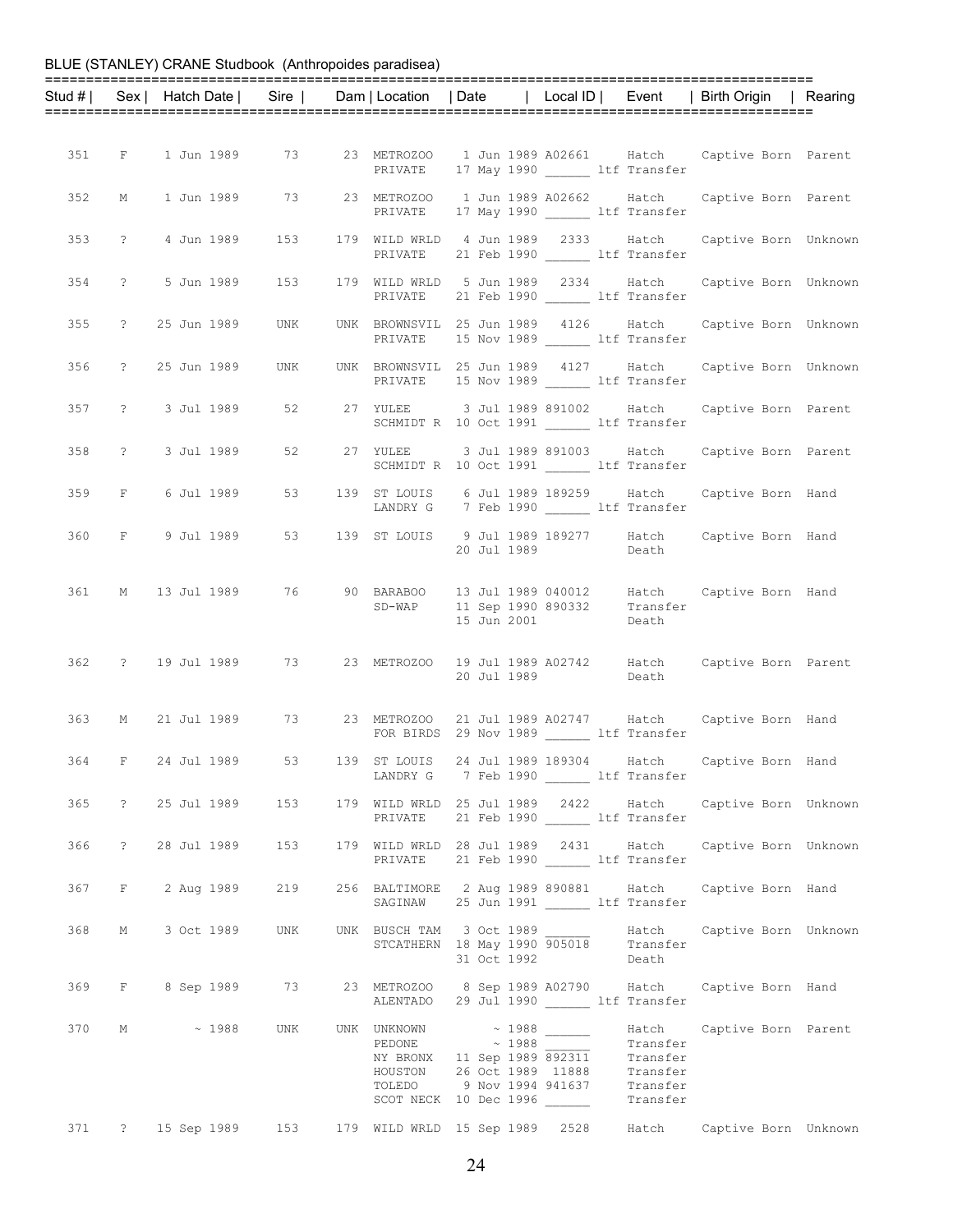|     |   |                   |                 |         |             |                                                                                                                                                                                                         |             |                          | Stud #   Sex   Hatch Date   Sire   Dam   Location   Date   Local ID   Event   Birth Origin   Rearing |  |
|-----|---|-------------------|-----------------|---------|-------------|---------------------------------------------------------------------------------------------------------------------------------------------------------------------------------------------------------|-------------|--------------------------|------------------------------------------------------------------------------------------------------|--|
|     |   |                   |                 |         |             | PRIVATE 21 Feb 1990 ltf Transfer                                                                                                                                                                        |             |                          |                                                                                                      |  |
|     |   |                   |                 |         |             | PRIVATE 28 Mar 1990 LLE Transfer                                                                                                                                                                        |             |                          | 372 ? 16 Sep 1989 153 179 WILD WRLD 16 Sep 1989 2529 Hatch Captive Born Unknown                      |  |
| 373 |   |                   | M ~ 1988 UNK    |         |             | UNK UNKNOWN ~ 1988 ______<br>PEDONE $\sim$ 1988 Transfer<br>NY BRONX 2 Oct 1989 892345 Transfer<br>STCATHERN 8 Mar 1990 892345 Transfer<br>HOUSTON 2 Mar 2005 21485 Transfer                            |             | Transfer                 | Hatch Unk BirthType Unknown                                                                          |  |
|     |   |                   |                 |         |             | 374 F $\sim$ 1988 UNK UNK UNKNOWN $\sim$ 1988 ______<br>PEDONE $\sim$ 1988 Transfer<br>NY BRONX 2 Oct 1989 892346 Transfer<br>STCATHERN 8 Mar 1990 892346 Transfer<br>HOUSTON 2 Mar 2005 21486 Transfer |             |                          | Hatch Unk BirthType Unknown                                                                          |  |
|     |   |                   |                 |         |             | DAWSON B 12 Dec 1990<br>COLDSTONE ~ Jan 1991 Transfer<br>GOLDSTONE ~ Jan 1991 ______                                                                                                                    |             | $\sim$ 1999 1tf Transfer | 375 M 11 May 1990 73 23 METROZOO 11 May 1990 A02984 Hatch Captive Born Hand                          |  |
|     |   |                   |                 |         |             | DAWSON B 12 Dec 1990                                                                                                                                                                                    | $\sim$ 1990 | Transfer<br>Death        | 376 ? 11 May 1990 73 23 METROZOO 11 May 1990 A02985 Hatch Captive Born Hand                          |  |
|     |   |                   |                 |         | PRIVATE     | 20 Sep 1990 ltf Transfer                                                                                                                                                                                |             |                          | 377 ? 4 Jun 1990 153 179 WILD WRLD 4 Jun 1990 3014 Hatch Captive Born Unknown                        |  |
|     |   |                   |                 |         |             | 22 Jun 1990                                                                                                                                                                                             |             | Death                    | 379 ? 15 Jun 1990 63 64 WILD WRLD 15 Jun 1990 3027 Hatch Captive Born Unknown                        |  |
|     |   |                   |                 |         |             | 25 Jun 1990                                                                                                                                                                                             |             | Death                    | 380 ? 24 Jun 1990 63 64 WILD WRLD 24 Jun 1990 3051 Hatch Captive Born Unknown                        |  |
|     |   | 381 ? 25 Jun 1990 |                 | 73 — 17 | 23 METROZOO | SWANCREEK 11 Dec 1990 ltf Transfer                                                                                                                                                                      |             |                          | 25 Jun 1990 A03045 Hatch Captive Born Hand                                                           |  |
|     |   | 382 ? 27 Jun 1990 |                 | 73 — 17 |             | 23 METROZOO 27 Jun 1990 A03050 Hatch<br>2 Jul 1990                                                                                                                                                      | Death       |                          | Captive Born Hand                                                                                    |  |
|     |   |                   |                 |         |             | 29 Jun 1990                                                                                                                                                                                             |             | Death                    | 383 ? 28 Jun 1990 97 37 FRANKLINP 28 Jun 1990 90P184 Hatch Captive Born Hand                         |  |
|     |   |                   |                 |         |             | 4 Dec 1991                                                                                                                                                                                              |             | Death                    | 386 M 4 Jul 1990 97 37 FRANKLINP 4 Jul 1990 90P187 Hatch Captive Born Hand                           |  |
| 387 |   | ? 19 Jul 1990     |                 | 53      |             | 4 Aug 1990                                                                                                                                                                                              |             | Death                    | 139 ST LOUIS 19 Jul 1990 190141 Hatch Captive Born Parent                                            |  |
| 388 |   | F 22 Jul 1990     |                 | 53      |             | 12 Oct 1990                                                                                                                                                                                             |             | Death                    | 139 ST LOUIS 22 Jul 1990 190276 Hatch Captive Born Hand                                              |  |
| 389 |   | ? 25 Jul 1990     | 153             |         | PRIVATE     | 20 Sep 1990 _______ ltf Transfer                                                                                                                                                                        |             |                          | 179 WILD WRLD 25 Jul 1990 3088 Hatch Captive Born Unknown                                            |  |
| 390 |   |                   | ? 8 Aug 1990 73 |         |             | 23 METROZOO 8 Aug 1990 A03103 Hatch<br>SWANCREEK 11 Dec 1990 ltf Transfer                                                                                                                               |             |                          | Captive Born Parent                                                                                  |  |
| 391 |   | ? 14 Aug 1990     |                 | 63      | PRIVATE     | 64 WILD WRLD 14 Aug 1990 3092 Hatch<br>15 Dec 1990 ______ ltf Transfer                                                                                                                                  |             |                          | Captive Born Unknown                                                                                 |  |
| 392 | F | 9 Sep 1990        | 52              |         | 27 YULEE    | 9 Sep 1990 90327                                                                                                                                                                                        |             | Hatch                    | Captive Born Parent                                                                                  |  |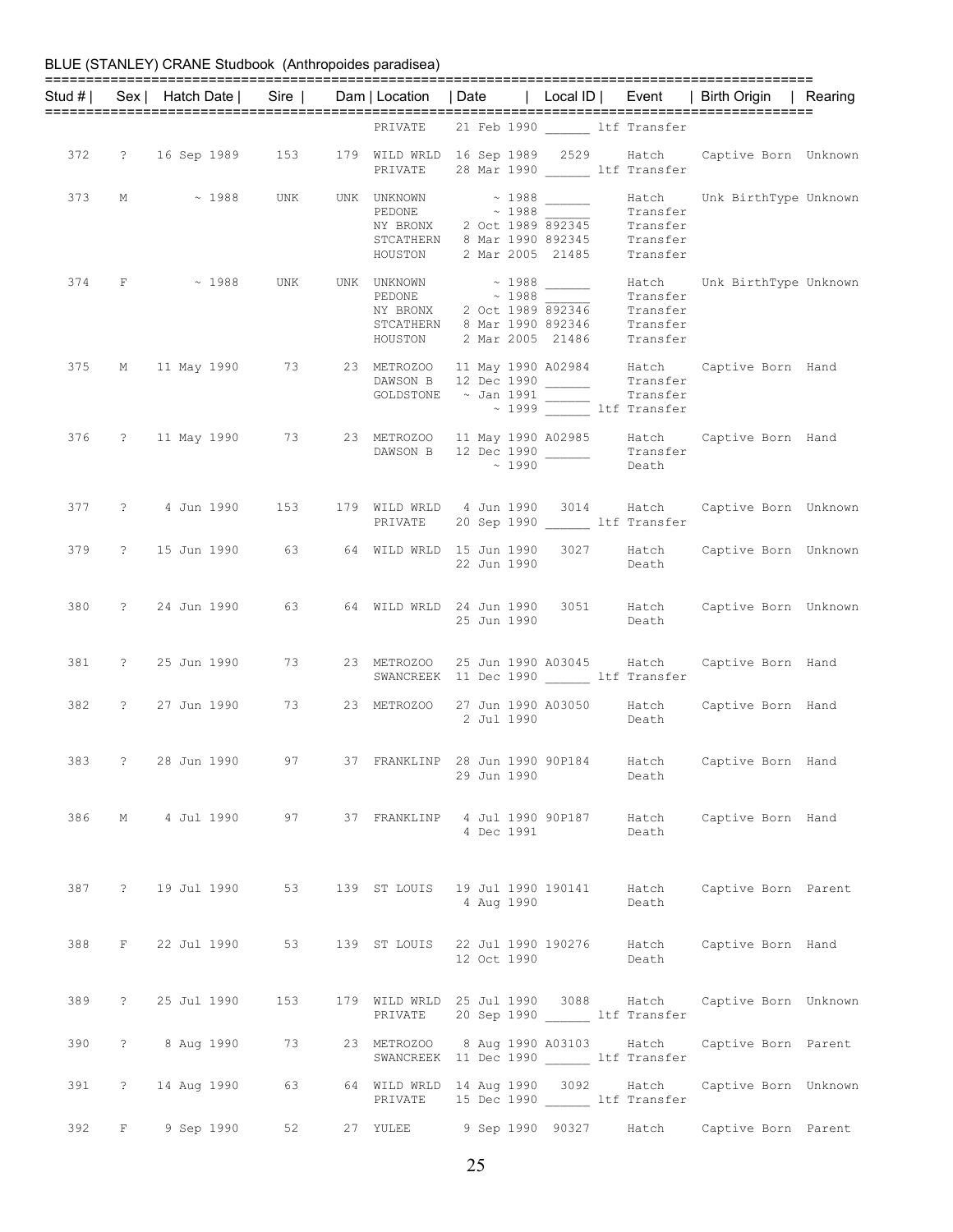|     |             |                                                      |     |                                                 |                                                                                                                                              |     |                                           | Stud #   Sex   Hatch Date   Sire   Dam   Location   Date   Local ID   Event   Birth Origin   Rearing |  |
|-----|-------------|------------------------------------------------------|-----|-------------------------------------------------|----------------------------------------------------------------------------------------------------------------------------------------------|-----|-------------------------------------------|------------------------------------------------------------------------------------------------------|--|
|     |             |                                                      |     |                                                 | DAWSON B 30 Jan 1991 Transfer<br>GOLDSTONE ~ Jan 1991 Transfer<br>~ 1999 Transfer<br>1tf Transfer                                            |     |                                           |                                                                                                      |  |
|     |             |                                                      |     |                                                 |                                                                                                                                              |     |                                           | 393 ? 14 Sep 1990 153 179 WILD WRLD 14 Sep 1990 3106 Hatch Captive Born Unknown<br>1 Oct 1990 Death  |  |
|     |             |                                                      |     |                                                 | SCHMIDT R 4 Sep 1992 ltf Transfer                                                                                                            |     |                                           | 394 ? 16 May 1991 52 27 YULEE 16 May 1991 91308 Hatch Captive Born Parent                            |  |
| 395 |             |                                                      |     |                                                 | SCHMIDT R 4 Sep 1992 ______ ltf Transfer                                                                                                     |     |                                           | ? 16 May 1991 52 27 YULEE 16 May 1991 91309 Hatch Captive Born Parent                                |  |
| 396 |             | ? 10 Jun 1991 153                                    |     | PRIVATE                                         | 11 Sep 1991 ltf Transfer                                                                                                                     |     |                                           | 179 WILD WRLD 10 Jun 1991 3400 Hatch Captive Born Hand                                               |  |
| 397 |             | ? 24 Jun 1991 63 64 WILD WRLD 24 Jun 1991 3417 Hatch |     | PRIVATE                                         | 11 Sep 1991 ltf Transfer                                                                                                                     |     |                                           | Captive Born Hand                                                                                    |  |
| 398 |             |                                                      |     |                                                 | METROZOO 21 Juli 1991<br>DAWSON B 11 Dec 1991 ________ Transt<br>$\therefore$ 1991 _____ Death                                               |     | Transfer                                  | ? 27 Jun 1991 73 23 METROZOO 27 Jun 1991 A03367 Hatch Captive Born Parent                            |  |
| 400 |             |                                                      |     |                                                 | NELSONS 23 Jun 1992<br>FOSSILRIM 10 Feb 1993 20137 Transfer<br>OKLAHOMA 10 Aug 1993 625412 Transfer<br>JACKSONVL 16 Dec 1996 696086 Transfer |     | 261 Transfer                              | M 8 Jul 1991 53 139 ST LOUIS 8 Jul 1991 910713 Hatch Captive Born Unknown                            |  |
|     |             |                                                      |     |                                                 | STURGEON 28 May 1992 ______ ltf Transfer                                                                                                     |     |                                           | 401 M 9 Jul 1991 53 139 ST LOUIS 9 Jul 1991 910748 Hatch Captive Born Unknown                        |  |
| 402 |             |                                                      |     |                                                 | NELSONS 13 May 1992 251 Transfer<br>12 Jul 1992                                                                                              |     | Death                                     | M 10 Jul 1991 266 289 TOLEDO 10 Jul 1991 911612 Hatch Captive Born Hand                              |  |
|     |             |                                                      |     |                                                 | 7 Sep 1991                                                                                                                                   |     | Death                                     | 404 ? 27 Jul 1991 153 179 WILD WRLD 27 Jul 1991 3463 Hatch Captive Born Unknown                      |  |
| 405 |             |                                                      |     |                                                 | 16 Nov 1991                                                                                                                                  |     | Death                                     | ? 30 Jul 1991 53 139 ST LOUIS 30 Jul 1991 911706 Hatch Captive Born Unknown                          |  |
| 406 |             | ? 1 Aug 1991                                         | 53  | 139 ST LOUIS                                    | 1 Aug 1991 910800<br>8 Nov 1991                                                                                                              |     | Hatch<br>Death                            | Captive Born Unknown                                                                                 |  |
| 407 | F           | 7 Aug 1991                                           | 266 | 289 TOLEDO<br>NELSONS                           | 7 Aug 1991 911618<br>13 May 1992<br>FOSSILRIM 10 Feb 1993 20136<br>14 May 1993                                                               | 250 | Hatch<br>Transfer<br>Transfer<br>Death    | Captive Born Hand                                                                                    |  |
| 408 | $\tilde{E}$ | 11 Aug 1991                                          | 266 | 289 TOLEDO                                      | 11 Aug 1991 911619<br>30 Apr 1992                                                                                                            |     | Hatch<br>Death                            | Captive Born Hand                                                                                    |  |
| 410 | М           | $~\sim~1991$                                         | UNK | UNK UNKNOWN<br>HONOLULU<br>EVANSVLLE            | $\sim$ 1991<br>16 May 1992 920138<br>1 Oct 1997 297107<br>30 Jul 1998                                                                        |     | Hatch<br>Transfer<br>Transfer<br>Death    | Unk BirthType Unknown                                                                                |  |
| 411 | F           | $\sim$ 1991                                          | UNK | UNK UNKNOWN<br>HONOLULU<br>EVANSVLLE<br>PRIVATE | ~1991<br>16 May 1992 920139<br>2 Oct 1997 297108<br>3 Dec 1997                                                                               |     | Hatch<br>Transfer<br>Transfer<br>Transfer | Unk BirthType Unknown                                                                                |  |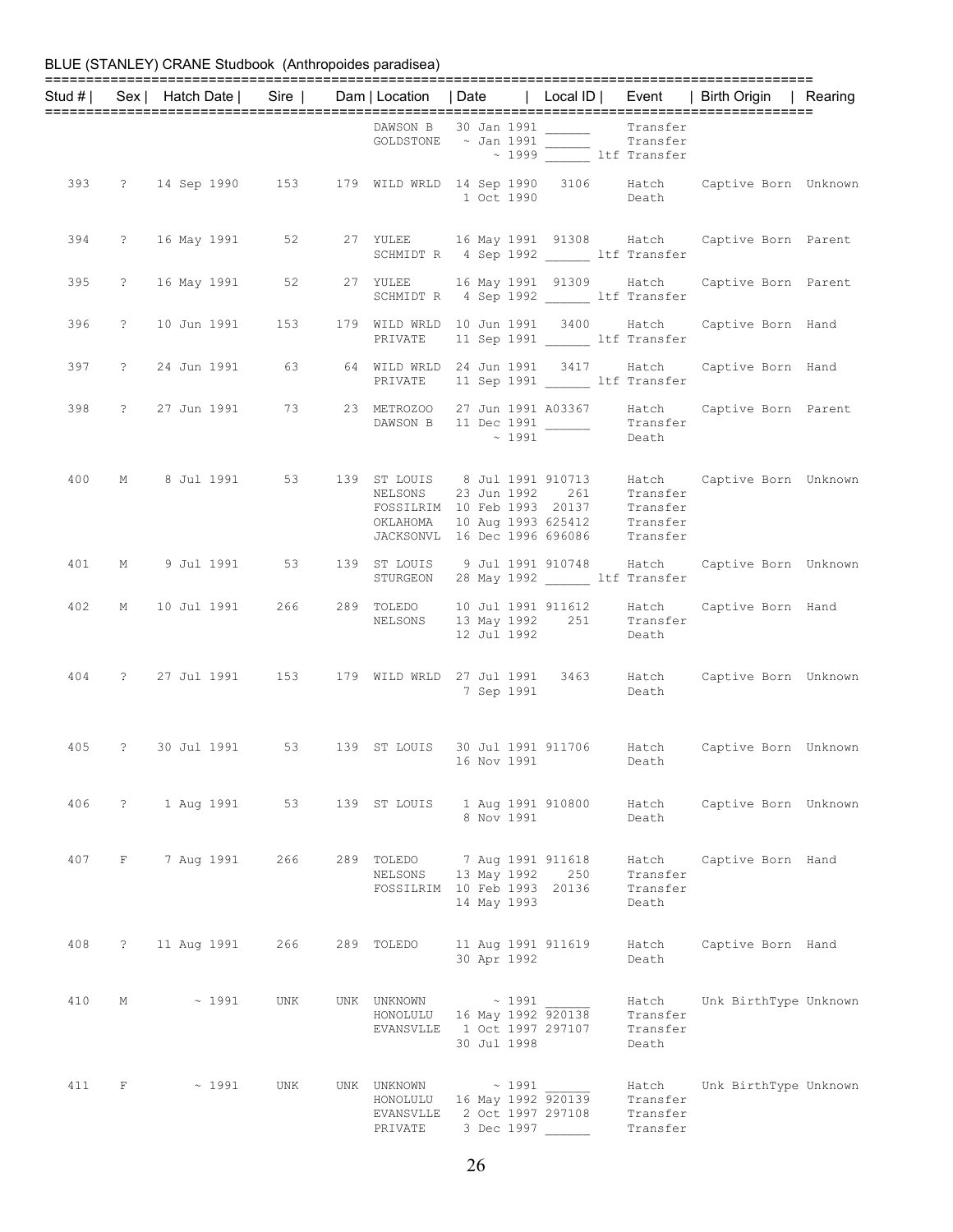|          |              | BLUE (STANLEY) CRANE Studbook (Anthropoides paradisea)     |                           |                                   |                                                                                                                                                                                                                                                       |                         |                                        |                                                                           |         |
|----------|--------------|------------------------------------------------------------|---------------------------|-----------------------------------|-------------------------------------------------------------------------------------------------------------------------------------------------------------------------------------------------------------------------------------------------------|-------------------------|----------------------------------------|---------------------------------------------------------------------------|---------|
| Stud # I |              | Sex   Hatch Date   Sire   Dam   Location   Date   Local ID |                           |                                   |                                                                                                                                                                                                                                                       |                         |                                        | Event   Birth Origin                                                      | Rearing |
|          |              |                                                            |                           |                                   | EVANSVLLE 24 Apr 2000 297108                                                                                                                                                                                                                          |                         | Transfer                               |                                                                           |         |
| 412      |              | ? 17 May 1992 52                                           |                           | DAWSON B                          | 5 Jan 1993<br>$\sim 1993$                                                                                                                                                                                                                             |                         | Transfer<br>Death                      | 27 YULEE 17 May 1992 92403 Hatch Captive Born Parent                      |         |
|          |              |                                                            | [Death by: Unknown means] |                                   |                                                                                                                                                                                                                                                       |                         |                                        |                                                                           |         |
| 413      |              | ? 17 May 1992 52 27 YULEE                                  |                           | DAWSON B                          | 5 Jan 1993<br>$\sim 1993$                                                                                                                                                                                                                             |                         | Transfer<br>Death                      | 17 May 1992 92404 Hatch Captive Born Parent                               |         |
|          |              |                                                            | [Death by: Unknown means] |                                   |                                                                                                                                                                                                                                                       |                         |                                        |                                                                           |         |
| 414      | $\mathbb{R}$ | 2 Jun 1992 153                                             |                           | 179 WILD WRLD<br>PRIVATE          |                                                                                                                                                                                                                                                       | 1 Dec 1992 ltf Transfer |                                        | 2 Jun 1992 3799 Hatch Captive Born Hand                                   |         |
| 415      |              | ? 3 Jun 1992 153                                           |                           | PRIVATE                           | 179 WILD WRLD 3 Jun 1992 3800 Hatch<br>28 Jan 1993 ______ ltf Transfer                                                                                                                                                                                |                         |                                        | Captive Born Hand                                                         |         |
| 416      |              | ? 9 Jun 1992 73 23 METROZOO 9 Jun 1992 A03621 Hatch        |                           | FERNDALE                          | 20 Oct 1992 42052<br>CRACID BC 12 Nov 1992 _______ ltf Transfer                                                                                                                                                                                       |                         | Transfer                               | Captive Born Parent                                                       |         |
| 417      |              | ? 10 Jun 1992                                              | 73                        | 23 METROZOO<br>FERNDALE           | 10 Jun 1992 A03622<br>20 Oct 1992 42053<br>CRACID BC 12 Nov 1992 _______ ltf Transfer                                                                                                                                                                 |                         | Hatch<br>Transfer                      | Captive Born Parent                                                       |         |
| 418      |              | ? 15 Jul 1992                                              | 63                        |                                   | 22 Jul 1992                                                                                                                                                                                                                                           | 3835                    | Hatch<br>Death                         | Captive Born Hand                                                         |         |
| 419      |              | ? 23 Jul 1992 153                                          |                           |                                   | 179 WILD WRLD 23 Jul 1992<br>26 Jul 1992                                                                                                                                                                                                              | 3839                    | Death                                  | Hatch Captive Born Hand                                                   |         |
| 420      | М            | 2222                                                       | <b>UNK</b>                | UNK UNKNOWN<br>WEBB B<br>SAFARI W | 2222<br>$??\mathbf{??}$<br>31 Jul 1992 29489<br>25 Aug 1999                                                                                                                                                                                           |                         | Hatch<br>Transfer<br>Transfer<br>Death | Captive Born Unknown                                                      |         |
| 421      | F            | ????                                                       | UNK                       | UNK UNKNOWN<br>WEBB B<br>SAFARI W | ????<br>????<br>31 Jul 1992 29490<br>$\sim$ Oct 2003                                                                                                                                                                                                  |                         | Transfer<br>Transfer<br>Death          | Hatch Captive Born Unknown                                                |         |
|          |              |                                                            |                           |                                   | FERNDALE 14 Apr 1994 42421 Transfer<br>GRND PRAI 14 Apr 1994 42421 Transfer<br>IAE OH    13 May 1995    42421    Transfer<br>GRND PRAI    17 Nov 1999    41421    Transfer<br>IAE OH 23 May 2000 42421 Transfer<br>ROYALACRE 22 Feb 2002 ltf Transfer |                         |                                        | 422 F 8 Aug 1992 266 289 TOLEDO 8 Aug 1992 921599 Hatch Captive Born Hand |         |
|          |              | 423 ? 14 Aug 1992                                          |                           |                                   | 17 Aug 1992                                                                                                                                                                                                                                           |                         | Death                                  | 219 256 BALTIMORE 14 Aug 1992 920640 Hatch Captive Born Hand              |         |
| 424      |              | M 25 Apr 1993                                              | 370                       |                                   | FOX TED 1 Oct 1993 ________ ltf Transfer                                                                                                                                                                                                              |                         |                                        | 349 HOUSTON 25 Apr 1993 14389 Hatch Captive Born Parent                   |         |
| 425      |              | M 29 Apr 1993 370                                          |                           |                                   | SMITH IAN 1 Dec 1993 ltf Transfer                                                                                                                                                                                                                     |                         |                                        | 349 HOUSTON 29 Apr 1993 14408 Hatch Captive Born Foster                   |         |
| 426      |              | M 14 May 1993                                              | 52                        |                                   | 27 YULEE 14 May 1993 930327<br>GULF BREZ 27 Feb 2001 A2958 Transfer<br>26 Oct 2004                                                                                                                                                                    |                         | Death                                  | Hatch Captive Born Parent                                                 |         |
|          |              | 427 ? 15 May 1993 52 27 YULEE                              |                           |                                   | 16 May 1993                                                                                                                                                                                                                                           |                         | Death                                  | 15 May 1993 930328 Hatch Captive Born Parent                              |         |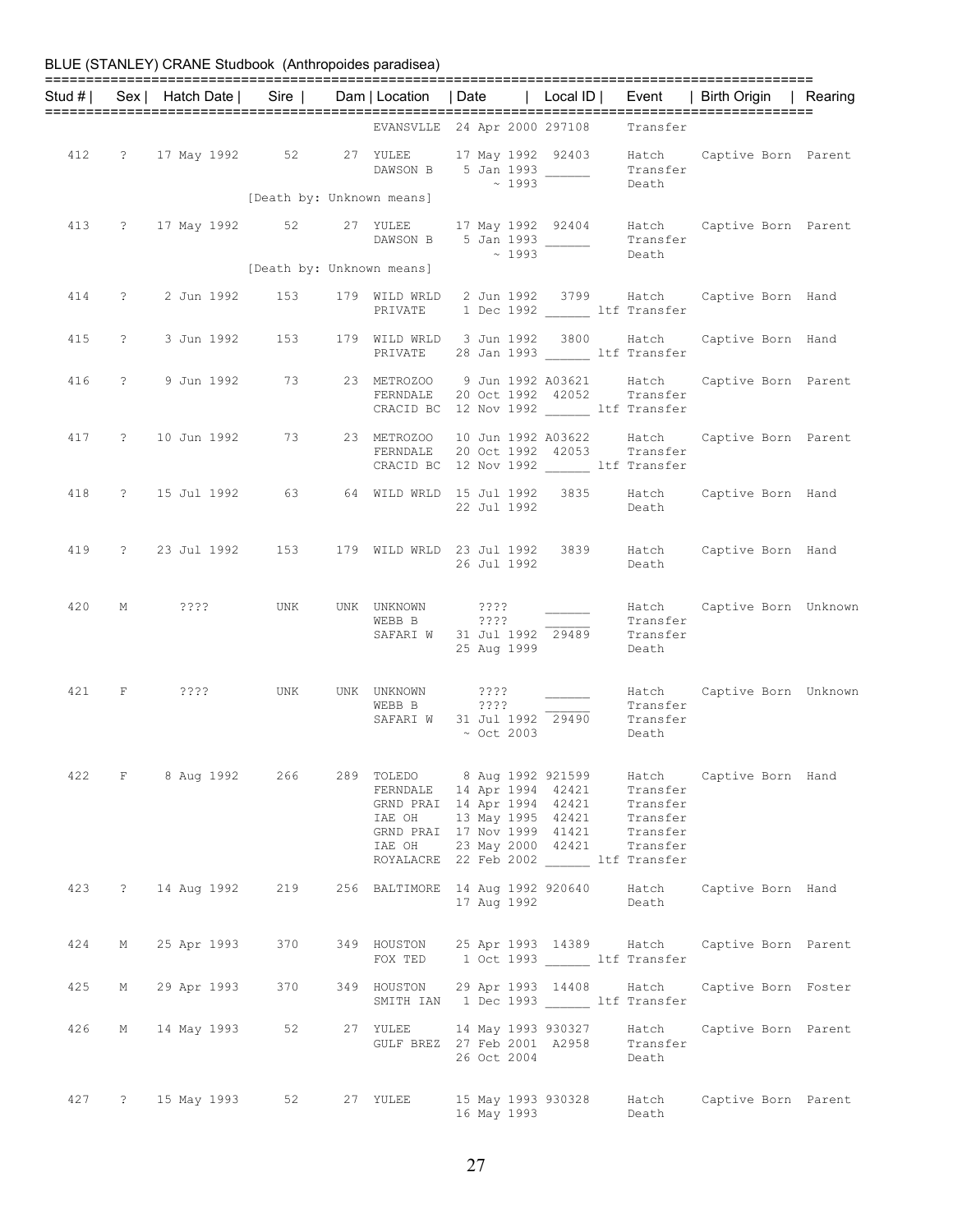| BLUE (STANLEY) CRANE Studbook (Anthropoides paradisea) |  |  |
|--------------------------------------------------------|--|--|
|--------------------------------------------------------|--|--|

| Stud # I |                | Sex   Hatch Date | Sire                                                                                                          | Dam   Location   Date                  |                                                                                                                                                        | Local ID | Event                                              | Birth Origin                                          | Rearing |
|----------|----------------|------------------|---------------------------------------------------------------------------------------------------------------|----------------------------------------|--------------------------------------------------------------------------------------------------------------------------------------------------------|----------|----------------------------------------------------|-------------------------------------------------------|---------|
| 428      | $\tilde{?}$    | 7 Jun 1993       | 153                                                                                                           | PRIVATE                                | 179 WILD WRLD 7 Jun 1993 4125<br>20 Aug 1993 ltf Transfer                                                                                              |          | Hatch                                              | Captive Born Hand                                     |         |
| 429      | $\mathbf{F}$   | 25 Jun 1993      | 219                                                                                                           |                                        | 256 BALTIMORE 25 Jun 1993 930589<br>SOUTHBEND 14 Mar 1995 94158<br>KANSASCTY 2 Sep 1999 99A121<br>13 Jul 2001                                          |          | Hatch<br>Transfer<br>Transfer<br>Death             | Captive Born Hand                                     |         |
| 430      |                | ? 5 Jul 1993 53  |                                                                                                               |                                        | 139 ST LOUIS 5 Jul 1993 930715<br>30 Jul 1993                                                                                                          |          | Death                                              | Hatch Captive Born Unknown                            |         |
| 431      | F              | 7 Jul 1993       | 219                                                                                                           |                                        | 256 BALTIMORE 7 Jul 1993 930603<br>SOUTHBEND 14 Mar 1995 94159<br>SOUTHBEND 13 199 - 100<br>KANSASCTY 2 Sep 1999 99A122<br>GARDENCTY 7 Oct 2001 B02032 |          | Hatch<br>Transfer<br>Transfer<br>Transfer          | Captive Born Hand                                     |         |
| 432      |                | ? 1 Aug 1993 153 |                                                                                                               |                                        | 29 Aug 1993                                                                                                                                            |          | Death                                              | 179 WILD WRLD 1 Aug 1993 4157 Hatch Captive Born Hand |         |
| 433      | F              | 6 Aug 1993 219   |                                                                                                               | BULVERDE                               | 256 BALTIMORE 6 Aug 1993 930631<br>MONTGOMRY 26 Jul 1995 1880<br>13 Sep 1995 ltf Transfer                                                              |          | Hatch<br>Transfer                                  | Captive Born Hand                                     |         |
| 434      | F              | 15 Aug 1993 73   |                                                                                                               | 23 YULEE<br>METROZOO                   | 15 Aug 1993 930349<br>13 Dec 2001 B10080                                                                                                               |          | Hatch<br>Transfer                                  | Captive Born Hand                                     |         |
| 435      | $\overline{?}$ | 21 Sep 1993 153  |                                                                                                               |                                        | 179 WILD WRLD 21 Sep 1993 4192<br>25 Sep 1993                                                                                                          |          | Hatch<br>Death                                     | Captive Born Hand                                     |         |
| 436      | F              | 23 Sep 1993      | 73 — 173 — 174 — 175 — 175 — 175 — 175 — 175 — 175 — 175 — 175 — 175 — 175 — 175 — 175 — 175 — 175 — 175 — 17 | 23 METROZOO                            | 23 Sep 1993 A03715<br>29 Jun 1994                                                                                                                      |          | Death                                              | Hatch Captive Born Parent                             |         |
| 437      | F              | 30 Mar 1994 370  |                                                                                                               | 349 HOUSTON                            | 30 Mar 1994 14964<br>GULF BREZ 13 Oct 1994 A1761<br>18 Nov 2004                                                                                        |          | Hatch<br>Transfer<br>Death                         | Captive Born Parent                                   |         |
| 438      | М              | 31 Mar 1994      | 370                                                                                                           | 349 HOUSTON<br><b>BULVERDE</b>         | 31 Mar 1994 14965<br>12 Oct 1994<br>METROZOO 4 Sep 1997 97B063                                                                                         |          | Hatch<br>Transfer<br>Transfer                      | Captive Born Parent                                   |         |
|          |                | 439 M ????       | UNK                                                                                                           | UNK UNKNOWN<br>FOX TED                 | ? ? ? ?<br>? ? ? ?<br>SYRACUSE 8 May 1994 B94015<br>FOX TED 28 Feb 1995<br>28 Feb 1995                                                                 |          | Hatch<br>Transfer<br>Transfer<br>Transfer<br>Death | Unk BirthType Unknown                                 |         |
| 440      | $\mathbf{F}$   | ? ? ? ?          | UNK                                                                                                           | UNK UNKNOWN<br>FOX TED ????<br>FOX TED | ? ? ? ?<br>SYRACUSE 8 May 1994 B94016<br>19 Dec 1995 _______ ltf Transfer                                                                              |          | Transfer<br>Transfer                               | Hatch Captive Born Unknown                            |         |
| 441      |                | M ~ Aug 1993     | UNK                                                                                                           | <b>BARABOO</b>                         | UNK FOR BIRDS $\sim$ Aug 1993<br>26 May 1994 040013                                                                                                    |          | Hatch<br>Transfer                                  | Captive Born Hand                                     |         |
| 442      | F              | $\sim$ Aug 1993  | UNK                                                                                                           | <b>BARABOO</b>                         | UNK FOR BIRDS ~ Aug 1993<br>26 May 1994 040014                                                                                                         |          | Hatch<br>Transfer                                  | Captive Born Hand                                     |         |
| 443      | М              | 2 Jun 1994       | 153                                                                                                           |                                        | 179 WILD WRLD 2 Jun 1994 4473<br>PRIVATE 14 Dec 1994 ltf Transfer                                                                                      |          | Hatch                                              | Captive Born Hand                                     |         |
| 444      | F              |                  |                                                                                                               | 284 SD-WAP                             | 11 Jun 1994 894221<br>7 Jul 1994                                                                                                                       |          | Hatch<br>Death                                     | Captive Born Unknown                                  |         |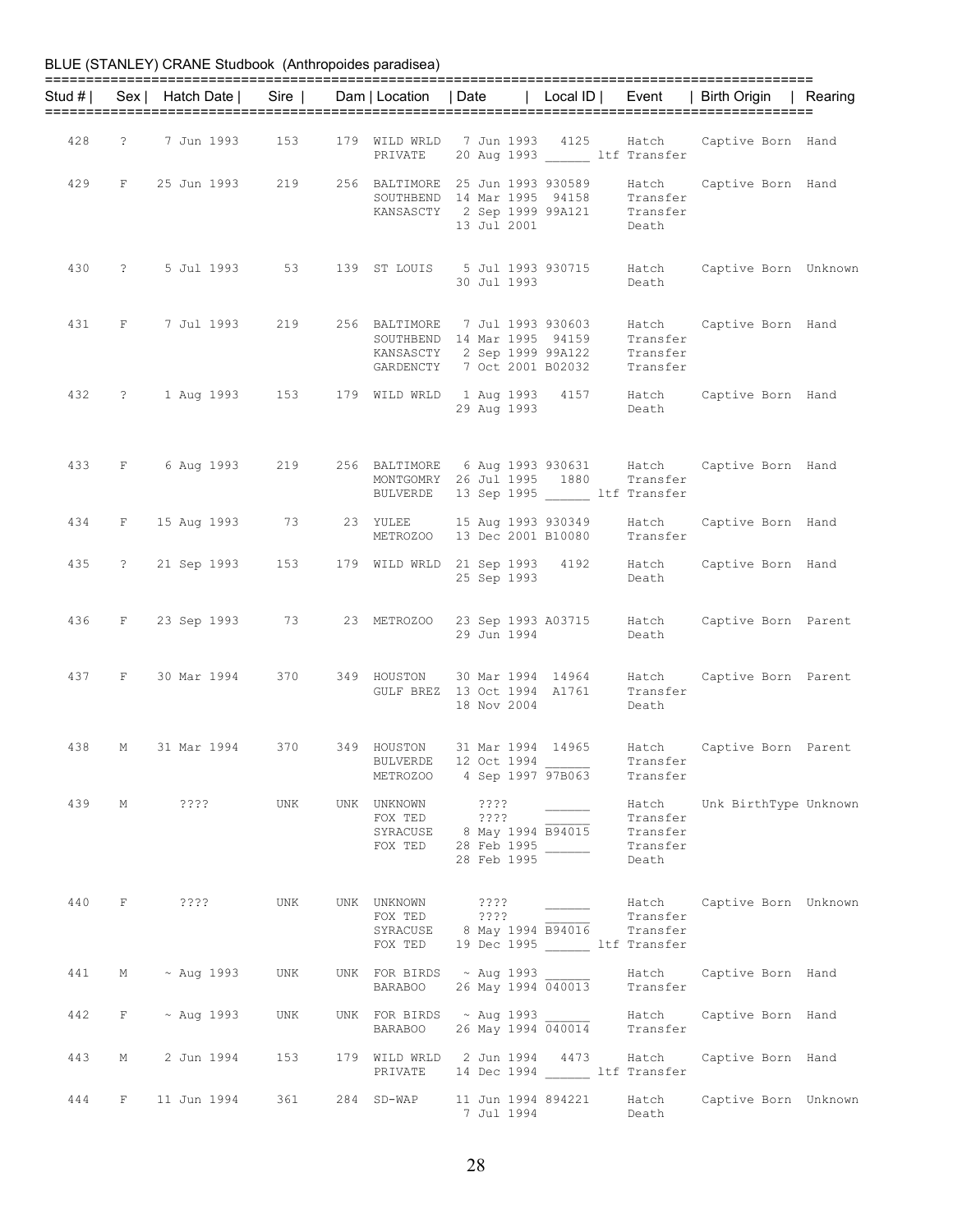| BLUE (STANLEY) CRANE Studbook (Anthropoides paradisea) |  |  |
|--------------------------------------------------------|--|--|
|--------------------------------------------------------|--|--|

|     |            |                  |                                           |              |                                                                 |                                                                                                 | Stud #   Sex   Hatch Date   Sire   Dam   Location   Date   Local ID   Event   Birth Origin   Rearing |  |
|-----|------------|------------------|-------------------------------------------|--------------|-----------------------------------------------------------------|-------------------------------------------------------------------------------------------------|------------------------------------------------------------------------------------------------------|--|
|     |            |                  |                                           |              | 27 Jun 1994                                                     | Death                                                                                           | 445 ? 11 Jun 1994 73 23 METROZOO 11 Jun 1994 A03751 Hatch Captive Born Parent                        |  |
|     |            |                  | 446 ? 28 Jun 1994 53                      | 139 ST LOUIS | 30 Jul 1994                                                     | Death                                                                                           | 28 Jun 1994 941604 Hatch Captive Born Unknown                                                        |  |
| 447 | М          |                  | 29 Jun 1994       361        284   SD-WAP |              | 8 Aug 1994                                                      | Death                                                                                           | 29 Jun 1994 894257 Hatch Captive Born Unknown                                                        |  |
|     |            |                  | 448 F 5 Jul 1994 219                      |              | 256 BALTIMORE 5 Jul 1994 940602<br>SAN ANTON 26 Oct 1995 951021 | Transfer                                                                                        | Hatch Captive Born Hand                                                                              |  |
| 449 | М          | 16 Jul 1994      | 219                                       | EVANSVLLE    |                                                                 | 256 BALTIMORE 16 Jul 1994 940614 Hatch<br>7 Dec 1995 295238 Transfer                            | Captive Born Hand                                                                                    |  |
| 450 | М          |                  | 20 Jul 1994 153                           |              |                                                                 | 179 WILD WRLD 20 Jul 1994 4628 Hatch<br>PRIVATE 14 Dec 1994 ltf Transfer                        | Captive Born Hand                                                                                    |  |
|     |            |                  |                                           | OMAHA        | 3 Jan 2005                                                      | 451 M 17 Aug 1994 73 23 METROZOO 17 Aug 1994 A03754 Hatch<br>16 Oct 1997 9949 Transfer<br>Death | Captive Born Parent                                                                                  |  |
| 452 |            |                  | ? 27 Jun 1995 153                         |              | 27 Jun 1995                                                     | Death                                                                                           | 179 WILD WRLD 27 Jun 1995 4822 Hatch Captive Born Hand                                               |  |
| 453 |            |                  | ? 29 Jun 1995 153                         | PRIVATE      |                                                                 | 179 WILD WRLD 29 Jun 1995 4823 Hatch<br>20 Jan 1996 ltf Transfer                                | Captive Born Hand                                                                                    |  |
|     |            |                  | 454 F 11 Jul 1995 361 269 SD-WAP          |              | 19 Aug 1995                                                     | 11 Jul 1995 895212 Hatch<br>Death                                                               | Captive Born Unknown                                                                                 |  |
|     |            |                  | 456 M 13 Jul 1995 361 269 SD-WAP          |              | 11 Aug 1995                                                     | Death                                                                                           | 13 Jul 1995 895214 Hatch Captive Born Unknown                                                        |  |
| 457 |            |                  |                                           |              | 26 Apr 1996                                                     | Death                                                                                           | ? 28 Jun 1995 53 139 ST LOUIS 28 Jun 1995 951609 Hatch Captive Born Parent                           |  |
| 458 |            |                  |                                           |              | 5 Sep 1995                                                      | Death                                                                                           | 289 TOLEDO 16 Jul 1995 951637 Hatch Captive Born Parent                                              |  |
| 459 | $\ddot{?}$ | 5 Sep 1995       | 153                                       | PRIVATE      | 179 WILD WRLD 5 Sep 1995 4866 Hatch                             | 30 Oct 1995 ltf Transfer                                                                        | Captive Born Hand                                                                                    |  |
| 460 | $\ddot{?}$ | 6 Sep 1995       | 153                                       | PRIVATE      | 179 WILD WRLD 6 Sep 1995 4867 Hatch                             | 20 Jan 1996 ltf Transfer                                                                        | Captive Born Hand                                                                                    |  |
| 461 | $\ddot{?}$ |                  | 21 Mar 1996 373                           |              | 374 STCATHERN 21 Mar 1996 965003<br>6 May 1996                  | Hatch<br>Death                                                                                  | Captive Born Parent                                                                                  |  |
| 462 |            | ? 24 Jun 1996    | 373                                       |              | 374 STCATHERN 24 Jun 1996 965011<br>26 Jun 1996                 | Hatch<br>Death                                                                                  | Captive Born Parent                                                                                  |  |
| 463 |            |                  | ? 25 Jun 1996 373                         |              | 374 STCATHERN 25 Jun 1996 965012 Hatch<br>25 Jun 1996           | Death                                                                                           | Captive Born Parent                                                                                  |  |
|     |            | 464 F 8 Jul 1996 |                                           | 27 YULEE     | 8 Jul 1996 960321<br>23 Sep 2005                                | Hatch<br>Death                                                                                  | Captive Born Parent                                                                                  |  |

29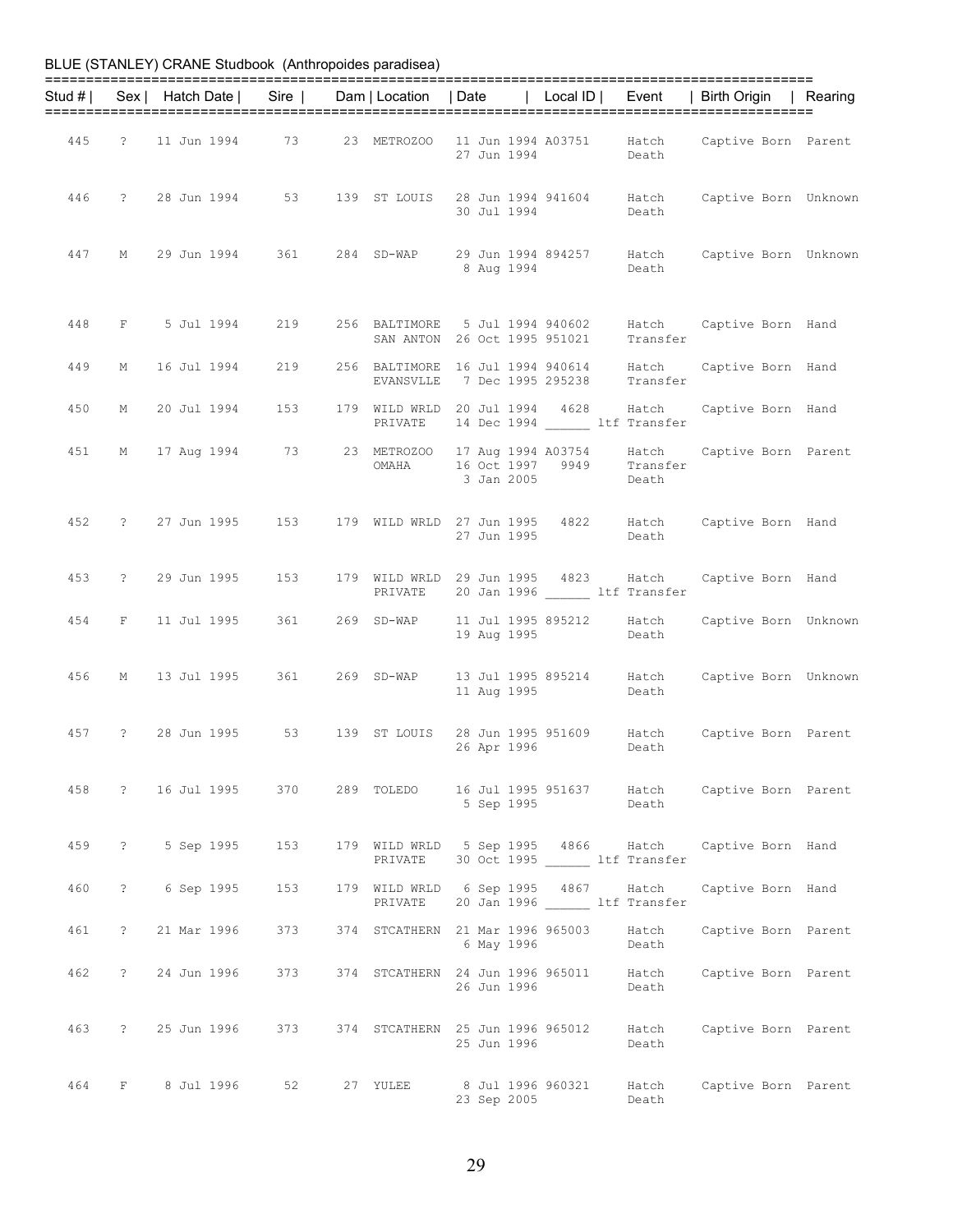| Stud # I |             |               |             | Sex   Hatch Date   Sire   Dam   Location   Date   Local ID                   |                                                                 |                                  |                                                                                                                        | Event                                     | Birth Origin   Rearing  |  |
|----------|-------------|---------------|-------------|------------------------------------------------------------------------------|-----------------------------------------------------------------|----------------------------------|------------------------------------------------------------------------------------------------------------------------|-------------------------------------------|-------------------------|--|
| 465      |             | F 22 Jul 1996 |             | 361                                                                          | 269 SD-WAP                                                      |                                  | SD-WAP 22 Jul 1996 896257 Hatch<br>ST LOUIS 28 May 1998 980553 Transfer                                                |                                           | Captive Born Unknown    |  |
| 467      |             |               |             | M 1 Aug 1996 153                                                             |                                                                 |                                  | 179 WILD WRLD 1 Aug 1996 5301 Hatch<br>ANIMALS 5 Dec 2003 1tf Transfer                                                 |                                           | Captive Born Hand       |  |
| 468      |             |               |             | ? 11 Aug 1996 373 374 STCATHERN 11 Aug 1996 965016 Hatch                     |                                                                 | 16 Aug 1996                      |                                                                                                                        | Death                                     | Captive Born Parent     |  |
| 469      |             |               |             | ? 11 Aug 1996 373 374 STCATHERN 11 Aug 1996 965015 Hatch Captive Born Parent |                                                                 | 13 Aug 1996                      |                                                                                                                        | Death                                     |                         |  |
| 470      |             |               |             | ? 15 Jul 1998 320 95 OMAHA                                                   |                                                                 | 15 Jul 1998                      | 15 Jul 1998 10586                                                                                                      | Hatch<br>Death                            | Captive Born Unknown    |  |
| 471      |             |               |             | M 1 Jul 1997 53                                                              | 139 ST LOUIS<br>$SD-WAP$                                        |                                  | 1 Jul 1997 970701<br>4 Jun 1998 898228                                                                                 | Hatch<br>Transfer                         | Captive Born Parent     |  |
| 472      |             |               |             | F 1 Aug 1997 219                                                             | PRIVATE                                                         | 10 Nov 1997<br>17 Oct 2000       | 256 BALTIMORE  1 Aug 1997 970596<br>EVANSVLLE 10 Nov 1997 297109<br>EVANSVLLE 24 Apr 2000 $\overline{297109}$ Transfer | Hatch<br>Transfer<br>Transfer<br>Death    | Captive Born Hand       |  |
| 473      | М           |               |             | 2 Aug 1997 219                                                               | 256 BALTIMORE 2 Aug 1997 970597<br>EVANSVLLE 10 Nov 1997 297110 | 11 Nov 1997                      |                                                                                                                        | Transfer<br>Death                         | Hatch Captive Born Hand |  |
| 474      |             |               |             | M 12 Aug 1995 53                                                             | 139 ST LOUIS<br>PRIVATE                                         |                                  | 12 Aug 1995 950817<br>EVANSVLLE 25 Aug 1998 298054<br>26 Aug 1998<br>EVANSVLLE 24 Apr 2000 298054                      | Transfer<br>Transfer<br>Transfer          | Hatch Captive Born Pare |  |
| 475      |             |               |             | F 14 May 1998 373                                                            | BUSCH TAM 27 Jan 2000 60869                                     | 18 Jun 2003                      | 374 STCATHERN 14 May 1998 985010                                                                                       | Hatch<br>Transfer<br>Death                | Captive Born Parent     |  |
| 476      | М           |               |             | 8 May 1996 410                                                               | DETROIT<br>ORLANDO                                              | 8 Jun 2001 SA2500<br>31 Oct 2002 | 411 HONOLULU 8 May 1996 960128 Hatch<br>16 Oct 1997 6075<br>BUSCH TAM 4 Apr 2002 61817                                 | Transfer<br>Transfer<br>Transfer<br>Death | Captive Born Hand       |  |
|          |             |               |             | 477 ? 24 Apr 1999 373                                                        |                                                                 | 7 Jun 1999                       | 374 STCATHERN 24 Apr 1999 995009 Hatch                                                                                 | Death                                     | Captive Born Parent     |  |
| 478      | $\ddot{?}$  | 24 Apr 1999   |             | 373                                                                          |                                                                 | 22 May 1999                      | 374 STCATHERN 24 Apr 1999 995010 Hatch                                                                                 | Death                                     | Captive Born Parent     |  |
| 479      | М           | 11 Jun 2000   |             | 373                                                                          |                                                                 |                                  | 374 STCATHERN 11 Jun 2000 S00050 Hatch<br>ROYALACRE 9 May 2001 ________ ltf Transfer                                   |                                           | Captive Born Parent     |  |
| 480      | М           | 11 Jun 2000   |             | 373                                                                          |                                                                 |                                  | 374 STCATHERN 11 Jun 2000 S00051<br>BUSCH TAM 9 May 2001 61399 Transfer                                                | Hatch                                     | Captive Born Parent     |  |
| 481      | М           | 10 Jun 1998   |             | 153                                                                          |                                                                 |                                  | 179 WILD WRLD 10 Jun 1998 6067 Hatch<br>GOLDSTONE 19 Jan 1999 ltf Transfer                                             |                                           | Captive Born Hand       |  |
| 482      | F           |               | $\sim 1999$ | 375                                                                          | 392 GOLDSTONE                                                   |                                  | ~ 1999 ltf Transfer                                                                                                    | Hatch                                     | Captive Born Unknown    |  |
| 483      | $\tilde{?}$ | 22 Jul 1998   |             | 138                                                                          | 448 SAN ANTON 22 Jul 1998 980763                                |                                  |                                                                                                                        | Hatch                                     | Captive Born Hand       |  |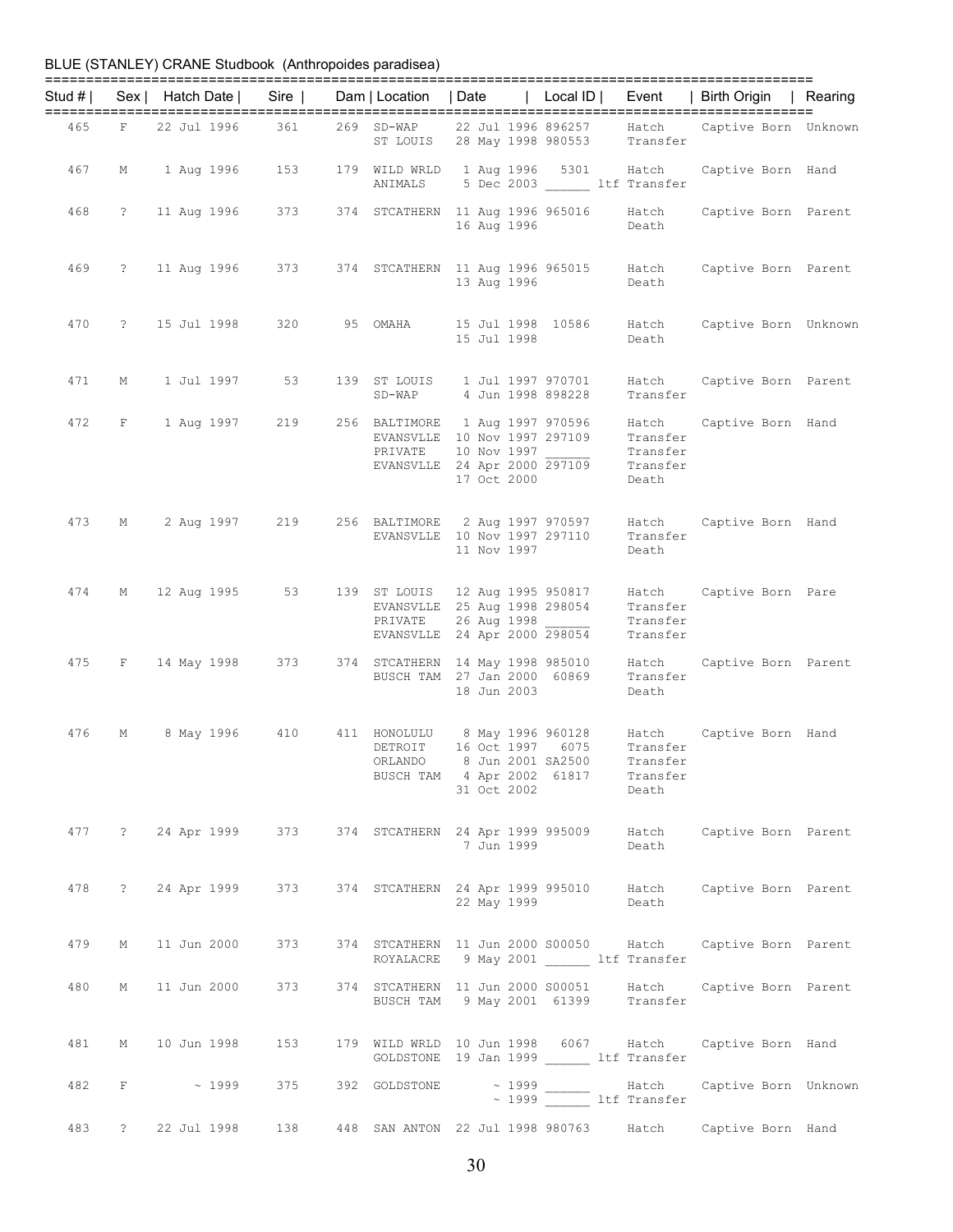| Stud # | Sex            | Hatch Date                                              | Sire |     | Dam   Location                                 | Date        | Local $ D $                                                   | Event                                                                    | Birth Origin                                                                     | Rearing |
|--------|----------------|---------------------------------------------------------|------|-----|------------------------------------------------|-------------|---------------------------------------------------------------|--------------------------------------------------------------------------|----------------------------------------------------------------------------------|---------|
|        |                |                                                         |      |     |                                                | 12 Aug 1998 |                                                               | Death                                                                    |                                                                                  |         |
| 484    | ?              | 26 Jul 1998                                             | 138  | 448 | SAN ANTON                                      | 26 Jul 1998 | 26 Jul 1998 980767                                            | Hatch<br>Death                                                           | Captive Born Parent                                                              |         |
| 485    | F              | 9 Aug 1998                                              | 138  | 448 | SAN ANTON<br>METROZOO                          |             | 9 Aug 1998 980818<br>14 Mar 2005 B50109                       | Hatch<br>Transfer                                                        | Captive Born Hand                                                                |         |
| 486    | Μ              | 11 Aug 1998                                             | 138  | 448 | SAN ANTON<br>TUCSON<br>NZP-WASH                |             | 11 Aug 1998 980823<br>4 Dec 2002 X24983<br>20 Oct 2005 215497 | Hatch<br>Transfer<br>Transfer                                            | Captive Born Hand                                                                |         |
| 487    | $\tilde{ }$    | 5 Jul 1999                                              | 138  | 448 | SAN ANTON                                      | 6 Jul 1999  | 5 Jul 1999 990707                                             | Hatch<br>Death                                                           | Captive Born Parent                                                              |         |
| 488    | $\tilde{ }$    | 19 Jul 1999                                             | 138  | 448 | SAN ANTON                                      | 19 Jul 1999 | 19 Jul 1999 990730                                            | Hatch<br>Death                                                           | Captive Born Unknown                                                             |         |
| 489    | $\overline{?}$ | 27 Jul 1999                                             | 138  | 448 | SAN ANTON                                      | 27 Jul 1999 | 27 Jul 1999 990776                                            | Hatch<br>Death                                                           | Captive Born Unknown                                                             |         |
| 490    | $\tilde{ }$ ?  | 25 Sep 1999                                             | 138  | 448 | SAN ANTON                                      | 29 Feb 2000 | 25 Sep 1999 990926                                            | Hatch<br>Death                                                           | Captive Born Parent                                                              |         |
| 491    | $\tilde{ }$    | 14 Aug 2000                                             | 138  | 448 | SAN ANTON                                      | 13 Oct 2000 | 14 Aug 2000 G00065                                            | Hatch<br>Death                                                           | Captive Born Parent                                                              |         |
| 492    | М              | 4 Jul 2000                                              | 138  | 448 | SAN ANTON<br>GARDENCTY                         | 12 Jul 2001 | 4 Jul 2000 G00132<br>12 Jul 2001 B02013                       | Hatch<br>Transfer<br>Death                                               | Captive Born Hand                                                                |         |
| 493    | $\tilde{ }$    | 16 Jul 2000                                             | 138  | 448 | SAN ANTON                                      | 17 Jul 2000 | 16 Jul 2000 L00043                                            | Hatch<br>Death                                                           | Captive Born Parent                                                              |         |
| 494    | $\tilde{ }$    | 23 Jun 2000                                             | 138  | 448 | SAN ANTON                                      | 22 Jul 2000 | 23 Jun 2000 U00057                                            | Hatch<br>Death                                                           | Captive Born Parent                                                              |         |
|        |                |                                                         |      |     |                                                | 1 Aug 2001  |                                                               | Death                                                                    | 495 ? 23 Jul 2001 373 374 STCATHERN 23 Jul 2001 S01068 Hatch Captive Born Parent |         |
| 496    |                | F ????                                                  | UNK  |     | UNK UNKNOWN ????<br>BUSCH TAM 1 Jan 1975 55176 | 4 Oct 1998  |                                                               | Transfer<br>Death                                                        | Hatch Unk BirthType Unknown                                                      |         |
| 497    |                | $M \sim 1981$                                           | UNK  |     | DENVER ????<br>BUSCH TAM 17 Jan 1989 55177     |             |                                                               | Transfer<br>Transfer                                                     | UNK NZP-CRC ~ 1981 Match Captive Born Unknown                                    |         |
| 498    |                | M 3 Jan 1994 497                                        |      |     |                                                |             |                                                               | 496 BUSCH TAM 3 Jan 1994 57716 Hatch<br>PRIVATE 18 Apr 1998 ltf Transfer | Captive Born Parent                                                              |         |
| 499    |                | ? 14 Jul 1994 497 496 BUSCH TAM 14 Jul 1994 57846 Hatch |      |     |                                                | 16 Jul 1994 |                                                               | Death                                                                    | Captive Born Hand                                                                |         |
| 500    | $\ddot{?}$     | 26 May 1995 497                                         |      |     | PRIVATE                                        |             |                                                               | 16 Sep 1995 ltf Transfer                                                 | 496 BUSCH TAM 26 May 1995 58505 Hatch Captive Born Hand                          |         |
| 501    |                | ? 27 May 1995 497                                       |      |     | PRIVATE                                        |             |                                                               | 496 BUSCH TAM 27 May 1995 58506 Hatch<br>16 Sep 1995 ltf Transfer        | Captive Born Hand                                                                |         |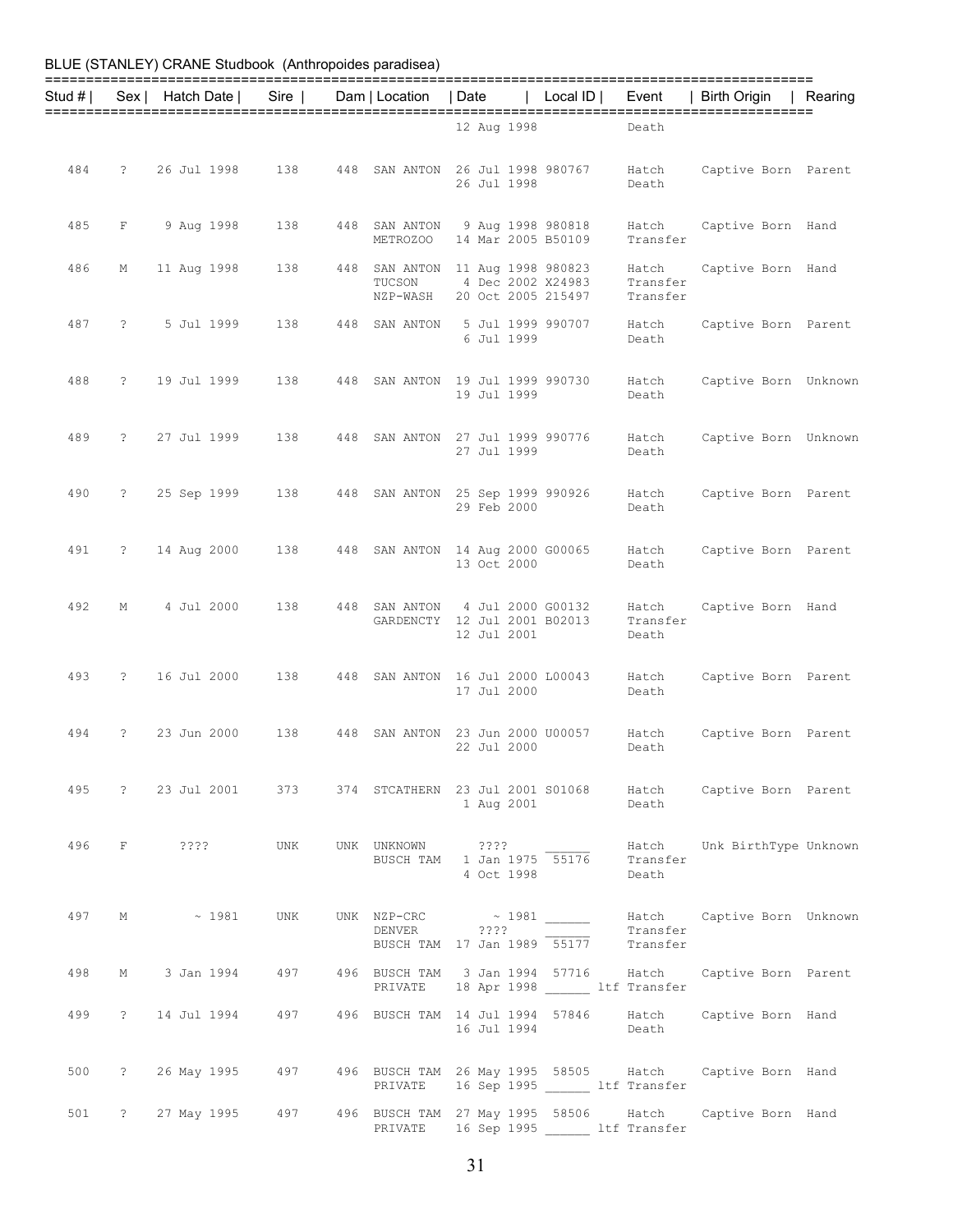|     |   |                |                   |     |          |                                                                                                                          |                                           | Stud #   Sex   Hatch Date   Sire   Dam   Location   Date   Local ID   Event   Birth Origin   Rearing |  |
|-----|---|----------------|-------------------|-----|----------|--------------------------------------------------------------------------------------------------------------------------|-------------------------------------------|------------------------------------------------------------------------------------------------------|--|
|     |   |                |                   |     |          |                                                                                                                          |                                           |                                                                                                      |  |
| 502 |   |                |                   |     |          | 21 Oct 1995                                                                                                              | Death                                     | ? 21 Jul 1995 497 496 BUSCH TAM 21 Jul 1995 58635 Hatch Captive Born Parent                          |  |
| 503 |   |                |                   |     | PRIVATE  | 5 May 1997 btf Transfer                                                                                                  |                                           | M 29 Jun 1996 497 496 BUSCH TAM 29 Jun 1996 59175 Hatch Captive Born Hand                            |  |
| 504 | М |                | 30 Jun 1996 - 497 |     |          | 496 BUSCH TAM 30 Jun 1996 59176 Hatch<br>PRIVATE 5 May 1997 ltf Transfer                                                 |                                           | Captive Born Hand                                                                                    |  |
| 505 |   |                |                   |     |          | M 16 Jul 1996 497 496 BUSCH TAM 16 Jul 1996 59191 Hatch<br>PRIVATE 3 Mar 1997 _______ ltf Transfer                       |                                           | Captive Born Parent                                                                                  |  |
| 506 |   |                |                   |     |          | M 18 Jul 1996 497 496 BUSCH TAM 18 Jul 1996 59195 Hatch<br>PRIVATE 25 Apr 1997 ltf Transfer                              |                                           | Captive Born Parent                                                                                  |  |
| 507 |   |                | M 25 May 1997 497 |     |          | 496 BUSCH TAM 25 May 1997 59706 Hatch<br>PRIVATE 17 Dec 1997 ltf Transfer                                                |                                           | Captive Born Parent                                                                                  |  |
| 508 |   |                | M 25 May 1997 497 |     |          | 496 BUSCH TAM 25 May 1997 59707 Hatch<br>PRIVATE 17 Dec 1997 ltf Transfer                                                |                                           | Captive Born Parent                                                                                  |  |
| 509 |   |                |                   |     |          | M 15 Jul 1997 497 496 BUSCH TAM 15 Jul 1997 59832 Hatch<br>PRIVATE 12 May 1999 ______ ltf Transfer                       |                                           | Captive Born Parent                                                                                  |  |
| 510 |   |                |                   |     |          | 15 Oct 1999                                                                                                              | Death                                     | ? 17 Aug 1998 497 496 BUSCH TAM 17 Aug 1998 60257 Hatch Captive Born Hand                            |  |
|     |   |                |                   |     |          | 1 Mar 1999                                                                                                               | Death                                     | 511 ? 18 Aug 1998 497 496 BUSCH TAM 18 Aug 1998 60259 Hatch Captive Born Parent                      |  |
|     |   |                |                   |     |          | 13 Jun 1997                                                                                                              | Death                                     | 512 ? 28 Mar 1997 373 374 STCATHERN 28 Mar 1997 975018 Hatch Captive Born Parent                     |  |
|     |   |                |                   |     |          | 513 ? 28 Mar 1997 373 374 STCATHERN 28 Mar 1997 975019 Hatch<br>16 Jun 1997                                              | Death                                     | Captive Born Parent                                                                                  |  |
|     |   |                |                   |     |          | 18 Aug 1997                                                                                                              | Death                                     | 514 ? 18 Aug 1997 373 374 STCATHERN 18 Aug 1997 975034 Hatch Captive Born Parent                     |  |
| 515 |   | ? 15 May 1998  |                   | 373 |          | 374 STCATHERN 15 May 1998 985011<br>20 Jun 1998                                                                          | Hatch<br>Death                            | Captive Born Parent                                                                                  |  |
| 516 | F | 23 Jul 2001    | 373               |     | PRIVATE  | 374 STCATHERN 23 Jul 2001 S01069 Hatch<br>21 Apr 2002 ltf Transfer                                                       |                                           | Captive Born Parent                                                                                  |  |
| 517 | М | 30 Jun 2001    | 361               |     |          | 269 SD-WAP 30 Jun 2001 801287<br>SANDIEGOZ 30 Jun 2001 801287<br>BALTIMORE 7 Mar 2002 2077<br>WILD WRLD 29 Oct 2004 7443 | Hatch<br>Transfer<br>Transfer<br>Transfer | Captive Born Unknown                                                                                 |  |
| 518 |   | M ~10 Jul 1999 | 370               |     |          | 289 SCOT NECK ~10 Jul 1999<br>DISNEY AK 28 Oct 2000 000633<br>7 May 2005                                                 | Hatch<br>Transfer<br>Death                | Captive Born Hand                                                                                    |  |
| 519 |   | F ~10 Jul 1999 | 370               |     |          | 289 SCOT NECK ~10 Jul 1999<br>DISNEY AK 28 Oct 2000 000634<br>BUSCH TAM 8 Apr 2008 63755                                 | Hatch<br>Transfer<br>Transfer             | Captive Born Hand                                                                                    |  |
| 520 |   | F 16 Jun 2002  | 438               |     | ST LOUIS | 434 METROZOO 16 Jun 2002 B20062<br>3 Sep 2003 103000<br>3 May 2007                                                       | Hatch<br>Transfer<br>Death                | Captive Born Parent                                                                                  |  |

32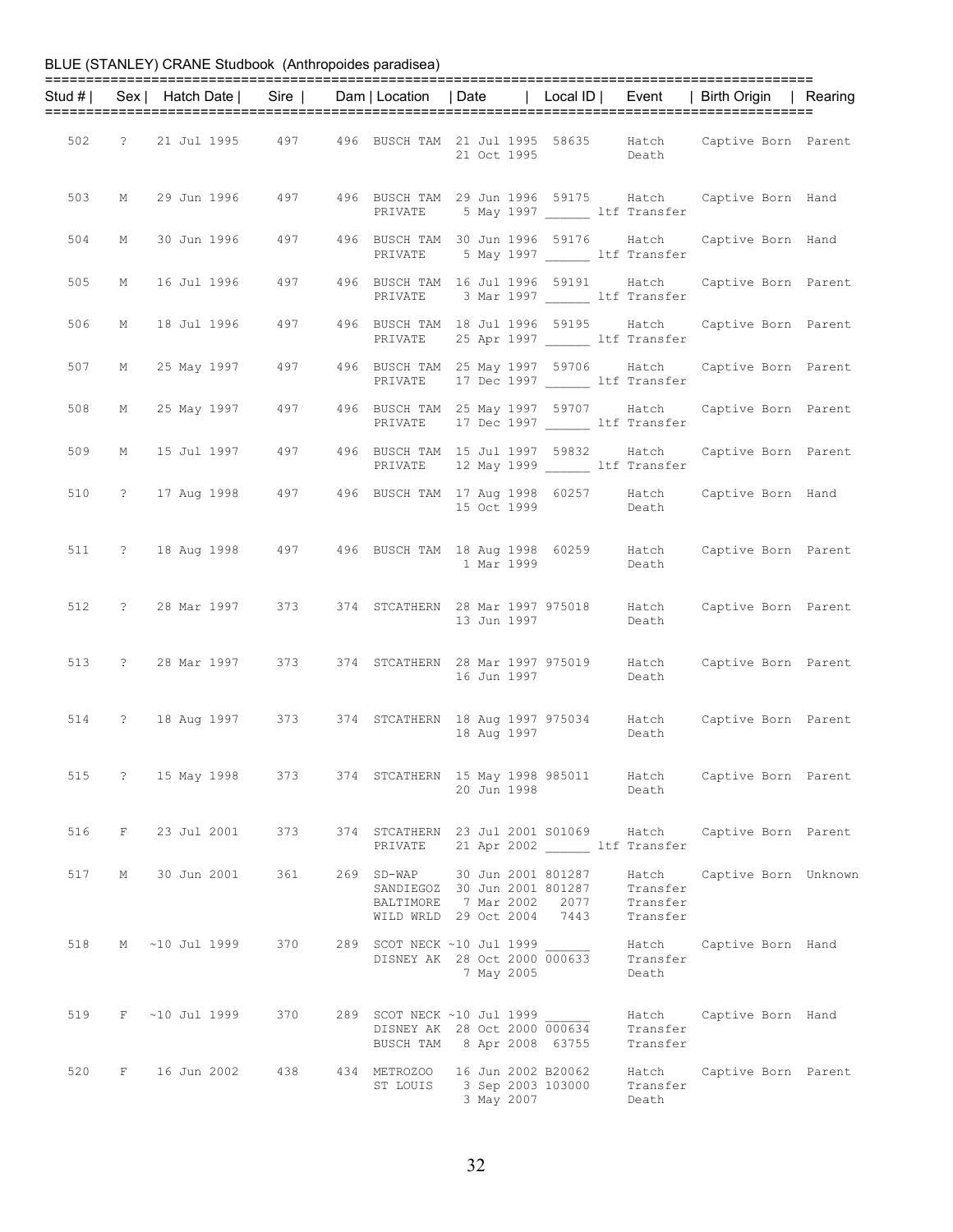| Stud # $\vert$ |                   | Sex   Hatch Date   Sire   Dam   Location   Date |     |                 |                                                                                   |      |                | Local ID   Event   Birth Origin   Rearing                                                          |  |
|----------------|-------------------|-------------------------------------------------|-----|-----------------|-----------------------------------------------------------------------------------|------|----------------|----------------------------------------------------------------------------------------------------|--|
|                |                   |                                                 |     |                 | SALISB L 8 Dec 2003 ltf Transfer                                                  |      |                | 521 M 16 Jun 2002 438 434 METROZOO 16 Jun 2002 B20063 Hatch Captive Born Parent                    |  |
|                |                   | 522 M ???? UNK                                  |     |                 | UNK BULVERDE 3??? Hatch<br>BROWNSVIL 15 Oct 1997 6639 Transfer<br>1 May 2001      |      | Death          | Hatch Captive Born Unknown                                                                         |  |
|                |                   |                                                 |     |                 | 13 Jul 1998                                                                       |      | Death          | 523 ? 9 Jul 1998 219 256 BALTIMORE 9 Jul 1998 980624 Hatch Captive Born Parent                     |  |
|                |                   | 524 F 18 Jul 1997 219                           |     |                 | 256 BALTIMORE 18 Jul 1997 970589<br>OMAHA 14 Sep 2000 11848                       |      | Transfer       | Hatch Captive Born Parent                                                                          |  |
| 525            |                   | ? 30 Jun 1995                                   |     |                 | 21 Sep 1995                                                                       |      | Death          | 53 139 ST LOUIS 30 Jun 1995 951625 Hatch Captive Born Parent                                       |  |
|                |                   |                                                 |     |                 | 26 Sep 1996                                                                       |      | Death          | 526 ? 8 Sep 1996 53 139 ST LOUIS 8 Sep 1996 960912 Hatch Captive Born Unknown                      |  |
|                |                   |                                                 |     |                 | 16 Sep 1996                                                                       |      | Death          | 527 ? 10 Sep 1996 53 139 ST LOUIS 10 Sep 1996 960915 Hatch Captive Born Unknown                    |  |
|                |                   | 528 F 2 Jul 1997                                |     |                 | 53 139 ST LOUIS 2 Jul 1997 970752<br>DISNEY AK 18 Jun 1998 981377                 |      | Transfer       | Hatch Captive Born Parent                                                                          |  |
|                |                   | 529 M 25 Jul 1997                               | 53  |                 | 25 Nov 2006                                                                       |      | Death          | 139 ST LOUIS 25 Jul 1997 970729 Hatch Captive Born Parent<br>DISNEY AK 18 Jun 1998 981376 Transfer |  |
|                |                   | 530 M 27 Jul 1997                               |     |                 | 16 Apr 1998                                                                       |      | Death          | 53 139 ST LOUIS 27 Jul 1997 970758 Hatch Captive Born Parent                                       |  |
|                |                   | 531 ? 2 Jul 1998                                |     | PRIVATE         | 10 Feb 2000 LLE Transfer                                                          |      |                | 53 139 ST LOUIS 2 Jul 1998 980702 Hatch Captive Born Parent                                        |  |
| 532            |                   | ? 4 Jul 1998                                    |     | 53 139 ST LOUIS | 4 Jul 1998 980703 Hatch<br>2 Aug 1998                                             |      | Death          | Captive Born Parent                                                                                |  |
| 533 ?          |                   | 26 Jun 2000                                     | 53  | 465 ST LOUIS    | 26 Jun 2000 100410<br>4 Jan 2001                                                  |      | Hatch<br>Death | Captive Born Unknown                                                                               |  |
| 534            |                   | ? 5 Jul 1997 153 179 WILD WRLD 5 Jul 1997 5658  |     |                 | 13 Jul 1997                                                                       |      | Hatch<br>Death | Captive Born Unknown                                                                               |  |
| 535            | $\ddot{\text{?}}$ | 7 Jul 1997 153                                  |     |                 | 179 WILD WRLD 7 Jul 1997<br>13 Jul 1997                                           | 5659 | Hatch<br>Death | Captive Born Unknown                                                                               |  |
| 536            | F                 | 3 Jul 1998                                      | 153 |                 |                                                                                   |      |                | 179 WILD WRLD 3 Jul 1998 6068 Hatch Captive Born Hand                                              |  |
| 537            | М                 | 28 Jul 1998                                     | 153 | PRIVATE         | 179 WILD WRLD 28 Jul 1998 6069 Hatch<br>18 Mar 1999 ltf Transfer                  |      |                | Captive Born Hand                                                                                  |  |
| 538            | F                 | 14 Aug 1998                                     | 153 | PRIVATE         | 179 WILD WRLD 14 Aug 1998 6070 Hatch<br>18 Mar 1999 ltf Transfer                  |      |                | Captive Born Hand                                                                                  |  |
| 539            | F                 | 17 Aug 1998                                     | 153 |                 | 179 WILD WRLD 17 Aug 1998 6071 Hatch<br>GOLDSTONE 19 Jan 1999 ltf Transfer        |      |                | Captive Born Hand                                                                                  |  |
| 540            | М                 | 28 Aug 1998 153                                 |     |                 | 179 WILD WRLD 28 Aug 1998 6072 Hatch<br>ROYALACRE 10 Apr 2001 ______ ltf Transfer |      |                | Captive Born Hand                                                                                  |  |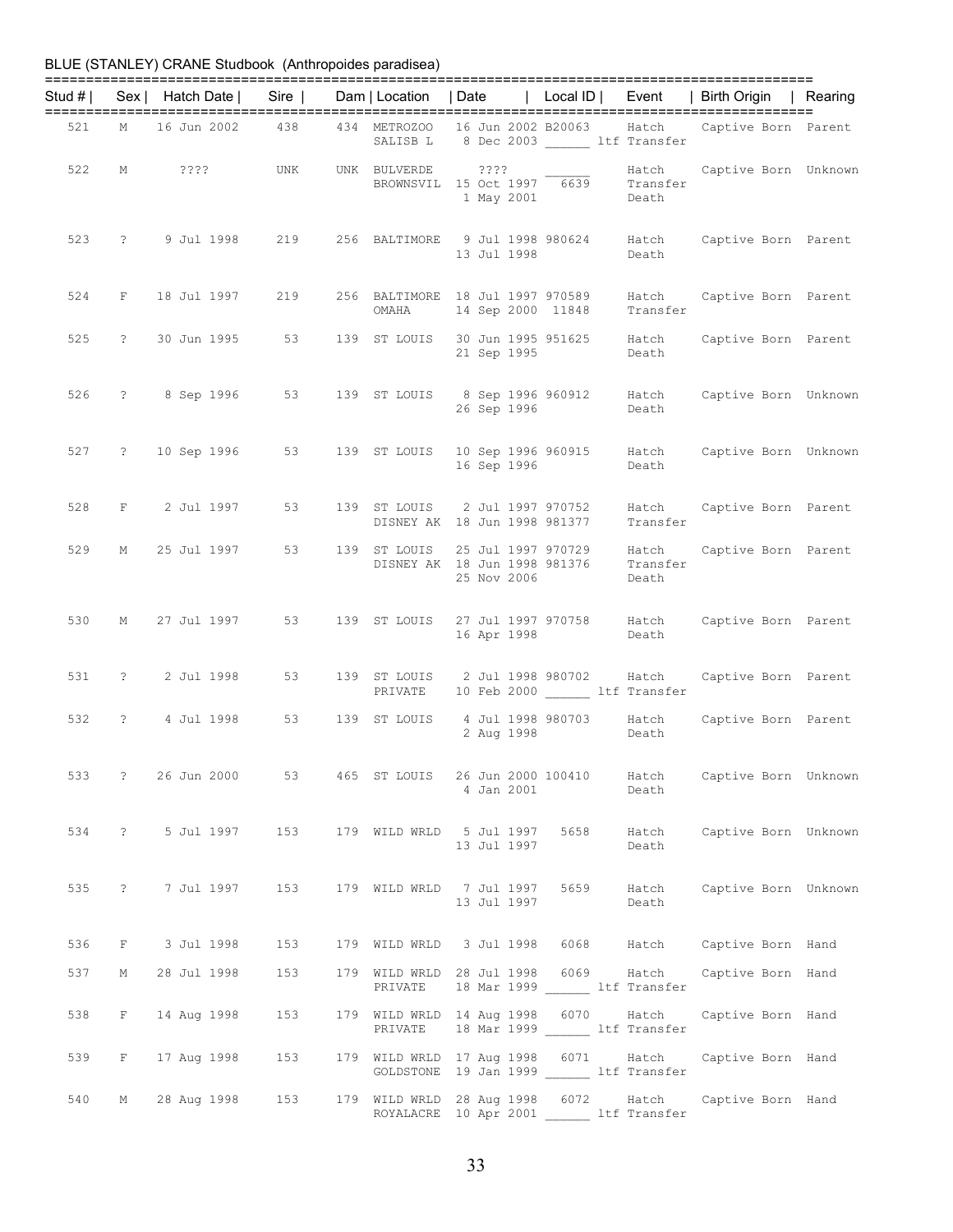|     |              |                |            | Stud #   Sex   Hatch Date   Sire   Dam   Location   Date   Local ID   Event   Birth Origin   Rearing                |     |                                                                                                                                                                           |                                    |                           |                            |                                          |                   |                      |
|-----|--------------|----------------|------------|---------------------------------------------------------------------------------------------------------------------|-----|---------------------------------------------------------------------------------------------------------------------------------------------------------------------------|------------------------------------|---------------------------|----------------------------|------------------------------------------|-------------------|----------------------|
|     |              |                |            | 541 ? 2 Sep 1998 153 179 WILD WRLD 2 Sep 1998 6073 Hatch Captive Born Hand                                          |     | PRIVATE 8 Dec 1998 ltf Transfer                                                                                                                                           |                                    |                           |                            |                                          |                   |                      |
|     |              |                |            | 542 ? 9 Sep 1998 153                                                                                                |     | 179 WILD WRLD 9 Sep 1998 6074 Hatch Captive Born Hand<br>PRIVATE 8 Dec 1998 1tf Transfer                                                                                  |                                    |                           |                            |                                          |                   |                      |
|     |              |                |            | 543 M 23 Sep 2000 153                                                                                               |     | 179 WILD WRLD 23 Sep 2000 6423 Hatch Captive Born Hand<br>ANIMALS 9 Apr 2004 1tf Transfer                                                                                 |                                    |                           |                            |                                          |                   |                      |
| 544 |              |                |            | M 23 Sep 2000 153 179 WILD WRLD 23 Sep 2000 6424 Hatch Captive Born Foster                                          |     | $\begin{tabular}{lllll} TUCSON & $\sim$ 8 Mar & 2001 X14846 & \hspace{0.2cm} Transfer \\ \text{SAN ANTON} & 11 Dec & 2002 D02012 & \hspace{0.2cm} Transfer \end{tabular}$ |                                    |                           | 22 May 2004 Death          |                                          |                   |                      |
|     |              |                |            | 545 F 1 Aug 2000 153 179 WILD WRLD 1 Aug 2000 6495 Hatch Captive Born Hand                                          |     | ANIMALS 5 Dec 2003 1tf Transfer                                                                                                                                           |                                    |                           |                            |                                          |                   |                      |
|     |              |                |            | 546 F 4 Aug 2000 153 179 WILD WRLD 4 Aug 2000 6537 Hatch Captive Born Foster<br>TUCSON ~ 8 Mar 2001 X14847 Transfer |     |                                                                                                                                                                           |                                    | 13 Dec 2004               |                            | Death                                    |                   |                      |
|     |              |                |            | 547 F 9 Aug 2000 153                                                                                                |     | 179 WILD WRLD 9 Aug 2000 6538 Hatch Captive Born Hand<br>PRIVATE                                                                                                          |                                    |                           |                            | 10 Apr 2001 _______ ltf Transfer         |                   |                      |
|     |              |                |            | 548 F 11 Aug 2000 153                                                                                               |     | 179 WILD WRLD 11 Aug 2000 6539 Hatch Captive Born Hand                                                                                                                    |                                    | 30 Sep 2000               |                            | Death                                    |                   |                      |
| 549 |              |                |            | M 24 Aug 1998 153                                                                                                   |     | 179 WILD WRLD 24 Aug 1998 6540 Hatch Captive Born Hand                                                                                                                    |                                    |                           |                            |                                          |                   |                      |
| 550 |              | F 4 Jul 2001   |            | 153                                                                                                                 |     | 179 WILD WRLD 4 Jul 2001 6774 Hatch Captive Born Hand<br>PRIVATE 7 Jun 2002 1tf Transfer                                                                                  |                                    |                           |                            |                                          |                   |                      |
| 551 |              |                |            | M 6 Jul 2001 153                                                                                                    |     | 179 WILD WRLD 6 Jul 2001 6775 Hatch<br>ANIMALS                                                                                                                            |                                    |                           |                            | 9 Apr 2004 ltf Transfer                  | Captive Born Hand |                      |
| 552 |              |                |            | F 10 Aug 2001 153                                                                                                   |     | 179 WILD WRLD 10 Aug 2001 6776 Hatch<br>STURGEON                                                                                                                          |                                    |                           |                            | 15 Jan 2002 ltf Transfer                 | Captive Born Hand |                      |
|     |              |                |            | 553 F 6 Jul 2002 153                                                                                                |     | 179 WILD WRLD 6 Jul 2002 6812 Hatch<br>SEXTON 10 Mar 2003 ltf Transfer                                                                                                    |                                    |                           |                            |                                          | Captive Born Hand |                      |
|     |              |                |            | 554 ? ~ Jul 2002 370 289 SCOT NECK ~ Jul 2002 _______ Hatch Captive Born Hand                                       |     |                                                                                                                                                                           |                                    |                           |                            |                                          |                   |                      |
| 555 | ?            | $~15$ Jul 2002 |            | 370                                                                                                                 | 289 | SCOT NECK ~15 Jul 2002 TZ2748                                                                                                                                             |                                    |                           |                            | Hatch                                    | Captive Born Hand |                      |
| 556 | М            | $??\,?\,?$     |            | <b>UNK</b>                                                                                                          | UNK | PRIVATE<br>SAFARI W                                                                                                                                                       | ????                               | 10 Jan 2005               | 16 Feb 1997 297111         | Hatch<br>Transfer<br>Death               |                   | Captive Born Unknown |
| 557 | $\tilde{E}$  | 13 Jul 1952    |            | 19                                                                                                                  |     | 10 PHILADELP 13 Jul 1952 20159                                                                                                                                            |                                    | 13 Jul 1952               |                            | Hatch<br>Death                           |                   | Captive Born Unknown |
| 558 | $\mathbb{R}$ |                | 6 Jul 2000 | 219                                                                                                                 |     | 256 BALTIMORE                                                                                                                                                             |                                    | 6 Jul 2000<br>22 Nov 2000 | 641                        | Hatch<br>Death                           | Captive Born Hand |                      |
| 559 | F            |                | ~1930      | WILD                                                                                                                |     | WILD AFRICAN<br>HAMBURG<br>DETROIT                                                                                                                                        | $??\mathord{?}\mathord{?}$<br>???? | 19 Feb 1931               | NONE<br>12 May 1930 H01002 | Capture<br>Transfer<br>Transfer<br>Death | Wild Born         | Parent               |
| 560 | М            |                | ~1930      | WILD                                                                                                                |     | WILD AFRICAN<br>HAMBURG<br>DETROIT                                                                                                                                        | ????<br>????                       | 19 Feb 1931               | NONE<br>12 May 1930 H01003 | Capture<br>Transfer<br>Transfer<br>Death | Wild Born         | Parent               |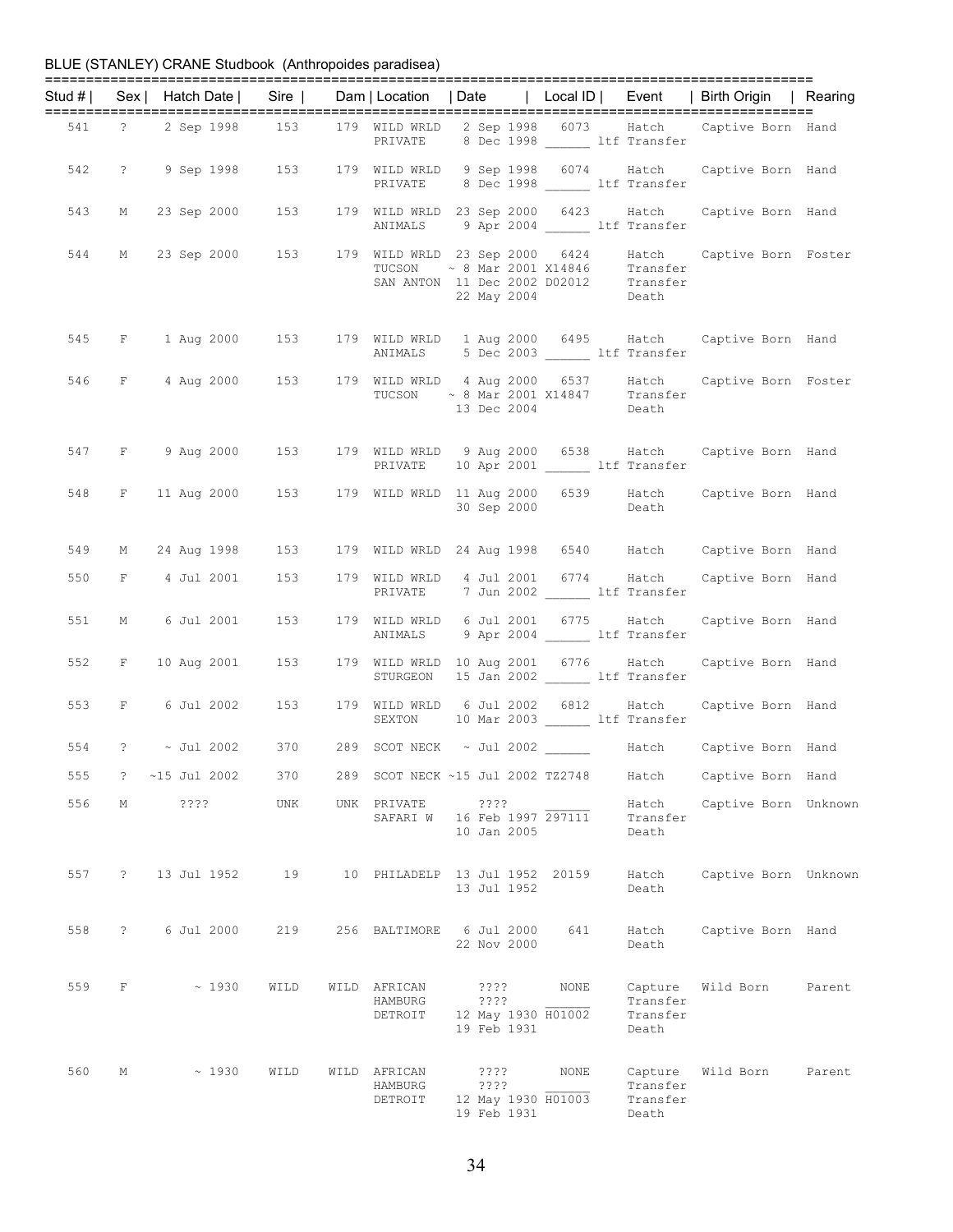| Stud # I |   | Sex   Hatch Date             | Sire                      |      | Dam   Location                     | Date                                                              | Local $ID \mid$ | Event                                    | Birth Origin             | Rearing |
|----------|---|------------------------------|---------------------------|------|------------------------------------|-------------------------------------------------------------------|-----------------|------------------------------------------|--------------------------|---------|
| 561      | F | ~1930                        | WILD                      | WILD | AFRICAN<br>HAMBURG<br>DETROIT      | ????<br>????<br>12 May 1930 H01004<br>16 Mar 1934                 | NONE            | Capture<br>Transfer<br>Transfer<br>Death | Wild Born                | Parent  |
|          |   |                              | [Death by: Unknown means] |      |                                    |                                                                   |                 |                                          |                          |         |
| 562      | М | ~1930                        | WILD                      |      | WILD AFRICAN<br>HAMBURG<br>DETROIT | ????<br>????<br>12 May 1930 H01005<br>6 May 1934                  | NONE            | Capture<br>Transfer<br>Transfer<br>Death | Wild Born                | Parent  |
| 563      | М | ~1930                        | WILD                      | WILD | AFRICAN<br>L RUHE<br>DETROIT       | ????<br>????<br>8 May 1931 H01006<br>~1934                        | NONE            | Capture<br>Transfer<br>Transfer<br>Death | Wild Born                | Parent  |
| 564      | F | ????                         | WILD                      | WILD | AFRICAN<br>L RUHE<br>DETROIT       | ????<br>????<br>8 May 1931 H01007<br>2 Aug 1937                   | NONE            | Capture<br>Transfer<br>Transfer<br>Death | Wild Born                | Parent  |
| 565      | М | ~1936                        | WILD                      | WILD | AFRICAN<br>L RUHE<br>DETROIT       | ????<br>????<br>12 May 1937 H01008<br>15 Apr 1940                 | NONE            | Capture<br>Transfer<br>Transfer<br>Death | Wild Born                | Parent  |
| 566      | F | ~1936                        | WILD                      | WILD | AFRICAN<br>L RUHE<br>DETROIT       | ????<br>????<br>12 May 1937 H01009<br>16 Oct 1942                 | NONE            | Capture<br>Transfer<br>Transfer<br>Death | Wild Born                | Parent  |
|          |   |                              | [Death by: Unknown means] |      |                                    |                                                                   |                 |                                          |                          |         |
| 567      | М | ~1939                        | WILD                      | WILD | AFRICAN<br>L RUHE<br>DETROIT       | ????<br>????<br>17 May 1940 H01010<br>$~\sim$ Nov 1943            | NONE            | Capture<br>Transfer<br>Transfer<br>Death | Wild Born                | Parent  |
| 568      | F | ????                         | WILD                      | WILD | AFRICAN<br>L RUHE                  | ????<br>????<br>DETROIT 17 May 1940<br>2 Apr 1946                 | NONE            | Capture<br>Transfer<br>Transfer<br>Death | Wild Born                | Parent  |
|          |   | 569 ? ???? WILD WILD AFRICAN |                           |      |                                    | $? ? ? ?$ NONE<br>MEEMS ????<br>DETROIT 2 Apr 1946<br>25 Oct 1948 |                 | Transfer<br>Transfer<br>Death            | Capture Wild Born Parent |         |
|          |   |                              | WILD                      |      | WILD AFRICAN<br>MEEMS              | ????<br>DETROIT 2 Apr 1946<br>25 Oct 1948                         | ???? NONE       | Transfer<br>Transfer<br>Death            | Capture Wild Born Parent |         |
|          |   |                              | WILD                      |      | WILD AFRICAN<br>MEEMS              | DETROIT 2 Apr 1946<br>27 Oct 1948                                 |                 | Transfer<br>Transfer<br>Death            | Capture Wild Born        | Parent  |
|          |   | 572 ? ????                   | WILD                      |      | WILD AFRICAN<br>MEEMS              | ????<br>????<br>DETROIT 2 Apr 1946<br>28 Oct 1948                 | NONE            | Transfer<br>Transfer<br>Death            | Capture Wild Born Parent |         |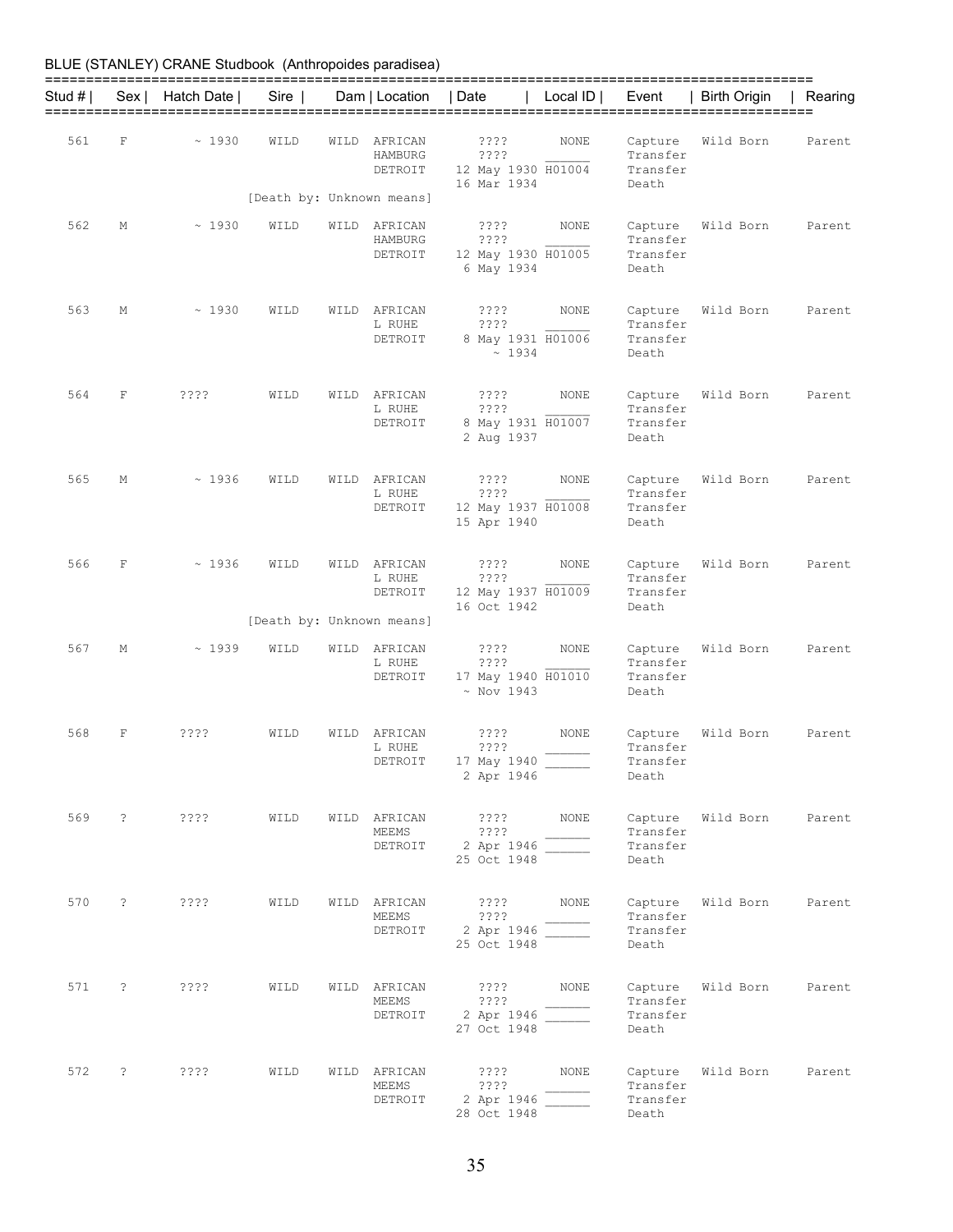|          |                      | BLUE (STANLEY) CRANE Studbook (Anthropoides paradisea) |      |      |                                      |                                                              |              |                                                                   |                      |         |
|----------|----------------------|--------------------------------------------------------|------|------|--------------------------------------|--------------------------------------------------------------|--------------|-------------------------------------------------------------------|----------------------|---------|
| Stud # I |                      | Sex   Hatch Date                                       | Sire |      | Dam   Location                       | Date                                                         | Local ID $ $ | Event                                                             | Birth Origin         | Rearing |
| 573      | ?                    | $??\,?\,?$                                             | WILD |      | WILD AFRICAN<br>MEEMS<br>DETROIT     | $??\mathord ??$<br>? ? ? ?<br>2 Apr 1946<br>30 Oct 1948      | NONE         | Capture<br>Transfer<br>Transfer<br>Death                          | Wild Born            | Parent  |
| 574      | ?                    | ????                                                   | WILD | WILD | AFRICAN<br>MEEMS<br>DETROIT          | ????<br>????<br>2 Apr 1946<br>2 Nov 1953                     | NONE         | Capture<br>Transfer<br>Transfer<br>Death                          | Wild Born            | Parent  |
| 575      | S.                   | ????                                                   | WILD | WILD | AFRICAN<br>MEEMS<br>DETROIT          | ????<br>????<br>2 Apr 1946<br>5 Jul 1954                     | NONE         | Capture<br>Transfer<br>Transfer<br>Death                          | Wild Born            | Parent  |
| 576      | S.                   | ????                                                   | WILD | WILD | AFRICAN<br>MEEMS<br>DETROIT          | ????<br>????<br>26 May 1949<br>13 Feb 1955                   | NONE         | Capture<br>Transfer<br>Transfer<br>Death                          | Wild Born            | Parent  |
| 577      | S.                   | ????                                                   | WILD | WILD | AFRICAN<br>MEEMS<br>DETROIT          | ????<br>????<br>26 May 1949<br>17 Apr 1956                   | <b>NONE</b>  | Capture<br>Transfer<br>Transfer<br>Death                          | Wild Born            | Parent  |
| 578      | М                    | ????                                                   | WILD | WILD | AFRICAN<br>MEEMS<br>DETROIT          | ????<br>????<br>1 May 1949 H01012<br>17 May 1961             | NONE         | Capture<br>Transfer<br>Transfer<br>Death                          | Wild Born            | Parent  |
| 579      | $\mathbf F$          | ????                                                   | WILD | WILD | AFRICAN<br>MEEMS<br>DETROIT          | ????<br>????<br>1 May 1949 H01013<br>7 Nov 1969              | NONE         | Capture<br>Transfer<br>Transfer<br>Death                          | Wild Born            | Parent  |
| 580      | М                    | $??\mathbf{??}$                                        | WILD |      | WILD AFRICAN<br>MAMI RARE<br>DETROIT | $??\,\,?\,?$<br>? ? ? ?<br>30 May 1959 H01020<br>12 Sep 1980 | NONE         | Capture<br>Transfer<br>Transfer<br>Death                          | Wild Born            | Parent  |
| 581      | F                    | $??\,?\,?$                                             | WILD |      | WILD AFRICAN<br>MAMI RARE<br>DETROIT | $??\,\,?\,?$<br>? ? ? ?<br>30 May 1959 H01021                | NONE         | Capture<br>Transfer<br>Transfer<br>1 Oct 1960 H01021 ltf Transfer | Wild Born            | Parent  |
| 582      | $\overline{?}$       | 30 Jun 1961                                            | 578  |      | 579 DETROIT                          | 30 Jun 1961 H01029<br>26 Aug 1968                            |              | Hatch<br>Death                                                    | Captive Born Unknown |         |
| 583      | $\overline{?}$       | 8 Jul 1956                                             | 578  |      | 579 DETROIT                          | 8 Jul 1956 H01014<br>15 Jul 1956                             |              | Hatch<br>Death                                                    | Captive Born Unknown |         |
| 584      | $\ddot{\phantom{0}}$ | 30 Jun 1957                                            | 578  |      | 579 DETROIT                          | 30 Jun 1957 H01015<br>30 Jul 1957                            |              | Hatch<br>Death                                                    | Captive Born Hand    |         |
| 585      | $\ddot{\phantom{0}}$ | 30 Jun 1957                                            | 578  |      | 579 DETROIT                          | 30 Jun 1957 H01016<br>6 Feb 1958                             |              | Hatch<br>Death                                                    | Captive Born Hand    |         |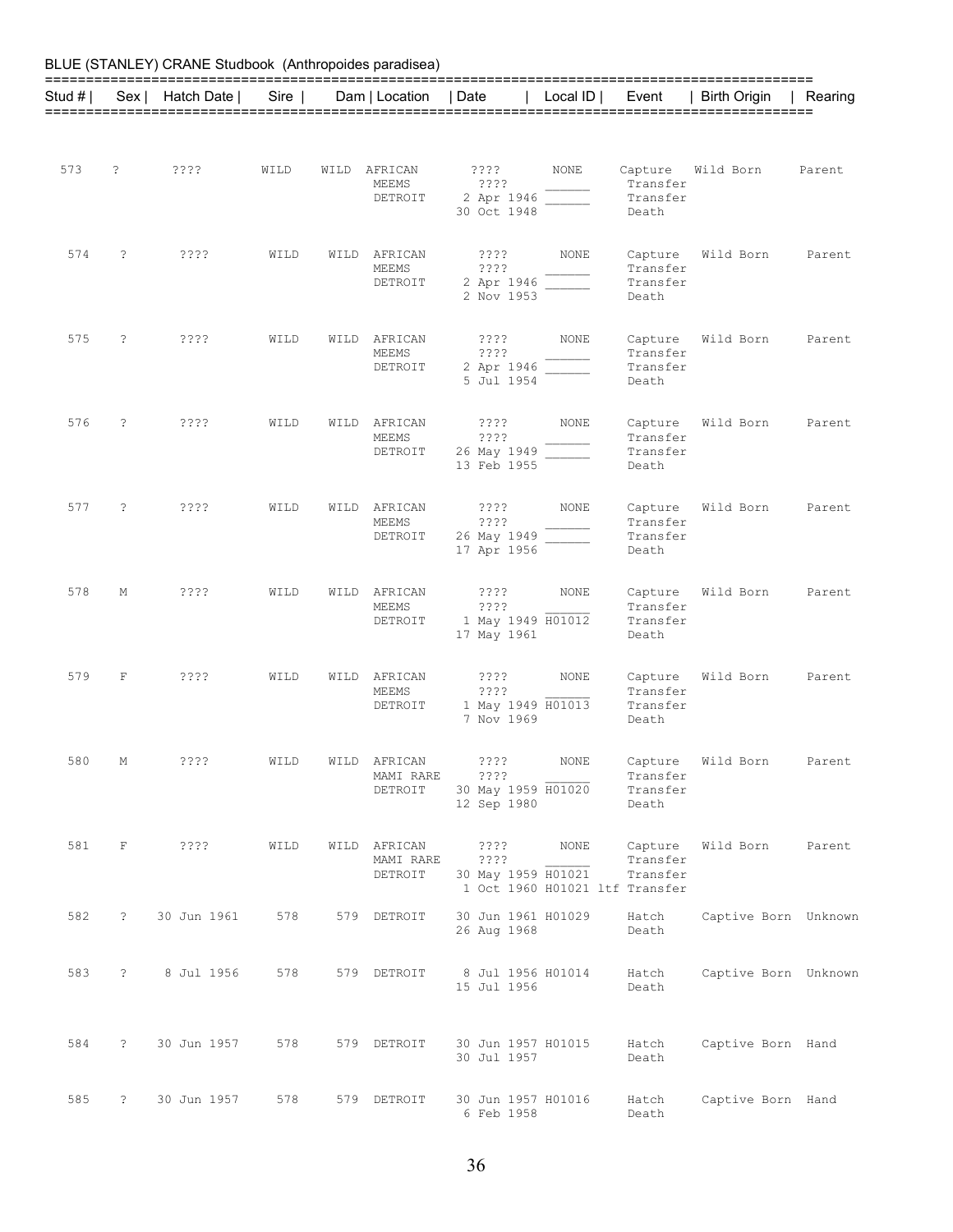| BLUE (STANLEY) CRANE Studbook (Anthropoides paradisea) |  |  |
|--------------------------------------------------------|--|--|
|--------------------------------------------------------|--|--|

|     |            |               |                                   |                     | Stud #   Sex   Hatch Date   Sire   Dam   Location   Date               |                                                       | Local ID   Event                                               |                               | Birth Origin   Rearing                                                          |  |
|-----|------------|---------------|-----------------------------------|---------------------|------------------------------------------------------------------------|-------------------------------------------------------|----------------------------------------------------------------|-------------------------------|---------------------------------------------------------------------------------|--|
| 586 |            |               | ? 28 Jun 1958 578                 |                     | 579 DETROIT                                                            | 6 Jul 1958                                            |                                                                | Death                         | 28 Jun 1958 H01017    Hatch    Captive Born Unknown                             |  |
|     |            |               | 587 ? 13 Aug 1958 578             |                     | 579 DETROIT                                                            | 19 Aug 1958                                           | 13 Aug 1958 H01018 Hatch                                       | Death                         | Captive Born Hand                                                               |  |
| 588 |            |               |                                   |                     | ? 14 Aug 1958 578 579 DETROIT 14 Aug 1958 H01019 Hatch                 | 28 Apr 1960                                           |                                                                | Death                         | Captive Born Unknown                                                            |  |
| 589 |            |               | ? 24 Jun 1959 MULT1 MULT2 DETROIT |                     |                                                                        | 13 Aug 1959                                           |                                                                | Death                         | 24 Jun 1959 H01022 Hatch Captive Born Hand                                      |  |
| 590 |            | ? 25 Jun 1959 | MULT1                             | MULT2 DETROIT       |                                                                        |                                                       | 25 Jun 1959 H01023 Hatch<br>SAN ANTON 15 Apr 1960 ltf Transfer |                               | Captive Born Unknown                                                            |  |
| 591 |            | ? 28 Jul 1959 | MULT1                             |                     | MULT2 DETROIT                                                          | 1 Jan 1960                                            | 28 Jul 1959 H01024 Hatch                                       | Death                         | Captive Born Unknown                                                            |  |
| 592 | $\ddot{?}$ | 16 Jun 1960   | MULT1                             |                     | MULT2 DETROIT                                                          |                                                       | 16 Jun 1960 H01026 Hatch<br>1 Oct 1960 H01026 ltf Transfer     |                               | Captive Born Unknown                                                            |  |
| 593 |            | ? 13 Jul 1960 |                                   | MULT1 MULT2 DETROIT |                                                                        | 28 Jul 1960                                           | 13 Jul 1960 H01027    Hatch                                    | Death                         | Captive Born Unknown                                                            |  |
| 594 |            |               |                                   |                     |                                                                        | 28 Jul 1960                                           |                                                                | Death                         | ? 13 Jul 1960 MULT1 MULT2 DETROIT 13 Jul 1960 H01028 Hatch Captive Born Unknown |  |
| 595 |            |               |                                   |                     |                                                                        | 30 Jul 1961                                           |                                                                | Death                         | ? 25 Jul 1961 MULT1 579 DETROIT 25 Jul 1961 H01030 Hatch Captive Born Unknown   |  |
|     |            |               |                                   |                     |                                                                        | 17 Aug 1962                                           |                                                                | Death                         | 596 ? 3 Jul 1962 580 579 DETROIT 3 Jul 1962 H01031 Hatch Captive Born Unknown   |  |
| 597 |            |               | ? 3 Jul 1962 580 579 DETROIT      |                     |                                                                        | 23 Aug 1962                                           |                                                                | Death                         | 3 Jul 1962 H01032 Hatch Captive Born Unknown                                    |  |
| 598 |            |               | ? 29 Jul 1964                     | 580                 | 579 DETROIT                                                            | 11 Aug 1964                                           | 29 Jul 1964 H01033                                             | Death                         | Hatch Captive Born Unknown                                                      |  |
| 599 |            |               | ? 9 Jul 1970                      | 580                 | 147 DETROIT                                                            | 23 Jul 1970                                           | 9 Jul 1970 H01034                                              | Hatch<br>Death                | Captive Born Unknown                                                            |  |
| 600 | $F -$      |               | 15 Jun 2003<br>438                |                     | 434 METROZOO<br>PITTS CA<br>DALLAS                                     | 15 Jun 2003 B30147<br>25 Mar 2004 6820<br>23 May 2007 |                                                                | Hatch<br>Transfer<br>Transfer | Captive Born Parent                                                             |  |
| 601 |            | F 16 Jun 2003 | 438                               |                     | 434 METROZOO 16 Jun 2003 B30149<br>PITTS CA 25 Mar 2004 6821<br>DALLAS | 23 May 2007 ______                                    |                                                                | Hatch<br>Transfer<br>Transfer | Captive Born Parent                                                             |  |
| 602 | $\ddot{?}$ | 23 Jun 2003   | 370                               |                     | 289 SCOT NECK 23 Jun 2003                                              |                                                       |                                                                |                               | Hatch Captive Born Hand                                                         |  |
| 603 | $\ddot{?}$ | 25 Jun 2003   | 370                               |                     | 289 SCOT NECK 25 Jun 2003                                              |                                                       |                                                                | Hatch                         | Captive Born Hand                                                               |  |
| 604 | F          |               | 24 Mar 2004<br>438                |                     | 434 METROZOO                                                           |                                                       | 24 Mar 2004 B40103<br>BENNETT R 26 Nov 2004 Ltf Transfer       | Hatch                         | Captive Born Parent                                                             |  |
| 605 | F          | 30 Jun 1996   | UNK                               |                     | UNK UNKNOWN<br>LEWIS B                                                 | 30 Jun 1996<br>30 Jun 1996                            |                                                                | Hatch<br>Transfer             | Unk BirthType Unknown                                                           |  |

37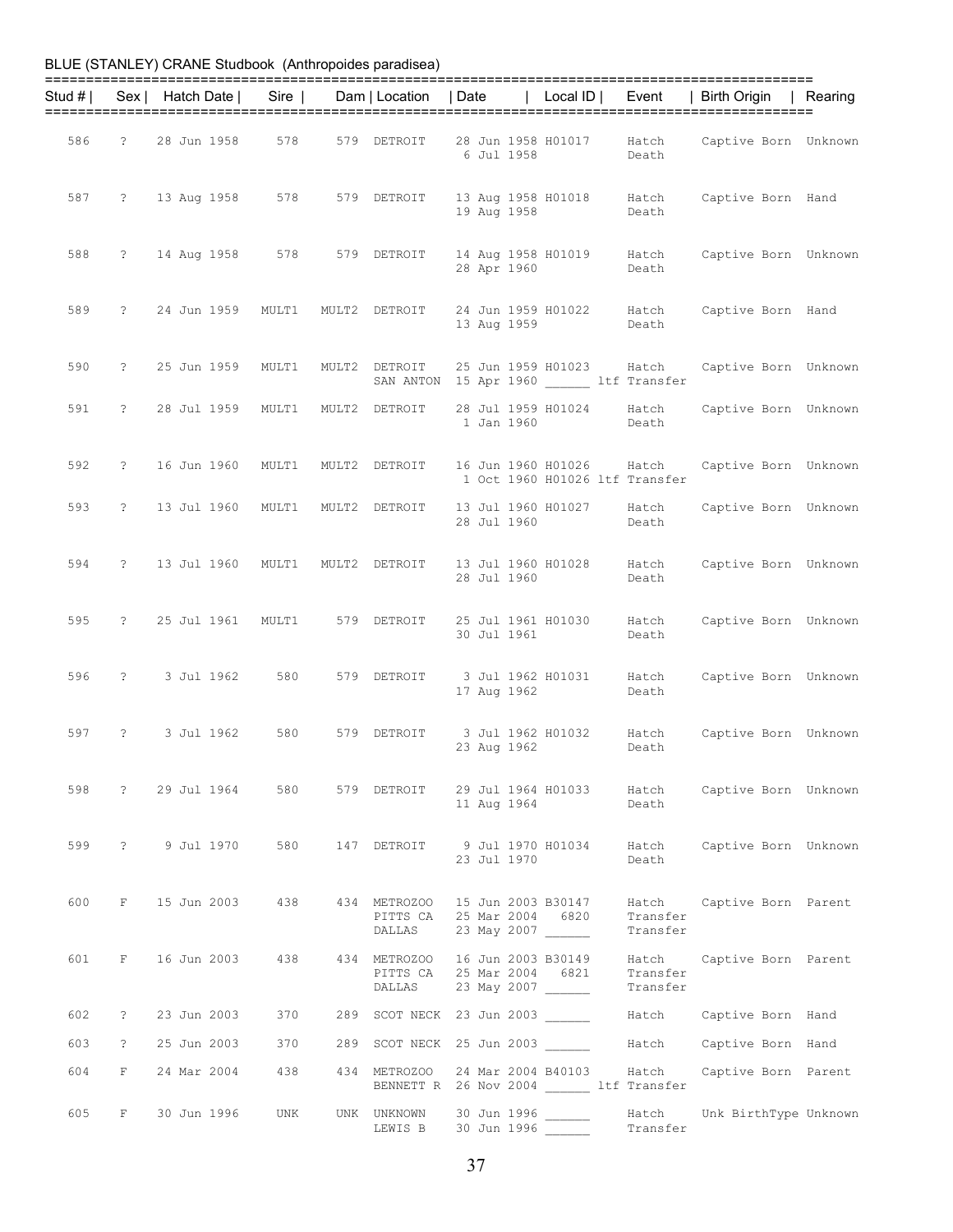|     |             | Stud #   Sex   Hatch Date   Sire   Dam   Location   Date   Local ID   Event   Birth Origin   Rearing |     |                          |                                                                                                |      |                                  |                                                                                                            |                                                                 |
|-----|-------------|------------------------------------------------------------------------------------------------------|-----|--------------------------|------------------------------------------------------------------------------------------------|------|----------------------------------|------------------------------------------------------------------------------------------------------------|-----------------------------------------------------------------|
|     |             |                                                                                                      |     |                          | BUSCH TAM 4 Apr 2002 61402 Transfer                                                            |      |                                  |                                                                                                            |                                                                 |
|     |             | 606 ? 30 Jul 2004                                                                                    |     |                          |                                                                                                |      |                                  | 480 605 BUSCH TAM 30 Jul 2004 62592 Hatch Captive Born Unknown                                             |                                                                 |
|     |             | 607 ? 18 Aug 2004 480 605 BUSCH TAM 18 Aug 2004 62611 Hatch Captive Born Unknown                     |     |                          |                                                                                                |      |                                  |                                                                                                            |                                                                 |
| 608 |             | ? 23 Jul 2004                                                                                        | 438 |                          | 434 METROZOO 23 Jul 2004 B40257                                                                |      |                                  | METROZOO 23 Jul 2004 B40257 Hatch Captive Born Parent<br>SCOT NECK 12 Mar 2005 _________ Transfer          |                                                                 |
| 609 |             | ? 23 Jul 2004                                                                                        | 438 |                          | BENNETT R 29 Dec 2004 Lif Transfer                                                             |      |                                  | 434 METROZOO 23 Jul 2004 B40258 Hatch Captive Born Parent                                                  |                                                                 |
| 610 | $\ddot{?}$  | 19 Mar 2005                                                                                          | 438 | 434 METROZOO<br>SALISB L | 28 Jul 2005 ltf Transfer                                                                       |      |                                  | 19 Mar 2005 B50114 Hatch Captive Born Parent                                                               |                                                                 |
|     |             | 611 M 13 Jul 2005                                                                                    | 438 | 434 METROZOO<br>SALISB L | 10 Dec 2005 ______ ltf Transfer                                                                |      |                                  | 13 Jul 2005 B50381 Hatch Captive Born Parent                                                               |                                                                 |
|     |             | 612 F 13 Jul 2005                                                                                    |     |                          |                                                                                                |      |                                  | 438  434 METROZOO  13 Jul 2005  B50382  Hatch  Captive Born Parent<br>SD-WAP  6 Mar 2007  807018  Transfer |                                                                 |
| 613 |             | $M \sim 1991$                                                                                        | UNK |                          | SHARPE M ????<br>BREVARD 30 Apr 2004 24032 Transfer<br>SHARPE M 4 Feb 2005 ______ ltf Transfer |      | Transfer                         |                                                                                                            | UNK UNKNOWN $\sim$ 1991 _______ Hatch Captive Born Unknown BLUE |
|     |             | 614 F $\sim$ 1991                                                                                    |     |                          | BREVARD 30 Apr 2004 24033 Transfer<br>SHARPE M 4 Feb 2005 ltf Transfer                         |      | Transfer                         |                                                                                                            | Hatch Captive Born Unknown PINK                                 |
|     |             | 615 M ~ 2000 UNK UNK UNKNOWN ~ 2000 ______ Hatch Captive Born Unknown                                |     |                          | NEW BRUNC ????<br>LANGLEY 14 May 2001 B01003 Transfer<br>GOLDSTONE 25 Oct 2004 ltf Transfer    |      | Transfer                         |                                                                                                            |                                                                 |
|     |             | 616 M $\sim 2000$                                                                                    |     |                          | WILD WILD S.AFRICAR ???? NONE<br>LANGLEY 14 May 2001 B01002                                    |      | Transfer                         | Capture Wild Born Parent                                                                                   |                                                                 |
|     | 617 F       |                                                                                                      |     |                          | GILLIS ????<br>SAFARI W 29 Oct 2004 203028 Transfer                                            |      | Transfer                         | Hatch Captive Born Unknown 90                                                                              |                                                                 |
| 618 |             | ? 8 Aug 2000 370 289 SCOT NECK 8 Aug 2000 _______ Hatch Captive Born Hand                            |     |                          | WORLDBIRD 22 Aug 2000 000027<br>3 Mar 2002                                                     |      | Transfer<br>Death                |                                                                                                            |                                                                 |
|     |             | 619 M ~ 2001                                                                                         | UNK |                          | UNK PRIVATE $\sim 2001$<br>SAFARI W 17 Aug 2004 204028<br>10 Jan 2005                          |      | Transfer<br>Death                | Hatch Captive Born Unknown 88                                                                              |                                                                 |
| 620 | $F$ and $F$ | $\sim 2001$                                                                                          | UNK | SAFARI W                 | UNK PRIVATE $\sim 2001$<br>17 Aug 2004 204029                                                  |      | Transfer                         | Hatch Captive Born Unknown                                                                                 |                                                                 |
| 621 | F           | 1 May 2003                                                                                           | UNK | LANGLEY                  | UNK GOLDSTONE 1 May 2003<br>25 Oct 2004 B04002                                                 |      | Hatch<br>Transfer                | Captive Born Parent                                                                                        |                                                                 |
| 622 | F           | 6 Jun 2003                                                                                           | 153 | 179 WILD WRLD<br>ANIMALS | 6 Jun 2003 – 7093                                                                              |      | 5 Dec 2003 ltf Transfer          | Hatch Captive Born Hand                                                                                    |                                                                 |
| 623 | F           | 6 Jul 2003                                                                                           | 153 | 179 WILD WRLD<br>ANIMALS | 6 Jul 2003 7094                                                                                |      | Hatch<br>5 Dec 2003 ltf Transfer | Captive Born Hand                                                                                          |                                                                 |
| 624 | F           | 6 Jul 2003                                                                                           | 153 | 179 WILD WRLD<br>ANIMALS | 6 Jul 2003                                                                                     | 7096 | Hatch<br>5 Dec 2003 ltf Transfer | Captive Born Hand                                                                                          |                                                                 |
| 625 | М           | 6 Jul 2003                                                                                           | 153 |                          | 179 WILD WRLD 6 Jul 2003 7095<br>15 Nov 2004                                                   |      | Hatch<br>Death                   | Captive Born Hand                                                                                          |                                                                 |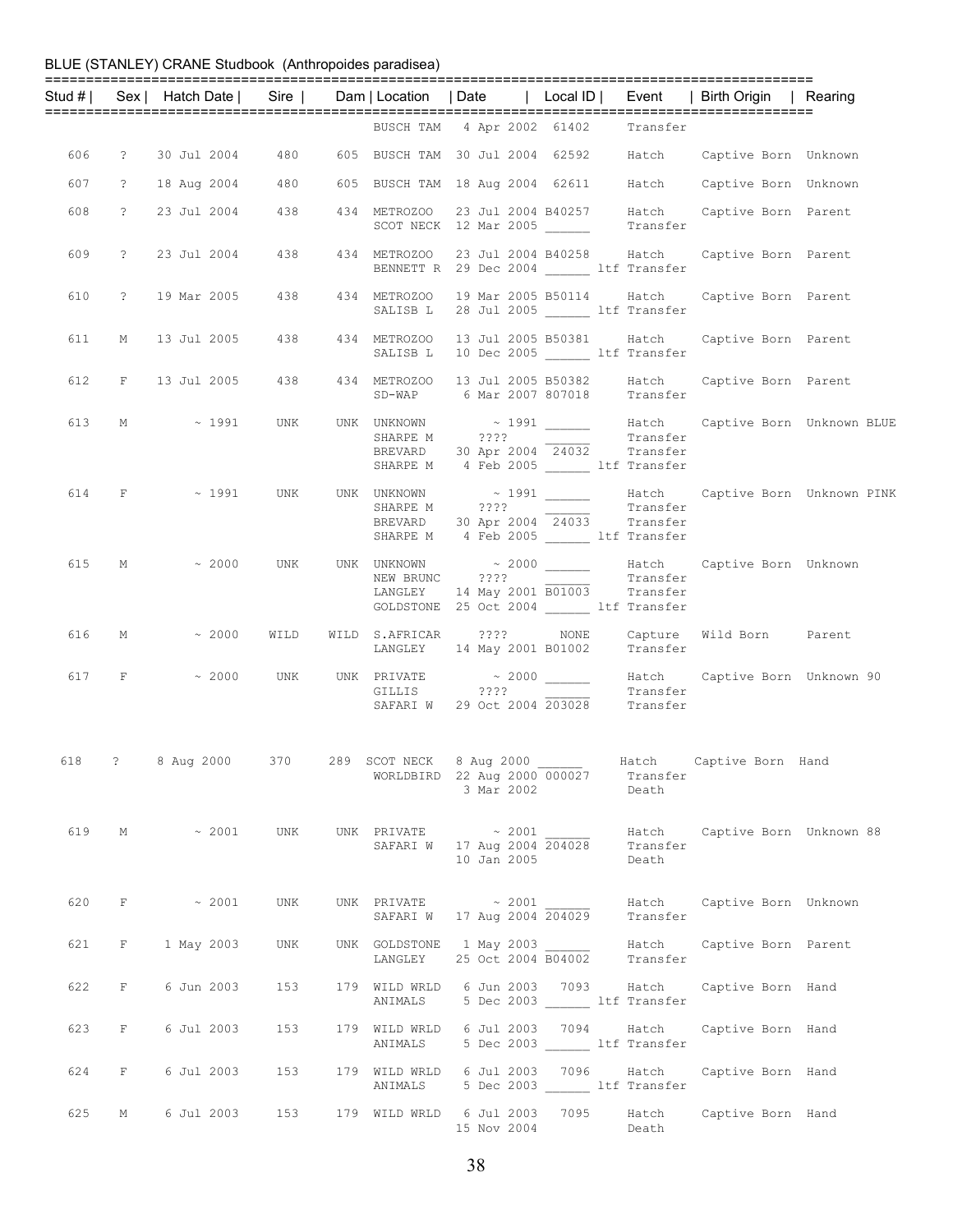|     |                |                                                |     |                          |                                                                                 |                               | Stud #   Sex   Hatch Date   Sire   Dam   Location   Date   Local ID   Event   Birth Origin   Rearing |  |
|-----|----------------|------------------------------------------------|-----|--------------------------|---------------------------------------------------------------------------------|-------------------------------|------------------------------------------------------------------------------------------------------|--|
|     |                |                                                |     |                          |                                                                                 |                               |                                                                                                      |  |
|     |                | 626 F 6 Aug 2003 153                           |     |                          | ANIMALS 4 Nov 2005 ltf Transfer                                                 |                               | 179 WILD WRLD 6 Aug 2003 7097 Hatch Captive Born Hand                                                |  |
|     |                | 627 F ????                                     | UNK |                          | UNK UNKNOWN ????<br>SOUTHWICK ????<br>BROWNSVIL 28 Mar 1972 9022<br>30 Apr 1972 | Transfer<br>Transfer<br>Death | Hatch Captive Born Unknown                                                                           |  |
| 628 | M              | ? ? ? ?                                        | UNK | UNK UNKNOWN ????         | SOUTHWICK ????<br>BROWNSVIL 5 Oct 1971 9023<br>13 Dec 1971                      | Transfer<br>Transfer<br>Death | Hatch Captive Born Unknown                                                                           |  |
|     |                | 629 F ????                                     | UNK |                          | UNK UNKNOWN ????<br>SOUTHWICK ????<br>BROWNSVIL 5 Oct 1971 9024<br>28 Nov 1971  | Transfer<br>Transfer<br>Death | Hatch Captive Born Unknown                                                                           |  |
| 630 |                | ? 8 Sep 2003 153 179 WILD WRLD 8 Sep 2003 7199 |     |                          | 8 Oct 2003                                                                      | Death                         | Hatch Captive Born Hand                                                                              |  |
| 631 |                | ? 8 Sep 2003 153 179 WILD WRLD 8 Sep 2003 7200 |     |                          | 17 Oct 2003                                                                     | Death                         | Hatch Captive Born Hand                                                                              |  |
| 632 | М              | 12 Jul 2005                                    | 153 |                          | 179 WILD WRLD 12 Jul 2005 7636 Hatch<br>ANIMALS 4 Nov 2005 1tf Transfer         |                               | Captive Born Hand                                                                                    |  |
| 633 |                | F 9 Aug 2005                                   | 153 |                          |                                                                                 |                               | 179 WILD WRLD 9 Aug 2005 7650 Hatch Captive Born Hand                                                |  |
| 634 | $\overline{?}$ | 16 Aug 2005                                    | 153 |                          | 22 Aug 2005                                                                     | Death                         | 179 WILD WRLD 16 Aug 2005 7661 Hatch Captive Born Hand                                               |  |
| 635 |                | F 26 Aug 2005 153                              |     |                          | ANIMALS 4 Nov 2005 1tf Transfer                                                 |                               | 179 WILD WRLD 26 Aug 2005 7662 Hatch Captive Born Hand                                               |  |
| 636 | $F$ and $F$    | 10 Sep 2005 153                                |     |                          | 179 WILD WRLD 10 Sep 2005 7666 Hatch<br>ANIMALS 4 Nov 2005 1tf Transfer         |                               | Captive Born Hand                                                                                    |  |
| 637 |                | $? \sim \text{Mar } 2006$                      | 370 | DREHER PA                | 289 SCOT NECK ~ Mar 2006<br>6 Jan 2007 207023                                   | Transfer                      | Hatch Captive Born Unknown                                                                           |  |
| 638 | $\mathbf{F}$   | 25 Mar 2006                                    | 438 | 434 METROZOO<br>SD-WAP   | 25 Mar 2006 B60049<br>6 Mar 2007 807019                                         | Hatch<br>Transfer             | Captive Born Parent                                                                                  |  |
| 639 | М              | 20 Jul 2006                                    | 438 | 434 METROZOO<br>SAFARI W | 20 Jul 2006 B60218<br>2 Feb 2007 207008                                         | Hatch<br>Transfer             | Captive Born Parent                                                                                  |  |
| 640 | $\mathbf{F}$   | 21 Jul 2006                                    | 438 | 434 METROZOO<br>SD-WAP   | 21 Jul 2006 B60222<br>6 Mar 2007 807020                                         | Hatch<br>Transfer             | Captive Born Parent                                                                                  |  |
| 641 | F              | 23 Jul 2006                                    | 153 |                          | 179 WILD WRLD 23 Jul 2006 7868                                                  | Hatch                         | Captive Born Hand                                                                                    |  |
| 642 | $\ddot{?}$     | 20 Mar 2007                                    | 438 | 434 METROZOO             | 20 Mar 2007 B70027                                                              | Hatch                         | Captive Born Parent                                                                                  |  |
| 643 | $F^-$          | 30 Jun 2007                                    | 153 |                          | 179 WILD WRLD 30 Jun 2007 8351                                                  | Hatch                         | Captive Born Hand                                                                                    |  |
| 644 | М              | 4 Aug 2007                                     | 153 | 179 WILD WRLD            | 4 Aug 2007 8352                                                                 | Hatch                         | Captive Born Hand                                                                                    |  |
| 645 | $\mathbb{R}$   | 23 Jul 2007                                    | 438 | 434 METROZOO<br>FOX TED  | 23 Jul 2007 B70201<br>25 Jul 2007 ______                                        | Hatch<br>Transfer             | Captive Born Hand                                                                                    |  |
| 646 | $\ddot{?}$     | 11 Sep 2007                                    | 438 | 434 METROZOO<br>FOX TED  | 11 Sep 2007 B70280<br>12 Sep 2007                                               | Hatch<br>Transfer             | Captive Born Hand                                                                                    |  |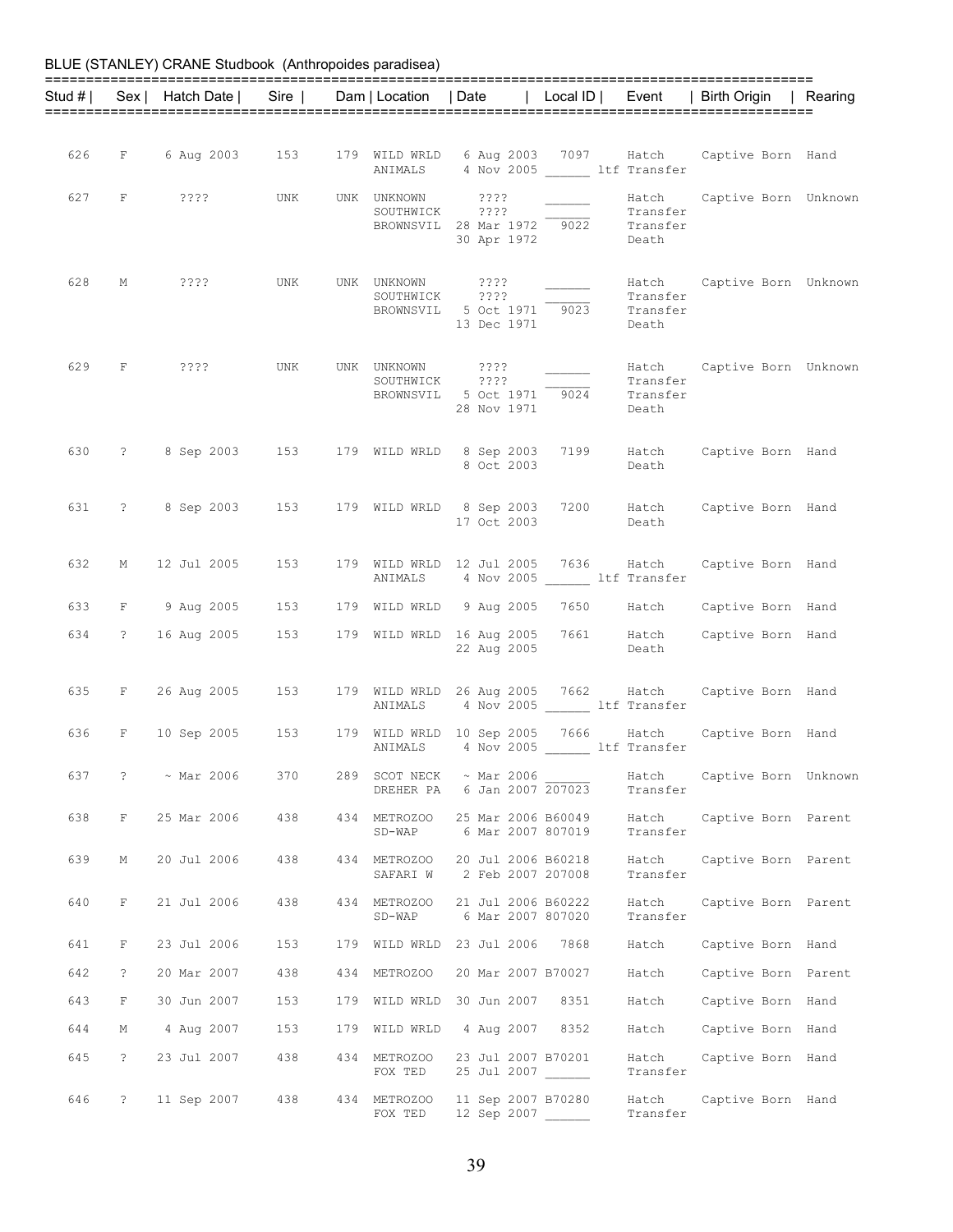| Stud # | Sex | Hatch Date I | Sire |     | Dam   Location         | ∣ Date                    | Local $ID \mid$            | Event             | Birth Origin        | Rearing |
|--------|-----|--------------|------|-----|------------------------|---------------------------|----------------------------|-------------------|---------------------|---------|
| 647    | М   | 3 Apr 2008   | 438  | 434 | METROZOO               |                           | 3 Apr 2008 B80081          | Hatch             | Captive Born Parent |         |
| 648    | М   | 4 Apr 2008   | 438  | 434 | METROZOO               |                           | 4 Apr 2008 B80086          | Hatch             | Captive Born        | Parent  |
| 649    | M   | 10 Jul 2006  | 480  | 605 | BUSCH TAM<br>DISNEY AK | 10 Jul 2006               | 63206<br>8 Apr 2008 080113 | Hatch<br>Transfer | Captive Born        | Parent  |
| 650    | ?   | 4 Jun 2007   | 480  | 605 | <b>BUSCH TAM</b>       | 4 Jun 2007<br>29 Aug 2007 | 63497                      | Hatch<br>Death    | Captive Born        | Parent  |
| 651    | F   | 18 Jul 2007  | 497  | 173 | <b>BUSCH TAM</b>       | 18 Jul 2007               | 63544                      | Hatch             | Captive Born        | Parent  |
| 652    | M   | 21 Jul 2007  | 497  | 173 | BUSCH TAM              | 21 Jul 2007               | 63549                      | Hatch             | Captive Born        | Parent  |
| 653    | 2   | 9 Jun 2009   | 486  | 348 | NZP-WASH               |                           | 9 Jun 2009 215808          | Hatch             | Captive Born        | Hand    |

TOTALS: 187.185.25(397)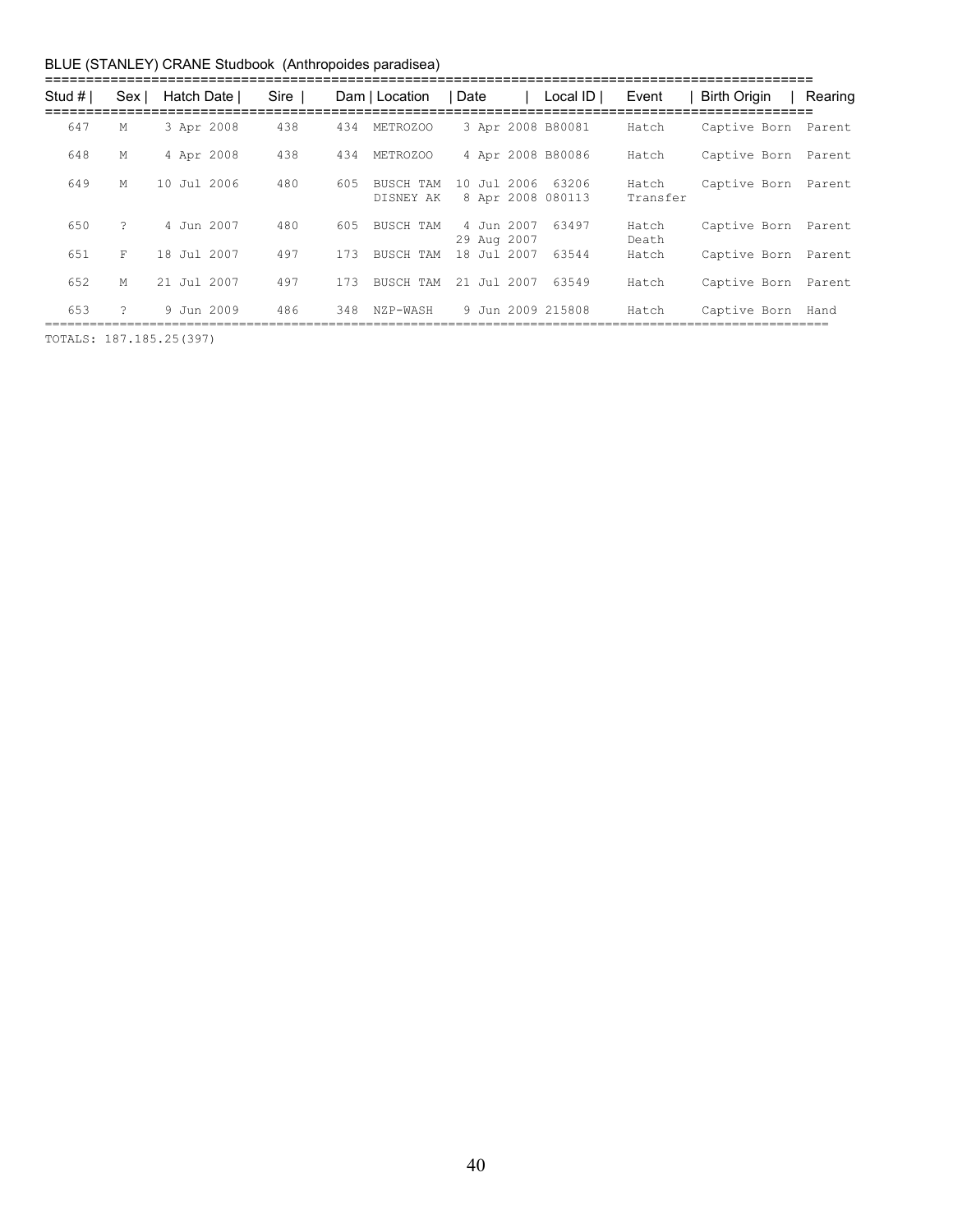Restricted to: (Anthropoides paradisea) Locations: N.AMERICA/ Status: Living on 8 Dec 2010 Report ordered by: current/last location (alphabetic)

============================================================================ Stud # | Sex | Hatch Date | Sire | Dam | Location | Date | Local ID | Event |Tag/Band |Regional SB#| ATLANTA - Zoo Atlanta, Atlanta, Georgia, USA 198 M  $\sim$  Jun 1982 UNK UNK GLENDALE  $\sim$  Jun 1982 Hatch LL-125 rig DICKERSON 12 Dec 1982 1400 Transfer STCATHERN 6 Mar 1997 975015 Transfer ATLANTA 28 Nov 2001 A10046 Transfer 256 F 27 Jul 1984 52 27 STCATHERN 27 Jul 1984 845045 Hatch 4559 BALTIMORE 20 Apr 1985 85715 Transfer ATLANTA 12 Oct 2004 A40024 Transfer Totals: 1.1.0 (2) ---------------------------------------------------------------------------------------------------------------------------------- BARABOO - International Crane Foundation, Baraboo, Wisconsin, USA 441 M ~ Aug 1993 UNK UNK FOR BIRDS ~ Aug 1993 Hatch ICF #04-01 BARABOO 26 May 1994 040013 Transfer 442 F  $\sim$  Aug 1993 UNK UNK FOR BIRDS  $\sim$  Aug 1993 Hatch ICF #04-01 BARABOO 26 May 1994 040014 Transfer Totals: 1.1.0 (2) ---------------------------------------------------------------------------------------------------------------------------------- BREVARD - Brevard Zoo, Melbourne, Florida, USA 217 M 17 Jun 1983 55 116 NZP-CRC 17 Jun 1983 207925 Hatch NZP-CRC 24 TRACY AV 18 Jun 1985 900036 Transfer OKLAHOMA 7 Sep 1994 657513 Transfer BREVARD 7 May 2003 2302 Transfer Totals: 1.0.0 (1) ---------------------------------------------------------------------------------------------------------------------------------- BROWNSVIL - Gladys Porter Zoo, Brownsville, Texas, USA 42 44 NZP-WASH 2 Jul 1984 208572 Hatch 24-39 NZP-CRC 22 Aug 1985 208572 Transfer<br>DOSWELL 3 Jan 1986 1522 Transfer DOSWELL 3 Jan 1986 1522 BROWNSVIL 12 May 1993 5445 Transfer Totals: 0.1.0 (1) ---------------------------------------------------------------------------------------------------------------------------------- BUSCH TAM - Busch Gardens, Tampa, Florida, USA 173 F 14 Jul 1980 76 90 BARABOO 14 Jul 1980 040008 Hatch YEL R; 24- NZP-CRC 3 Dec 1980 206404 Transfer DETROIT 11 Jul 1986 1872 Transfer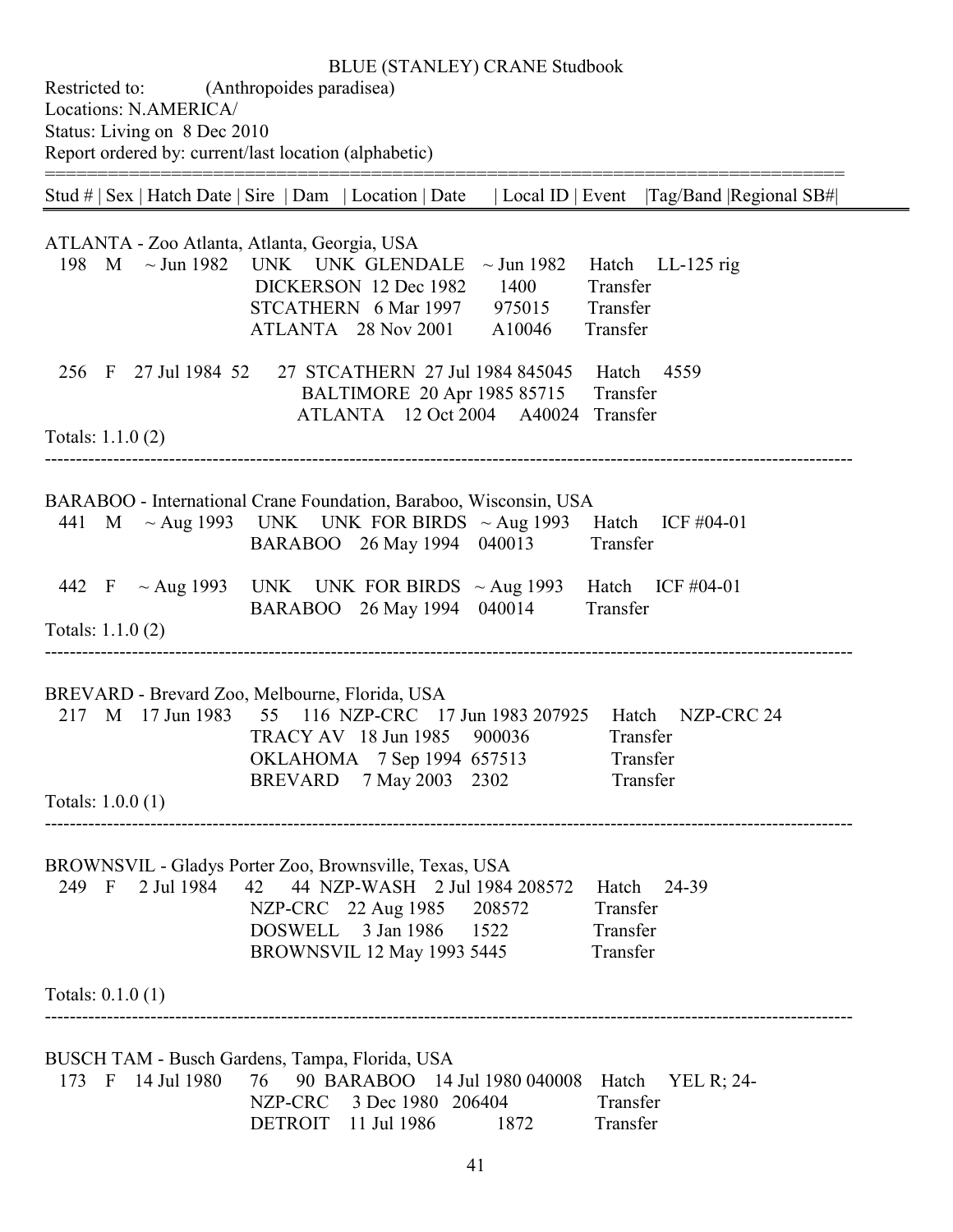============================================================================

Restricted to: (Anthropoides paradisea) Locations: N.AMERICA/ Status: Living on 8 Dec 2010 Report ordered by: current/last location (alphabetic)

|                    |              |                              | Local ID   Event   Tag/Band   Regional SB# <br>Stud #   Sex   Hatch Date   Sire   Dam   Location   Date                                           |
|--------------------|--------------|------------------------------|---------------------------------------------------------------------------------------------------------------------------------------------------|
|                    |              |                              | ORLANDO 8 Jun 2001<br>SA2501<br>Transfer<br>Transfer<br>BUSCH TAM 4 Apr 2002<br>61818                                                             |
| 480                | M            |                              | 11 Jun 2000 373 374 STCATHERN 11 Jun 2000 S00051 Hatch<br>BUSCH TAM 9 May 2001<br>61399<br>Transfer                                               |
| 497                | M            | $\sim$ 1981                  | UNK UNK NZP-CRC $\sim$ 1981<br>Hatch<br><b>DENVER</b><br>??<br>Transfer<br>55177<br>BUSCH TAM 17 Jan 1989<br>Transfer                             |
|                    |              | 519 $\,$ F $\,$ ~10 Jul 1999 | 370 289 SCOT NECK ~10 Jul 1999<br>Hatch PINK ZPTIE<br>DISNEY AK 28 Oct 2000<br>000634 Transfer<br>Transfer<br>BUSCH TAM 8 Apr 2008 63755          |
| 605                | $\mathbf{F}$ | 30 Jun 1996                  | UNK UNK UNKNOWN<br>30 Jun 1996 Hatch<br>LEWIS B 30 Jun 1996<br>Transfer<br>BUSCH TAM 4 Apr 2002 61402<br>Transfer                                 |
|                    |              | 606 ? 30 Jul 2004            | 480 605 BUSCH TAM 30 Jul 2004 62592<br>Hatch                                                                                                      |
| 607 ?              |              | 18 Aug 2004                  | 480 605 BUSCH TAM 18 Aug 2004 62611 Hatch                                                                                                         |
| 651 F              |              | 18 Jul 2007                  | 497 173 BUSCH TAM 18 Jul 2007 63544<br>Hatch                                                                                                      |
| Totals: 3.4.2 (9)  |              |                              | 652 M 21 Jul 2007 497 173 BUSCH TAM 21 Jul 2007 63549 Hatch                                                                                       |
|                    |              |                              | DALLAS - Dallas Zoo, Dallas, Texas, USA                                                                                                           |
|                    |              |                              | 600 F 15 Jun 2003 438 434 METROZOO 15 Jun 2003 B30147<br>Hatch<br>FL 3861<br>PITTS CA 25 Mar 2004 6820 Transfer<br>DALLAS 23 May 2007<br>Transfer |
| 601 F              |              |                              | 16 Jun 2003 438 434 METROZOO 16 Jun 2003 B30149<br>Hatch FL 3858<br>PITTS CA 25 Mar 2004 6821<br>Transfer                                         |
| Totals: $0.2.0(2)$ |              |                              | DALLAS 23 May 2007 Transfer                                                                                                                       |
|                    |              |                              |                                                                                                                                                   |

DISNEY AK - Disneys Animal Kingdom, Bay Lake, Florida, USA 139 ST LOUIS 2 Jul 1997 970752 Hatch WHITE 2 DISNEY AK 18 Jun 1998 981377 Transfer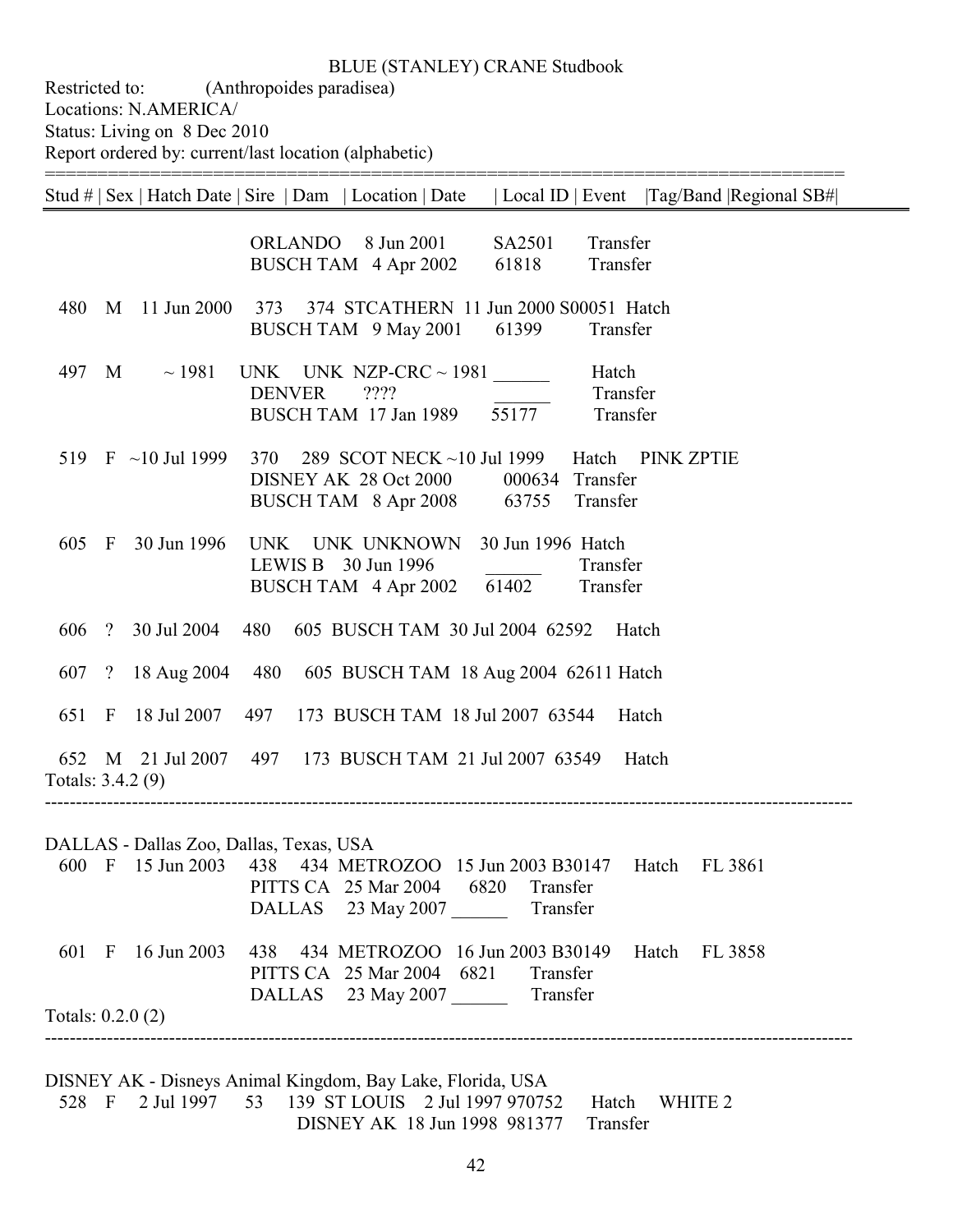| <b>BLUE (STANLEY) CRANE Studbook</b><br>Restricted to: (Anthropoides paradisea)<br>Locations: N.AMERICA/<br>Status: Living on 8 Dec 2010<br>Report ordered by: current/last location (alphabetic)                                        |
|------------------------------------------------------------------------------------------------------------------------------------------------------------------------------------------------------------------------------------------|
| Stud #   Sex   Hatch Date   Sire   Dam   Location   Date   Local ID   Event   Tag/Band   Regional SB#                                                                                                                                    |
| 649 M 10 Jul 2006<br>480 605 BUSCH TAM 10 Jul 2006 63206<br>Hatch<br>DISNEY AK 8 Apr 2008 080113 Transfer<br>Totals: $1.1.0(2)$                                                                                                          |
| DREHER PA - Palm Beach Zoo At Dreher Park, West Palm Beach, Florida, USA<br>637 ? ~ Mar 2006 370 289 SCOT NECK ~ Mar 2006<br>Hatch<br>DREHER PA 6 Jan 2007 207023 Transfer                                                               |
| Totals: $0.0.1(1)$                                                                                                                                                                                                                       |
| EVANSVLLE - Mesker Park Zoo, Evansville, Indiana, USA<br>236 F ~ 1983 UNK UNK UNKNOWN ~ 1983 ______<br>Hatch<br>PROBST W ????<br>Transfer<br>FT WAYNE 6 May 1987 3231<br>Transfer<br>EVANSVLLE 24 Nov 1987 287245 Transfer               |
| 411 F $\sim$ 1991<br>UNK UNK UNKNOWN<br>$\sim$ 1991<br>Hatch ZOO 121<br>HONOLULU 16 May 1992 920139<br>Transfer<br>Transfer<br>EVANSVLLE 2 Oct 1997 297108<br>PRIVATE 3 Dec 1997<br>Transfer<br>EVANSVLLE 24 Apr 2000 297108<br>Transfer |
| 449 M 16 Jul 1994 219 256 BALTIMORE 16 Jul 1994 940614 Hatch 8621<br>EVANSVLLE 7 Dec 1995 295238 Transfer                                                                                                                                |
| 474 M 12 Aug 1995 53 139 ST LOUIS 12 Aug 1995 950817 Hatch 7126<br>EVANSVLLE 25 Aug 1998 298054 Transfer<br>PRIVATE 26 Aug 1998 Transfer<br>EVANSVLLE 24 Apr 2000 298054 Transfer                                                        |
| Totals: 2.2.0 (4)                                                                                                                                                                                                                        |
| FOX TED - Ted Fox, Marcellus, New York, USA<br>645 ? 23 Jul 2007 438 434 METROZOO 23 Jul 2007 B70201<br>Hatch<br>FOX TED 25 Jul 2007 Transfer                                                                                            |
| 646 ? 11 Sep 2007 438 434 METROZOO 11 Sep 2007 B70280<br>Hatch<br>FOX TED 12 Sep 2007 Transfer<br>Totals: $0.0.2(2)$                                                                                                                     |
|                                                                                                                                                                                                                                          |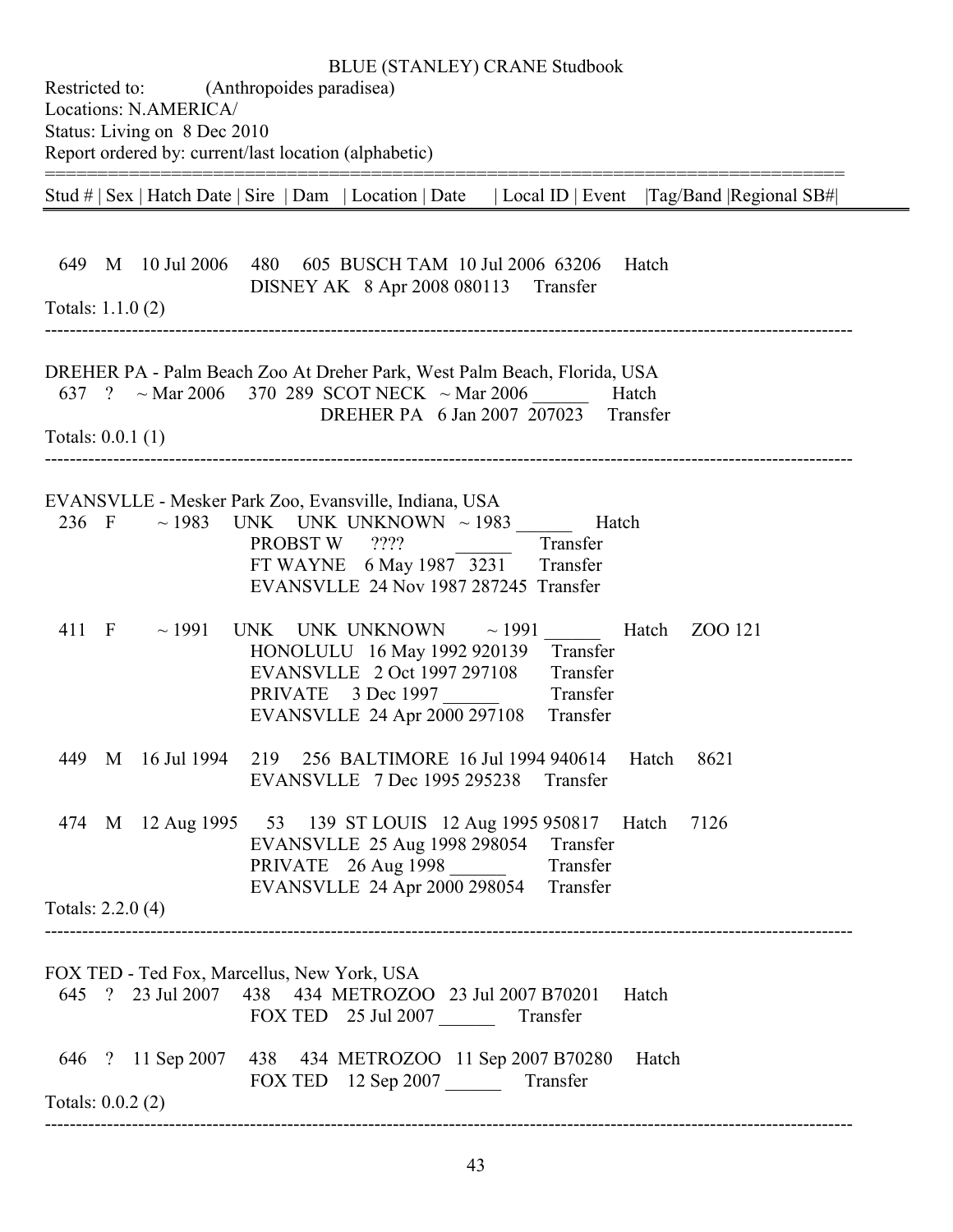Restricted to: (Anthropoides paradisea) Locations: N.AMERICA/ Status: Living on 8 Dec 2010 Report ordered by: current/last location (alphabetic) ============================================================================

Stud # | Sex | Hatch Date | Sire | Dam | Location | Date | Local ID | Event |Tag/Band |Regional SB#|

GARDENCTY - Lee Richardson Zoo, Garden City, Kansas, USA 431 F 7 Jul 1993 219 256 BALTIMORE 7 Jul 1993 930603 Hatch 8612 Left SOUTHBEND 14 Mar 1995 94159 Transfer KANSASCTY 2 Sep 1999 99A122 Transfer GARDENCTY 7 Oct 2001 B02032 Transfer Totals: 0.1.0 (1) ---------------------------------------------------------------------------------------------------------------------------------- HOUSTON - Houston Zoo Inc, Houston, Texas, USA 373 M ~ 1988 UNK UNK UNKNOWN ~ 1988 Hatch NYZS 196 u PEDONE  $\sim$  1988 Transfer NY BRONX 2 Oct 1989 892345 Transfer STCATHERN 8 Mar 1990 892345 Transfer HOUSTON 2 Mar 2005 21485 Transfer 374 F ~ 1988 UNK UNK UNKNOWN ~ 1988 Hatch NYZS 195<br>PEDONE ~ 1988 Transfer PEDONE  $\sim$  1988 NY BRONX 2 Oct 1989 892346 Transfer STCATHERN 8 Mar 1990 892346 Transfer HOUSTON 2 Mar 2005 21486 Transfer Totals: 1.1.0 (2) ---------------------------------------------------------------------------------------------------------------------------------- JACKSONVL - Jacksonville Zoo and Gardens, Jacksonville, Florida, USA 226 F 9 Jul 1983 55 116 NZP-CRC 9 Jul 1983 208068 Hatch NZP-CRC 24 OKLAHOMA 3 Jun 1986 372210 Transfer JACKSONVL 16 Dec 1996 696087 Transfer 400 M 8 Jul 1991 53 139 ST LOUIS 8 Jul 1991 910713 Hatch 7131 NELSONS 23 Jun 1992 261 Transfer FOSSILRIM 10 Feb 1993 20137 Transfer OKLAHOMA 10 Aug 1993 625412 Transfer JACKSONVL 16 Dec 1996 696086 Transfer Totals: 1.1.0 (2) ----------------------------------------------------------------------------------------------------------------------------------

LANGLEY - Mountain View Conservation & Breeding, Fort Langley, British Columbia, Canada 616 M  $\sim$  2000 WILD WILD S.AFRICAR ???? NONE Capture LANGLEY 14 May 2001 B01002 Transfer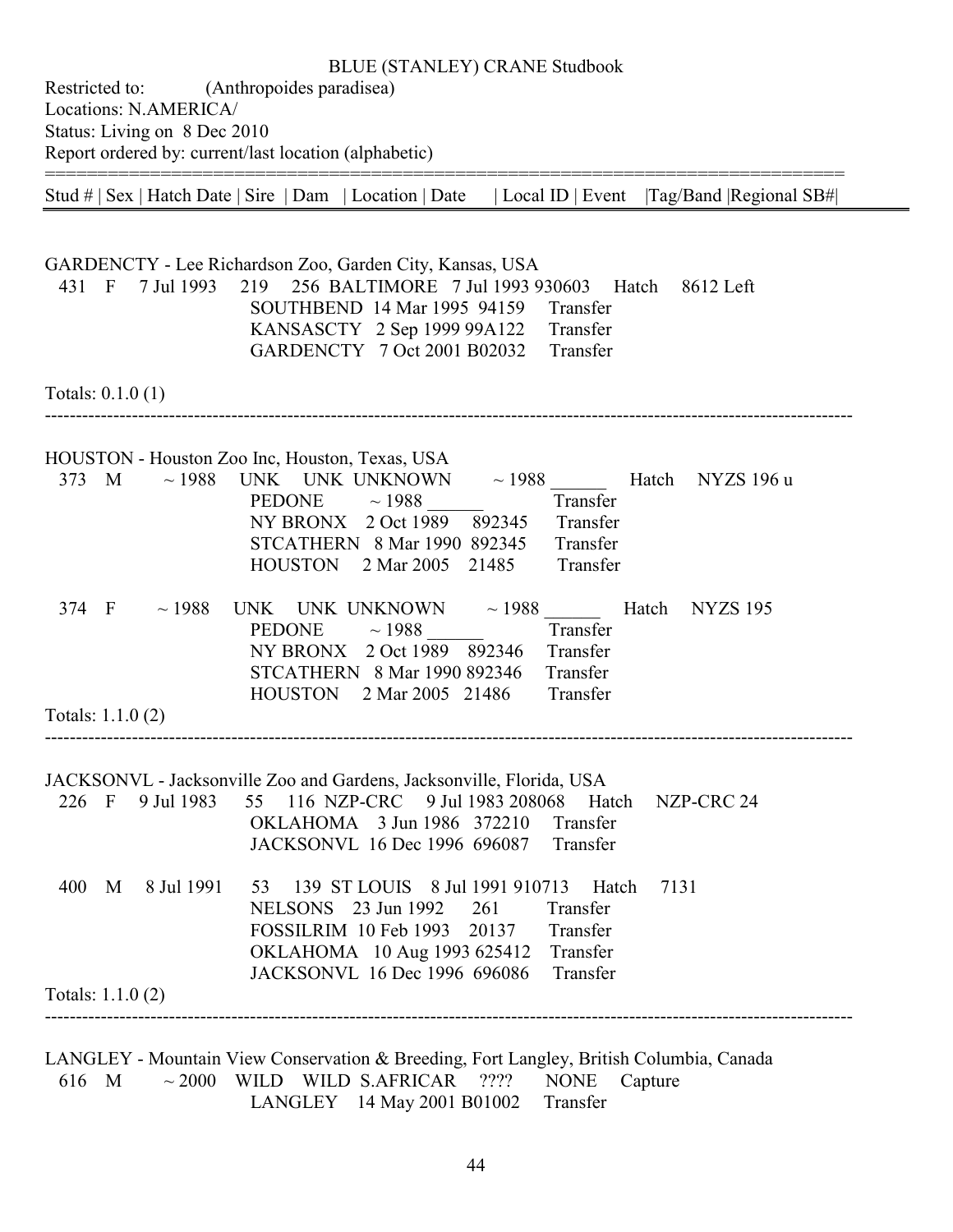Restricted to: (Anthropoides paradisea) Locations: N.AMERICA/ Status: Living on 8 Dec 2010 Report ordered by: current/last location (alphabetic) ============================================================================ Stud # | Sex | Hatch Date | Sire | Dam | Location | Date | Local ID | Event |Tag/Band |Regional SB#| 621 F 1 May 2003 UNK UNK GOLDSTONE 1 May 2003 \_\_\_\_\_\_ Hatch RED LANGLEY 25 Oct 2004 B04002 Transfer Totals: 1.1.0 (2) ---------------------------------------------------------------------------------------------------------------------------------- METROZOO - Miami Metrozoo, Miami, Florida, USA 311 M 1 Jun 1987 UNK UNK WEBB B 1 Jun 1987 Hatch LOSANGELE 1 Jun 1987 003467 Transfer GULF BREZ 22 Mar 1989 818 Transfer METROZOO 17 Apr 2005 B50148 Transfer 434 F 15 Aug 1993 73 23 YULEE 15 Aug 1993 930349 Hatch METROZOO 13 Dec 2001 B10080 Transfer 438 M 31 Mar 1994 370 349 HOUSTON 31 Mar 1994 14965 Hatch RED SPIRAL BULVERDE 12 Oct 1994 \_\_\_\_\_\_ Transfer METROZOO 4 Sep 1997 97B063 Transfer 485 F 9 Aug 1998 138 448 SAN ANTON 9 Aug 1998 980818 Hatch 6536 METROZOO 14 Mar 2005 B50109 Transfer 642 ? 20 Mar 2007 438 434 METROZOO 20 Mar 2007 B70027 Hatch 647 M 3 Apr 2008 438 434 METROZOO 3 Apr 2008 B80081 Hatch 648 M 4 Apr 2008 438 434 METROZOO 4 Apr 2008 B80086 Hatch 655 F 31 Mar 2010 438 434 METROZOO 31 Mar 2010 10B053 Hatch Totals: 4.3.1 (8) ----------------------------------------------------------------------------------------------------------------------------------

BLUE (STANLEY) CRANE Studbook

|  | NZP-WASH - Smithsonian National Zoological Park, Washington, District of Columbia, USA |  |                    |                                      |          |      |
|--|----------------------------------------------------------------------------------------|--|--------------------|--------------------------------------|----------|------|
|  | 348 F 13 Sep 1988 73 23 METROZOO 13 Sep 1988 A02406 Hatch FL3815/L Y                   |  |                    |                                      |          |      |
|  |                                                                                        |  | HIALEAH 7 Mar 1989 |                                      | Transfer |      |
|  |                                                                                        |  |                    | METROZOO 31 May 1989 A02406 Transfer |          |      |
|  |                                                                                        |  |                    | NZP-WASH 14 Feb 1990 211144 Transfer |          |      |
|  |                                                                                        |  |                    |                                      |          |      |
|  | 486 M 11 Aug 1998 138 448 SAN ANTON 11 Aug 1998 980823 Hatch                           |  |                    |                                      |          | 6357 |
|  |                                                                                        |  |                    | TUCSON 4 Dec 2002 X24983 Transfer    |          |      |
|  |                                                                                        |  |                    | NZP-WASH 20 Oct 2005 215497 Transfer |          |      |
|  |                                                                                        |  |                    |                                      |          |      |
|  | 653 ? 9 Jun 2009                                                                       |  |                    | 486 348 NZP-WASH 9 Jun 2009 215808   | Hatch    |      |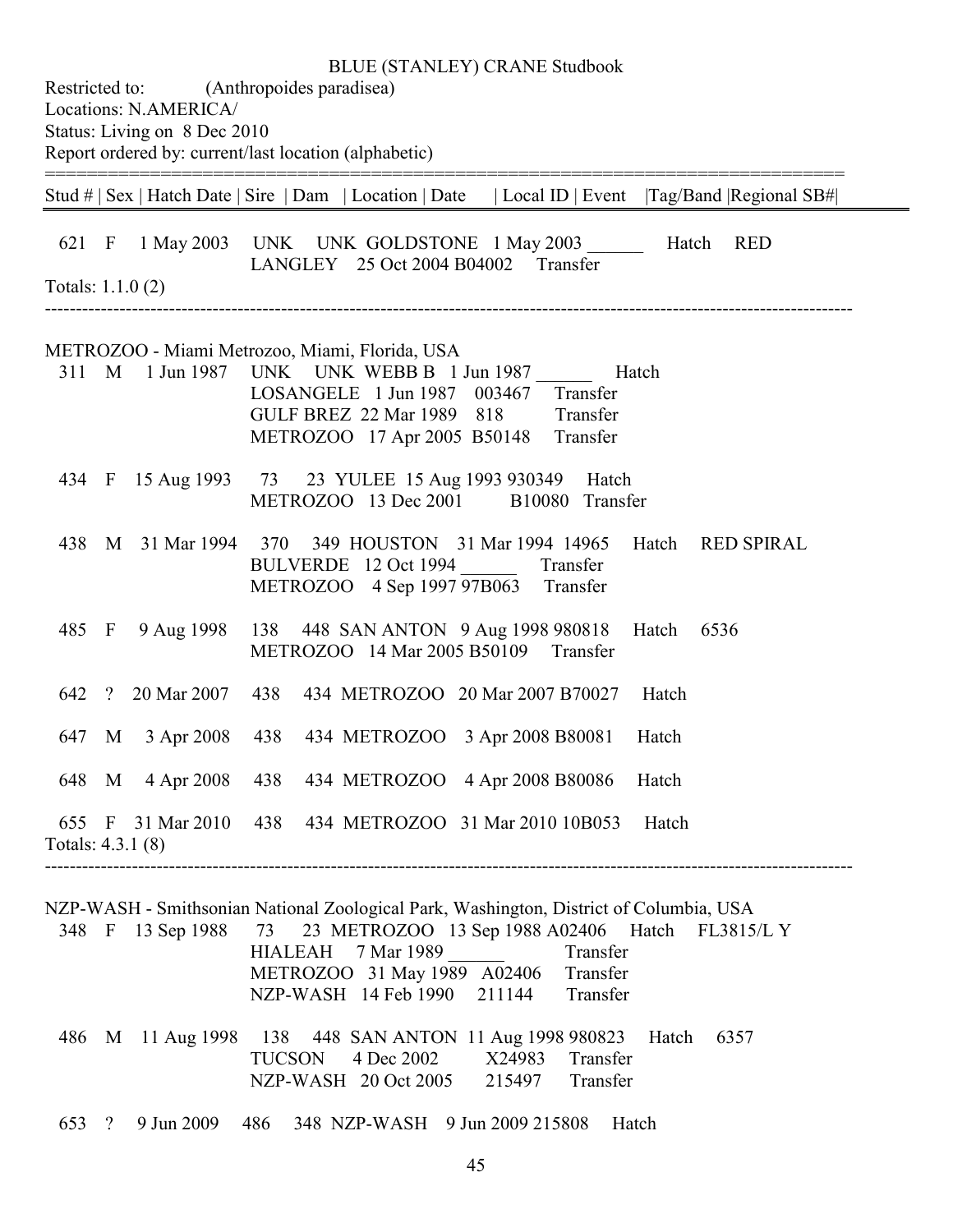| Restricted to: (Anthropoides paradisea)<br>Locations: N.AMERICA/<br>Status: Living on 8 Dec 2010<br>Report ordered by: current/last location (alphabetic)                                                                   |  |
|-----------------------------------------------------------------------------------------------------------------------------------------------------------------------------------------------------------------------------|--|
| Stud #   Sex   Hatch Date   Sire   Dam   Location   Date   Local ID   Event   Tag/Band   Regional SB#                                                                                                                       |  |
| Totals: 1.1.1 (3)                                                                                                                                                                                                           |  |
| OMAHA - Omaha's Henry Doorly Zoo, Omaha, Nebraska, USA<br>320 M 22 Jul 1987<br>76 90 BARABOO 22 Jul 1987 040011<br>Hatch<br>OMAHA 22 Apr 1988 5191 Transfer                                                                 |  |
| 219 256 BALTIMORE 18 Jul 1997 970589<br>524 F<br>18 Jul 1997<br>Hatch<br>8635<br>OMAHA 14 Sep 2000 11848 Transfer<br>Totals: $1.1.0(2)$                                                                                     |  |
| RIO GRAND - Albuquerque Biological Park, Albuquerque, New Mexico, USA<br>$\sim$ 1986 UNK UNK IDAHO ST $\sim$ 1986 Hatch 1406 L LEG<br>305 F<br><b>FOR BIRDS</b><br>????<br>Transfer<br>RIO GRAND 7 Dec 1989 B21832 Transfer |  |
| UNK UNK IDAHO ST $\sim$ 1987 Hatch 1549 R LEG<br>328 M ~ 1987<br>????<br><b>FOR BIRDS</b><br>Transfer<br>RIO GRAND 7 Dec 1989 B21831<br>Transfer<br>Totals: $1.1.0(2)$                                                      |  |
| SAFARI W - Safari West, Santa Rosa, California, USA<br>$\sim$ 2000 UNK UNK PRIVATE $\sim$ 2000 Hatch 90<br>617 F<br>Transfer<br><b>GILLIS</b><br>????<br>SAFARI W 29 Oct 2004 203028<br>Transfer                            |  |
| 620 F $\sim$ 2001 UNK UNK PRIVATE $\sim$ 2001<br>Hatch<br>SAFARI W 17 Aug 2004 204029 Transfer                                                                                                                              |  |
| 639 M 20 Jul 2006 438 434 METROZOO 20 Jul 2006 B60218<br>Hatch<br><b>YELLOW</b><br>SAFARI W 2 Feb 2007 207008<br>Transfer                                                                                                   |  |
| Totals: $1.2.0(3)$                                                                                                                                                                                                          |  |
| SAN ANTON - San Antonio Zoological Gardens & Aqua, San Antonio, Texas, USA<br>42 44 NZP-CRC 12 Jul 1978 205561 Hatch<br>138 M 12 Jul 1978<br>747<br>SAN ANTON 11 Mar 1982 820329<br>Transfer                                |  |
| 219 256 BALTIMORE 5 Jul 1994 940602 Hatch<br>448 F<br>5 Jul 1994<br><b>YELLOW</b><br>SAN ANTON 26 Oct 1995 951021 Transfer                                                                                                  |  |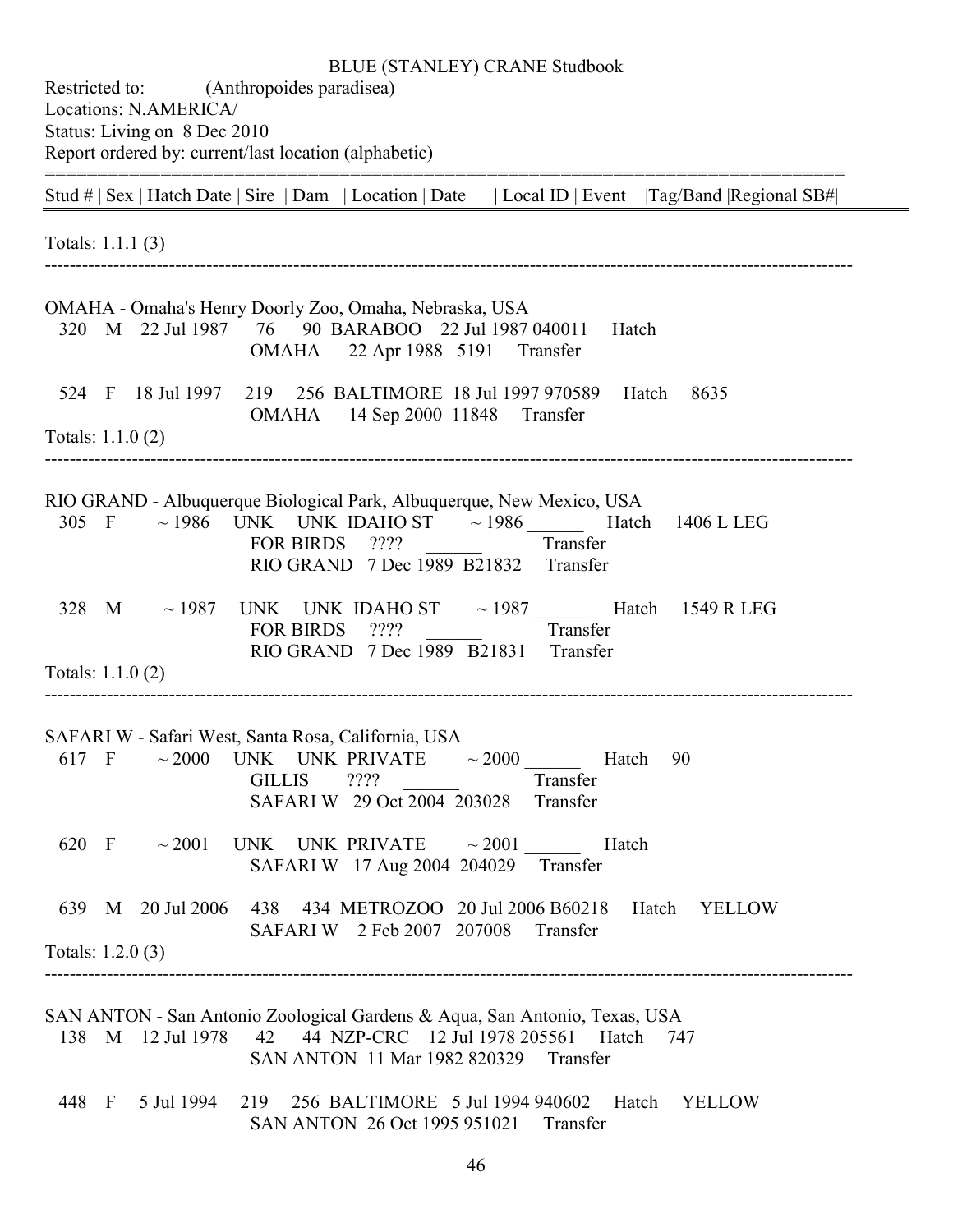Restricted to: (Anthropoides paradisea) Locations: N.AMERICA/ Status: Living on 8 Dec 2010 Report ordered by: current/last location (alphabetic) ============================================================================

Stud # | Sex | Hatch Date | Sire | Dam | Location | Date | Local ID | Event |Tag/Band |Regional SB#|

Totals: 1.1.0 (2) ---------------------------------------------------------------------------------------------------------------------------------- SCOT NECK - Sylvan Heights Waterfowl, Scotland Neck, North Carolina, USA 289 F 1 Jun 1986 52 27 YULEE 1 Jun 1986 Hatch SILVER 3 TOLEDO 2 Dec 1986 861581 Transfer SCOT NECK 10 Dec 1996 \_\_\_\_\_\_\_\_ Transfer 370 M  $\sim$  1988 UNK UNK UNKNOWN  $\sim$  1988 Hatch PLASTIC BA PEDONE  $\sim$  1988 Transfer NY BRONX 11 Sep 1989 892311 Transfer HOUSTON 26 Oct 1989 11888 Transfer TOLEDO 9 Nov 1994 941637 Transfer SCOT NECK 10 Dec 1996 Transfer 554 ?  $\sim$  Jul 2002 370 289 SCOT NECK  $\sim$  Jul 2002 Hatch 555 ? ~15 Jul 2002 370 289 SCOT NECK ~15 Jul 2002 TZ2748 Hatch 602 ? 23 Jun 2003 370 289 SCOT NECK 23 Jun 2003 \_\_\_\_\_\_ Hatch 603 ? 25 Jun 2003 370 289 SCOT NECK 25 Jun 2003 \_\_\_\_\_\_ Hatch 608 ? 23 Jul 2004 438 434 METROZOO 23 Jul 2004 B40257 Hatch SCOT NECK 12 Mar 2005 Transfer Totals: 1.1.5 (7) ---------------------------------------------------------------------------------------------------------------------------------- SD-WAP - San Diego Wild Animal Park, Escondido, California, USA 471 M 1 Jul 1997 53 139 ST LOUIS 1 Jul 1997 970701 Hatch SD-WAP 4 Jun 1998 898228 Transfer 612 F 13 Jul 2005 438 434 METROZOO 13 Jul 2005 B50382 Hatch SD-WAP 6 Mar 2007 807018 Transfer 638 F 25 Mar 2006 438 434 METROZOO 25 Mar 2006 B60049 Hatch SD-WAP 6 Mar 2007 807019 Transfer 640 F 21 Jul 2006 438 434 METROZOO 21 Jul 2006 B60222 Hatch WHITE SD-WAP 6 Mar 2007 807020 Transfer Totals: 1.3.0 (4)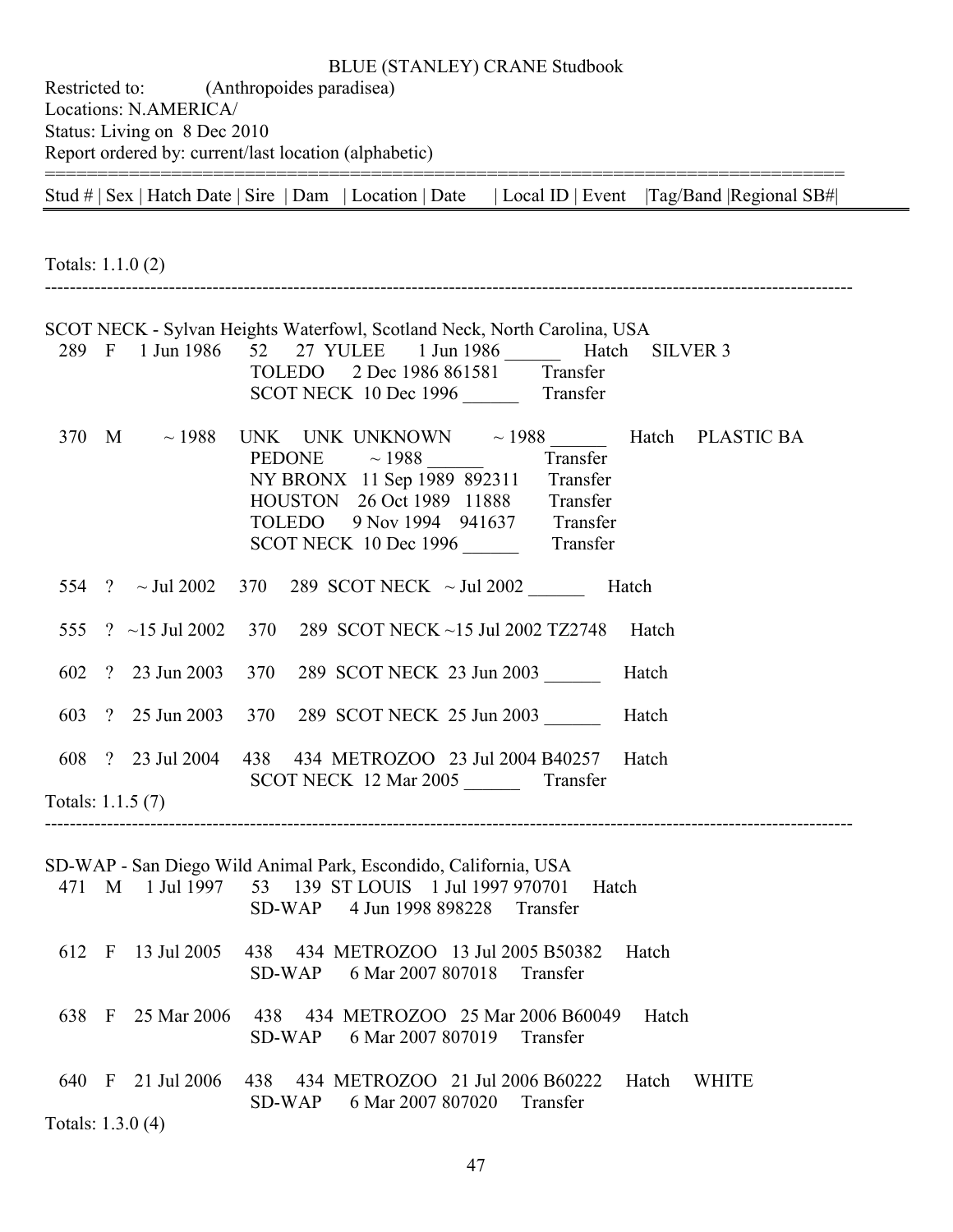| Restricted to:     |                                                                        | <b>BLUE (STANLEY) CRANE Studbook</b><br>(Anthropoides paradisea)                                                                                                                                                                                                                                                        |  |
|--------------------|------------------------------------------------------------------------|-------------------------------------------------------------------------------------------------------------------------------------------------------------------------------------------------------------------------------------------------------------------------------------------------------------------------|--|
|                    | Locations: N.AMERICA/<br>Status: Living on 8 Dec 2010<br>_____________ | Report ordered by: current/last location (alphabetic)                                                                                                                                                                                                                                                                   |  |
|                    |                                                                        | Stud #   Sex   Hatch Date   Sire   Dam   Location   Date   Local ID   Event   Tag/Band   Regional SB#                                                                                                                                                                                                                   |  |
|                    |                                                                        |                                                                                                                                                                                                                                                                                                                         |  |
| 280 F              |                                                                        | SILVER SP - Silver Springs Park, Silver Springs, Florida, USA<br>7 Aug 1985 73 23 METROZOO 7 Aug 1985 A01104<br>Hatch<br>BUSCH TAM 27 Aug 1992 Transfer<br>SILVER SP 27 Aug 1992 920061 Transfer                                                                                                                        |  |
| Totals: $0.1.0(1)$ |                                                                        |                                                                                                                                                                                                                                                                                                                         |  |
|                    |                                                                        | ST LOUIS - Saint Louis Zoological Park, St Louis, Missouri, USA<br>53 M 22 May 1967 WILD WILD AFRICAN 22 May 1967 NONE<br>Capture 7569 RL<br>????<br>PET FARM<br>Transfer<br>ST LOUIS 22 May 1968 168024<br>Transfer<br><b>YULEE</b><br>30 Nov 2000<br>Y05302<br>Transfer<br>ST LOUIS 20 Sep 2007<br>168024<br>Transfer |  |
|                    | 465 F 22 Jul 1996                                                      | 269 SD-WAP<br>22 Jul 1996 896257 Hatch<br>361<br><b>WAP20-2</b><br>ST LOUIS 28 May 1998 980553<br>Transfer                                                                                                                                                                                                              |  |
| Totals: 1.1.0 (2)  |                                                                        |                                                                                                                                                                                                                                                                                                                         |  |
| 153 M              | 2 Jul 1979                                                             | WILD WRLD - Wildlife World Zoo, Litchfield Park, Arizona, USA<br>42 44 NZP-CRC 2 Jul 1979 205912<br>Hatch<br>GLENDALE 19 Nov 1980 1004<br>Transfer<br>273<br><b>WILD WRLD</b><br>$\sim$ 1981<br>Transfer                                                                                                                |  |
| 179 F              | $\sim$ 1979                                                            | 63 64 GLENDALE $\sim$ 1979 200 Hatch<br>WILD WRLD<br>$\sim$ 1981<br>200<br>Transfer                                                                                                                                                                                                                                     |  |
|                    | 435 ? 21 Sep 1993                                                      | 153 179 WILD WRLD 25 Sep 1993<br>Death<br>29 Jun 2009 4192 Hatch                                                                                                                                                                                                                                                        |  |
| 517                | M 30 Jun 2001                                                          | 361<br>269 SD-WAP 30 Jun 2001 801287<br>Hatch<br>WAP24-277<br>SANDIEGOZ 30 Jun 2001<br>Transfer<br>801287<br>BALTIMORE 7 Mar 2002<br>Transfer<br>2077<br>WILD WRLD 29 Oct 2004<br>Transfer<br>7443                                                                                                                      |  |
| 536 F              |                                                                        | 3 Jul 1998 153 179 WILD WRLD 3 Jul 1998 6068<br>Hatch                                                                                                                                                                                                                                                                   |  |
| 549                | M 24 Aug 1998 153                                                      | 179 WILD WRLD 24 Aug 1998 6540<br>Hatch                                                                                                                                                                                                                                                                                 |  |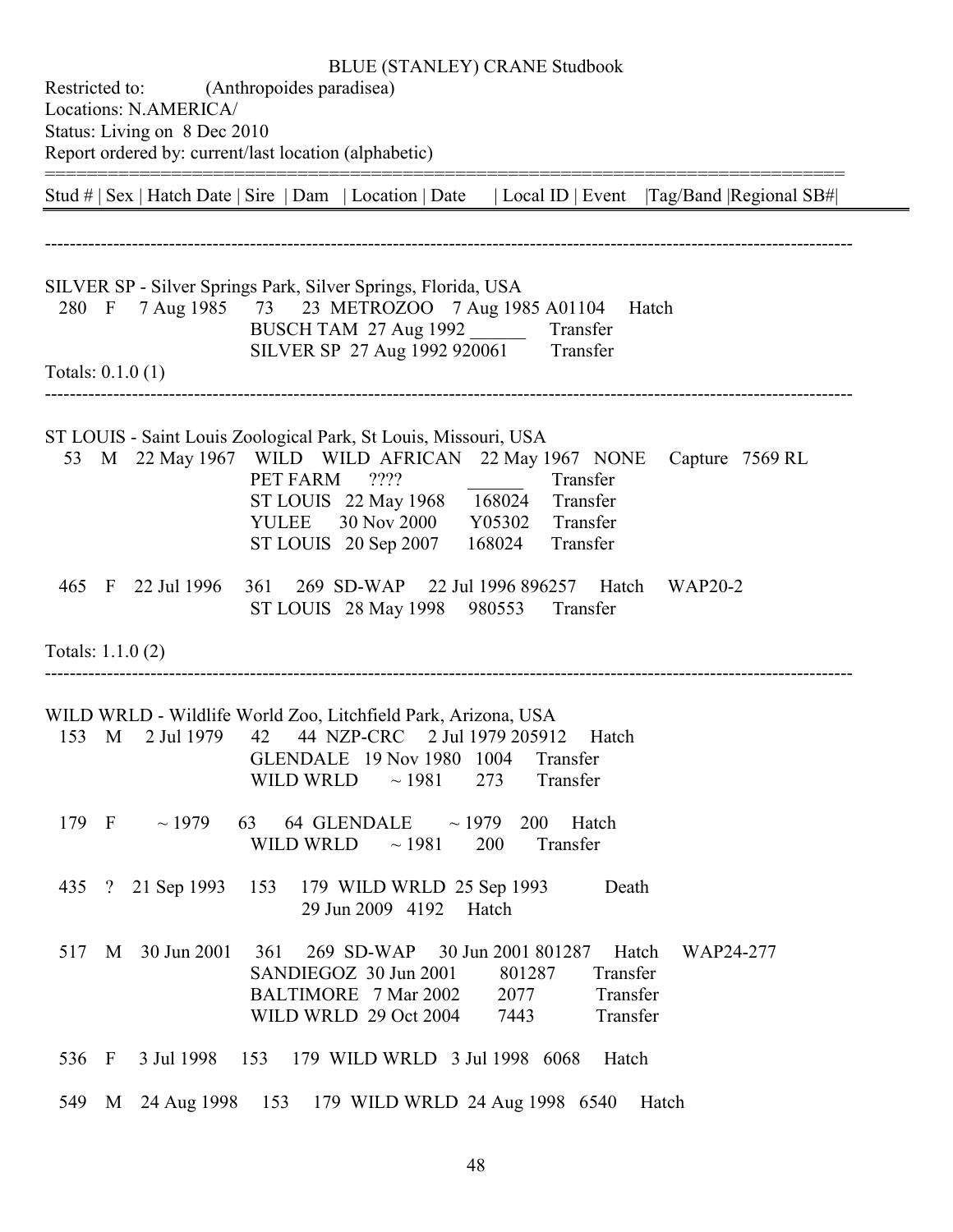Restricted to: (Anthropoides paradisea) Locations: N.AMERICA/ Status: Living on 8 Dec 2010 Report ordered by: current/last location (alphabetic)

=================================================

| 633 F 9 Aug 2005 153 179 WILD WRLD 9 Aug 2005 7650 Hatch WWZ 51<br>641 F 23 Jul 2006 153 179 WILD WRLD 23 Jul 2006 7868 Hatch<br>30 Jun 2007 153 179 WILD WRLD 30 Jun 2007 8351 |       |  |  |  |         | Stud #   Sex   Hatch Date   Sire   Dam   Location   Date   Local ID   Event   Tag/Band   Regional SB# |  |
|---------------------------------------------------------------------------------------------------------------------------------------------------------------------------------|-------|--|--|--|---------|-------------------------------------------------------------------------------------------------------|--|
|                                                                                                                                                                                 |       |  |  |  |         |                                                                                                       |  |
|                                                                                                                                                                                 |       |  |  |  |         |                                                                                                       |  |
|                                                                                                                                                                                 | 643 F |  |  |  | – Hatch |                                                                                                       |  |
| 644 M 4 Aug 2007 153 179 WILD WRLD 4 Aug 2007 8352<br>– Hatch<br>Totals: $4.5.1(10)$                                                                                            |       |  |  |  |         |                                                                                                       |  |

TOTALS: 28.36.13 (77) 25 Institutions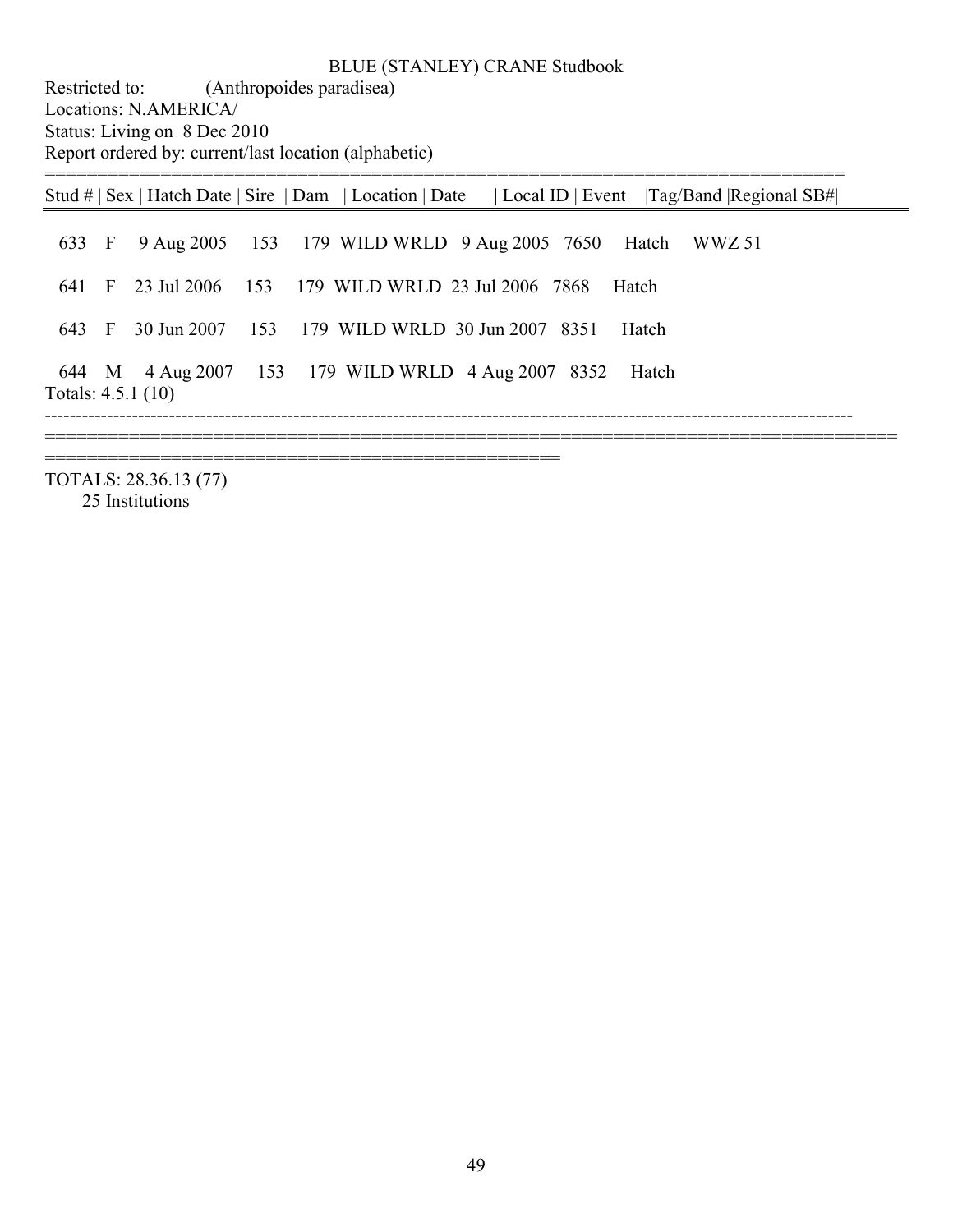ATLANTA Zoo Atlanta 800 Cherokee Ave. SE, Atlanta, Georgia, USA, 30315-1440 (404)624-5631 fax: (404)624-5841 lperkins@zooatlanta.org Contact: Ms. Lori Perkins BALTIMORE Maryland Zoo in Baltimore 1876 Mansion House Drive, Baltimore, Maryland, USA, 21217 443.552.3351 fax:443.320.9025 abender@baltimorezoo.org Contact: Ms. Alice Bender BARABOO International Crane Foundation PO Box 447, Baraboo, Wisconsin, USA, 53913-0447 608.356.9462x160 fax:608.356.9465 sreilly@savingcranes.org Contact: Bryant Tarr, Asst. Curator BREVARD Brevard Zoo 8225 N. Wickham Rd., Melbourne, Florida, USA, 32940-7924 (321)254-9453x17 fax:(321)259-5966 msmurl@brevardzoo.org Contact: Ms. Michelle Smurl BROWNSVIL Gladys Porter Zoo 500 Ringgold St., Brownsville, Texas, USA, 78520 956.504.2895 fax:956.504.2895 registar@gpz.org Contact: Ms. Diana Lucio BULVERDE NBJ Ranch (Buddy Jordan) 4580 Farm Road 1863, Bulverde, Texas, USA, 78163-2439 (512)653-3673 BUSCH TAM Busch Gardens 3605 Bougainvillea Ave., Tampa, Florida, USA, 33612 (813)984-4074 fax:(813)987-5548 raina.collins@buschgardens.com Contact: Ms. Raina D. Collins DALLAS Dallas Zoo 650 South R.L. Thornton Freeway, Dallas, Texas, USA, 75203-3013 (214)670-6833 fax:(214)670-6717 norman.piwonka@dallascityhall.com DENVER Denver Zoological Gardens City Park, Denver, Colorado, USA, 80205-4899 (303)376-4917 fax:(303)376-4901 nbragin@denverzoo.org Contact: Ms. Nanette Bragin DETROIT Detroit Zoological Society 8450 W 10 Mile Rd., Royal Oak, Michigan, USA, 48067-3001 248.541.5717x3166 fax:(248)691-4194 nbutler@detroitzoo.org Contact: Ms. Nancy Butler DICKERSON Dickerson Park Zoo 3043 North Fort, Springfield, Missouri, USA, 65803 (417)833-1570 fax:(417)833-4459 records@dickersonparkzoo.org Contact: Tammy Rash/kesha Schreiber DISNEY AK Disneys Animal Kingdom 1200 N. Savannah Circle E., Bay Lake, Florida, USA, 32830-1000 (407)939-6237 fax:(407)939-6240 lynn.mcduffie@disney.com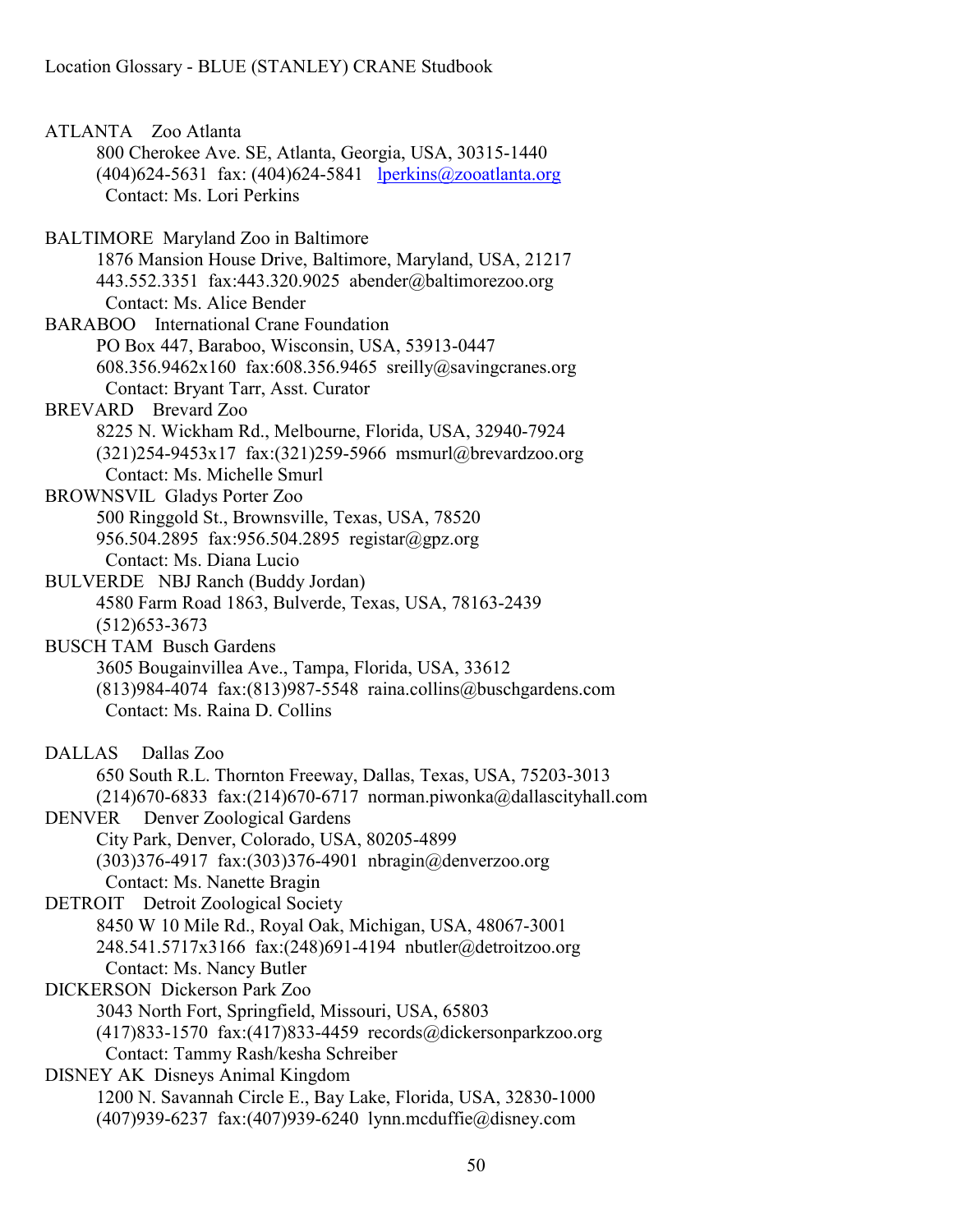Contact: Ms. Lynn S. Mcduffie DOSWELL Paramount's Kings Dominion (extinct 1990), Doswell, Virginia, USA, 23047-9988 (804)876-5260 fax:(804)876-5230 DREHER PA Palm Beach Zoo at Dreher Park 1301 Summit Blvd., West Palm Beach, Florida, USA, 33405-3098 561.533.0887x215 fax:(561)585-6085/561.54 gweng329@aol.com Contact: Ms. Gwen Gehweiler EVANSVLLE Mesker Park Zoo 2421 Bement Ave., Evansville, Indiana, USA, 47720 812.435.6143 x 405 fax:812.435.6140 dduke@meskerparkzoo.com Contact: Ms. Sydney Dawson FOR BIRDS For The Birds (Jerry Korn) 1506 N. Happy Valley Rd., Nampa, Idaho, USA, 83687 (208)466-0364 fax:(208)466-0376 FOSSILRIM Fossil Rim Wildlife Center PO Box 2189, Glen Rose, Texas, USA, 76043  $i$ anet $(a)$ fossilrim.org Contact: Ms. Mary Jo Stearns FOX TED Ted Fox 3890 Slate Hill Road, Marcellus, New York, USA, 13108 (315)673-2457 FT WAYNE Fort Wayne Children's Zoological Garde 3411 Sherman Blvd., Fort Wayne, Indiana, USA, 46808-1594 registrar@kidszoo.org Contact: Ms. Dianna Voors GARDENCTY Lee Richardson Zoo 312 Finnup Drive, Garden City, Kansas, USA, 67846-0499 (620)276-1230 fax:620.276.1229 sfontenot@garden-city.org Contact: Ms. Stephanie Fontenot GILLIS Gillis Grove Birds (Isolee Smith) 1334 Gillis Road, Stockton, California, USA, 95205 (209)464-1968 GLENDALE Ollson's Rare Bird and Animal Farm (Mickey Ollson), Glendale, Arizona, USA, 85301 (602)939-1003 GOLDSTONE E. F. Goldstone 23434 Sixth Ave., Langley, British Columbia, Canada, V3A 6H5 604.530.8810 GULF BREZ The ZOO, Northwest Florida 5701 Gulf Breeze Pkwy., Gulf Breeze, Florida, USA, 32563 850.932.2229 x 104 fax:(850)932-8575 dianezoonwf@bellsouth.net Contact: Ms. Diane Norris

HIALEAH Hialeah Park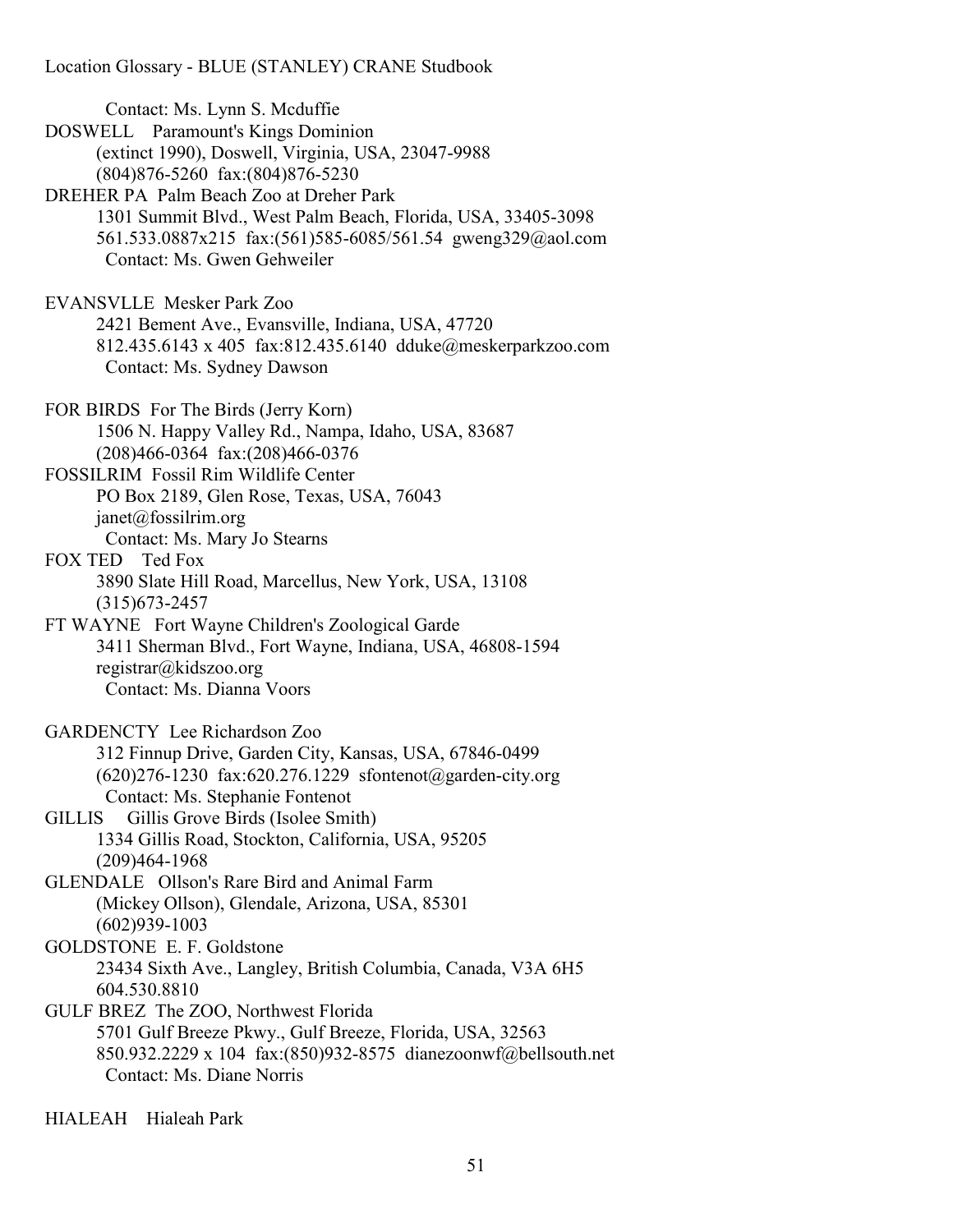2200 East 4th Ave., Hialeah, Florida, USA, 33013 305.887.8000 HONOLULU Honolulu Zoo 151 Kapahulu Ave., Honolulu, Hawai'i, USA, 96815-7173 (808)971-7184 fax:808.550.6273 hunts@hawaiianisp.com Contact: Ms. Susan Hunt HOUSTON Houston Zoo, Inc. 1513 N MacGregor, Houston, Texas, USA, 77030-1603 713.533.6618 fax:713.533.6802 twebster@houstonzoo.org Contact: Ms. Jennifer Mclain, Registrar IDAHO ST IDAHO Usa, North America, USA JACKSONVL Jacksonville Zoo and Gardens 370 Zoo Parkway, Jacksonville, Florida, USA, 32218-5769 (904)757-4463x131 fax:(904)757-4315 rosta@jacksonvillezoo.org Contact: Mr. Alan F. Rost KANSASCTY Kansas City Zoo 6800 Zoo Drive, Kansas City, Missouri, USA, 64132-1711 816.513.4622 dale frerking@fotzkc.org Contact: Mr. Dale Frerking LANGLEY Mountain View Conservation & Breeding 23898 Rawlison Crescent, Fort Langley, British Columbia, Canada, V1M 3R6 604.882.9313 fax:(604)881-1221 reneeb@shaw.ca Contact: Mr. Gordon Blankstein LEWIS B BALL Exotics (Brad Lewis) 14544 96th Place, Live Oak, Florida, USA, 32060 (800)817-3303 LOSANGELE Los Angeles Zoo & Botanical Gardens 5333 Zoo Dr., Los Angeles, California, USA, 90027 (323)644-4295 fax:(323)662-9786 robert.barnes@lacity.org Contact: Robert G. Barnes / Jesus Ortiz METROZOO Miami Metrozoo (One Zoo Boulevard), Miami, Florida, USA, 33177-1402 (305)251-0400x253 fax:(305)378-6381 rrogers@miamidade.gov Contact: Ms. Rachel Watkins Rogers NELSONS Kangaroo Conservation Center 222 Bailey-Waters Road, Dawsonville, Georgia, USA, 30534 (706)265-1705 fax:(706)265-6261 roofarm@aol.com Contact: Ms. Debbie Nelson NY BRONX Bronx Zoo/Wildlife Conservation Societ 2300 Southern Blvd., Bronx, New York, USA, 10460-1099 718.220.8711 fax:(718)220-7114 arockmore@wcs.org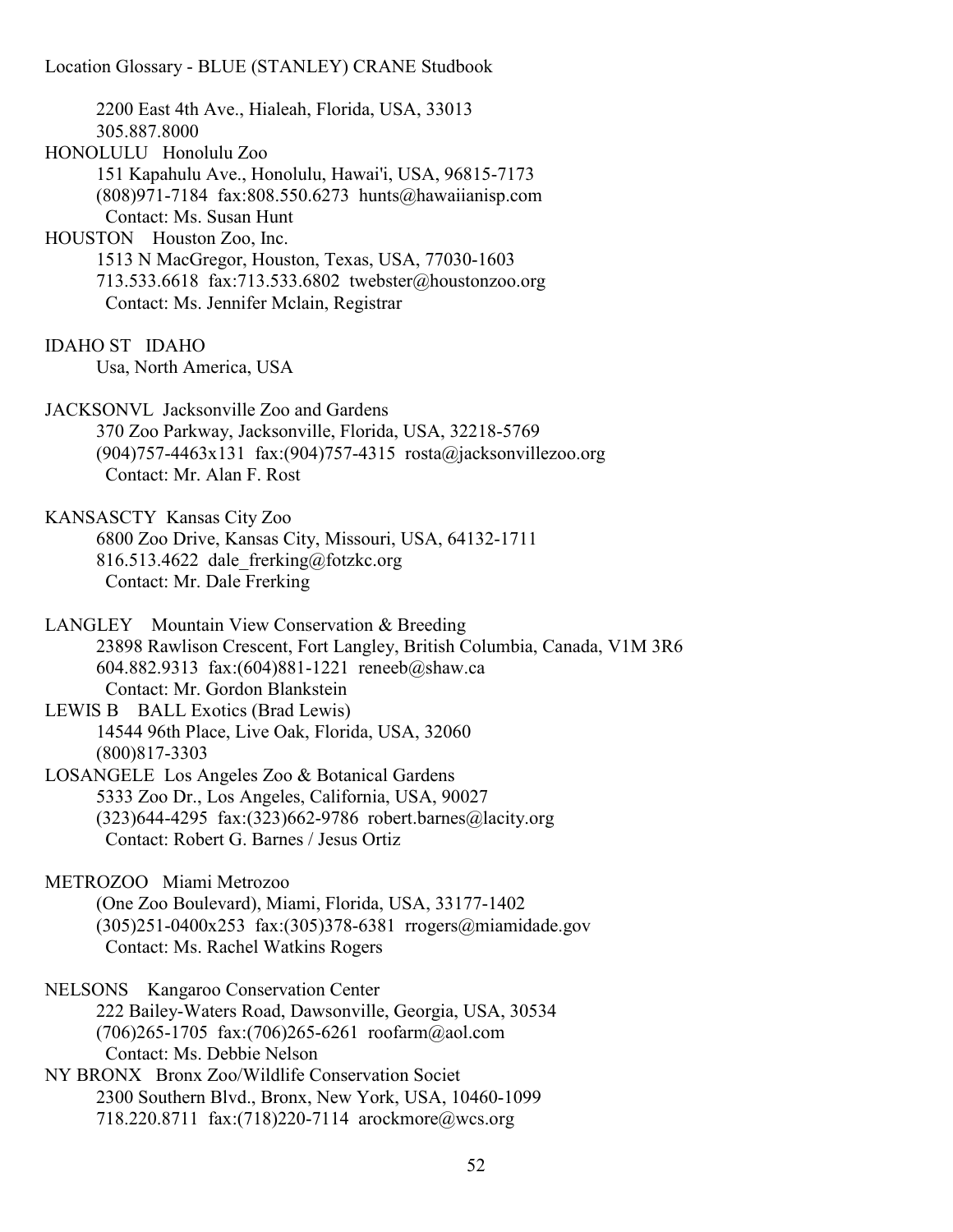Contact: Nilda Ferrer

- NZP-CRC NZP-Conservation & Research Center 1500 Remount Rd., Front Royal, Virginia, USA, 22630 (540)635-6525 fax:(540)635-6551 roddenm@si.edu Contact: Mr. Robert S. Rodden, Mammals
- NZP-WASH Smithsonian National Zoological Park 3001 Connecticut Avenue NW, Washington, District Of Columbia, USA, 20008-2537 202.633.3244 fax:202.633.8727 murphym@si.edu Contact: Ms. Mandy Murphy
- OKLAHOMA Oklahoma City Zoological Park 2101 NE 50th St., Oklahoma City, Oklahoma, USA, 73111-7199 (405)425-0274 fax:(405)425-0220 dwhitton@okczoo.com Contact: Mr. Don Whitton
- OMAHA Omaha's Henry Doorly Zoo 3701 South 10th St., Omaha, Nebraska, USA, 68107-2200 (402)738-2068 fax:(402)733-4415 registrar@omahazoo.com Contact: Ms. Stephanie Huettner
- ORLANDO Sea World Orlando 7007 Sea World Dr., Orlando, Florida, USA, 32821-8097 (407)363-2156 fax:(407)363-2378 julie.ensor@seaworld.com Contact: Ms. Julie Ensor / Stacey
- PEDONE Pedone's Long Island Bird Farm 393A Half Hollow Road, Dix Hills, New York, USA, 11746
- PET FARM Pet Farm (Bern Levine)

3310 NW South River Dr, Miami, Florida, USA, 33142

- PITTS CA National Aviary in Pittsburgh Allegheny Commons West, Pittsburgh, Pennsylvania, USA, 15212 (412)323-7235x211 fax:(412)321-4364 melissa.smallwood@aviary.org Contact: Ms. Melissa Smallwood
- PRIVATE Private Collection

PROBST W

RIO GRAND Albuquerque Biological Park 903 Tenth St. SW, Albuquerque, New Mexico, USA, 87102-4098 (505)764-6231 fax:(505)764-6281 kklammer@cabq.gov Contact: Mr. Ken Klammer

S.AFRICAR SOUTH AFRICA, REPUBLIC OF

South Africa, African Region

SAFARI W Safari West

 3115 Porter Creek Rd., Santa Rosa, California, USA, 95404 (707)579-2551 fax:(707)579-8777 krobertson@safariwest.com

Contact: Ms. Kimberly Robertson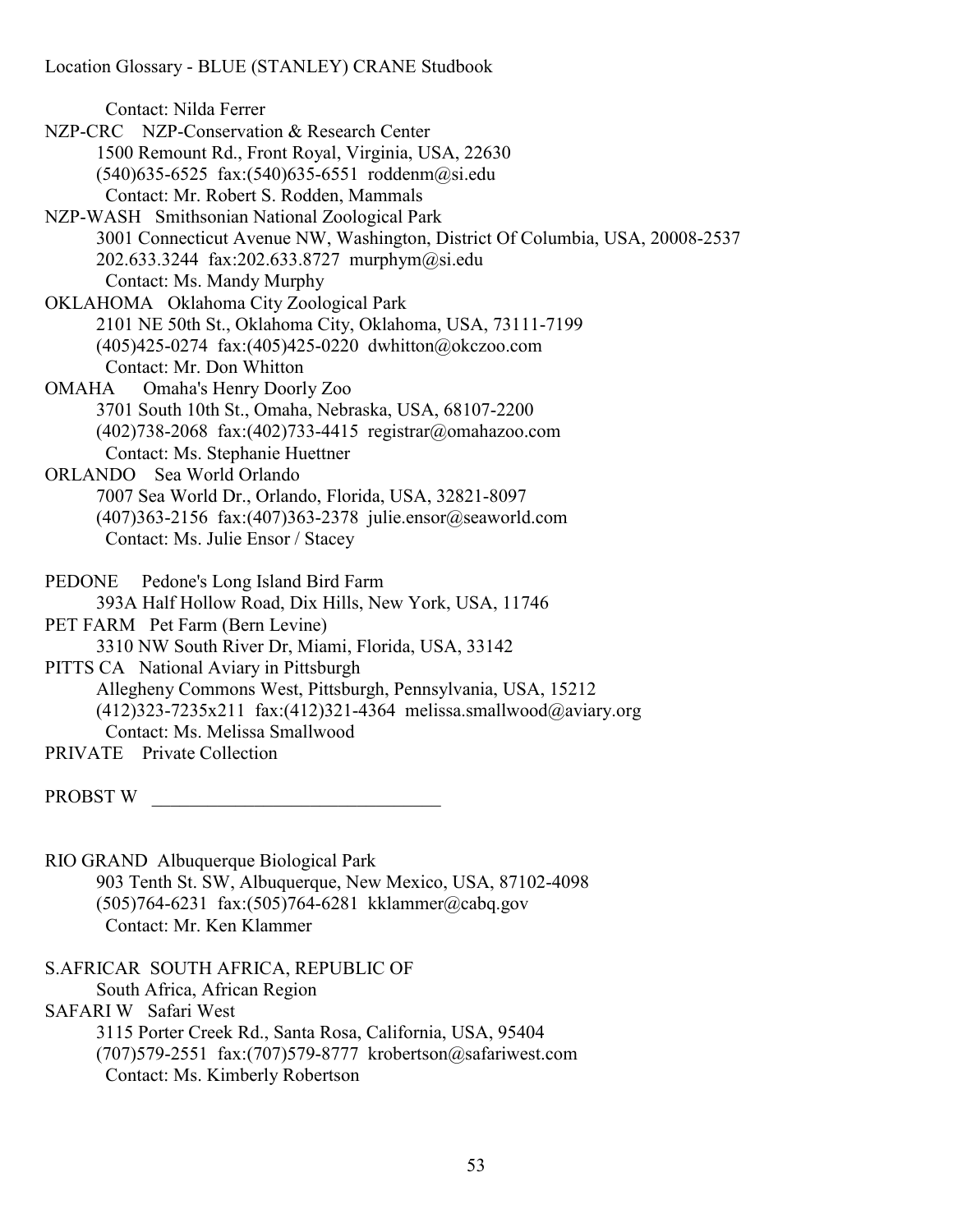SAN ANTON San Antonio Zoological Gardens & Aqua 3903 N. St. Mary's Street, San Antonio, Texas, USA, 78212-3199 (210)734-7184x162 fax:(210)734-7291 zooregistrar@sazoo-aq.org Contact: Demi Peterson SANDIEGOZ San Diego Zoo PO Box 120551, San Diego, California, USA, 92112-0551 (619)685-3250 fax:619.232.4117 tgiezendan@sandiegozoo.org Contact: Ms. Toni Giezendanner SCOT NECK Sylvan Heights Waterfowl Mike & Ali Lubbock, Scotland Neck, North Carolina, USA, 27874 (919)826-5038 SD-WAP San Diego Wild Animal Park 15500 San Pasqual Valley Rd, Escondido, California, USA, 92027 (619)685-3250 fax:619.232.4117 tgiezendan@sandiegozoo.org Contact: Ms. Toni Giezendanner SILVER SP Silver Springs Park 5656 E Silver Springs Blvd, Silver Springs, Florida, USA, 34488 (352)236-2121 fax:(352)236-1732 timfrisch@silversprings.com Contact: Tim Frisch / Joann Zeliff SOUTHBEND Potawatomi Zoo 500 S Greenlawn, South Bend, Indiana, USA, 46615 (574)235-7622 fax:(574)235-7627 potzootech@yahoo.com Contact: Laura Arriaga, Hosp.mgr/r.v.t. ST LOUIS Saint Louis Zoological Park 1 Government Dr., St. Louis, Missouri, USA, 63110-1395 314.646.4572 haliday@stlzoo.org Contact: Ms. Rae Lynn Haliday STCATHERN St. Catherines Island / WCS 182 Camellia Road, Midway, Georgia, USA, 31320-9801 (912)884-5005 fax:(912)884-5007 kzack@wcs.org Contact: Ms. Kay Zack TOLEDO Toledo Zoological Gardens PO Box 140130, Toledo, Ohio, USA, 43614-0801 (419)389-6403x3088 fax:(419)385-8670 gfavata@toledozoo.org Contact: Ms. Glenous Favata TRACY AV Tracy Aviary 589 East 1300 South, Salt Lake City, Utah, USA, 84105 (801)596-8500 fax:(801)596-7325 jennifere@tracyaviary.org Contact: Ms. Liz Rank TUCSON Reid Park Zoo 1100 S Randolph Way, Tucson, Arizona, USA, 85716 (520)791-3204 fax:(520)791-5378 leslie.waters@tucsonaz.gov Contact: Ms. Leslie Waters

UNKNOWN Unknown Location